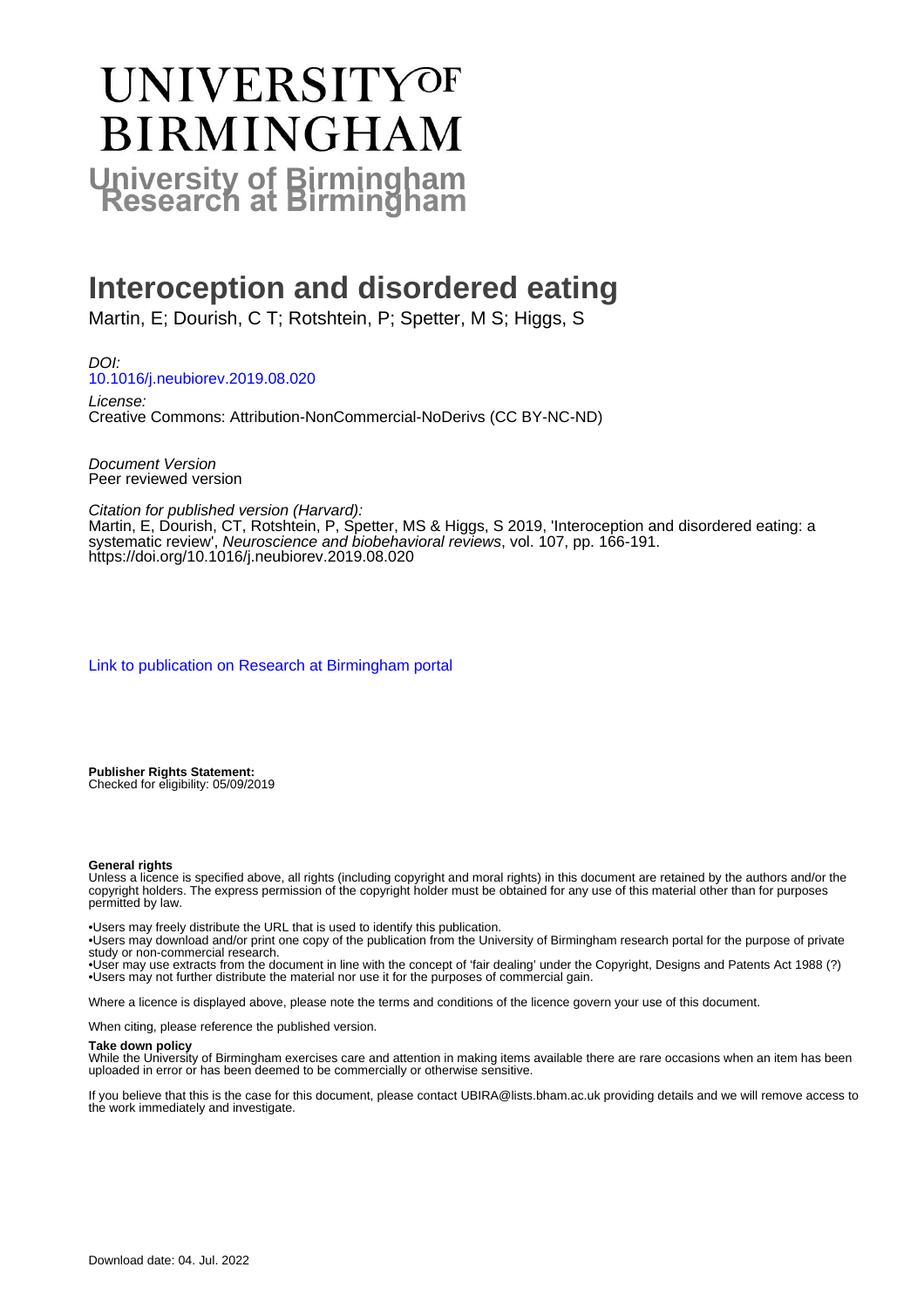#### **Interoception and disordered eating: a systematic review**

Martin, E.<sup>a</sup>, Dourish, C. T.<sup>b</sup>, Rotshtein, P.<sup>a</sup>, Spetter, M. S.<sup>a</sup> & Higgs, S.<sup>a\*</sup>

a School of Psychology, University of Birmingham, Edgbaston, Birmingham, B15 2TT, United Kingdom

b P1vital, Wallingford, Oxfordshire, OX10 8BA, United Kingdom

**\*Corresponding author:** School of Psychology, University of Birmingham, Edgbaston,

Birmingham, B15 2TT, UK

Tel.: +44 (0) 121 414 2854

E-mail address: s.higgs.1@bham.ac.uk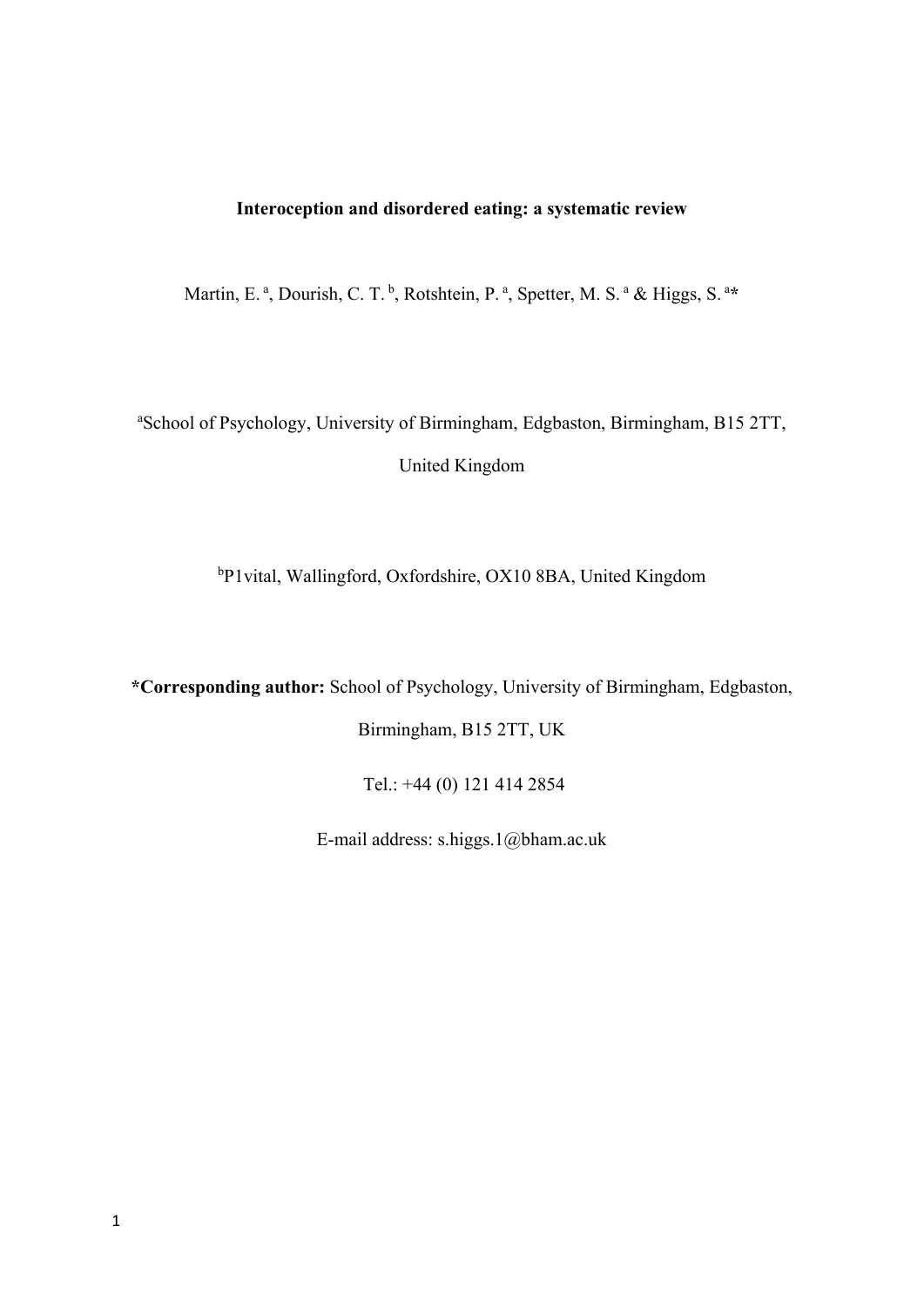#### **1. Introduction**

A recent consensus statement defined interoception as "the process by which the nervous system senses, interprets, and integrates signals originating from within the body, providing a moment-by-moment mapping of the body's internal landscape across conscious and unconscious levels" (Khalsa et al. 2018). Traditionally, interoception was considered to relate to signals with internal origin (e.g. visceral signals, heartbeat, breathing rate) but more recent conceptualizations of interoception include representations of the skin and body temperature, pain, itch and sensual touch (Craig 2002; Ceunen et al., 2016). Interoception is important for the maintenance of stable internal states and for motivating behaviour and guiding decision making. For example, sensing of a depleted nutritional state of the body guides food seeking behaviours and consumption (for a recent review Maniscalco & Rinaman, 2018).

Dysfunctional interoceptive processing has been implicated in a number of mental health disorders including anxiety, panic disorder, depression and eating disorders (Ehlers & Breuer, 1996; Khalsa et al., 2018; Pollatos, Traut-Mattausch & Schandry, 2009; Simmons & Deville, 2017). Impaired interoception has long been considered to be a key feature of eating disorders (Silverstone & Russell, 1967). Bruch (1962) documented a disturbance in the perception of stimuli arising in the body of patients with anorexia that was subsequently labelled as a deficit in interoception (Garfinkel et al., 1978). Research into interoception and disordered eating has since employed a range of physiological, behavioural and imaging methods to assess the ability to detect and utilise cues from bodily systems to direct behaviour.

The widely-used Eating Disorders Inventory is a questionnaire designed to assess common traits of anorexia and bulimia (Garner, Olmstead & Polivy, 1983) and it includes 'interoceptive awareness' as a factor. Using this questionnaire, interoceptive impairments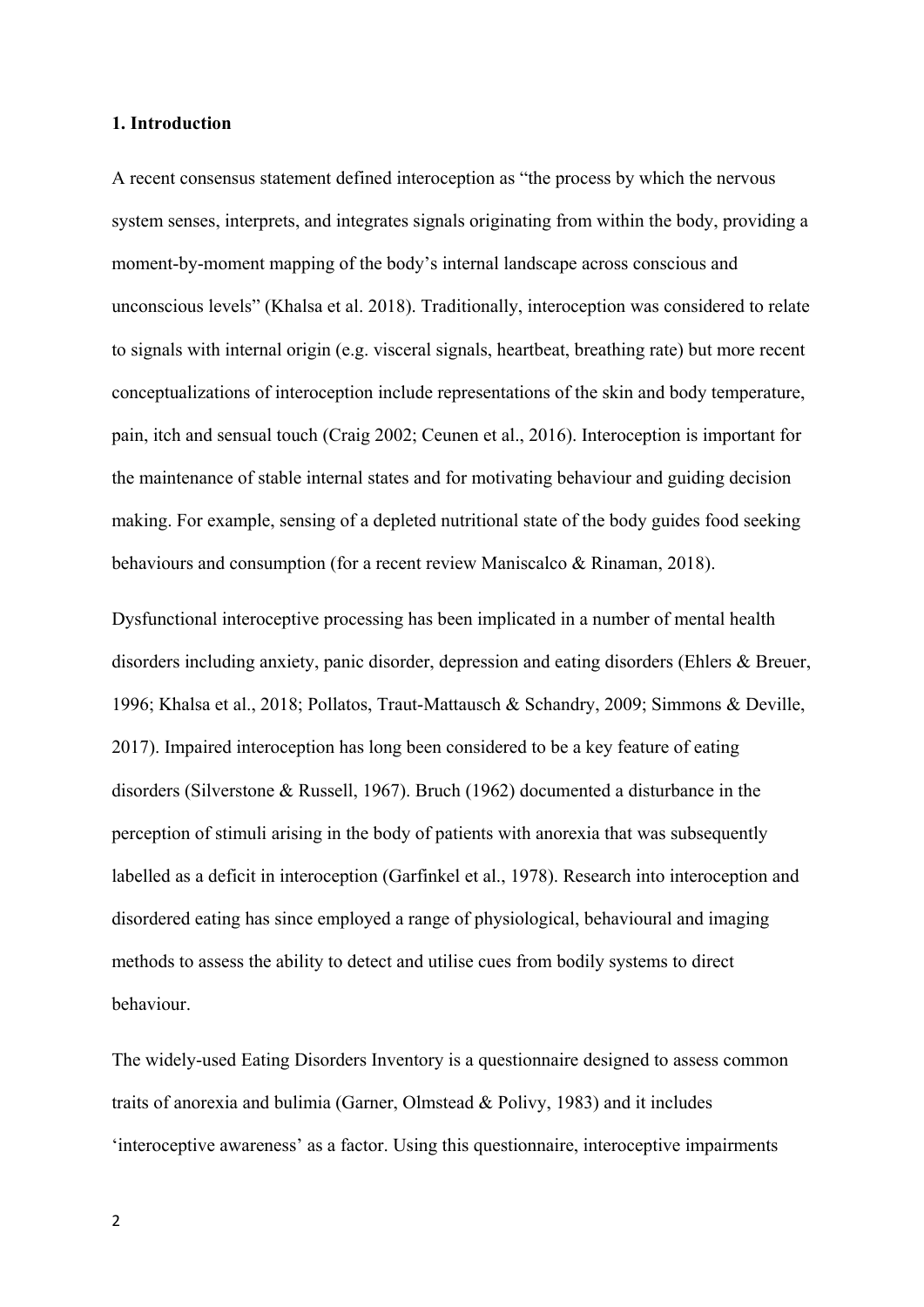have been noted in patients with anorexia and bulimia (Klabunde et al., 2013; Pollatos et al., 2008) and in subclinical populations with disordered eating behaviour (Brown et al., 2010; Koch & Pollatos 2014; Young et al., 2017). Another method to measure interoception that has been used to study participants with disordered eating is heartbeat counting (e.g. Eshkevari et al., 2014; Fischer et al., 2016). Sensitivity to painful stimuli has also been used to measure interoceptive sensitivity in eating disorders (e.g. Raymond et al., 1999a,b; Schmahl et al. 2010; Strigo et al., 2013). In addition, neuroimaging has been used to measure neural activity in interoception-related areas of the brain during performance of tasks that require monitoring the state of the body (e.g. Kerr et al., 2016; Strigo et al., 2013). The brain area most commonly associated with interoception is the insula (Critchley, Wiens, Rotshtein, Ohman & Dolan, 2004; Schulz, 2016; Stephan et al., 2003) and functional neuroimaging studies have identified differences in neural responses in the insula in healthy controls and individuals with eating disorders (Holsen et al., 2012; Wierenga et al., 2015,2017). Additional brain regions that have been associated with interoceptive dysfunction in disordered eating are the anterior cingulate cortex (Wierenga et al., 2015, 2017), and the somatosensory cortex (Lavagnino et al., 2014).

A search for existing reviews relevant to the role of interoception in eating disorders identified a recent narrative review (Simmons & DeVille, 2017) and two systematic reviews that assessed 1) the link between interoception and eating disorders using a questionnaire measure focused on the perception of hunger and satiety signals (Jenkinson, Taylor & Laws, 2018) and 2) the specific link between interoception and bulimia nervosa (Klabunde, Collado & Bohon, 2017). The results of these reviews provide evidence that interoceptive dysfunction is present in eating disorders but to date there has been no systematic review of the association between different types of eating disorders/disordered eating and interoception. This is significant because evidence that impairments in interoception occur across different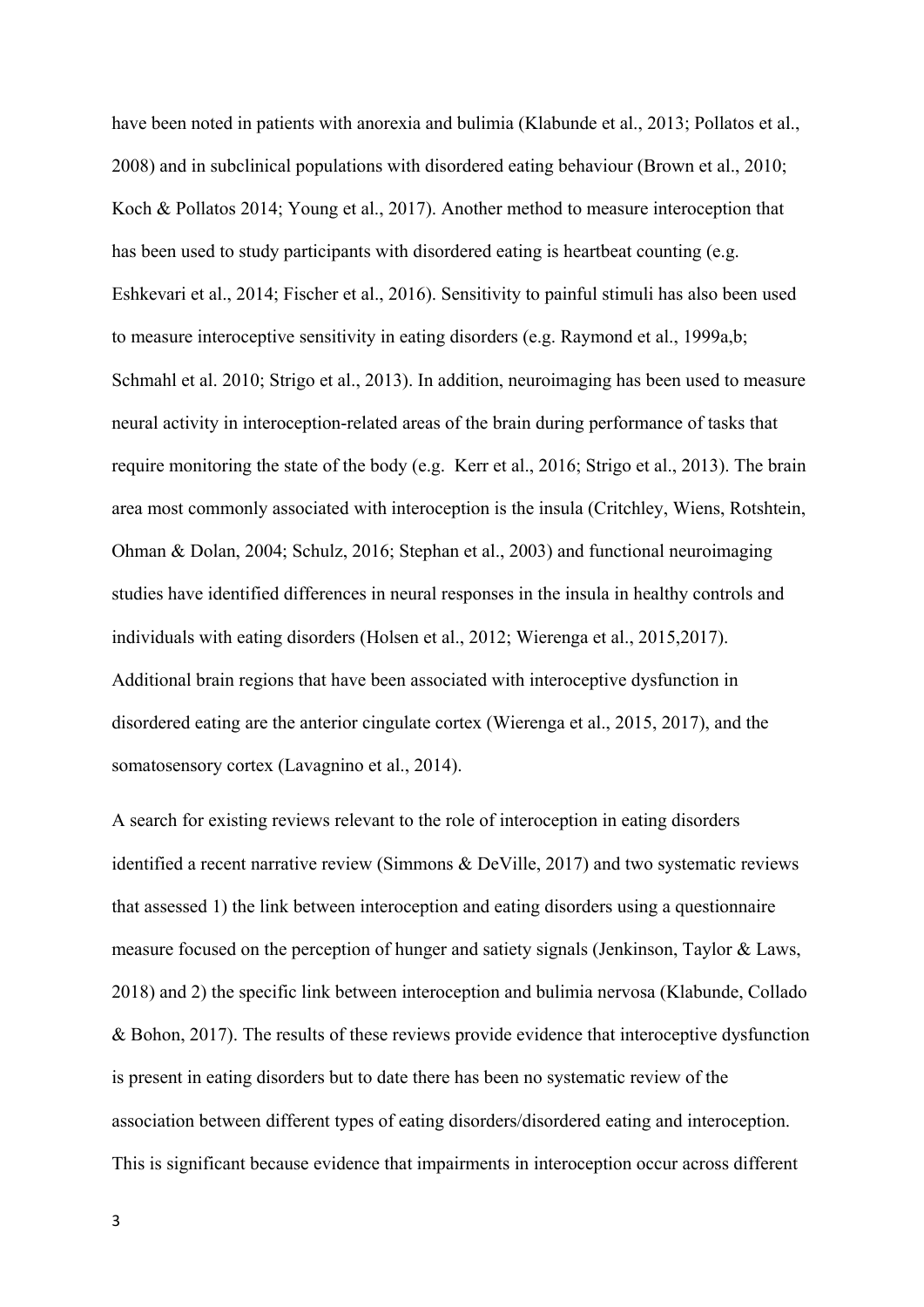types of eating disorder and are observable in sub-clinical populations at risk for the development of eating disorders would suggest that interoception constitutes a transdiagnostic feature of eating disorders (Fairburn, Cooper, & Shafran, 2003). In addition, there has been no systematic examination of interoception in disordered eating according to the modality of the signal (type of sensory channel involved). Establishing whether interoceptive disturbances in people with disordered eating is specific to visceral signals relating to the processing of food or whether there are deficits in interoception regardless of the origin of the signals has implications for understanding the nature of the interoceptive deficits in disordered eating. Finally, there has been no evaluation of the evidence for a specific role of interoception in the development and/or maintenance of disordered eating. Poor interoception could be a factor that predisposes an individual to develop eating disorder symptoms but might also be related to conditions that are co-morbid with eating disorders, such as anxiety and depression. Interoceptive problems may also be a consequence of prolonged exposure to a starved or disordered eating state. Evidence that interoceptive deficits are present in individuals who go on to develop an eating disorder, and in individuals recovered from current eating disorder symptoms or their relatives would suggest that poor interoception constitutes a potential endophenotype.

Here, we present the results of the first systematic review of studies that have investigated interoceptive functioning across the spectrum of disordered eating behaviour, ranging from diagnosed anorexia and bulimia nervosa, to subclinical disordered eating behaviours such as emotional eating. We aim to synthesize evidence from studies that used a range of methods to assess interoception related to visceral signals and to signals related to pain, itch, temperature and sensual touch. To provide insight into the possible role of poor interoception as a predisposing factor in the development of eating disorders we also assess potential associations between interoception and disordered eating in longitudinal studies and in the

4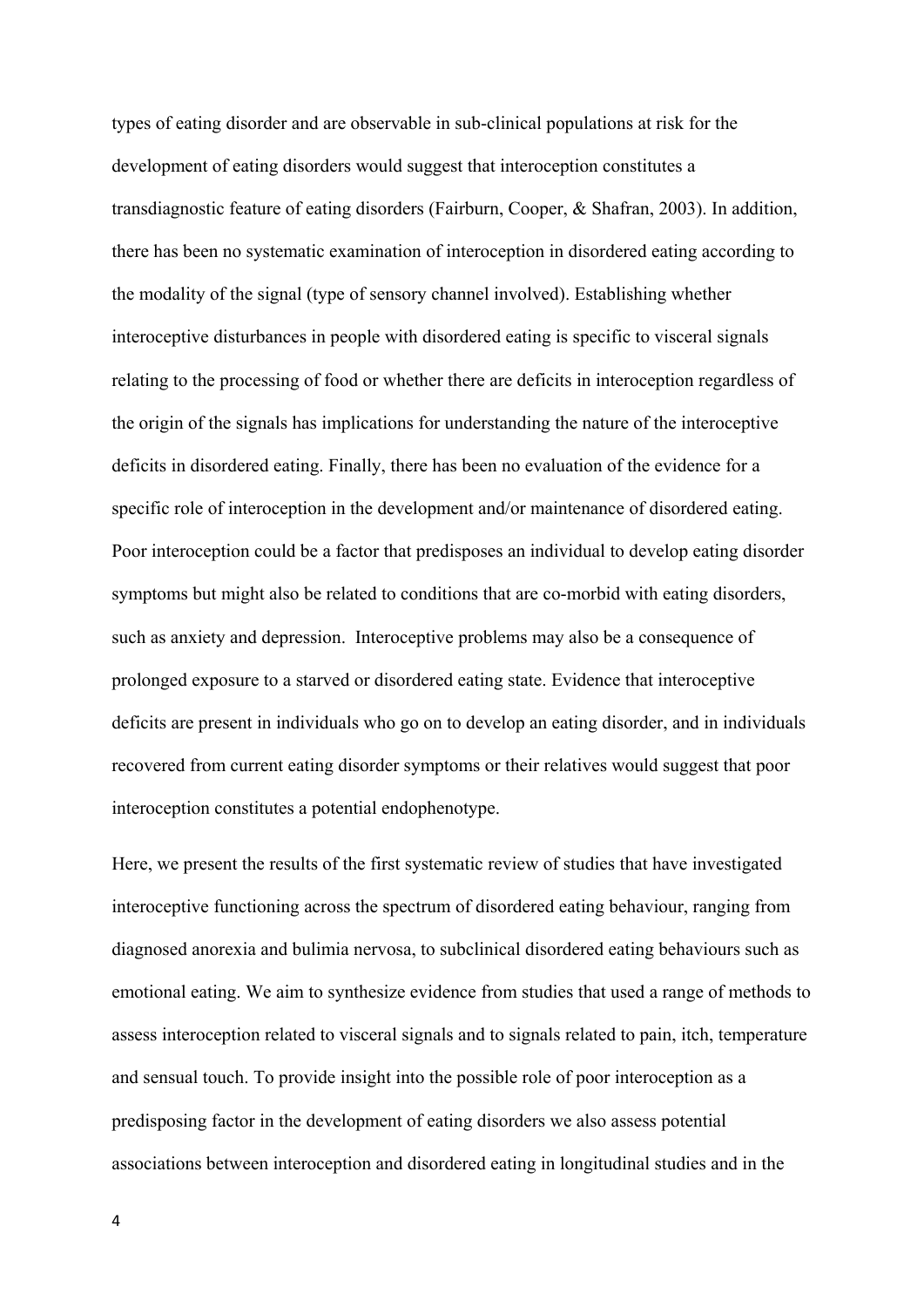relatives of affected individuals. We also aim to assess the current evidence on potential moderators and mediators of the relationship between disordered eating and interoception. Hence, our aim is to answer four questions: 1) Is dysfunctional interoception present across the spectrum of disordered eating from subclinical to clinical and across eating disorder subtypes? 2) Is dysfunctional interoception associated with disordered eating present across interoceptive modalities? 3) What is the role of interoception in the onset versus maintenance of disordered eating? 4) Have moderators/mediators of the relationship between disordered eating and interoception been identified? Our evaluation of the current state of this research provides a guiding framework for future studies on the role of interoception in the development and maintenance of disordered eating.

#### **2. Methods**

#### **2.1. Literature Search**

A search for original research articles was performed in September 2018 by a single investigator. Databases used in the search were Web of Science (collection), PubMed Central (all databases) and Ovid databases. A full list of search terms used can be found in the supplementary material. The search included only papers written in English and using human participants. The Preferred Reporting items for Systematic Reviews and Meta-Analyses (PRISMA) flowchart was used to guide the search for articles. Results were supplemented by searching reference lists of related articles and reviews.

#### **2.2. Study selection**

All original, peer reviewed research articles (e.g. no reviews/meta-analyses) assessing interoception/interoceptive processes in relation to disordered eating behaviour were included. The inclusive definition of interoception used here was based on the sensations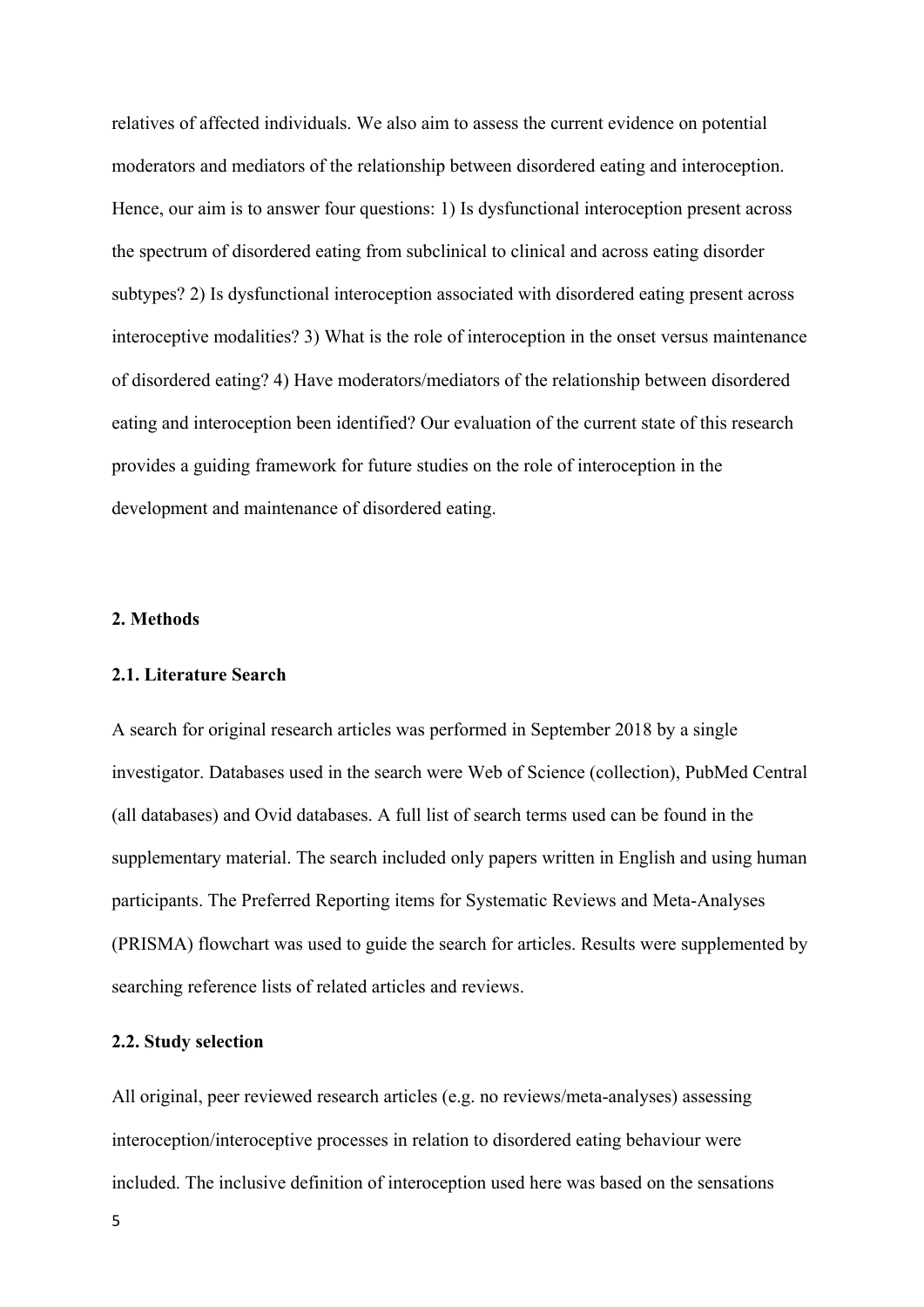suggested by Craig (2002) and therefore, studies assessing sensations of hunger, fullness, heartbeat, pain, itch, temperature and sensual touch were included. Studies of taste processing were excluded because taste is classically considered an exteroceptive sense that relates to sensing of the environment rather than the internal milieu. In addition, many studies of taste processing in disordered eating have focussed on hedonic/reward related responses rather than taste sensation/perception. For fMRI studies, articles that reported neural activation as an outcome measure were included, provided the neural activation occurred during the performance of an interoception-related task or in relation to changes in interoceptive state. Studies assessing interoception in individuals recovered from eating disorders and their relatives were included. There was no exclusion based on the age of the study participants and the selected studies included children, adolescents and/or adults. Articles assessing the mediating effect of interoception on treatment outcome were also included. The Preferred Reporting items for Systematic Reviews and Meta-Analyses (PRISMA) flowchart was used to guide the selection of articles.

#### **2.3. Data Extraction**

Data extraction was performed using standardized forms created for the review and each article was evaluated by two reviewers. The second reviewer (SH) confirmed the first reviewer's (EM) data extraction for completeness and accuracy The information extracted from each study was sample size; age and gender; eating disorder/disordered eating type; comorbidities; exclusion criteria; measure of interoception; measure of disordered eating; covariates/control measures; findings on differences in interoception between disordered eating groups. The quality of each study was assessed by two reviewers using a tailored quality assessment tool (Kmet, Cook & Lee, 2004). Items in the tool included assessment of the validity of the measurement methods, sample size and control for confounders. Reporting on the methodological aspects of the studies rather than relying on a numerical score for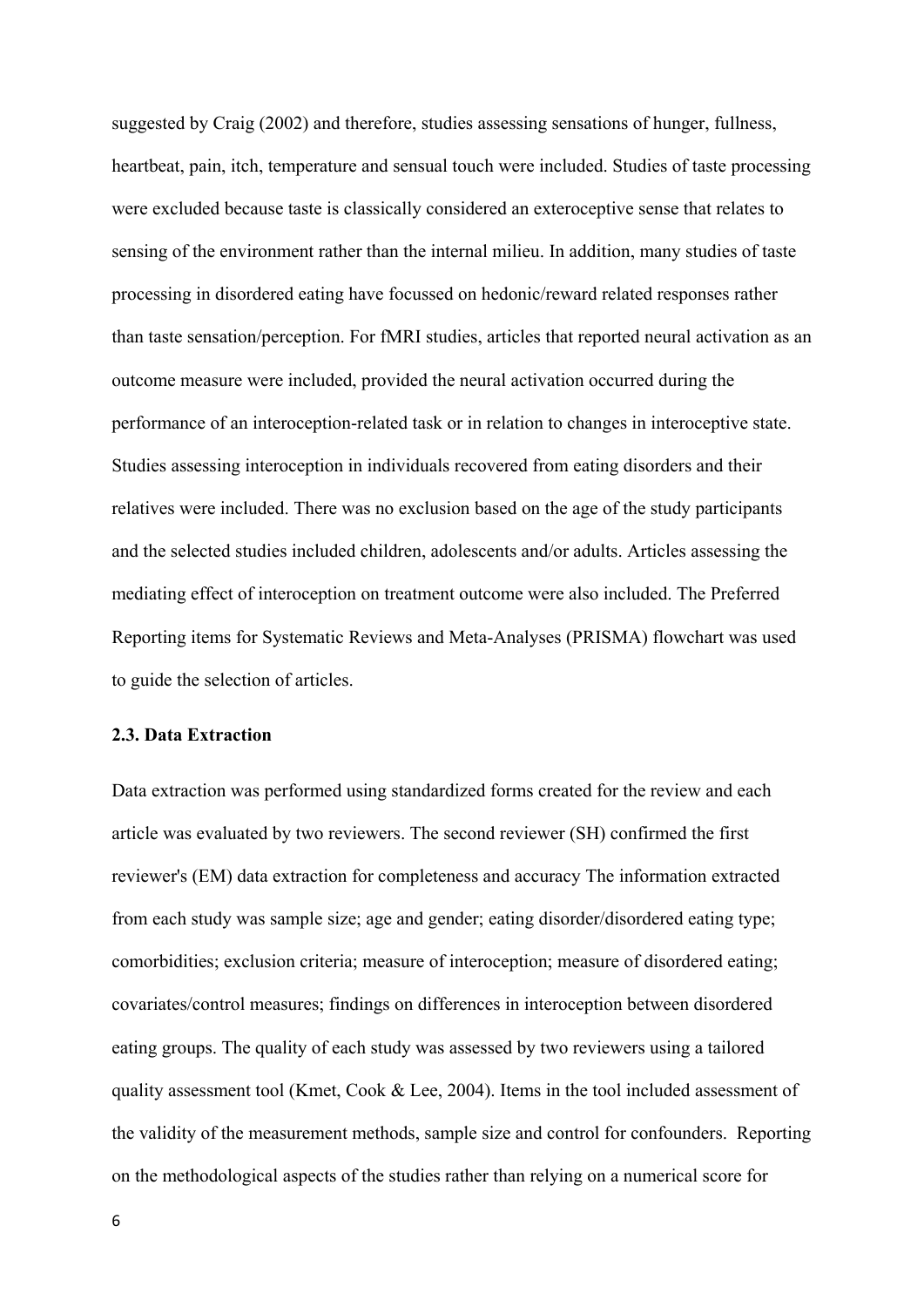quality is considered more appropriate for systematic reviews and meta-analyses (Jüni, Witschi, Bloch, & Egger, 1999). Therefore, we rated individual components of the checklist (criteria met, criteria not met, not reported) and provided an overall rating for the quality of the study (low, moderate or high). The second reviewer (EM) confirmed the first reviewer's (SH) quality assessment.

#### **3. Results**

#### **3.1 Inclusion of Articles**

Figure 1 shows the PRISMA flowchart used to guide selection of articles. Searches using the keywords (see Appendix A) generated 7316 results. 527 of these were from Web of Science, 1936 were from Ovid databases, and 4853 were from PubMed Central. After the removal of duplicates, initial screening based on relevance of the paper title and abstract to the research question was conducted. Following this step, and the removal of papers that were not original research articles or articles that were not written in English (4), 114 full-text articles remained to be assessed for eligibility for inclusion in the review. Further screening, based on full-text articles led to the exclusion of 19 articles that were not relevant to the research question. Three articles reported results from the same longitudinal cohort (Leon et al. 1993; Leon et al. 1995; Leon et al. 1999) and so only the article reporting on the full longitudinal data set was included in the qualitative synthesis (Leon et al. 199). Five further papers were found through a search of reference lists of related articles. This left 100 research articles for consideration. Two articles presented two studies relevant to the association between disordered eating and interoception (Maïano et al., 2016; Young et al., 2017) and one article presented three relevant studies (Lattimore et al., 2017). Therefore, the final number of studies included was 104.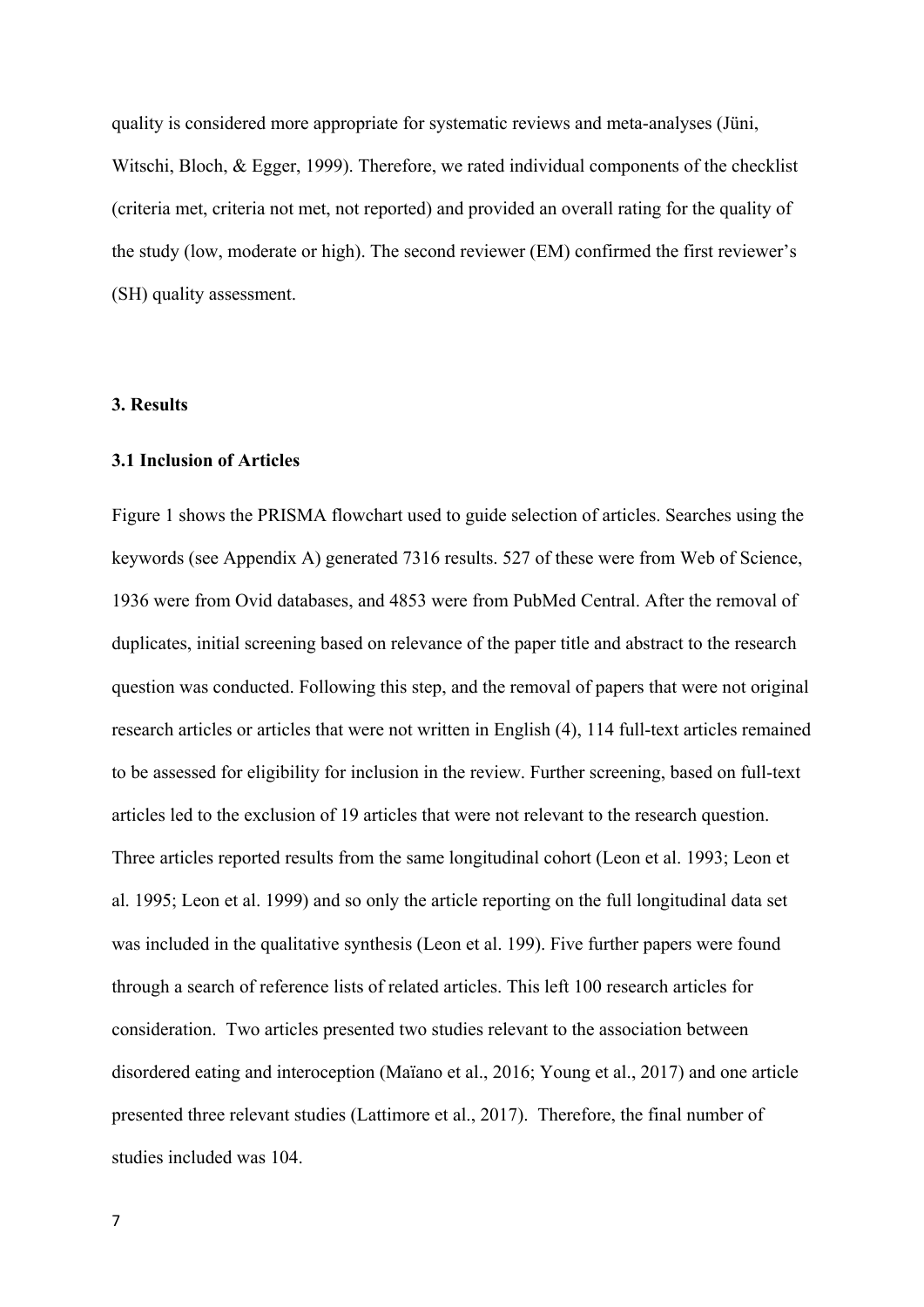

## **PRISMA 2009 Flow Diagram**



*Figure 1.* PRISMA flow diagram, showing process of article search and selection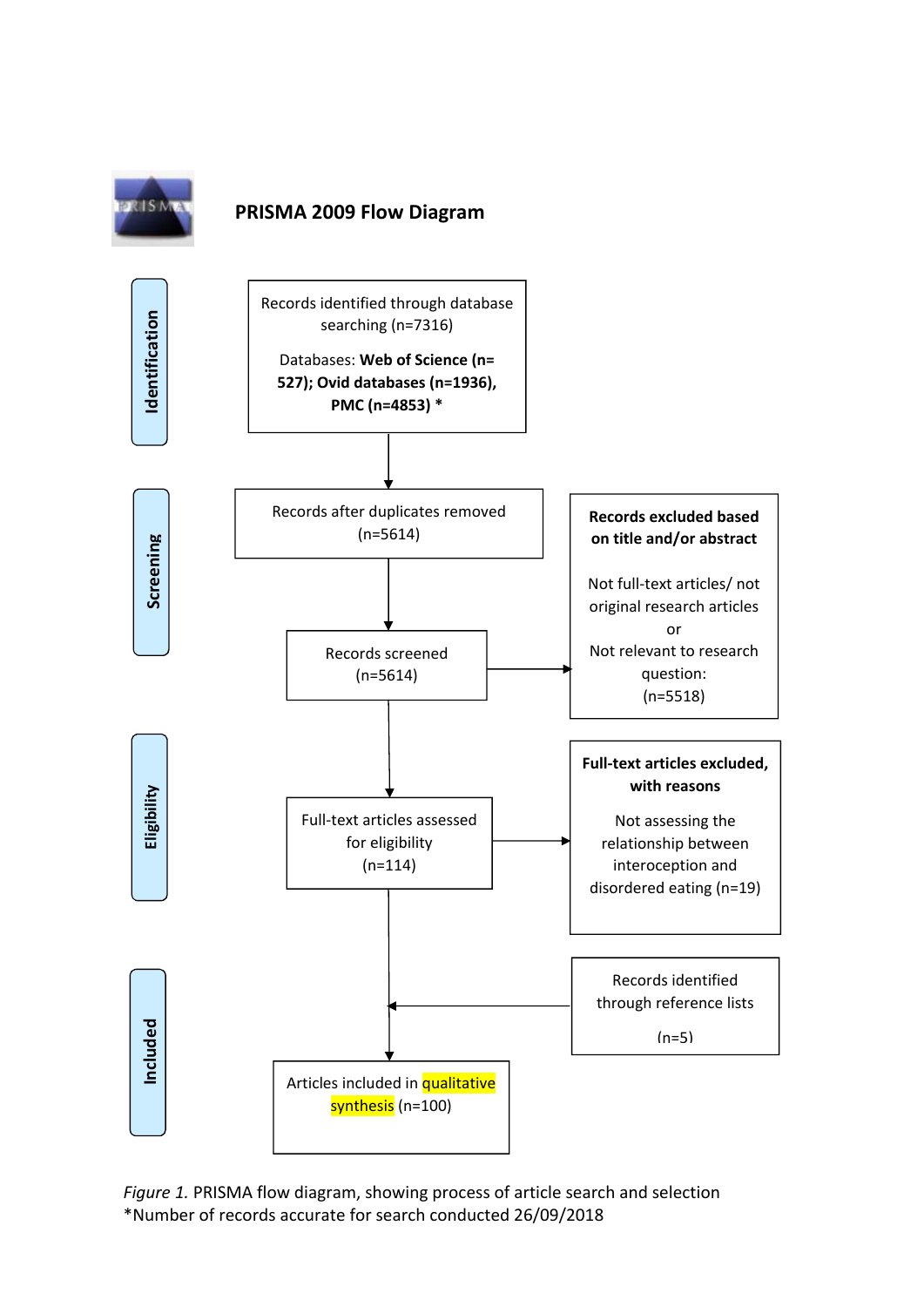#### **3.2 Characteristics of included articles**

Across the 104 studies included, the total number of participants was 32883 with a minimum number of eight participants (Matsumo et al., 2006) and a maximum number of 5139 participants (Kim, Annunziato & Olatunji, 2018). The majority of studies ( $n = 77, 74\%$ ) recruited women participants only. The remaining studies comprised 26 studies that included both men and women, and one study that recruited men only (Ussery & Prentice-Dunn, 1992). Of the 26 studies that recruited both men and women, the percentage of women participants ranged from 50-93%. The majority of studies  $(n = 93)$  recruited adult participants (mean age of participants  $=$  > 18). Ages of the participants across all samples ranged from 9 years (Koch & Pollatos, 2014) to 60 years (Fassino et al., 2004). Publication dates of the articles ranged from 1974 (Garfinkel et al., 1974) to 2018 (e.g. Berner et al., 2018; Romano et al., 2018). The majority of studies used a cross-sectional design  $(n=78)$ , nine used longitudinal observational designs, seven used quasi-experimental pretest-posttest designs (one of which only ran a cross-sectional comparison of interoception), seven used an experimental design, and two used a cross-sectional family-based design.

The majority of the studies assessed interoception using questionnaire measures ( $n = 66$ ). Other methods employed were heartbeat perception tasks  $(n = 9)$ , pain detection and threshold paradigms  $(n = 15)$ , and neuroimaging, with tasks and conditions including comparisons of hungry/full, pain perception, and trials consisting of focussing on internal sensations  $(n = 11)$ . One study used a drug to elicit interoceptive state changes, one compared the sensation of gastric fullness with gastric volume, and one compared pre- and post-meal aversion to glucose.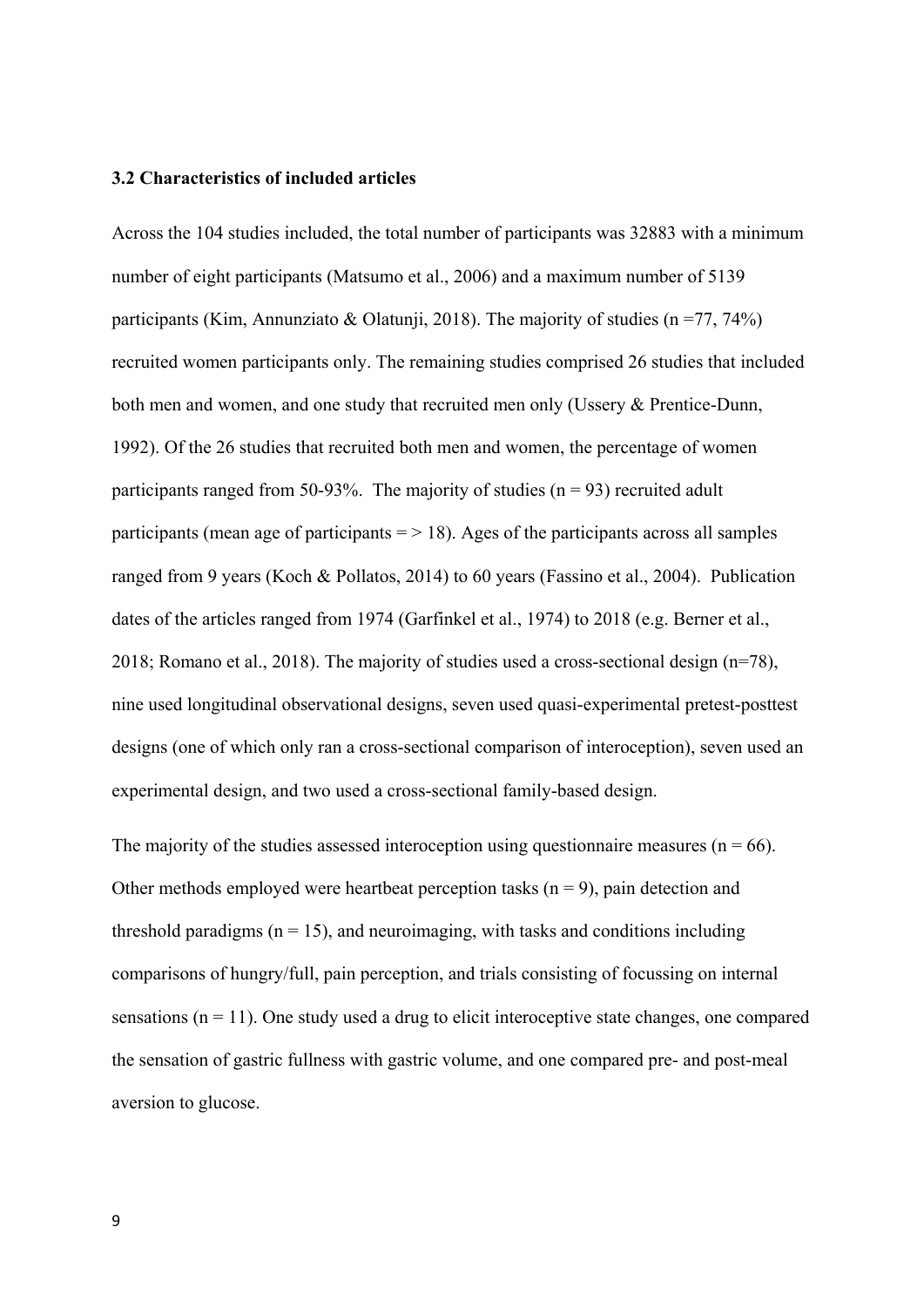Thirty-one studies in this systematic review presented data relevant to the association between anorexia nervosa and interoception; 17 studies presented data relevant to the association between bulimia nervosa and interoception; 6 studies measured interoception in participants with clinical binge eating disorder; 26 studies collected data from participants with anorexia and participants with bulimia as part of a mixed 'eating disorder group' and 24 studies presented data relevant to the association between subclinical disordered eating behaviours and interoception.

To answer the questions posed by this review, in the following sections we first present data according to the type of eating disorder/disordered eating focusing on cross sectional studies that do not speak to the issue of whether dysfunctional interoception is a cause or consequence of disordered eating. Where relevant, these studies are organised according to whether the recruited participants had active or remitted illness. Neuroimaging studies are presented separately from studies using other methods. We then stratify the data according to the interoceptive modality studied (gastric, cardiac, pain, touch and other modalities) and finally we present the data from studies relevant to the potential role of interoception in onset versus maintenance of disordered eating. We found no studies that formally analysed potential moderators or mediators of the relationship between disordered eating and interoception. A summary of the studies included in this review are included in Table 1. A summary of the data from the cross sectional studies is presented in Figure 2.

#### **3.3. Interoception in Anorexia Nervosa**

#### 3.3.1 Active Illness

Twelve cross sectional studies included in this systematic review presented data relevant to an association between active anorexia nervosa and interoception using measures other than neuroimaging. Of the 12 studies assessing interoception in active anorexia, 2 studied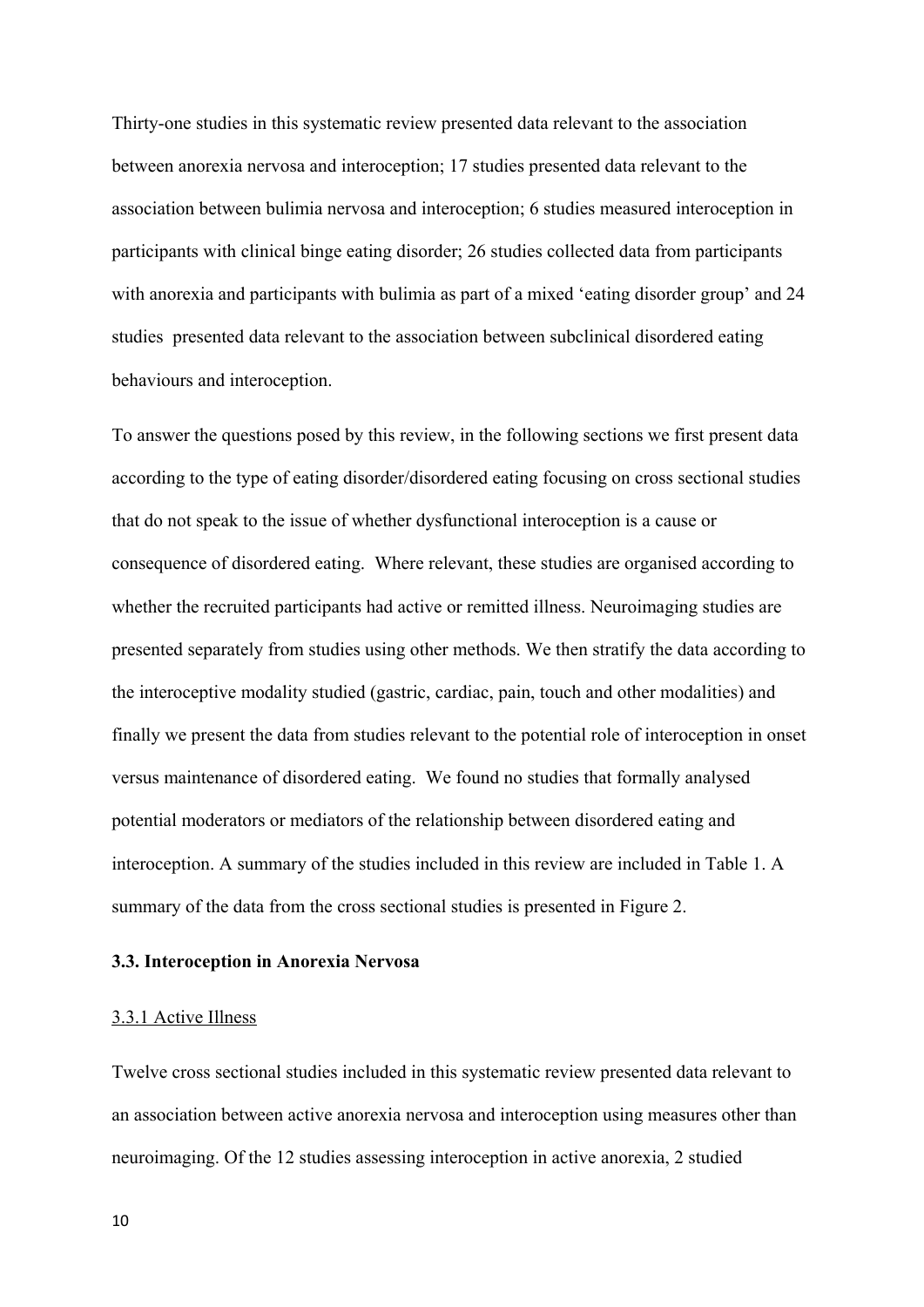participants with restricting-type only (Ambrosecchia et al., 2017; Goldzak-Kunik et al., 2011) 7 studied a combination of restricting and purging-type (e.g. Aguera et al., 2015; Amianto et al., 2017) and 3 did not specify the subtype (Brytek-Matera & Schiltz, 2009; Garfinkel et al., 1979; Maïano et al., 2016).

In 11 out of the 12 studies impairments were reported on at least one measure of interoception. The methods used to assess interoception in these studies included self-report  $(n = 5)$ , heartbeat counting  $(n = 1)$ , pain perception  $(n = 1)$ , aversion to glucose following satiety ( $n = 1$ ), comparisons of gastric volume to self-reported fullness ( $n = 1$ ), changes in gastric sensations over an eating period  $(n = 1)$  and drug-induced changes in interoceptive state  $(n = 1)$ . One study (Ambrosecchia et al., 2017) found mixed results: participants with AN did not differ from controls in heartbeat perception but on self-reported measures they had poorer interoception. One study (Goldzak-Kunik, 2011) found no impairment in interoception in anorexia, and this study used a cold pain paradigm to assess interoception.

#### 3.1.2. Recovered/remitted

Four cross sectional studies reported data relevant to the association between interoception and anorexia nervosa in a sample of participants recovered from anorexia (using measures other than neuroimaging). The methods employed in these studies were self-report (Casper et al., 1990; Srinivasagam et al., 1995), heartbeat counting (Pollatos et al., 2008) and pain perception (Krieg et al., 1993). Three of these studies found significant impairments in interoceptive processing in participants recovered/remitted from anorexia (Casper et al., 1990; Pollatos et al., 2008; Srinivasagam et al., 1995). The study that found no difference (Krieg et al., 1993) used a thermal pain paradigm to assess interoception, and showed that participants with intermediate outcome from anorexia, good outcome, restrained eaters and unrestrained eaters did not differ in pain threshold.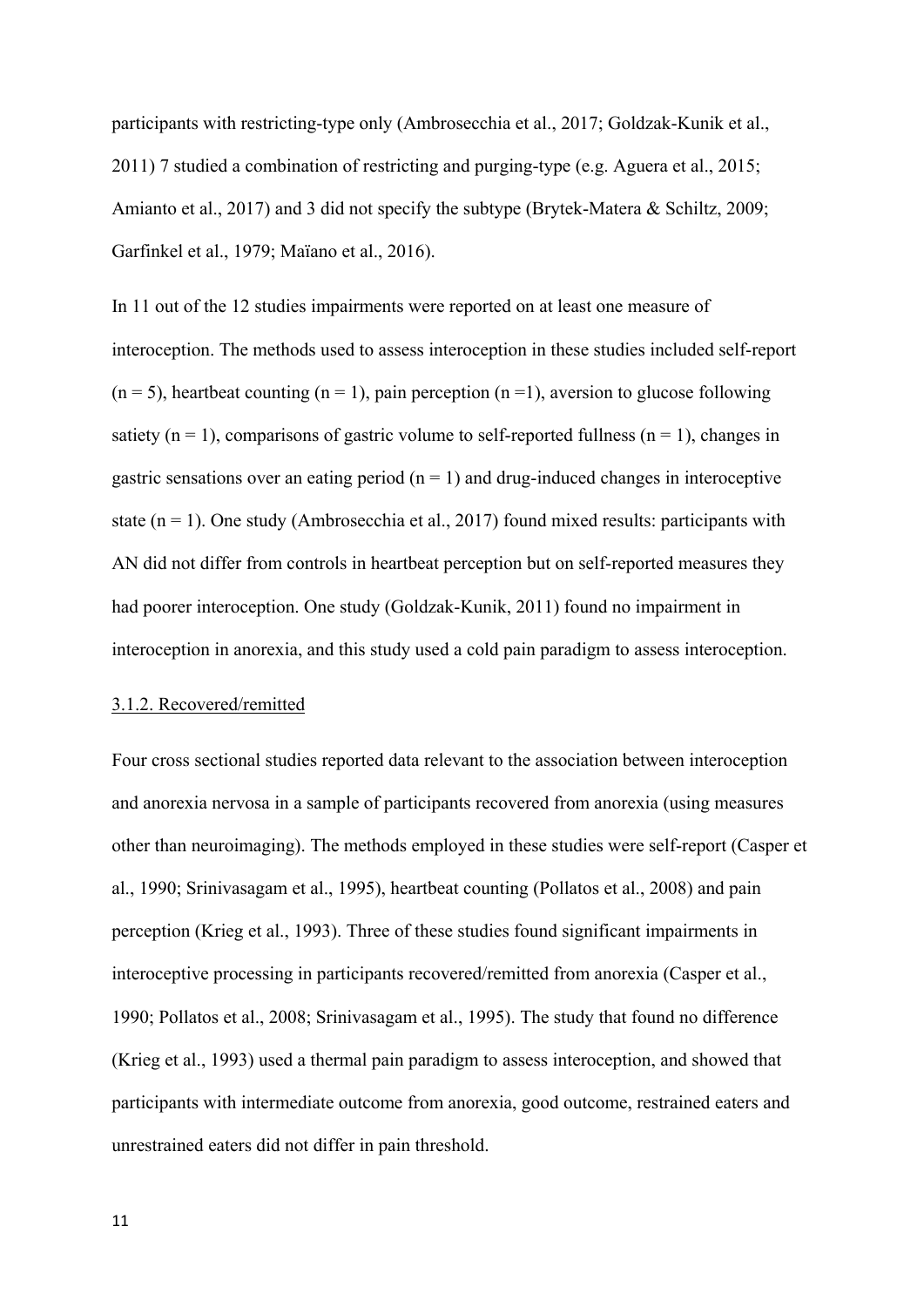#### 3.1.3 Neuroimaging of active illness

Three cross-sectional studies used brain imaging and heat pain thresholds to assess interoceptive processing in participants with active anorexia (Bär et al., 2013; 2014; Holsen et al. (2012). One of these studies (Holsen et al. 2012) included both a recovered and remitted group of patients with AN. Bär et al., (2013) found that in participants with anorexia, thermal pain evoked an increased activation in the left posterior insula compared with healthy controls. Bär et al. (2014) reported a positive correlation between pain threshold and dorsal posterior cingulate cortex (PCC) activation in participants with anorexia, but there was no correlation between pain threshold and PCC activation in healthy controls. Holsen et al. (2012) examined that effect of a meal on appetite ratings and found a negative correlation between right insula activation and hunger ratings in individuals with anorexia, whereas a positive correlation was observed in the control group.

#### 3.1.4 Neuroimaging of recovered/remitted anorexia

Eight cross-sectional studies used brain imaging to assess interoceptive processing in participants recovered/remitted from anorexia. All measured various interoception processes, and reported differences in neural activation in relation to the task or manipulation in individuals remitted/recovered from anorexia. The most common measure of interoception was an indirect approach; the manipulation of internal state by food intake. Holsen et al (2012) found a greater activation in healthy controls when hungry versus full in the hypothalamus, amygdala and insula when viewing high caloric food pictures. Moreover while performing a delay discounting task, hunger increased neural activation in reward areas, whereas satiety evoked a greater response in cognitive control networks in healthy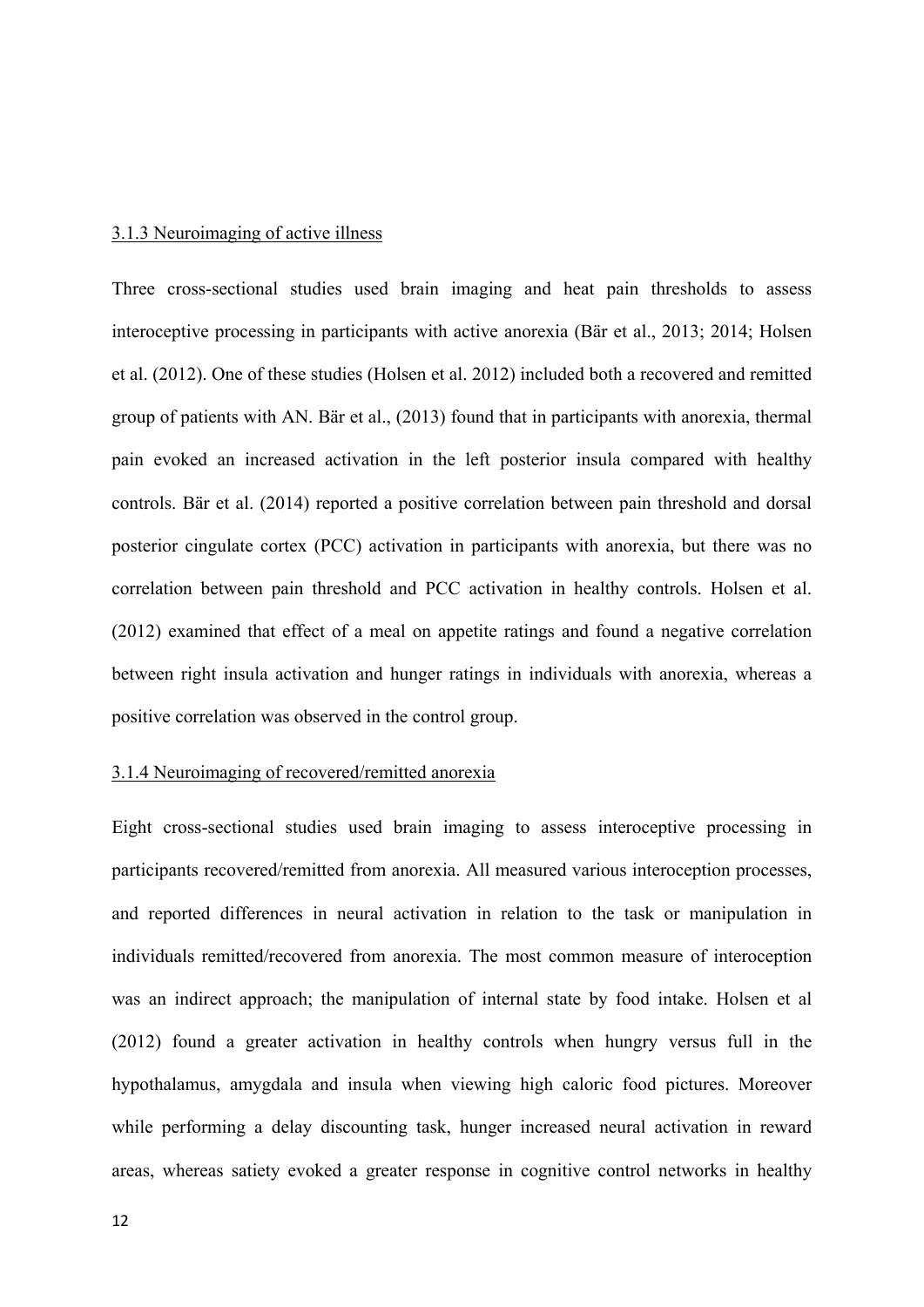women. In addition, cerebral blood flow (CBF) measures showed an effect of nutritional state in striatum, anterior cingulate cortex (ACC), and left posterior insula, which was reduced in remitted patients when hungry. The other studies showed an altered insula response in remitted anorexia patients in relation to visceral and cardio interception (Kerr et al 2016 & 2017), touch (Bischoff et al 2018), pain (Strigo et al 2013), and aversive breathing load (Berner et al 2018). However, activation in other limbic areas also appeared to be dysfunctional in anorexia (Kerr et al. 2017, Berner et al. 2018, Strigo et al 2013).

#### **3.2 Interoception in Bulimia Nervosa**

#### 3.2.1. Active Illness

Ten cross sectional studies (e.g. Heilburn & Worobow, 1991; Pollatos & Georgiou, 2016) presented data relevant to interoceptive processing in participants with active bulimia nervosa. Seven studies found significant impairments in at least one measure of interoception. The methods used included measurement of pain detection and threshold  $(n = 4)$  and selfreport  $(n = 3)$ . One study (Faris et al., 1992) found mixed results: participants with BN had higher mechanical pain threshold than did healthy controls in pain perception, but there were no difference in tactile threshold perception. Three studies showed no impairment in interoception in participants with bulimia, of which two used self-report methods (Heilburn & Worobow, 1991; Schmahl et al., 2010) and one used heartbeat perception (Pollatos & Georgiou, 2016).

#### 3.2.2. Recovered/Remitted

Three studies reported recruiting participants remitted/recovered from bulimia (Kaye et al., 1998; Klabunde et al., 2013; Stein et al., 2003) and all three of these studies reported significant impairments in interoception in participants recovered from bulimia. The methods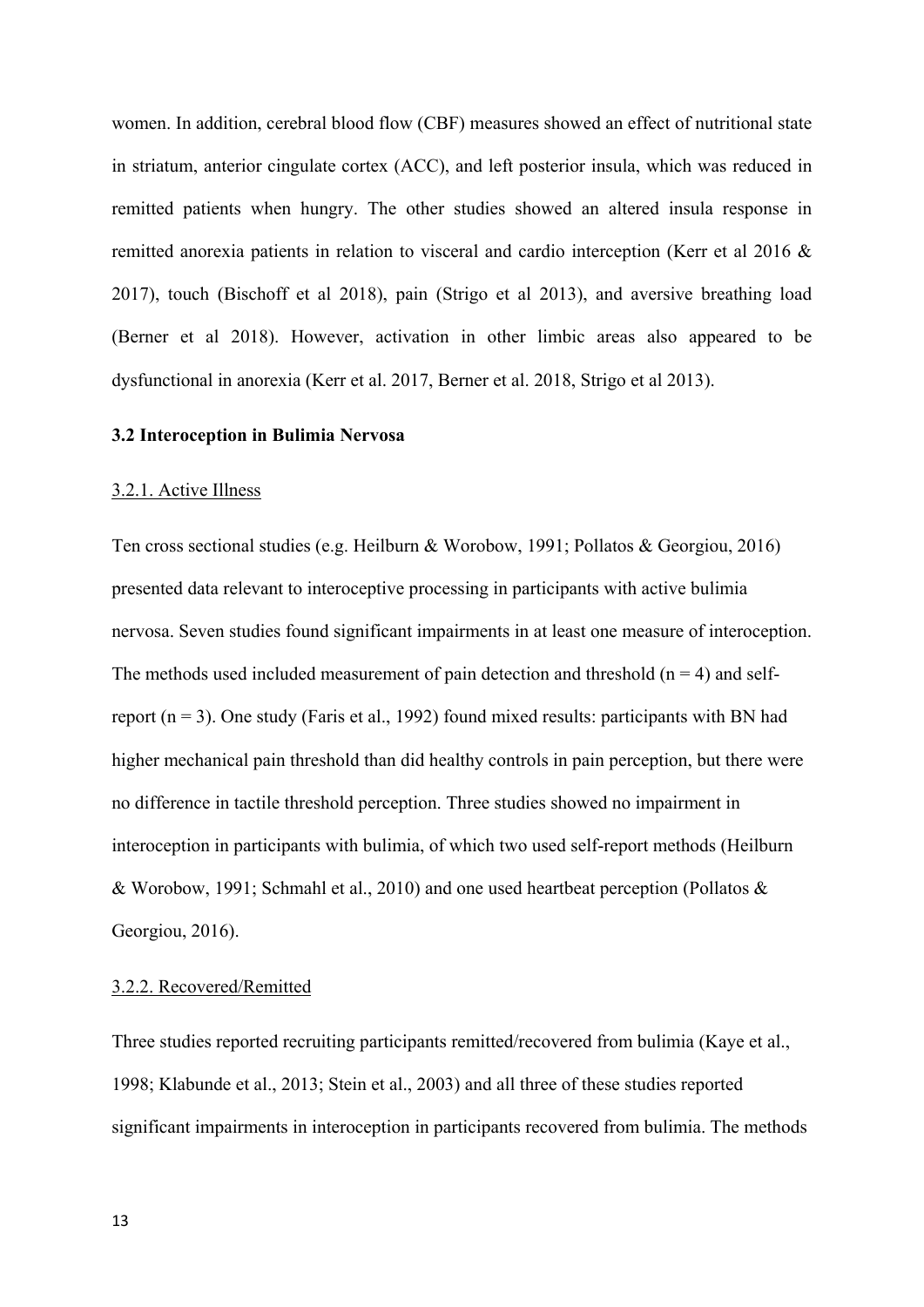employed in these studies were heartbeat counting  $(n = 1)$ , thermal and ischemic pain perception ( $n = 1$ ) and self-report ( $n = 1$ ).

#### 3.2.3. Neuroimaging of active illness

One study (Lavagnino et al., 2014) used resting-state fMRI to assess interoceptive processing in participants with active bulimia nervosa and correlated BOLD activity with self-report measures of interoception. Significantly weaker functional connectivity in interoceptionrelated areas was found in bulimia nervosa, and a significant negative correlation between interoceptive dysfunction and functional connectivity was reported.

#### 3.2.4. Neuroimaging of recovered/remitted

No studies in this systematic review assessed neural correlates of interoceptive processing in participants recovered from bulimia nervosa.

#### **3.3. Interoception in Binge Eating Disorder**

The results of four cross sectional studies on patients with active illness are reported here. No studies in this systematic review measured interoception in participants recovered from binge eating disorder and there were no studies using neuroimaging.

#### 3.3.1. Active Illness

All four cross sectional studies assessing interoception in binge eating disorder recruited participants with active binge eating disorder and found significant impairments in interoception. Three of these studies (Aloi et al., 2017; Ramaciotti et al., 2008; Vinai et al., 2015) used self-report measures and one measured mechanical pain threshold (Raymond et al., 1995).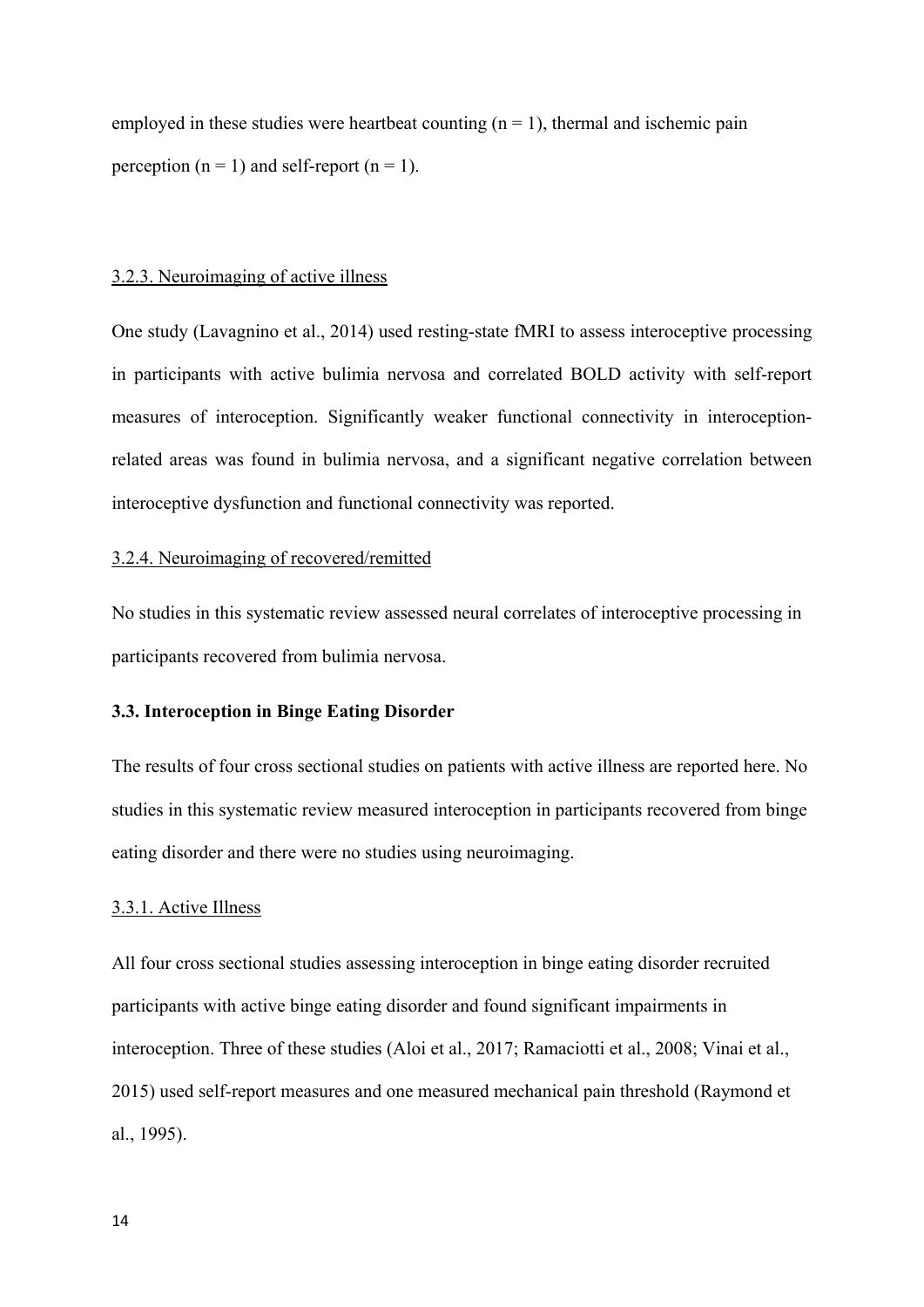#### **3.4. Interoception in Mixed Diagnosis Groups**

There were twenty-four cross sectional studies. The majority of these studies collected data from groups including participants with both anorexia and bulimia (e.g. Ciccolo et al., 2002; Halmi & Sunday, 1991), with the exception of Rossiter, Wilson & Goldstein (1989) and Laessle et al. (1989) who included participants with bulimia and 'restrained' participants. In studies with participants with bulimia and participants with anorexia, 8 studies also reported on additional eating disorder groups including binge eating disorder or eating disorder not otherwise specified (EDNOS) (Eshkevari et al., 2014; Fassino et al., 2004; Kim, Annunziato & Olatunji, 2018; Nevonen et al., 2006; Nyman-Carlsson et al., 2014; Preyde et al., 2016; Solmi et al., 2018; Van Dyck et al., 2016). There were no studies in participants recovered from eating disorders and no neuroimaging studies.

Overall, of the 24 cross sectional studies reporting data relevant to the association between a mixed eating disorder sample and interoception, 22 showed impairments in at least one measure of interoception. The methods employed in these studies included self-report ( $n =$ 18), pain perception ( $n = 3$ ) and reporting of gastric sensations across eating episodes ( $n = 1$ ). One study assessed differences in acceptance and clarity of interoceptive processing in eating disorders (Merwin et al., 2010) and found mixed results, with neither the acceptance nor clarity interoception subscales predicting bulimia and only 'lack of clarity' predicting restraint. One study (Eskevari et al., 2014) found no difference in interoceptive processing in an eating disorder sample using a heartbeat detection paradigm, however 83% of participants were 'poor' detectors of heartbeat, which may explain the null results.

#### **3.5 Interoception in Subclinical Disordered Eating Behaviours/non-clinical samples**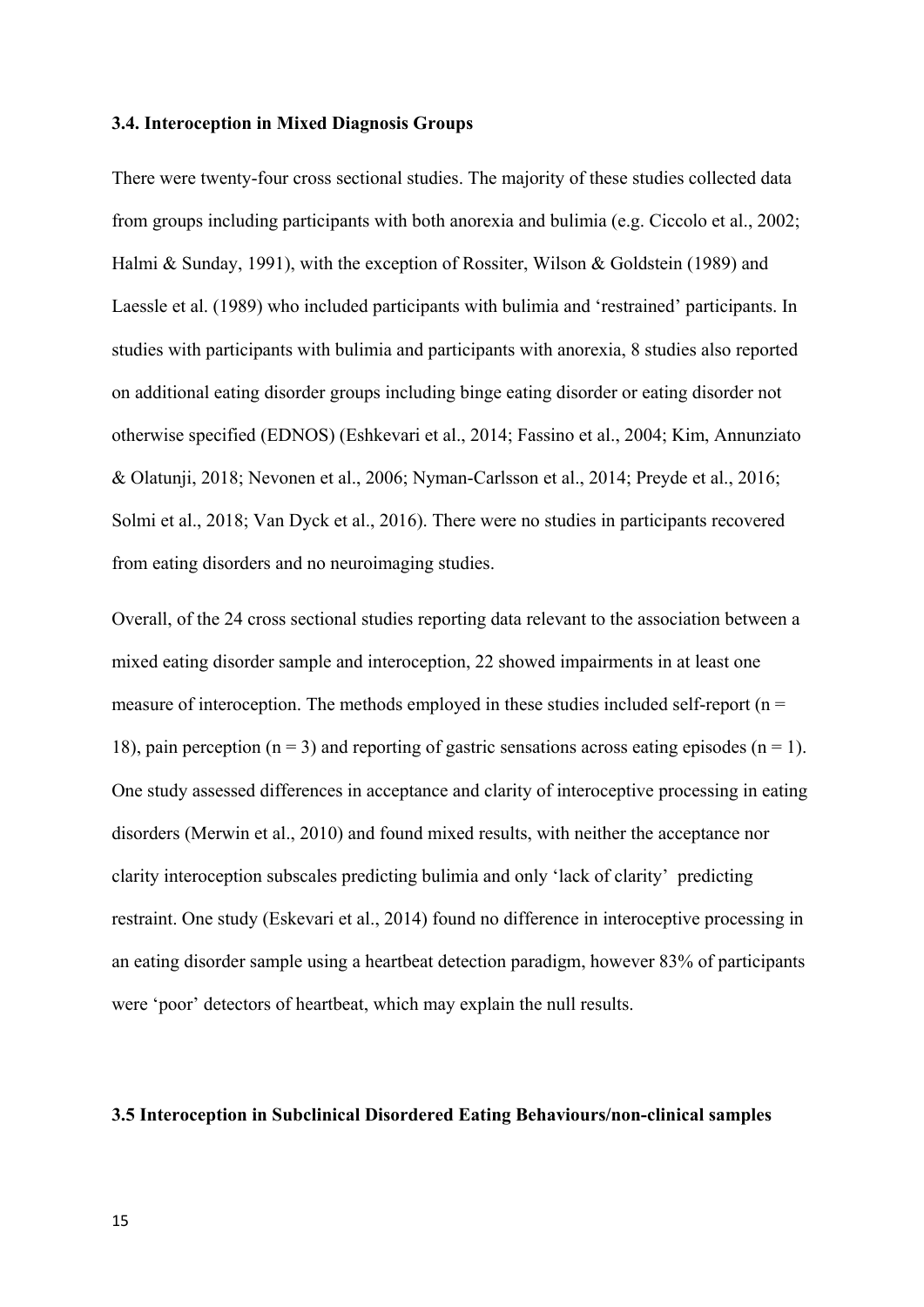Twenty studies were cross sectional and none used neuroimaging techniques. The range of disordered eating behaviours in studies included in the current systematic review were emotional eating (e.g. Koch & Pollatos, 2014; Young et al., 2017), external eating (e.g. Koch & Pollatos, 2014), subclinical binge eating (e.g. Brown et al., 2010), restraint (e.g. Tylka & Wilcox, 2006) and mixed/composite measures from questionnaires (e.g. Anderson et al., 2016; Myers & Crowther, 2008).

All of the twenty cross sectional studies reporting data relevant to the association between disordered eating behaviour and interoception, found impairments in at least one measure of interoception. The majority of these studies  $(n = 18)$  used self-report methods and the two remaining studies used heartbeat counting and detection tasks. One study found results which were somewhat mixed: once anxiety and depression were controlled for, a significant relationship remained for only two measurements out of four: confidence in heartbeat counting, and the relationship between heartbeat perception and self-reported interoceptive impairments (Young et al. 2017, Study 1).

#### **3.6 Interoceptive Modalities**

A range of interoceptive modalities were investigated in the studies included in this systematic review including cardiac, respiratory, gastric, pain and touch interoception. The most commonly measured interoceptive modalities were gastric, cardiac and pain, with measurements of these modalities comprising 101 out of the 104 studies.

#### 3.6.1. Gastric Interoception

Gastric interoception was the most common modality measured in studies assessing interoception in disordered eating. Seventy-four studies included in the systematic review measured gastric interoception, 19 of these studied gastric interoception in anorexia, 7 in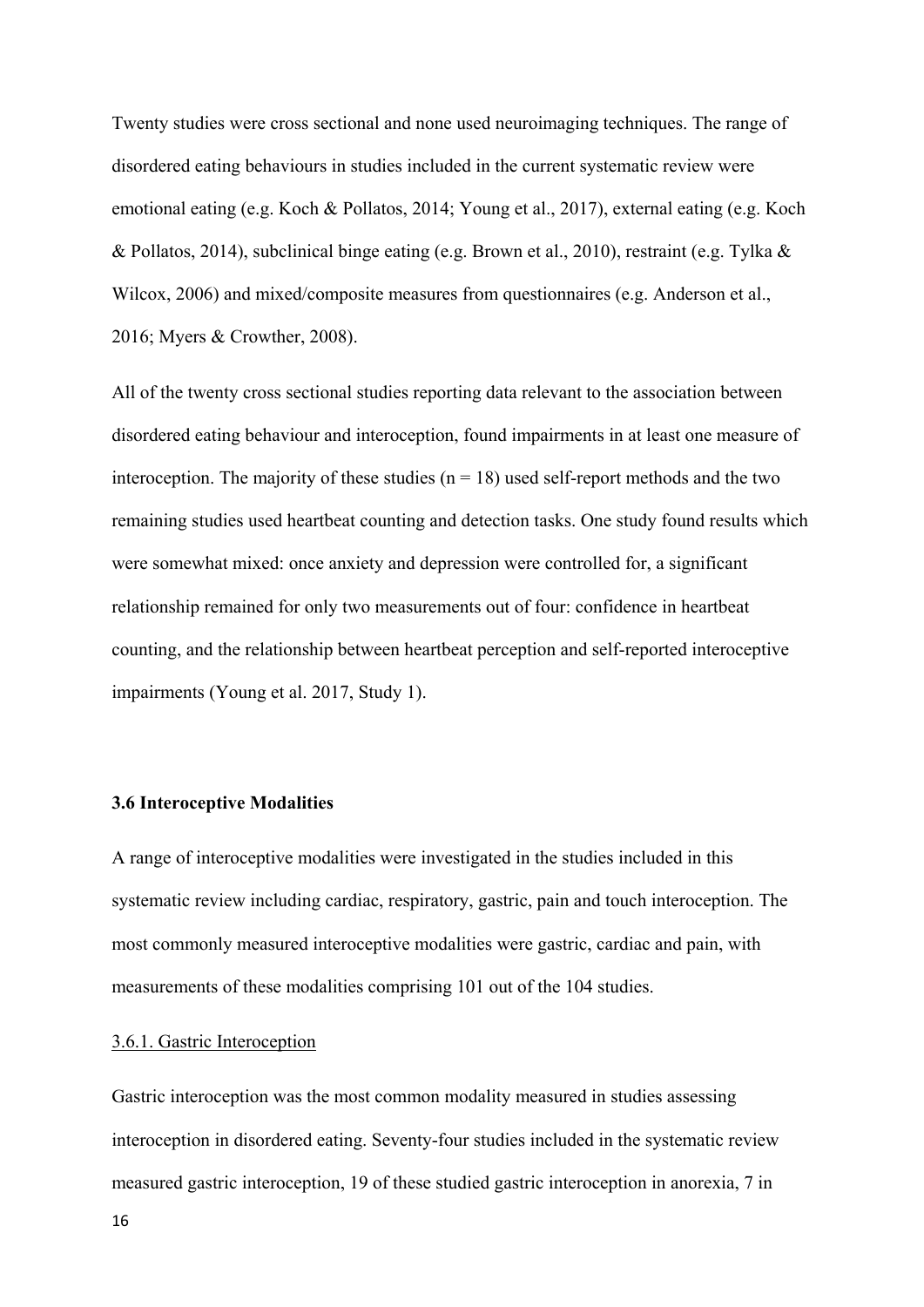bulimia, 4 in binge eating disorder, 20 in mixed eating disorder groups and 24 in subclinical disordered eating. Of these studies, 72 found significant differences in gastric interoception associated with disordered eating. The most commonly used methods to measure gastric interoception (n=68) were self-report questionnaire measures. These included the Interoceptive Awareness subscale of the Eating Disorders Inventory (Garner, Olmstead & Polivy, 1983) and the Intuitive Eating Scale (Tylka 2006). One study compared gastric volume with self-reported hunger and fullness and found at each given stomach volume (Bluemel et al., 2017). Participants with anorexia reported higher fullness and lower hunger than control participants, however participants with anorexia had a slower gastric emptying rate, which may account for this difference. Five studies used neuroimaging methods and that dysfunctional gastric interoceptive processing was associated with disordered eating. Two studies (De Caro & Di Blasm 2016; Heilburn & Worobow, 1991) did not find that gastric interoception was associated with disordered eating.

#### 3.6.2. Cardiac Interoception

Twelve studies measured detection of cardiac interoceptive signals. Six of these studies assessed cardiac interoception in participants with AN, 2 in participants with BN, 1 in a mixed eating disorder sample, and 3 in subclinical/ disordered eating behaviour. The most common method used to measure cardiac interoceptive signals was heartbeat detection which was used in 9 studies with significant impairments found in 7 studies. Of the two studies that did not show a significant association between cardiac interoception and disordered eating, one used a straightforward heartbeat counting paradigm (Ambrosecchia et al., 2017) and one used a heartbeat-detection paradigm, which required participants to discriminate their heartbeat from an auditory tone (Eshkevari et al., 2014). Eshkevari et al. (2014) reported that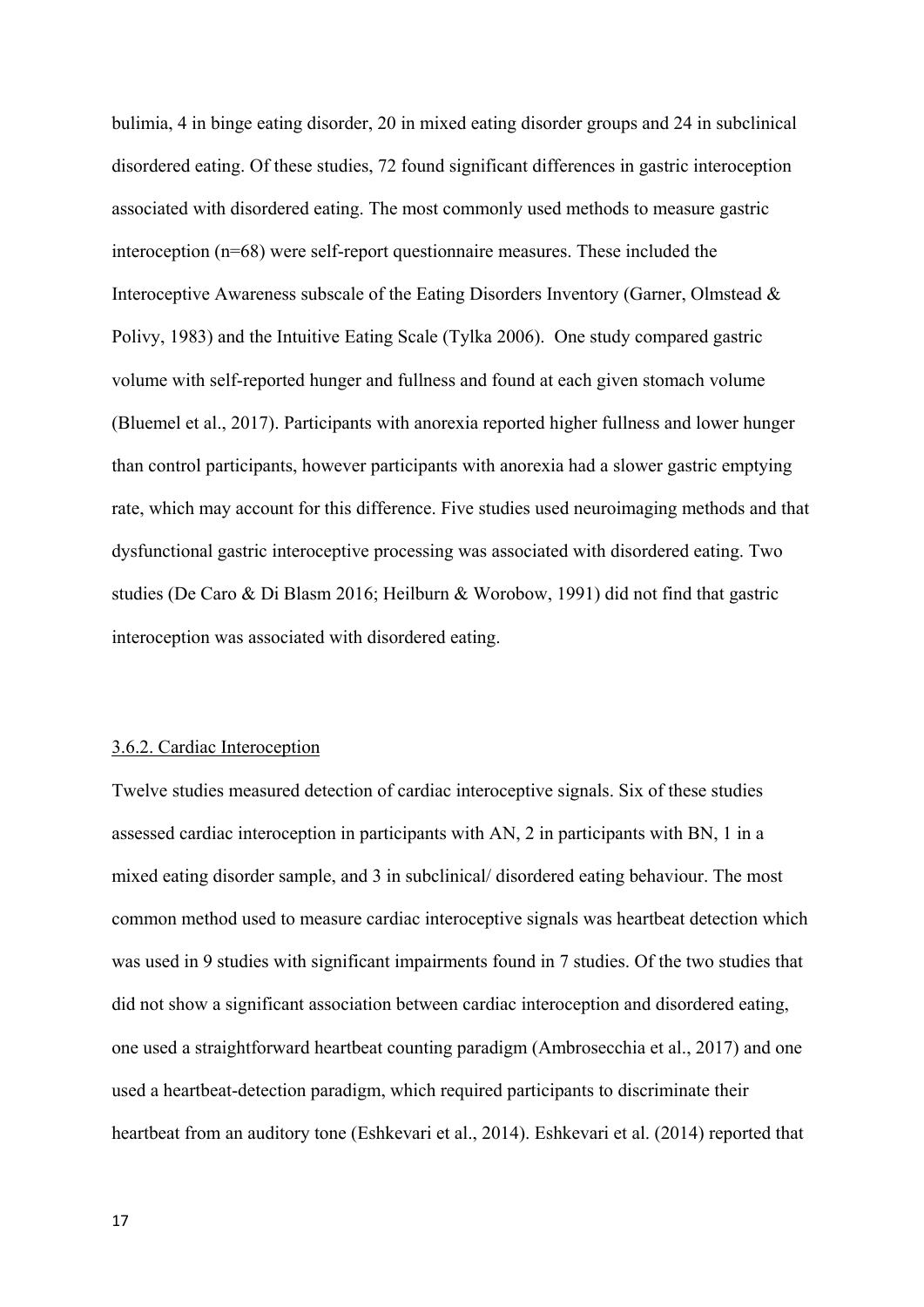83% of their participants were poor at detecting their heartbeat, which may explain this null result.

Two studies (Kerr et al., 2106; Kerr et al., 2017) used fMRI to assess interoceptive processing of cardiac signals and both found differences in neural processing of interoception in patients recovered from AN and healthy controls One study (Khalsa et al., 2015) used infusions of isoproterenol (a non-selective  $\beta$  adrenoceptor agonist) to elicit changes in cardiac activity and found that participants with anorexia reported increased cardiac sensations under low arousal states.

#### 3.6.3. Pain Interoception

Seventeen studies measured pain-related responses. Seven of these studies measured pain interoception in participants with AN, five in BN, one in binge eating disorder, four in a mixed eating disorder sample and one in binge eating disorder. The majority of methods used to elicit pain were either temperature-based (utilising the application of either cold or hot stimuli to cause pain  $n = 11$ , or mechanical (utilising pressure to cause pain,  $n = 4$ ). Two studies (Girdler et al., 1998; Stein et al., 2003) used submaximal effort tourniquet tests to measure ischemic pain. Fourteen out of the 17 studies found dysfunctional pain processing in participants with disordered eating.

Methods of quantifying pain included both the measurement of pain threshold (e.g. time taken for a stimulus to first cause a painful sensation) and the measurement of pain tolerance (e.g. time taken for a participant to withdraw from a painful stimulus). Three studies combined pain measurement with neuroimaging measures (Strigo et al., 2013; Bär et al., 2013; Bär et al., 2015) and all three of these studies found dysfunctional pain processing associated with disordered eating. Three studies that assessed pain threshold and tolerance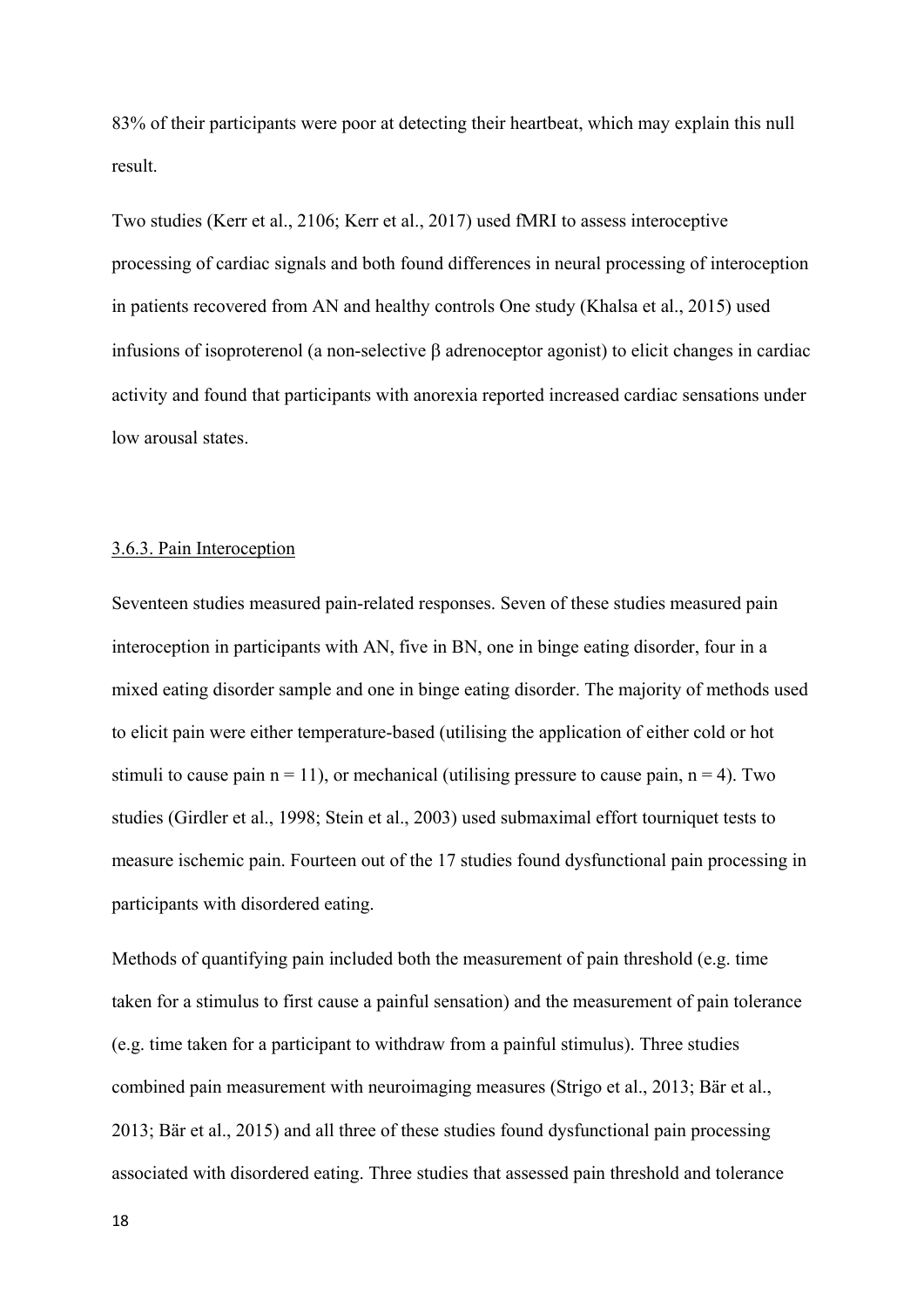did not find a difference in pain in disordered eating (Goldzak-Kunik et al., 2011; Krieg et al., 1993; Schmahl et al., 2010). In the study by Goldzak-Kunik et al., 2011, neither threshold nor tolerance was assessed, instead participants completed Visual Analogue Scales of cold, unpleasantness and pain during application of an ice pack, which may explain the null effects since application of an ice pack is a non-standard test. Both the studies by Schmahl et al. 2010 and Krieg et al. 1993 used a thermal pain stimulus which suggests that the type of pain stimulus used may be important.

#### 3.6.4. Other Interoceptive Modalities

Two studies measured other interoceptive modalities using fMRI, and both were in participants recovered from anorexia. One measured respiratory interoception (Berner et al., 2018) and the other measured touch (Bischoff-Grethe et al., 2018) and found significant differences in interoceptive processing between participants recovered from anorexia and healthy controls. The study Khalsa and colleagues (2015) that involved infusions of isoproterenol showed that participants with anorexia reported increased breathing sensations under states of low arousal.

#### **3.7 Onset/maintenance**

We found only nine studies that used prospective designs. Of these studies, all but one reported an association between interoceptive awareness and disordered eating risk/scores. De Caro & Di Blas (2016) found no significant relationship between interoception and bulimic tendencies over a seven month period but the sample size was a small group of selfselected teenagers. Most studies recruited non-clinical population-based samples of teenagers and assessed the factors predicting eating disorder risk at a later time point (e.g. Leon et al. 1999). Three studies recruited from clinical samples and examined predictors of changes in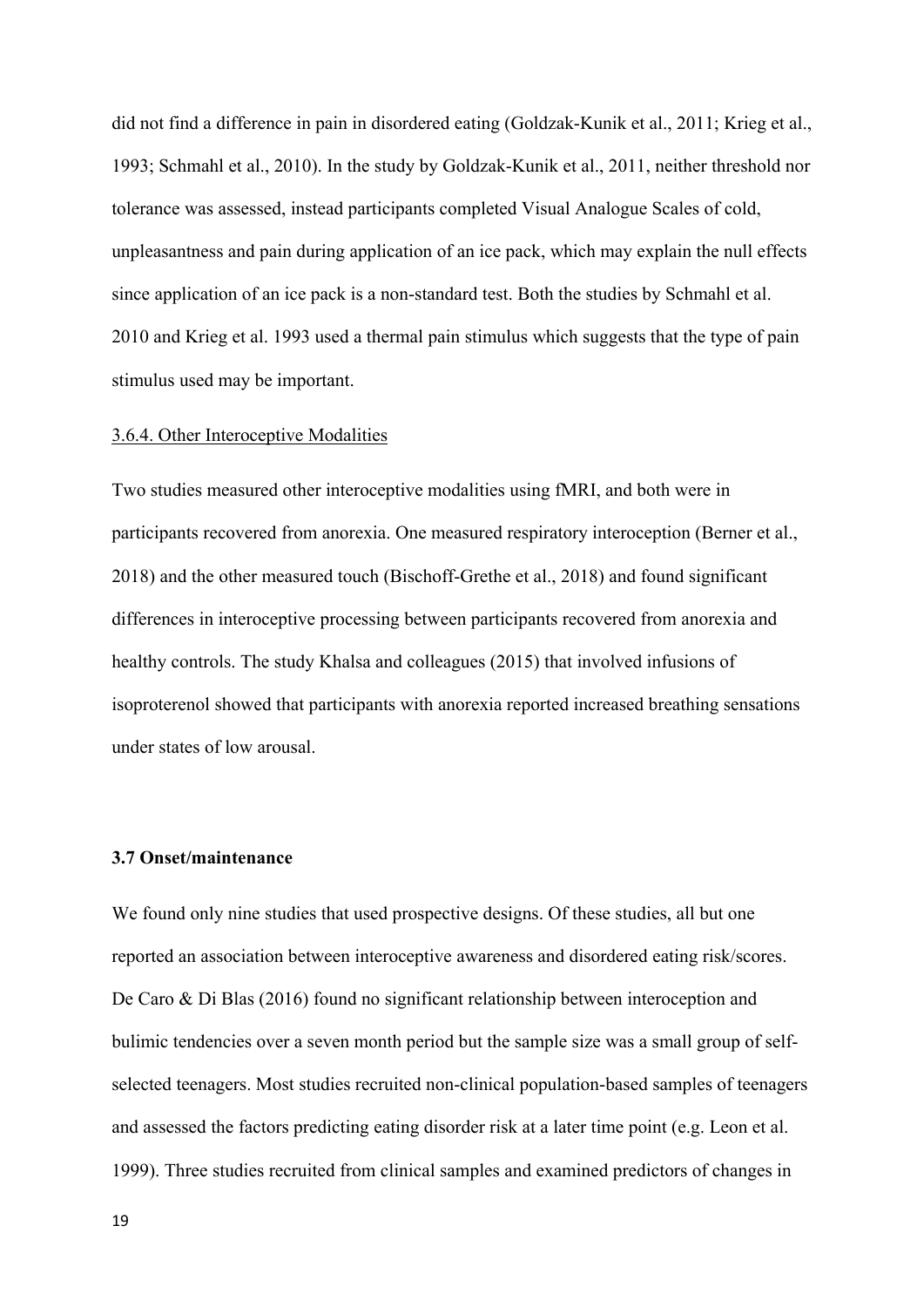disordered eating over time (Amianto et al. 2017; Bär K-J et al. 2006; Bizuel et al. 2001). One study compared the baseline scores for girls asymptomatic at baseline who continued to be asymptomatic at follow-up with a group that developed partial syndrome (Kileen et al. 1996; average age at baseline 14.9 years). These authors reported that girls developing partial syndrome had higher scores on lack of interoceptive awareness at baseline. On the other hand, Koch and Pollatos (2014) reported that external and emotional eating in children with obesity, but not lean participants, predicted lack of interoceptive awareness at follow-up but not the other way round.

Two studies measured interoception in the relatives of individuals with disordered eating. These studies provide insight into whether disturbed interoception is a heritable feature that might predispose someone towards developing an eating disorder. One study assessed interoception in family members of women with bulimia (Lilenfield et al., 2000). This study found higher interoceptive impairments in first-degree relatives who had also experienced an eating disorder, but no significant difference between interoceptive impairments in never-ill relatives of bulimia patients and relatives of healthy controls. The second study that assessed interoception in family members recruited a sample of women recovered from anorexia and their relatives (Casper, 1990). There was no significant difference in interoceptive impairments between relatives of recovered patients and either recovered patients or healthy controls.

Seven studies in this systematic review used a quasi-experimental pretest-posttest design to assess changes in interoceptive processing over the course of therapy. Six studies reported improvements in interoceptive processing over the course of treatment. However, Fischer et al. (2016) found a cross-sectional influence of interoception on disordered eating (women

20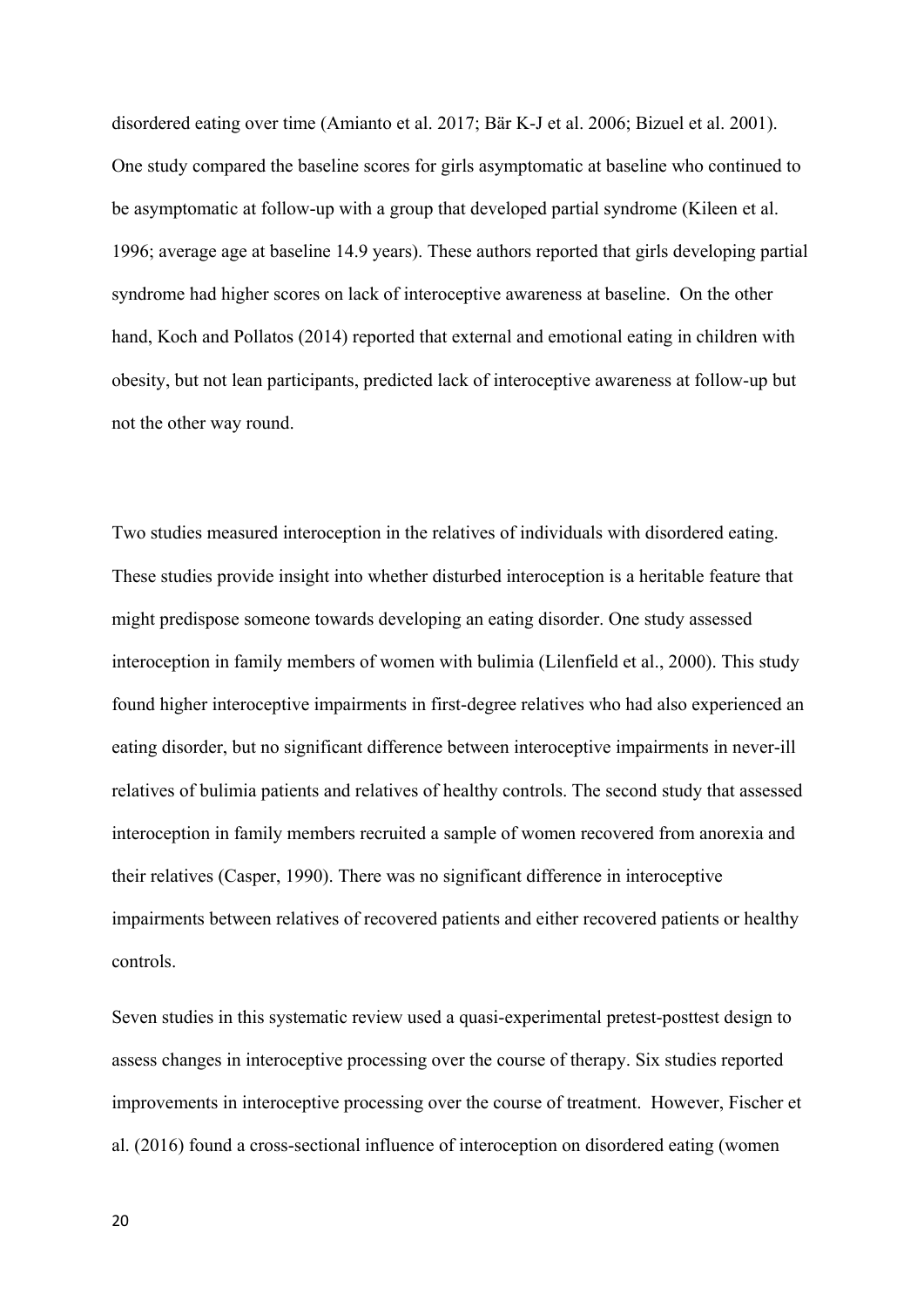with AN scored higher than healthy controls at every time point on lack of interoceptive awareness), but there was no significant improvement in disordered eating over time in a small group of women with AN undergoing cognitive behaviour therapy.

*Figure 2.* Summary of evidence on the association between interoception and disordered eating behaviour. Bars represent the number of (non-imaging) studies presenting data relevant to disordered eating behaviour types showing significant differences (labelled Sig) or nonsignificant results (labelled Nonsig). Bars are split into number of low, moderate and high quality studies. AN Anorexia Nervosa, BN Bulimia Nervosa, BED Binge Eating Disorder.



### **3.8 Quality of included studies**

Inter-rater agreement for quality assessment was good (kappa: 0.64, SE of kappa: 0.156, 95% CI: 0.34 to 0.947). Quality ratings varied significantly across studies. Most of the studies included were of either moderate ( $n = 44$ ) or low ( $n = 48$ ) quality. The remaining twelve studies were high quality (see Figure 2 for a summary). Small sample sizes and poor or no control for potential confounds were the main limitations. Most of the questionnaire studies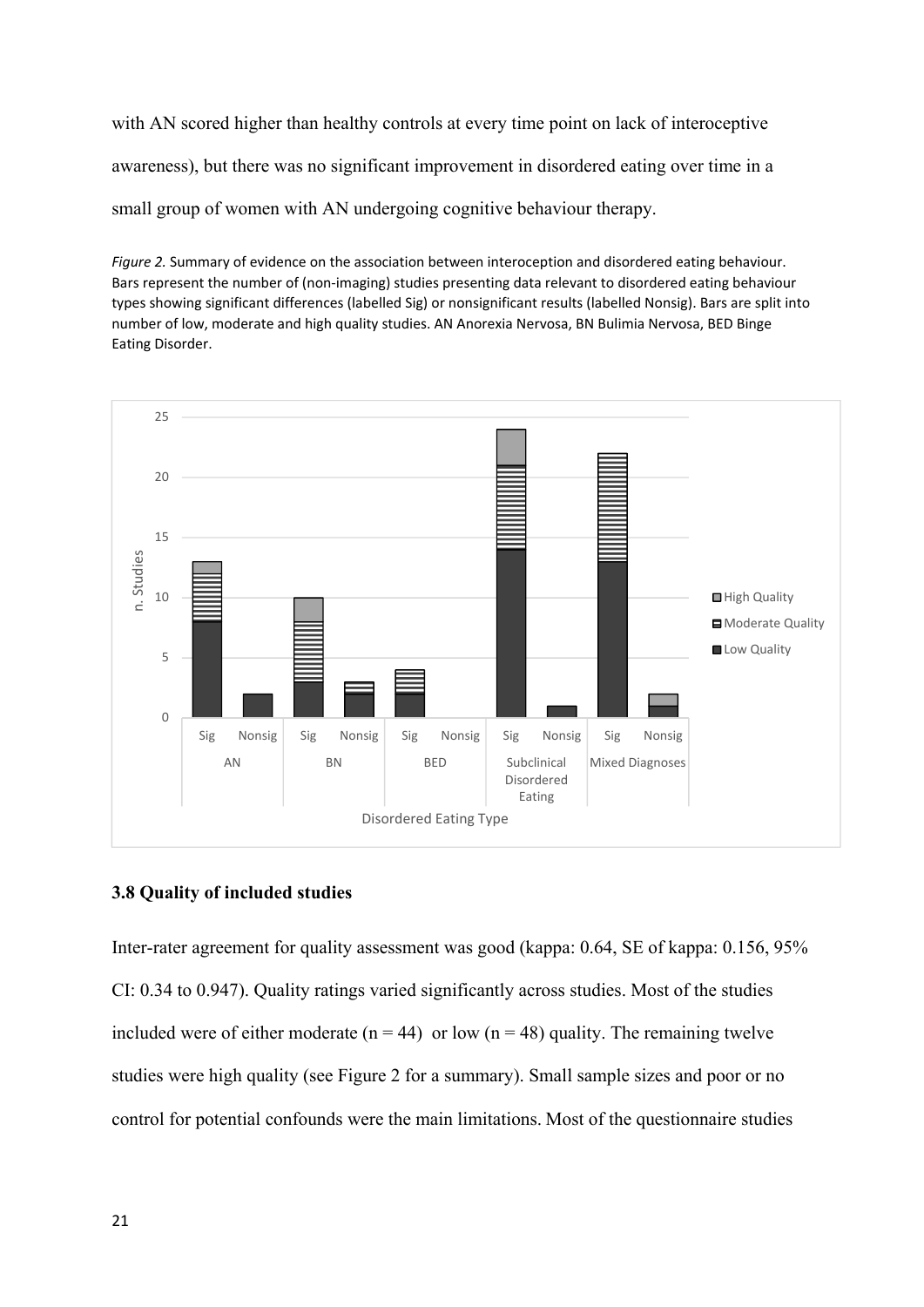were not designed specifically to assess interoception but rather were validation studies of specific measures that happened to include a subscale relevant to interoception.

#### **4. Discussion**

To the best of our knowledge this is the first paper to systematically review the literature on interoception across the broad spectrum of disordered eating behaviours and interoceptive modalities. One hundred and four studies were included in the review and we find that all types of disordered eating behaviour are associated with impairments in interoceptive function across several modalities.

There was consistent evidence for a relationship between dysfunctional interoception and AN, with 92% of studies finding impaired interoceptive function in AN. Similarly, 93% of studies measuring interoception in a mixed group of eating disorders (e.g. AN, BN and BED/EDNOS) reported impairments in interoception relative to controls. Ninety-five percent of studies assessing a variety of disordered eating behaviours reported impaired interoception on at least one measure. The evidence to support the relationship between bulimia and interoceptive abilities was more mixed but still supportive of dysfunctional interoception associated with bulimia, with just over 80% of studies showing significant impairment in interoception. The strength of evidence is moderate because the majority of studies were limited by methodological issues, in particular the use of small sample sizes and poor control for confounds.

It is difficult to rule out that the association between interoceptive functioning and disordered eating is due to the confounding influence of comorbid psychiatric disorders such as anxiety and depression, which are known to influence interoceptive capabilities (Pollatos, Traut-Mattausch & Schandry, 2009) and are found in the majority of individuals with eating disorders (Kaye et al. 2004; Bulik, et al. (1997). Indeed, for many of the studies reviewed, the

 $22$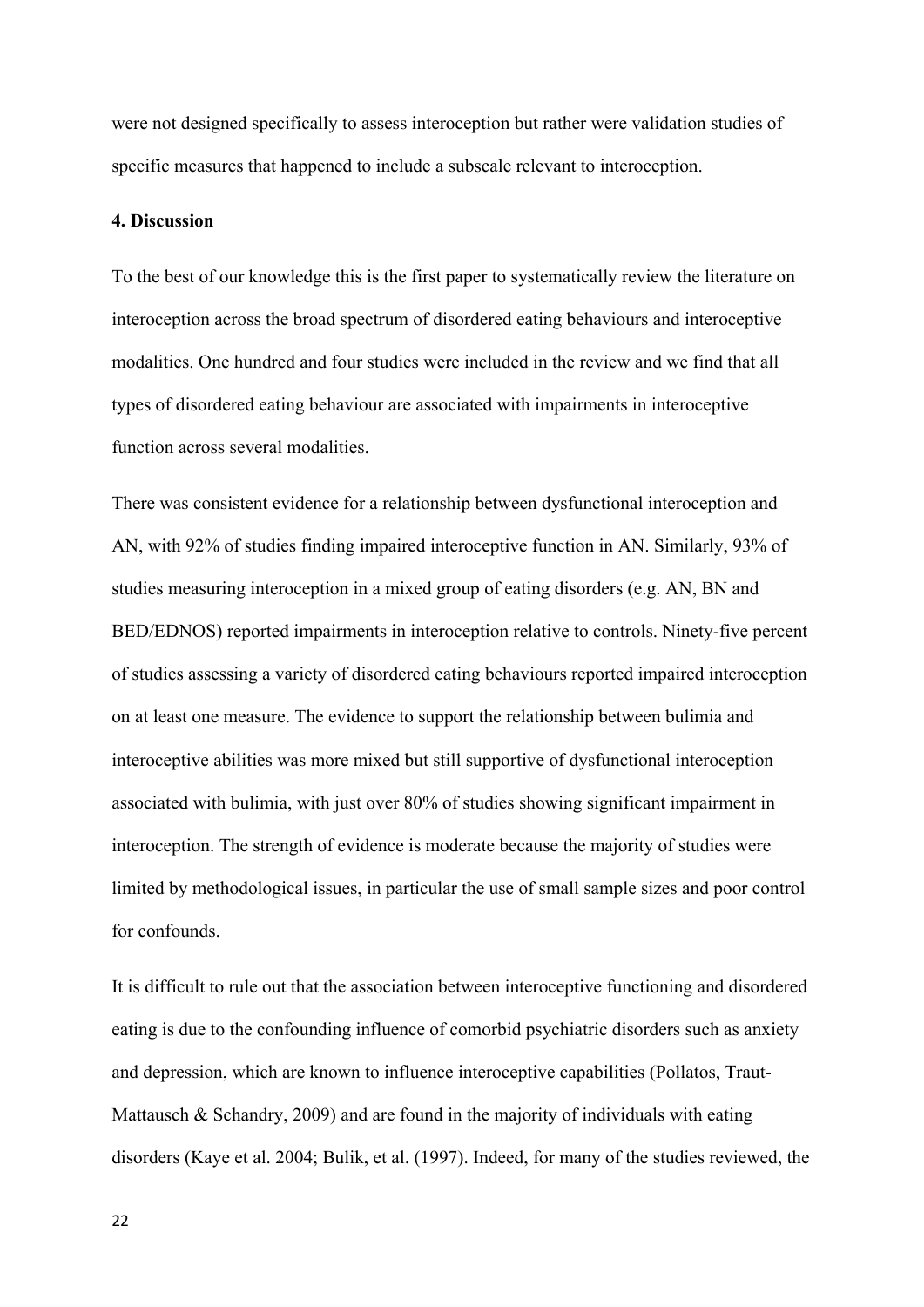eating disorder group had comorbid psychiatric disorders whereas the presence of psychiatric conditions was an exclusion criterion for the control groups. In studies that did control for potential confounds of comorbid disorders (Ambrosecchia et al., 2017; Lavagnino et al., 2014; Pollatos et al., 2008; Pollatos & Georgiou, 2016; Matsumo et al., 2006; Young et al., 2017), or that reported no significant differences in depression scores between participant groups (Strigo et al., 2013), the results were mixed. In some cases, where anxiety and depression were controlled for, no significant differences were found between disordered eating groups and controls (e.g. Ambrossechia et al., 2017; Young et al., 2017). However, in other studies (e.g. Pollatos et al., 2008) when controlling for anxiety and depression, the association between eating disorders and interoception remained significant, suggesting that the relationship between interoception and disordered eating is not fully accounted for by depression/anxiety. This conclusion is supported by the finding that depression was not a significant predictor of effect size in the meta-analysis conducted by Jenkinson and colleagues (2018). Future research might employ a propensity score matching approach by including additional control groups matched for levels of comorbidities. Alternatively, studying the relationship between interoception and disordered eating in non-clinical samples that have reduced prevalence of co-morbidities would also be informative.

#### **4.1. Disordered eating/eating disorder types**

In line with the findings from a recent meta-analysis of the data on self-reported interoceptive impairments in eating disorders using the Eating Disorder Inventory (Jenkinson, Taylor & Laws, 2018), we find that interoceptive impairments exist across the spectrum of disordered eating from subclinical populations with emotional eating and binge eating to individuals with clinically diagnosed eating disorders including anorexia (AN) and bulimia (AN) and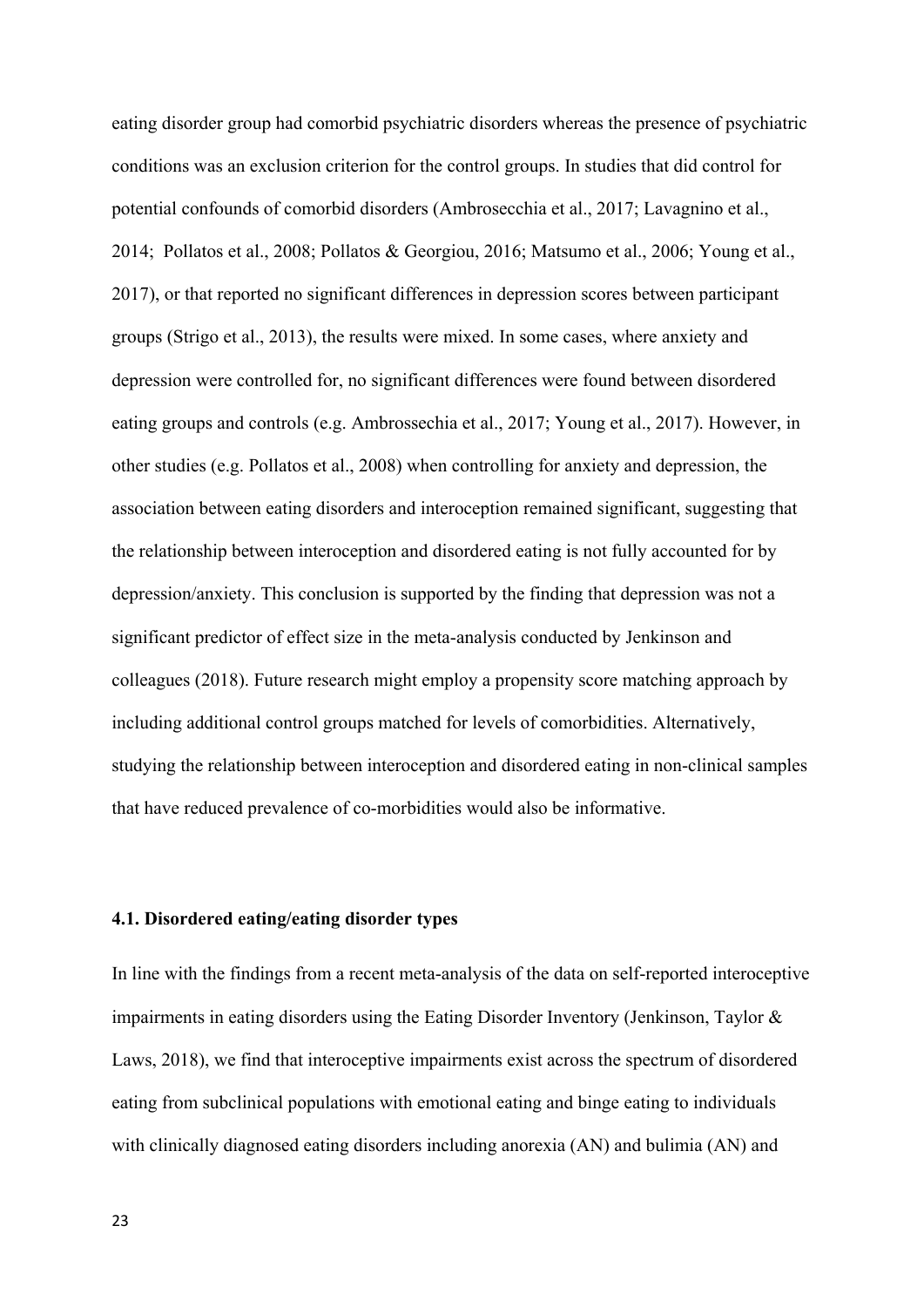binge eating disorder (BED). The finding that interoceptive impairments occur in different types of eating disorders/disordered eating suggests interoception may constitute a transdiagnostic feature of eating disorders (Fairburn, Cooper, & Shafran, 2003).

The role of interoception in disordered eating could be investigated further by adopting a dimensional research framework, such as that advocated by the National Institute of Mental Health Research Domain Criteria (RDoC) initiative which argues for the study of fundamental components of behaviour (domains) using different units of analysis that link brain and behaviour (Insel et al. 2010). Studies of interoceptive processes in both clinical and subclinical populations using validated instruments that assess self-report, behaviour, physiology, neural circuits and genetics could provide novel insights into the nature of the relationship between interoception and disordered eating and identify potential biomarkers relevant to the diagnosis and treatment of eating disorders.

#### **4.2. Interoceptive Modalities**

To assess the specificity of interoceptive impairments in disordered eating, we stratified our findings by the interoceptive modality that was measured. The modality in which impairments were most consistently associated with disordered eating was gastric interoception, with 96% of studies measuring gastric interoception reporting impairments associated with disordered eating. This finding may be a result of the characteristics of disordered eating itself, as gastric interoception is strongly associated with eating. However, it is also important to note that gastric interoception was measured using self-report methods more often than any other modality. Hence, it is possible that the association between gastric interoception and disordered eating reflects a specific problem in conscious processing of interoceptive signals measured using self-report tools. In addition, it should also be noted that studies of gastric interoception may predominate due to a perception by researchers that interoception is most easily studied by assessing gastric function.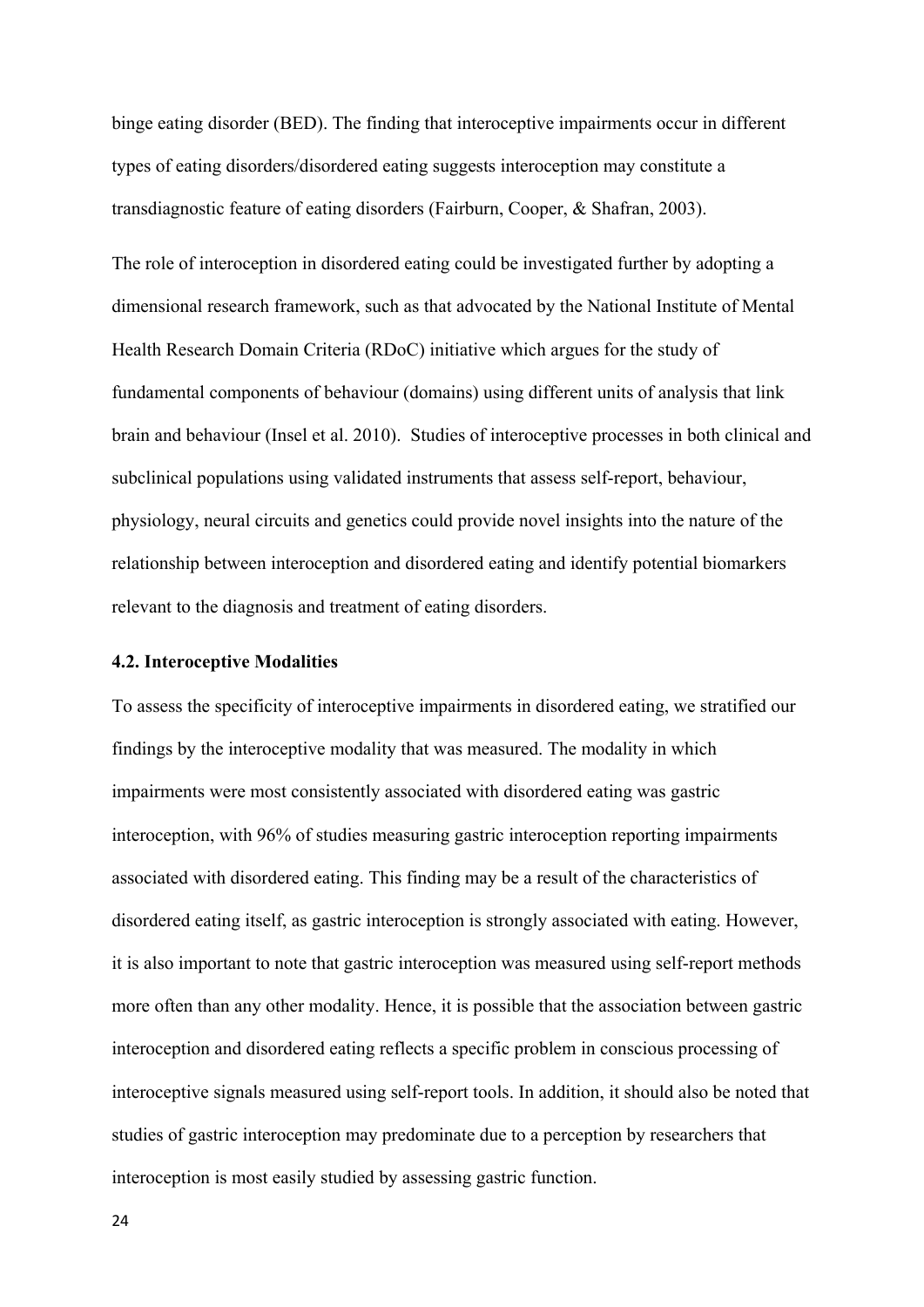A number of studies assessed pain and cardiac interoception in disordered eating. In both of these modalities, just over 80% of studies reported aberrant processing associated with disordered eating, suggesting that these modalities are also affected. Although heartbeat counting tasks are commonly used to assess interoception due the ease of measurement it should be noted that there are methodological limitations to this approach (Brener and Ring, 2016). For example, knowledge of one's resting heart rate influences the accuracy on heat beat counting tasks (Murphy et al. 2018). In addition, only around a third of participants can accurately count their own heat beat at rest, which opens up the possibility that floor effects may explain some null findings (Khalsa & Lapidus 2016). In relation to pain processing, variability of the results might be explained by a lack of consistency of measures across studies e.g. the use of heat vs. cold stimuli.

The finding that impaired interoception is seen across different modalities could be explained by aberrant signalling within an afferent neural system that represents all aspects of interoception (Craig 2009). Indeed, for cardiac and gastric signalling there are partially overlapping cortical representations within the mid insula and so it is possible that aberrant insula activity and functional connectivity may contribute to interoceptive dysfunction across modalities in eating disorders. The extent to which interoception is served by a unitary system remains unclear at present, although most models emphasize the role of functionally coupled circuits rather than modular processing in specialised domain specific systems (e.g. Craig, 2009; Quattrocki and Friston, 2014). Further investigation of the neurobiological mechanisms that underpin interoceptive dysfunction in disordered eating could shed further light on this issue.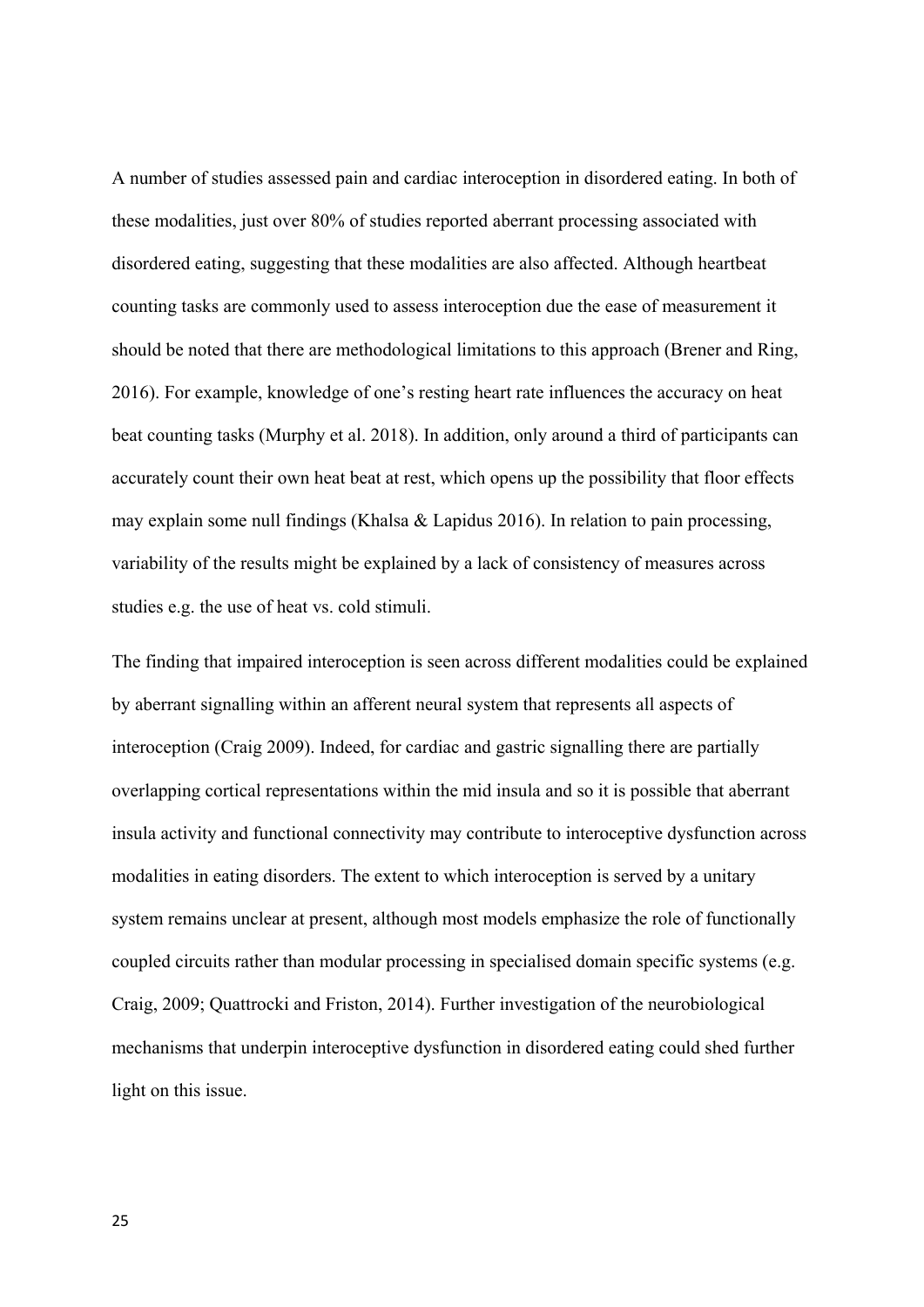#### **4.3. Onset/maintenance**

Our review found evidence that impairments in interoception are present in individuals who have recovered from an eating disorder (e.g. Khalsa et al., 2015; Klabunde et al., 2013), which suggests that problems with interoception are not solely explained by features associated with an active illness, such as severe calorie restriction or binge-purge behaviours. These data imply that dysfunctional interoception might be a predisposing factor for the onset of disordered eating. This proposal is supported by data from prospective longitudinal studies indicating that problems with interoception predict changes in eating disorder risk (e.g. Leon et al. 1999). Although it should be noted that there is currently only a small number of population based studies that have assessed the role of interoception in illness onset.

The suggestion that problems with interoception might predispose an individual to develop an eating disorder is supported by data from studies that have linked dysfunctional interoception to specific genetic variants (Frieling et al., 2006). However, there are also reports that impaired interoception is reversed as a result of successful therapy (e.g. Matsumoto et al., 2006), which implies that at least some of the problems with interoception might be a complication of the eating disorder that resolves with treatment rather than constituting a predisposing factor. In fact, it is possible the problems with interoception that are observed in recovered patients might reflect an enduring change in interoception or a scarring effect of having experienced an eating disorder (e.g. Klabunde et al., 2013; Stein et al., 2003). Such an interpretation is supported by evidence, albeit currently limited, from family studies (Lilenfield et al., 2000; Casper 1990), which have found that family members of patients, without a history of eating disorders, do not show impairments in interoception. These data suggest that interoceptive dysfunction does not constitute a heritable trait or endophenotype that is observable in non-affected first degree relatives of people with eating disorders.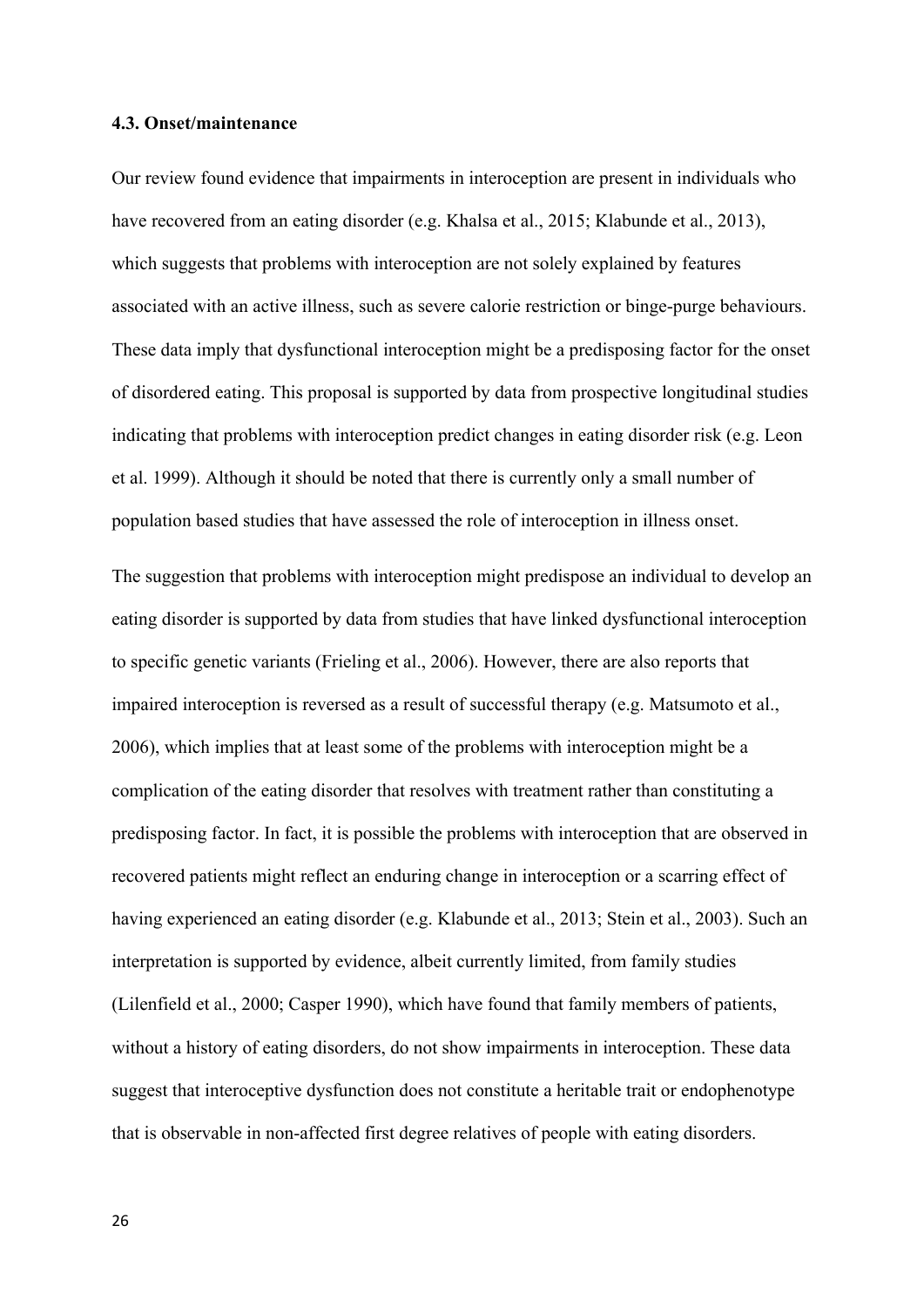One interpretation that could explain the existing data is that dysfunctional interoception might predispose an individual towards the development of disordered eating but once disordered eating behaviour patterns become established, problems with interoception are accentuated. However, there is currently limited evidence on the causal role of interoception in the development of disordered eating. Prospective longitudinal studies that include a premorbid baseline assessment provide the most rigorous test of whether or not dysfunction in interoception plays a causal role in the development of disordered eating but these are costly and difficult to implement since very large sample sizes are required due to the relatively small number of individuals who go on to develop an eating disorder. An alternative is to use a high-risk design in which the incidence of a diagnosis at follow-up is increased by following individuals already deemed high-risk for future eating disorders (Stice & Desjardins, 2018).

#### **4.5 Gaps in knowledge and directions for future research**

This review has highlighted a lack of research on the moderators and mediators of the relationship between interoception and disordered eating. Not all individuals with dysfunction in interoceptive processing will develop disordered eating and so identifying potential moderators will be an important avenue for future research. For example, there may be personality factors such as impulsivity or obsessive–compulsive traits that interact with interoceptive dysfunction, and the presence or absence of these traits may determine the likelihood of interoceptive dysfunction leading to disordered eating.

Future research should also address the mechanisms mediating the relationship between interoception and disordered eating behaviours/eating disorders. Interoceptive states may influence eating behaviours via changes in the reward value of food. Information about the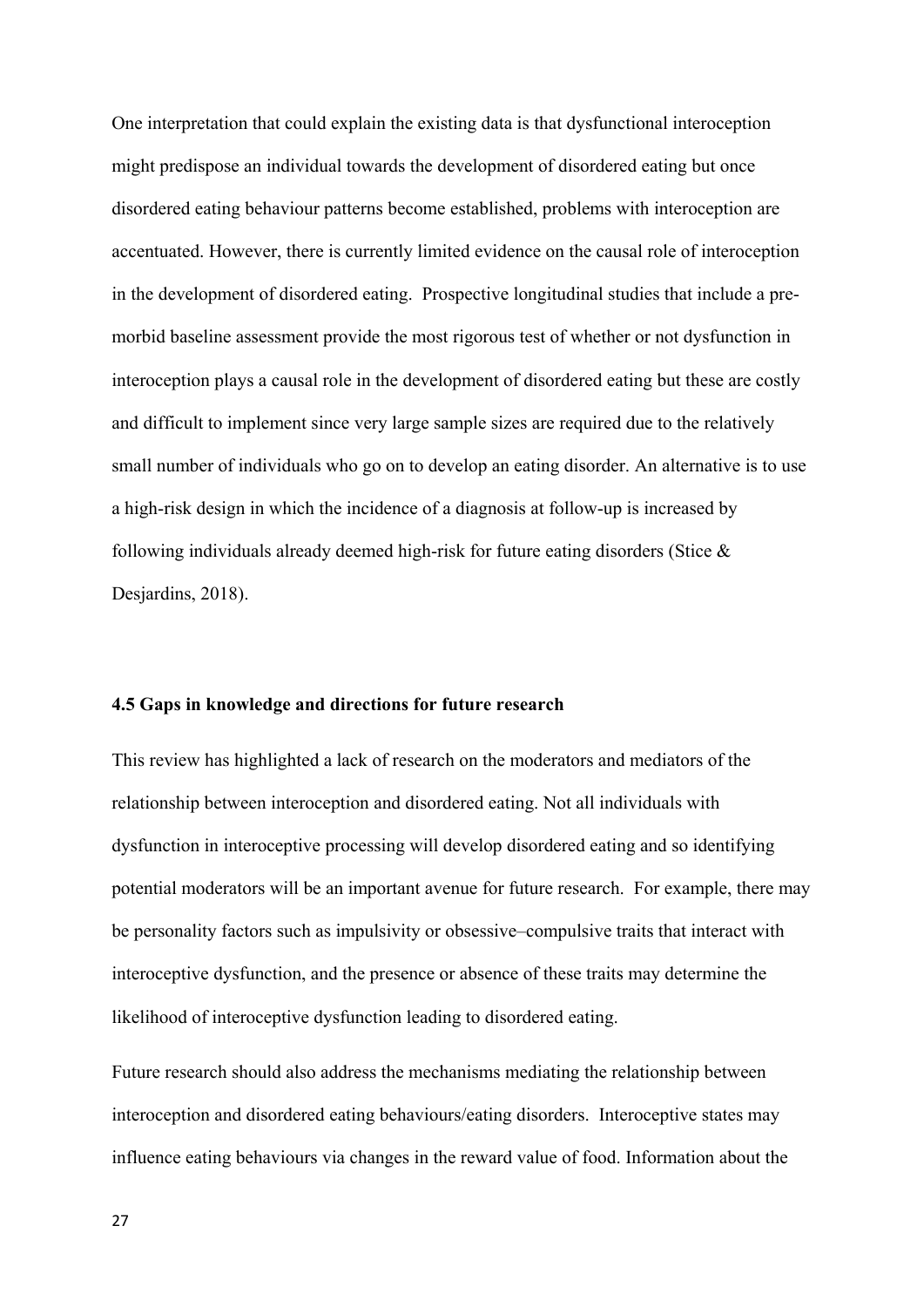state of the body is passed to areas of the brain involved in computing the incentive salience of a food so that its motivational value is increased when in a state of food deprivation and decreased in a replete state (Cabanac 1971). Dysfunction in interoceptive signalling might reduce the motivating effect of food deprivation on behaviour as has been observed in women who are in remission from AN (Wierenga et al. 2015). Furthermore, a failure to downregulate food reward with food consumption might promote overeating once eating has begun, which could facilitate binge like eating as has been observed in bulimia (Ely et al. 2017). Thus, future studies could examine the potential mediating role of reward responsiveness in the relationship between interoception and disordered eating. In addition, problems with interoceptive processes could result in bodily signals related to nutrient ingestion or nutrient deficits not being factored into more complex decision making processes that mediate food consumption and food choices (Higgs 2008). In this case, decisions are more likely to be influenced by other inputs e.g. external cues. Thus, overeating or undereating might occur depending on the predominant influences on the food-related decision making at any one time for an individual, which might be weight concerns, emotional concerns or hedonic goals. Such links between interoceptive capabilities and responses to different types of external cues have yet to be fully explored. Finally, problems with interoception might also promote disordered patterns of eating via dysfunctional body perception/evaluation which could lead to disordered eating through body dissatisfaction (Badoud, & Tsakiris, 2017).

There have also been fewer studies to date on the role of interoception in binge eating disorder than in AN and AN. BED was introduced as an eating disorder category in the Diagnostic and Statistical Manual of Disorders, Fifth Edition (DSM-5) in 2013 (APA, 2013). It is the most prevalent form of eating disorder and one of the primary chronic illnesses among adolescents (Nicholls and Barrett 2015). Hence further investigation of the role of interoception in in binge eating disorder is advised.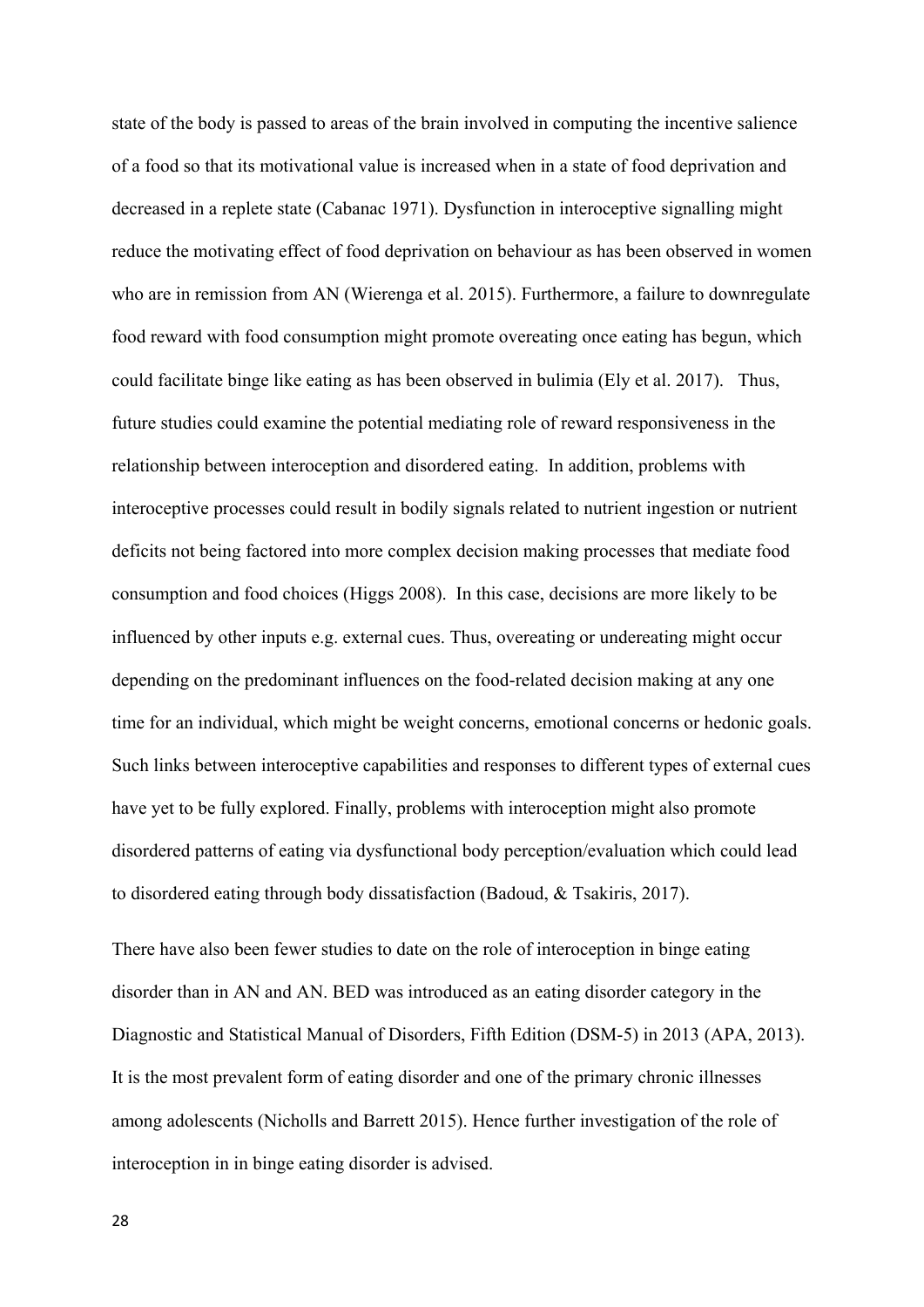The current systematic review considered 'interoception' in general due to the broad focus of research to date, but a number of separate facets of interoceptive insight have been described (Khalsa et al. 2018). In order to further understand of the role of interoception in disordered eating it will be necessary delineate different aspects of interoception (Khalsa et al. 2018). Interoception encompasses functioning at many different levels including physical responses in the body, the neural representations of these responses and their perception, as well as insight and conscious awareness of these responses. Three psychological dimensions of interoception that relate to the perception of interoceptive responses have been distinguished: interoceptive accuracy, sensibility, and awareness (Garfinkel et al. 2015). Interoceptive accuracy refers to the process of detecting and counting internal bodily sensations and is measured using methods such as heartbeat counting. Interoceptive sensibility refers to selfevaluated interoceptive capability and is usually assessed by questionnaire measures. Interoceptive awareness refers to the correspondence between interoceptive accuracy and insight into one's own interoceptive performance and so represents a metacognitive aspect of interoception. An additional dimension of interoceptive awareness has been suggested recently which describes a person's ability to flexibly attend to, and utilize, interoceptive information or to adaptively switch between interoceptive and exteroceptive representations (Quadt et al. 2018). 

At present it is unknown whether dysfunctional interoception associated with disordered eating is due to dysfunctional afferent signalling, central sensory processing of interoceptive stimuli or perception or insight into interoceptive performance. It is possible that there is no dysfunction in afferent interoceptive signalling (e.g. the presence and magnitude of signals is detected), but there may be dysfunction in signal monitoring (accuracy) and/or the tendency to focus on signals (sensibility). A small number of studies in this systematic review measured more than one dimension of interoception (e.g. Ambrosecchia et al., 2017; Young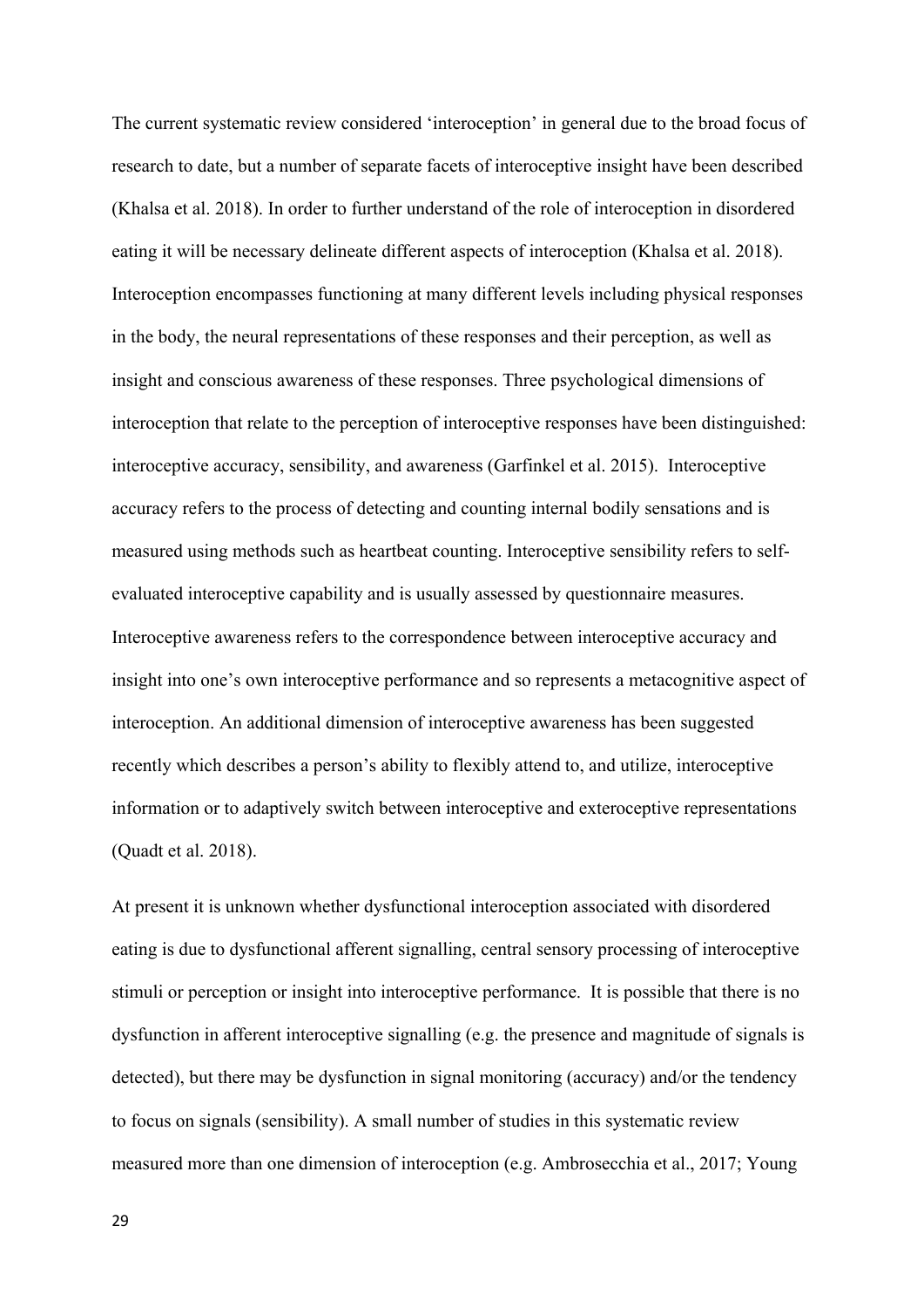et al., 2017), and some of these assessed the association between dimensions (e.g. Pollatos et al., 2008). Interestingly, some studies found impairment in one dimension of interoception (e.g. sensibility), but no impairment in another dimension (e.g. accuracy). For example Ambrossechia et al. (2017) found that participants self-reported poorer interoceptive sensibility, but had interoceptive accuracy that was comparable to healthy controls. Similarly, Pollatos et al. (2008) found no association between interoceptive awareness and sensitivity. However, it should be noted that these studies assessed interoceptive accuracy in the cardiac domain and sensibility using the Interoceptive subscale of the Eating Disorders Inventory (EDI) rather than assessing accuracy and sensibility within the same modality. In addition, while the EDI has been shown to discriminate between individuals with eating disorders and healthy controls, it is not a measure that was designed specifically to assess visceral interoceptive sensibility. Future systematic studies that assess interoception across a range of modalities and include measures of neural signalling, behavioural performance, and selfevaluated interoceptive capability, alongside metacognitive measures both within and between modalities, are required to uncover the specific nature of the interoceptive dysfunction associated with disordered eating.

The evidence reviewed here from studies that assessed neuronal activation using fMRI suggests that disordered eating is associated with dysfunction in the neural processing of interoception compared with individuals without disordered eating. The majority of the studies linked differences in neural responses in the insula to dysfunctional interoception. However, it should be noted that an issue with the fMRI methods used in a number of studies in this systematic review is the reliance on reverse inference, which is using specific patterns of activation to infer the engagement of specific mental processes e.g. inferring that activation of the insula is related to interoceptive processing because the insula has been previously implicated in such processes. The reliance of a study's conclusion on reverse

30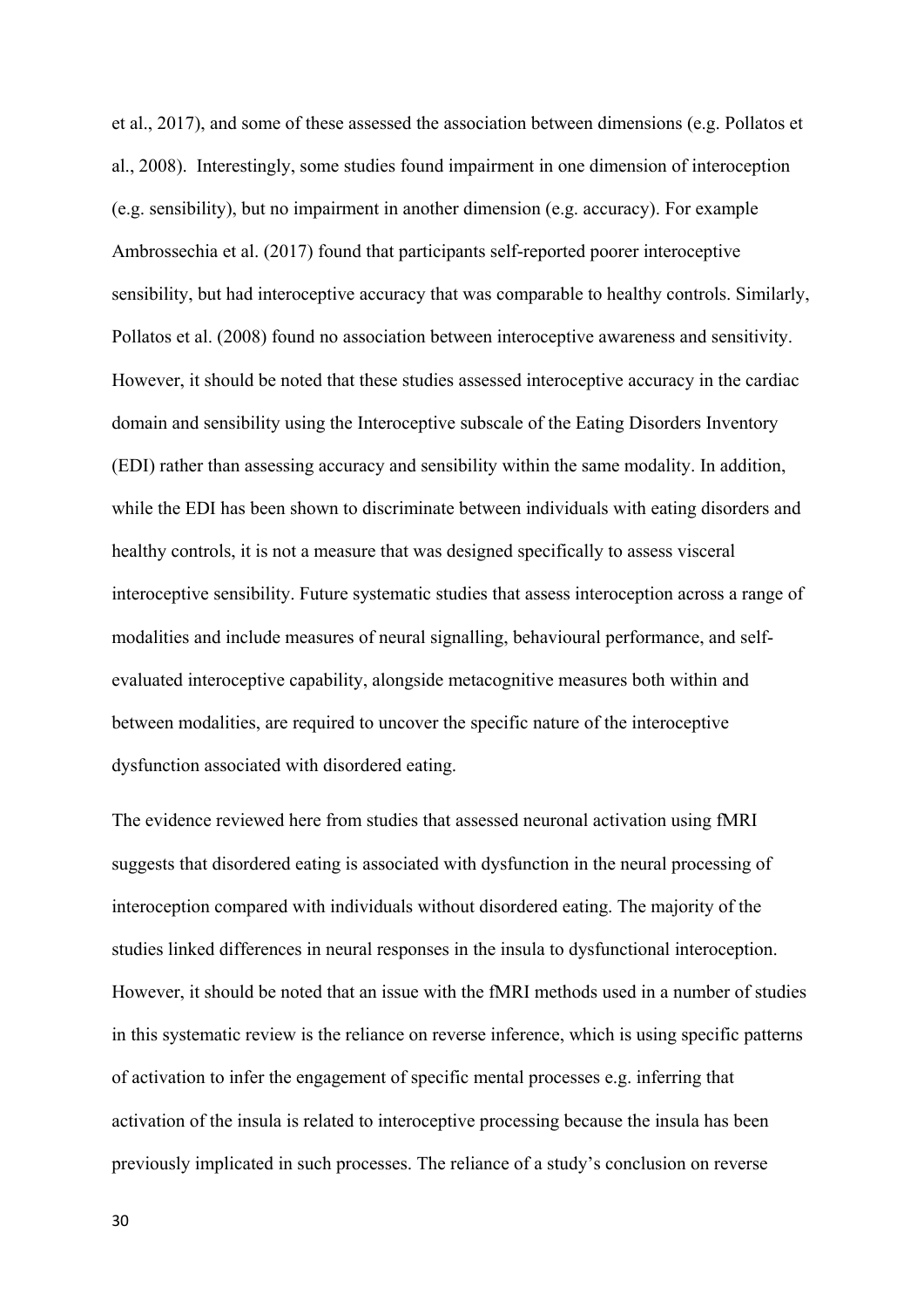inference depends on the paradigm used (Poldrack, 2011). For example several studies (Wierenga et al 2015, 2017 and Holsen 2012) altered the fullness of the stomach and inferred that the differences in brain responses between a AN group and the control group was due to differences in interoception. However, interoception defined as accuracy in sensing the internal state of the body was not measured directly and so these studies rely on reverse inference. To address the issue of reverse inference, predictive modelling techniques (Varoquaux & Poldrack 2019) may be valuable to identify a neural signature for interoception that predicts interoceptive capability and hence could be used as a biomarker in future studies. In addition, the interpretation of the relationship of the reported neural activity to interoceptive abilities is not straightforward since reduced activity in the insula for example could represent more efficient processing of interoceptive signals or reduced inputs. Nevertheless, the fMRI data reviewed here suggest that neural signalling in the insula depends upon the specific context in which that activity is assessed (e.g. Berner et al., 2018; Bischoff-Grethe et al., 2018). In particular, there is evidence that patients recovered from AN show increased neural activation in insula in anticipation of interoceptive events but decreased activation during an aversive interoceptive event (e.g. Berner et al., 2018; Strigo et al., 2013). For example, during anticipation of pain, patients recovered from AN showed greater activation in right anterior insula than did healthy controls but showed significantly decreased posterior insula activation during pain processing (Strigo et al., 2013). This pattern of responses may indicate heightened interoceptive responses in anticipation of pain but poorer processing of interoceptive stimuli. However, other studies have reported an opposite pattern of results, whereby recovered AN patients had a reduced activation in right mid-insula in the anticipatory period but increased bilateral, anterior, mid-, posterior insula activation during and after an aversive breathing load task (Berner et al. 2018). One possibility is that some interoceptive problems in AN arise from a mismatch between predictions about how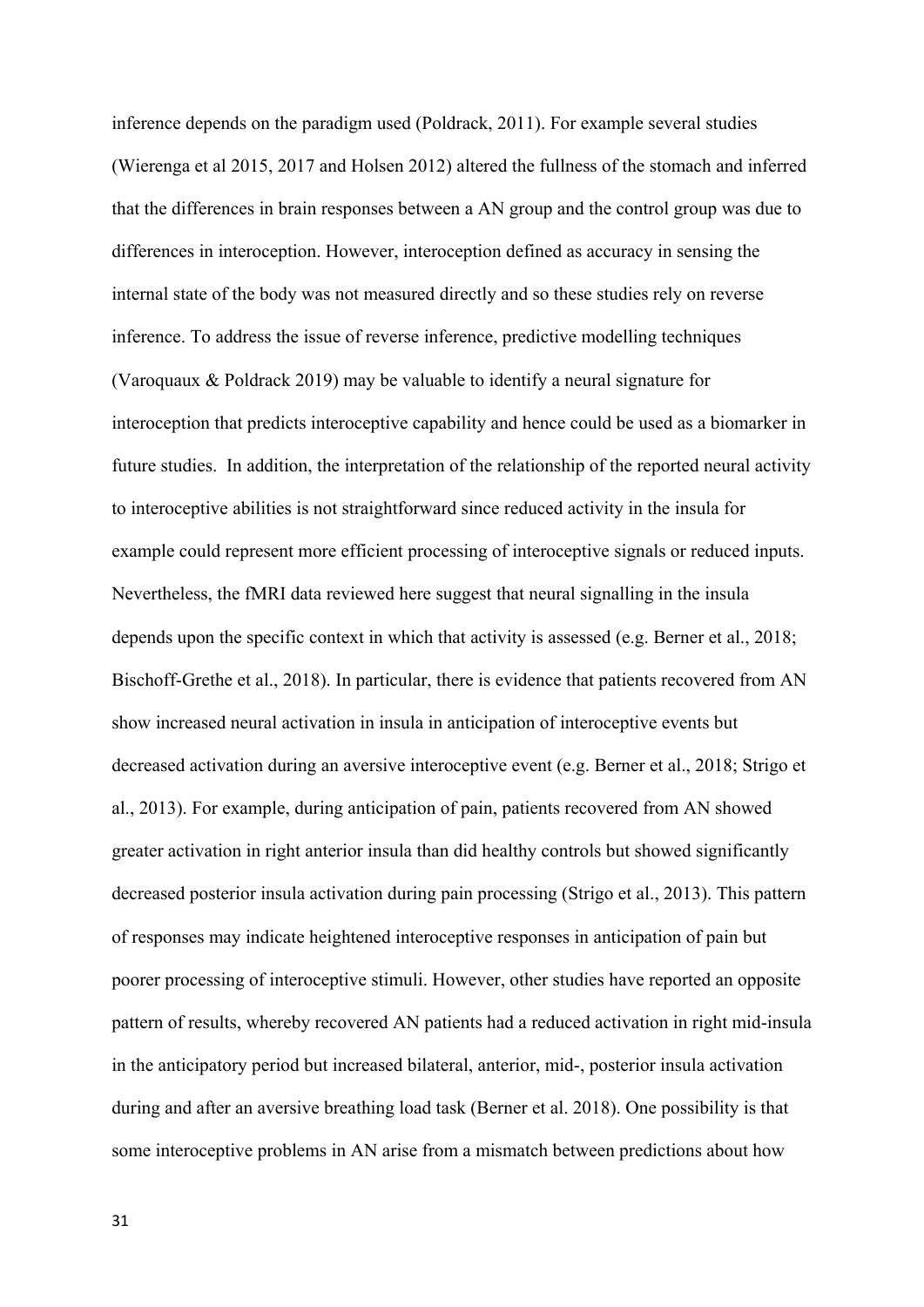the body should feel and the information coming from the body, which has been referred to as an interoceptive prediction error. Such prediction errors have also been hypothesized to account for aberrant interoceptive functioning in anxiety disorders (Paulus & Stein 2010) and are a core feature of predictive coding accounts of interoception (Barrett & Simmons 2013; Seth & Critchley 2013).

Predictive processing is a theoretical model of neural functioning (Friston, 2010) that has recently been applied to the study of interoception. Rather than assuming that interoceptive perceptions are linked directly to internal bodily sensations, predictive processing accounts suggest that perceptions arise from a comparison between representations of anticipated sensations and current interoceptive signals. Interoceptive perceptions are thought to mainly reflect the anticipated state of the body based on what is predicted given past experience, but, incoming sensory information about the actual state of the body provides a check on the accuracy of these prediction (Barrett & Simmons 2013; Seth & Critchley 2013). If a mismatch between actual and predicted states, or a prediction error, is detected then this error may be used to update the predictions, and possibly change perceptions, or trigger changes in the body that fulfil those predictions. This account is similar to that proposed by Higgs (2005) who has argued that feelings of satiety are cognitively constructed in the brain; a process that involves integrating current internal state cues with information in memory about recent eating to predict the effects of further consumption.

Within a predictive/constructive interoceptive framework, dysfunctional interoception could arise if the incoming sensory signals are noisy or unreliable (see Paulus, et al. 2019 for a recent review). In such circumstances, predictions (and perceptions) might be strongly influenced by external sources of information or beliefs that are not updated by prediction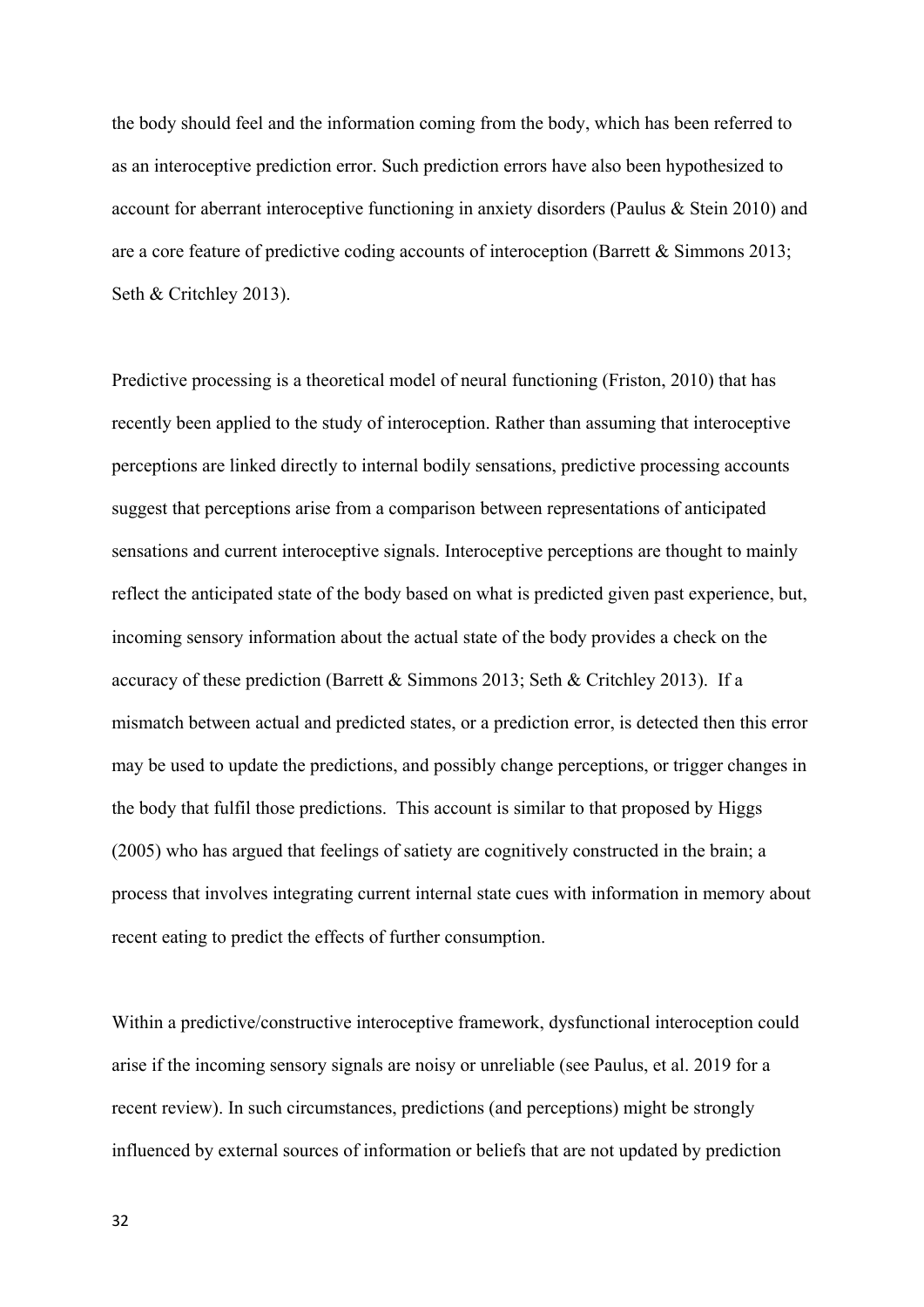error. For example, the perception of the body as it relates to food deprivation or repletion in patients with eating disorders might be influenced by beliefs that are not updated by incoming interoceptive signals. A similar situation might arise from a failure to integrate incoming sensory signals with anticipated states. Further research guided by the predictive/constructive framework is needed to test these hypotheses.

#### **4.6 Strengths and limitations of the current systematic review**

We conceptualised disordered eating as a continuum ranging from normal eating to eating disorders and considered studies using a range of interoceptive modalities which enabled a large number of studies to be systematically reviewed. However, there may be a language and a publication bias, as the search was limited to studies written and published in the English language. However, the number of non-English language studies identified was only four. The majority (77%) of studies in the current systematic review recruited women only. Therefore, the results should be applied to males with caution, particularly as one longitudinal study suggested that sex may moderate the relationship between interoception and disordered eating. This finding highlights the need for more research into interoception and disordered eating behaviour in males. In addition, many studies published in this area were not designed to explore an association between interoception and disordered eating. For example, most studies comparing self-rated interoceptive sensibility were designed as questionnaire validation studies, which resulted in suboptimal study designs and the potential for biased results. Finally, due to the heterogeneity of the studies, particularly with respect to the methodologies and outcomes used a meta-analysis was not considered feasible.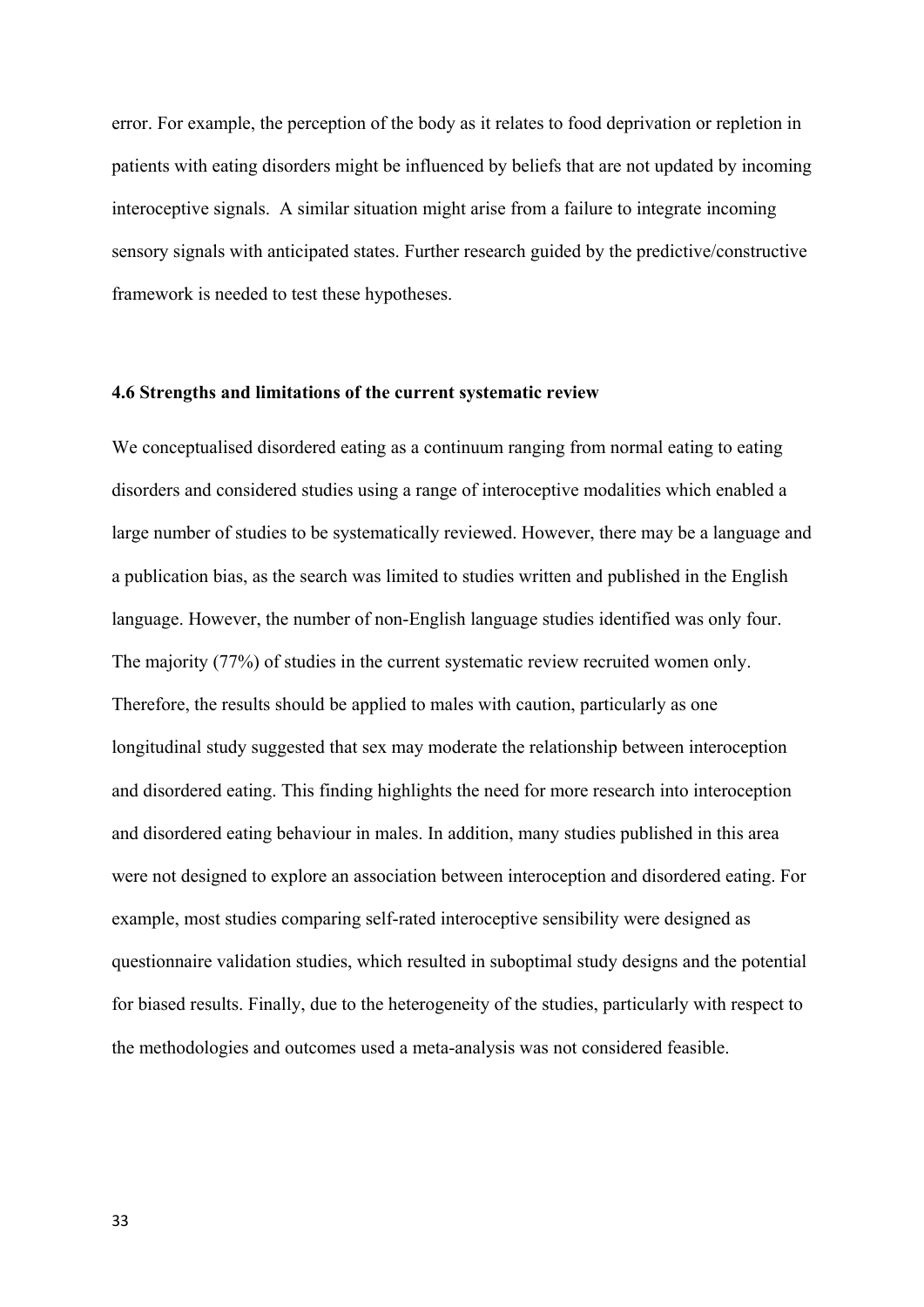#### **4.7. Clinical implications**

If further research confirms that interoceptive dysfunction predisposes individuals to the development of eating disorders then assessment of interoception may be useful in identifying those at risk of developing eating disorders and hence could be valuable for prevention programmes. There is evidence that interoceptive function can change over time and be modified by treatment (see results from this review and that of Khalsa et al. 2018) and so interoceptive dysfunction could also be a useful focus for the treatment of eating disorders and other conditions with comorbid eating disturbances such as Attention Deficit Hyperactivity Disorder (ADHD) (Kaisari, Dourish and Higgs 2017, Kaisari, Dourish, Rotshtein and Higgs 2018) and depression (Simmons and Deville 2017). There are opportunities for treatments based on stimulating afferent interoceptive signalling e.g. vagus nerve stimulation (De Couck et al. 2017) or flotation therapies that reduce exteroceptive signals allowing enhanced exposure to interoceptive signals (Feinstein et al. 2018). Future work could also examine the potential for using drug therapies to target interoceptive dysfunction in patients with eating disorders. There is growing interest in the role of the hormone oxytocin in interoception (Betka et al. 2018; Quattrocki and Friston, 2014) and given that oxytocin has already been found to improve some of the symptoms of AN (e.g. Kim et al. 2014), future studies could examine whether intranasal administration of oxytocin improves interoception in disordered eating.

#### **4.8. Conclusions**

The majority of studies included in the current systematic review reported significant impairments in interoceptive processes associated with disordered eating behaviour and eating disorders. Impairments were observed across eating disorder types and interoceptive modalities suggesting that interoception may constitute a transdiagnostic feature of eating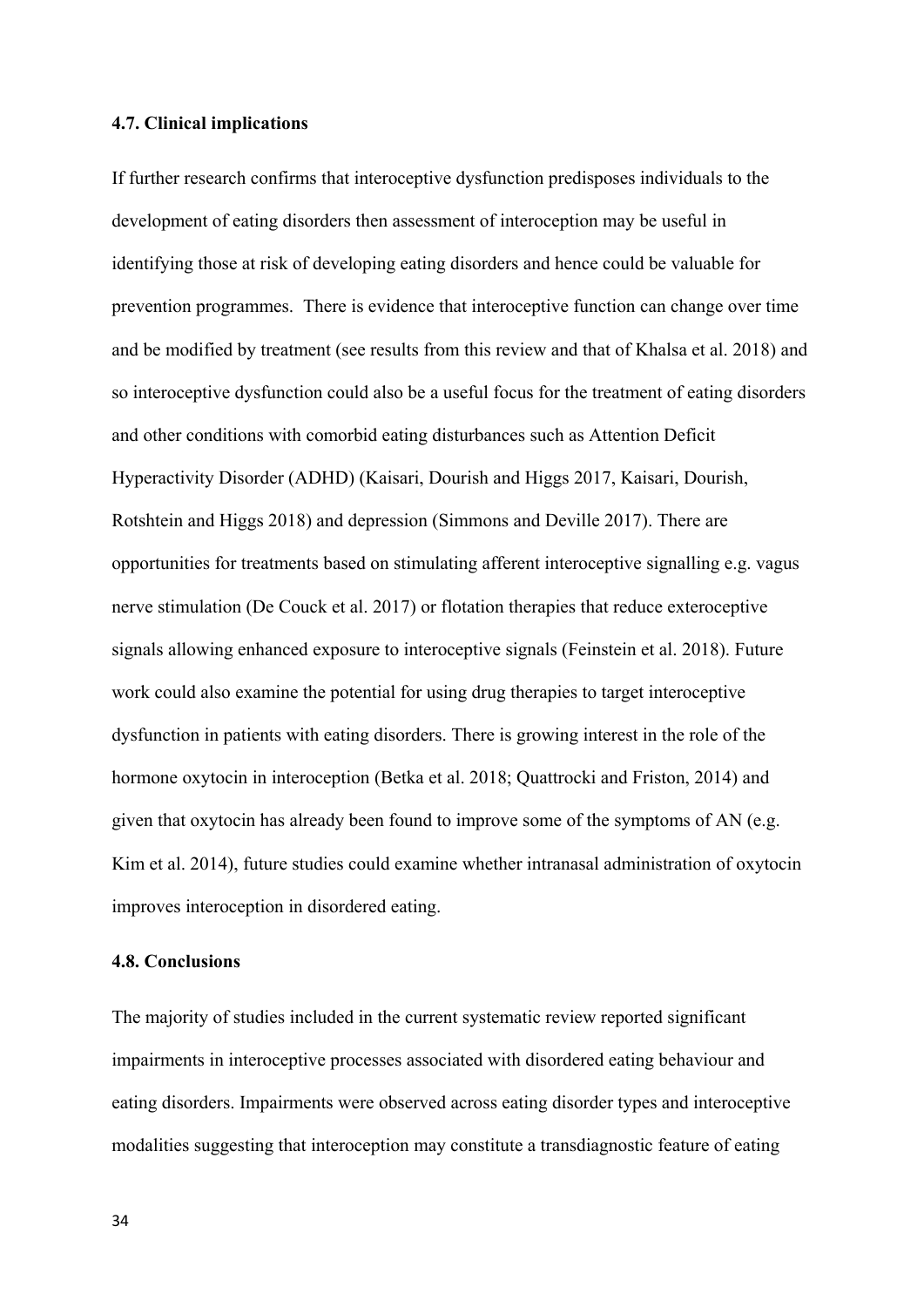disorders that is related to dysfunction in a common neural system which underpins the processing of different types of interoceptive signals. There is currently limited evidence on the potential causal role of interoception in the development of disordered eating and on the moderating and mediating mechanisms. Future research that examines specific dimensions of interoception in both clinical and subclinical populations at different levels of analysis may provide novel insights into the underlying dysfunction in interoception associated with disordered eating and which could potentially lead to the development of improved therapies for eating disorders.

#### **Acknowledgements**

This research was conducted as part of a PhD studentship funded in the UK by the Biotechnology and Biological Sciences Research Council (BBSRC) in partnership with P1vital. All authors were involved in the design of the study. Elizabeth Martin conducted the literature search and screening of papers and extracted the data. Suzanne Higgs supervised this process and conducted the quality assessment of the included studies. All authors contributed to and approved the final manuscript.

#### **Competing Interests Statement**

Author Colin T Dourish is an employee, Director and shareholder of P1vital Limited and a Director and shareholder of P1vital Products Limited. All other authors declare no competing interests.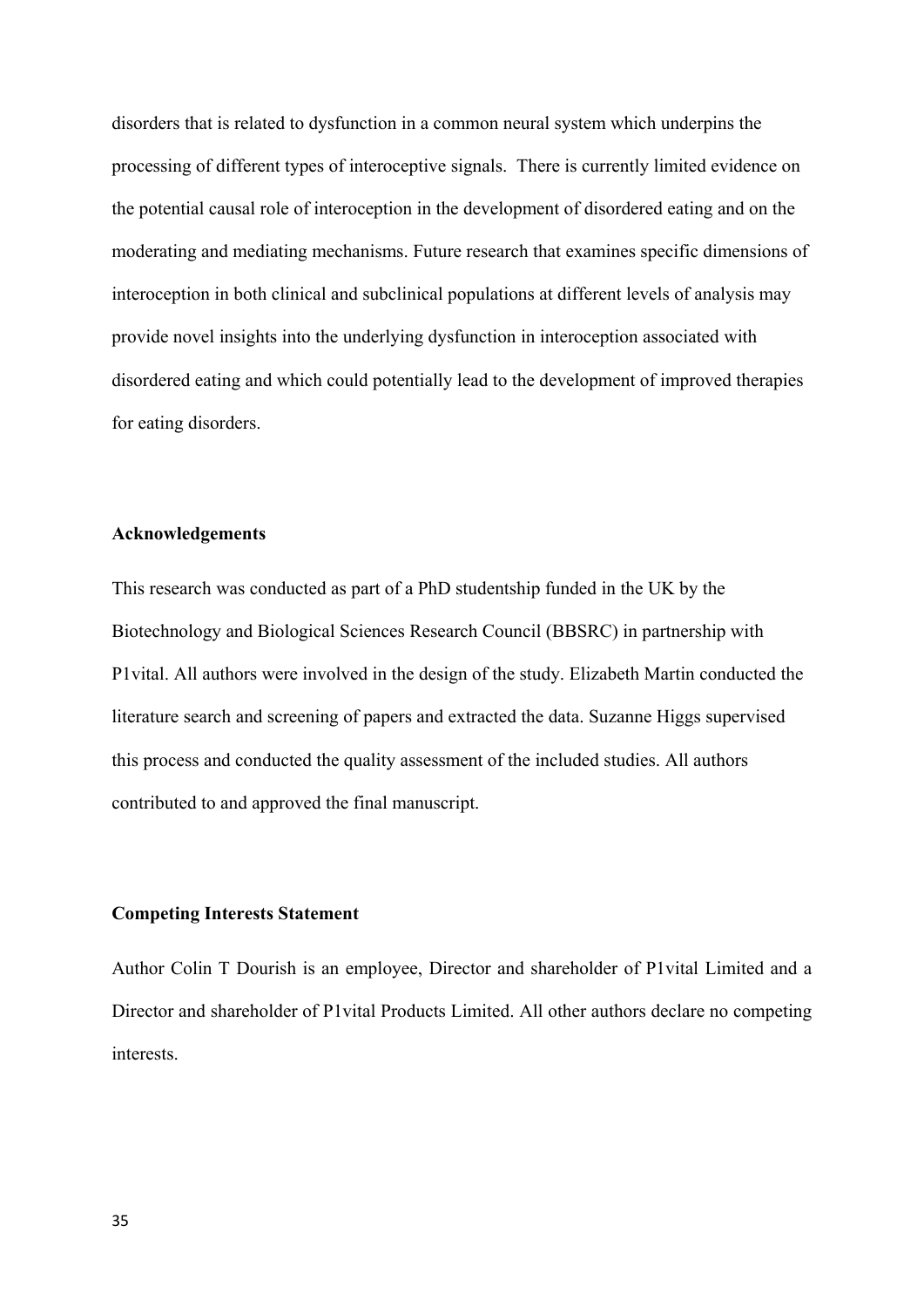References

References marked with \* were included in the systematic review

- \*Abbate-Daga, G., Buzzichelli, S., Marzola, E., Amianto, F., & Fassino, S. (2014). Clinical investigation of set-shifting subtypes in anorexia nervosa. *Psychiatry Research, 219(3),* 592-597.
- \*Agüera, Z., Romero, X., Arcelus, J., Sánchez, I., Riesco, N., Jiménez-Murcia, S., ... & Tárrega, S. (2015). Changes in body composition in anorexia nervosa: predictors of recovery and treatment outcome. *PloS one, 10(11),* e0143012.
- \*Aloi, M., Rania, M., Caroleo, M., De Fazio, P., & Segura‐García, C. (2017). Social cognition and emotional functioning in patients with binge eating disorder. *European Eating Disorders Review, 25(3)*, 172-178.
- \*Ambrosecchia, M., Ardizzi, M., Russo, E., Ditaranto, F., Speciale, M., Vinai, P., ... & Gallese, V. (2017). Interoception and Autonomic Correlates during Social Interactions. Implications for Anorexia. *Frontiers in Human Neuroscience, 11*, 219.
- American Psychiatric Association. (2013). Diagnostic and statistical manual of mental disorders (DSM-5®). American Psychiatric Pub.
- \*Amianto, F., Bertorello, A., Migliore, F., Abbate-Daga, G., & Fassino, S. (2016). Alexithymia in anorexia and bulimia: Ubiquitous and primary trait?. Cogent Psychology, 3(1), 1185994.
- \*Amianto, F., Spalatro, A., Ottone, L., Daga, G. A., & Fassino, S. (2017). Naturalistic follow-up of subjects affected with anorexia nervosa 8 years after multimodal treatment: Personality and psychopathology changes and predictors of outcome. *European Psychiatry, 45,* 198-206.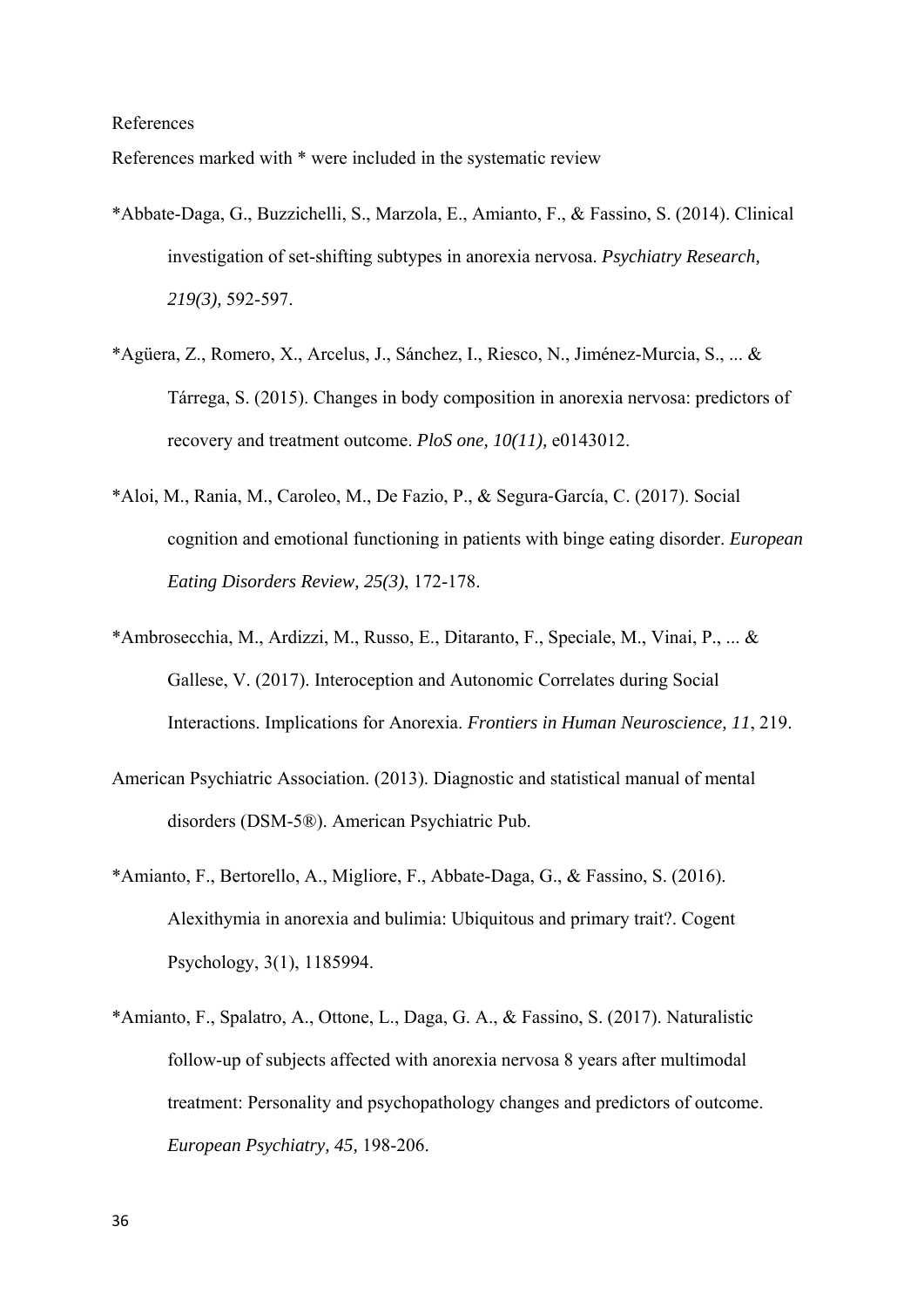- \*Anderson, L. M., Reilly, E. E., Schaumberg, K., Dmochowski, S., & Anderson, D. A. (2016). Contributions of mindful eating, intuitive eating, and restraint to BMI, disordered eating, and meal consumption in college students. *Eating and Weight Disorders-Studies on Anorexia, Bulimia and Obesity, 21(1)*, 83-90.
- \*Badoud, D., & Tsakiris, M. (2017). From the body's viscera to the body's image: is there a link between interoception and body image concerns?. *Neuroscience & Biobehavioral Reviews, 77,* 237-246.
- \*Bär, K. J., Berger, S., Schwier, C., Wutzler, U., & Beissner, F. (2013). Insular dysfunction and descending pain inhibition in anorexia nervosa. *Acta Psychiatrica Scandinavica, 127(4*), 269-278
- \*Bär, K. J., Boettger, S., Wagner, G., Wilsdorf, C., Gerhard, U. J., Boettger, M. K., ... & Sauer, H. (2006). Changes of pain perception, autonomic function, and endocrine parameters during treatment of anorectic adolescents. *Journal of the American Academy of Child & Adolescent Psychiatry, 45(9)*, 1068-1076.
- \*Bär, K. J., de la Cruz, F., Berger, S., Schultz, C. C., & Wagner, G. (2015). Structural and functional differences in the cingulate cortex relate to disease severity in anorexia nervosa. Journal of psychiatry & neuroscience: JPN, 40(4), 269.
- \*Bernatova, T., & Svetlak, M. (2017). Emotional and interoceptive awareness and its relationship to restriction in young women with eating disorders and healthy controls: A cascade from emotional to behavioral dysregulation. *Activitas Nervosa Superior, 59(2)*, 78-86.
- \*Berner, L., Simmons, A., Wierenga, C., Bischoff-Grethe, A., Paulus, M., Bailer, U., Ely, A. and Kaye, W. (2018) Altered interoceptive activation before, during and after aversive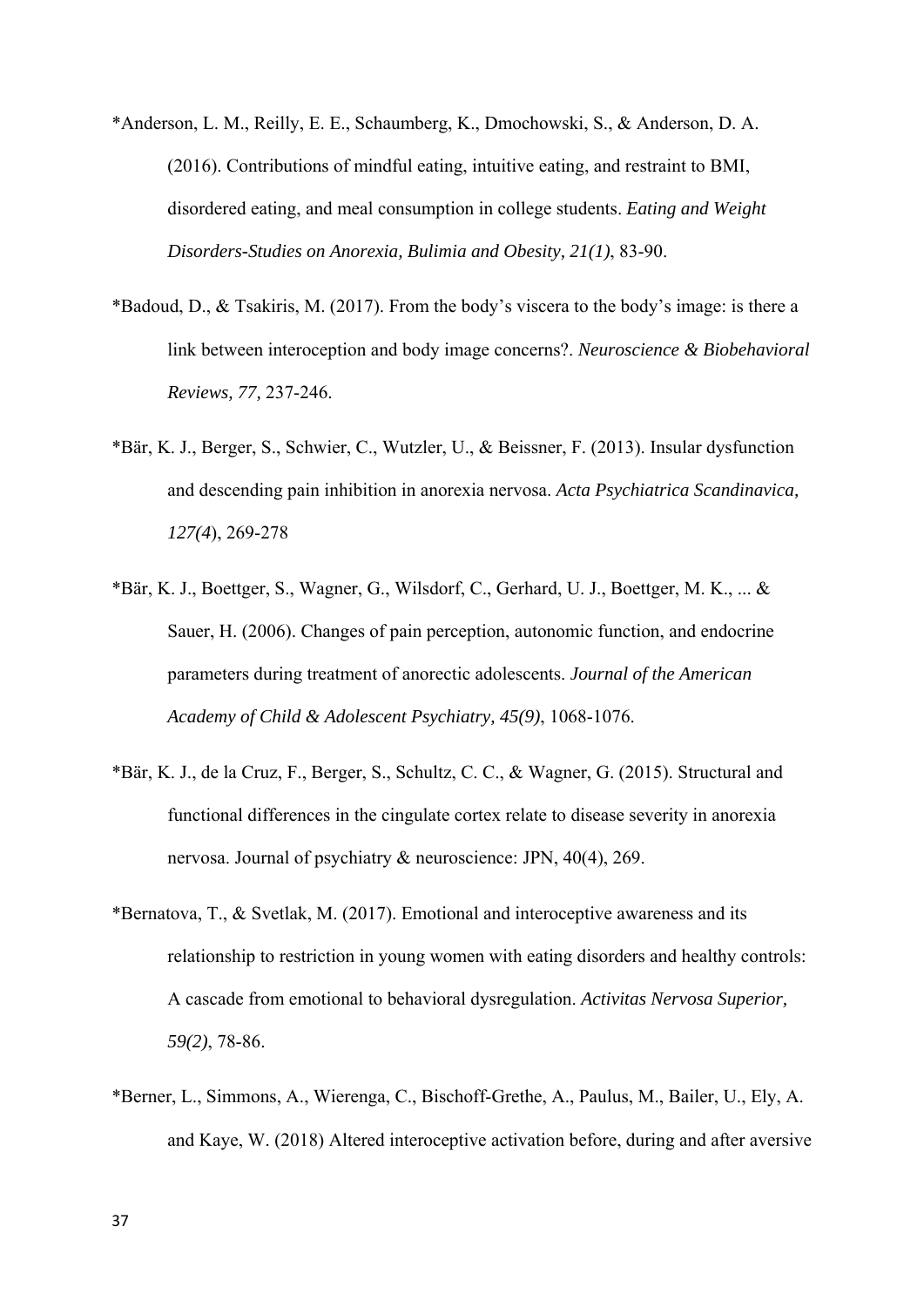breathing load in women remitted from anorexia nervosa. *Psychological Medicine, 48(1),* 142-154.

- Betka, S., Gould Van Praag, C., Paloyelis, Y., Bond, R., Pfeifer, G., Sequeira, H., ... & Critchley, H. (2018). Impact of intranasal oxytocin on interoceptive accuracy in alcohol users: an attentional mechanism?. Social cognitive and affective neuroscience, 13(4), 440-448.
- \*Bischoff-Grethe, A., Wierenga, C. E., Berner, L. A., Simmons, A. N., Bailer, U., Paulus, M. P., & Kaye, W. H. (2018). Neural hypersensitivity to pleasant touch in women remitted from anorexia nervosa. *Translational Psychiatry, 8(*1), 161.
- \*Bizeul, C., Sadowsky, N., & Rigaud, D. (2001). The prognostic value of initial EDI scores in anorexia nervosa patients: A prospective follow-up study of 5–10 years. *European Psychiatry, 16(4),* 232-238.
- \*Bluemel, S., Menne, D., Milos, G., Goetze, O., Fried, M., Schwizer, W., ... & Steingoetter, A. (2017). Relationship of body weight with gastrointestinal motor and sensory function: studies in anorexia nervosa and obesity. *BMC Gastroenterology*, 17(1), 4.
- Brener, J., & Ring, C. (2016). Towards a psychophysics of interoceptive processes: the measurement of heartbeat detection. Philosophical Transactions of the Royal Society B: Biological Sciences, 371(1708), 20160015.
- \*Brown, A. J., Smith, L. T., and Craighead, L. W. (2010) Appetite awareness as a mediator in an eating disorders prevention program. *Eating Disorders, 18(4),* 286-301.
- Bruch, H. (1962) Perceptual and conceptual disturbances in anorexia nervosa. *Psychosomatic Medicine, 24(2),* 187-194.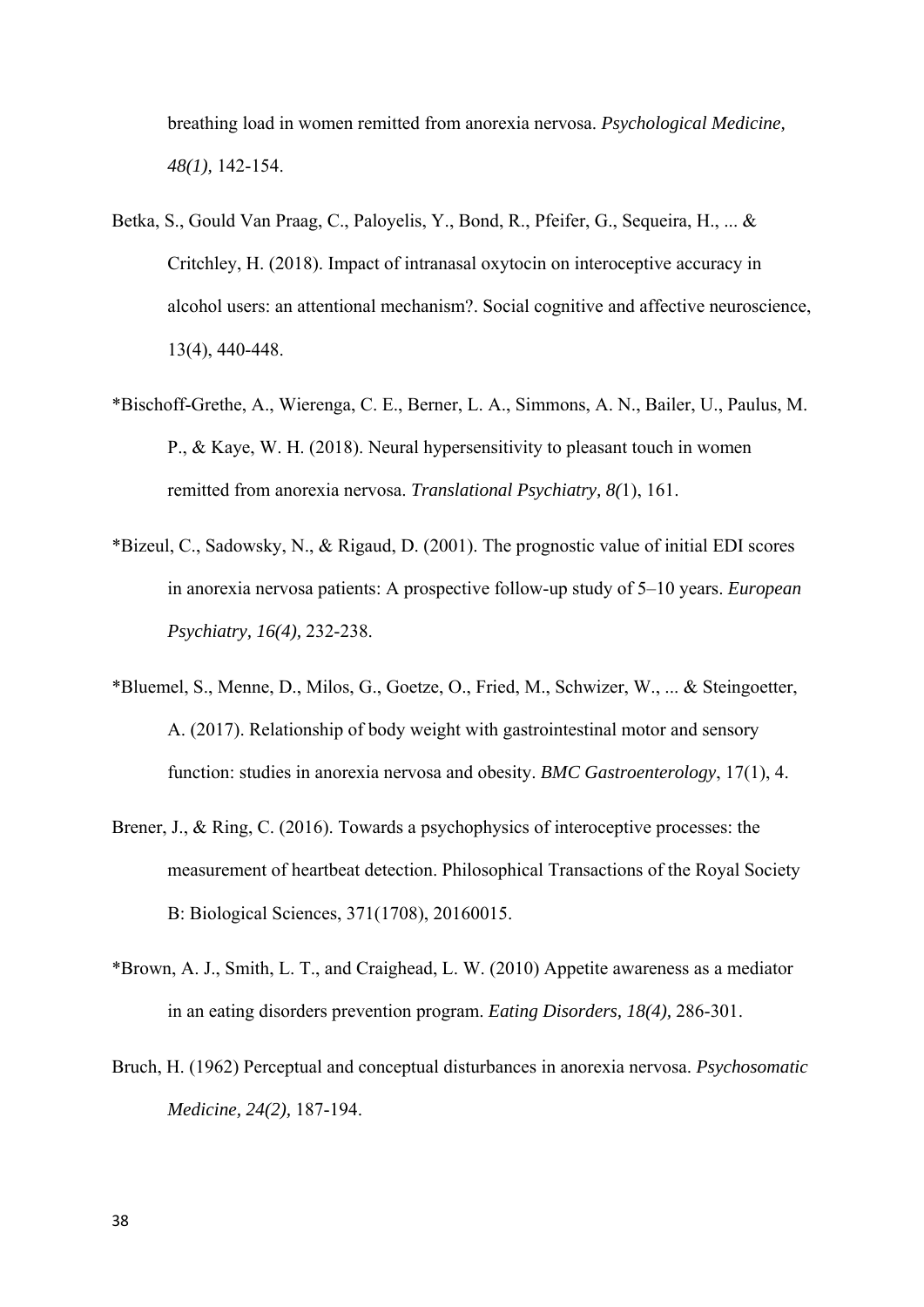- \*Brytek-Matera, A., & Schiltz, L. (2009). A cross-cultural examination of the relationship between negative mood states, body image and eating disorders. *Bulletin of Social Science and Medicine Grand Duche Luxemb, 1, 11*-25.
- Bulik, C. M., Sullivan, P. F., Fear, J. I., & Joyce, P. R. (1997). Eating disorders and antecedent anxiety disorders: a controlled study. *Acta Psychiatrica Scandinavica*, 96(2), 101-107.
- Cabanac, M. (1971). Physiological role of pleasure. Science, 173(4002), 1103-1107.
- \*Camilleri, G. M., Méjean, C., Bellisle, F., Andreeva, V. A., Sautron, V., Hercberg, S., & Péneau, S. (2015). Cross-cultural validity of the Intuitive Eating Scale-2. Psychometric evaluation in a sample of the general French population. *Appetite, 84,* 34-42.
- \*Carbonneau, E., Carbonneau, N., Lamarche, B., Provencher, V., Bégin, C., Bradette-Laplante, M., ... & Lemieux, S. (2016). Validation of a French-Canadian adaptation of the Intuitive Eating Scale-2 for the adult population. *Appetite, 105*, 37-45.
- \*Casper, R. C. (1990). Personality features of women with good outcome from restricting anorexia nervosa. *Psychosomatic Medicine, 52* 156-170.
- Ceunen, E., Vlaeyen, J.W.S. & Van Diest, I. (2016). On the origin of interoception. *Frontiers in Psychology* 7:743.
- Ciccolo, E. B. F., & Johnsson, P. (2002). Personality and self-concept in subgroups of patients with anorexia nervosa and bulimia nervosa. *Social Behavior and Personality: an international journal, 30(4),* 347-357.
- Craig, A. D. (2002). How do you feel? Interoception: the sense of the physiological condition of the body. Nature reviews neuroscience, 3(8), 655.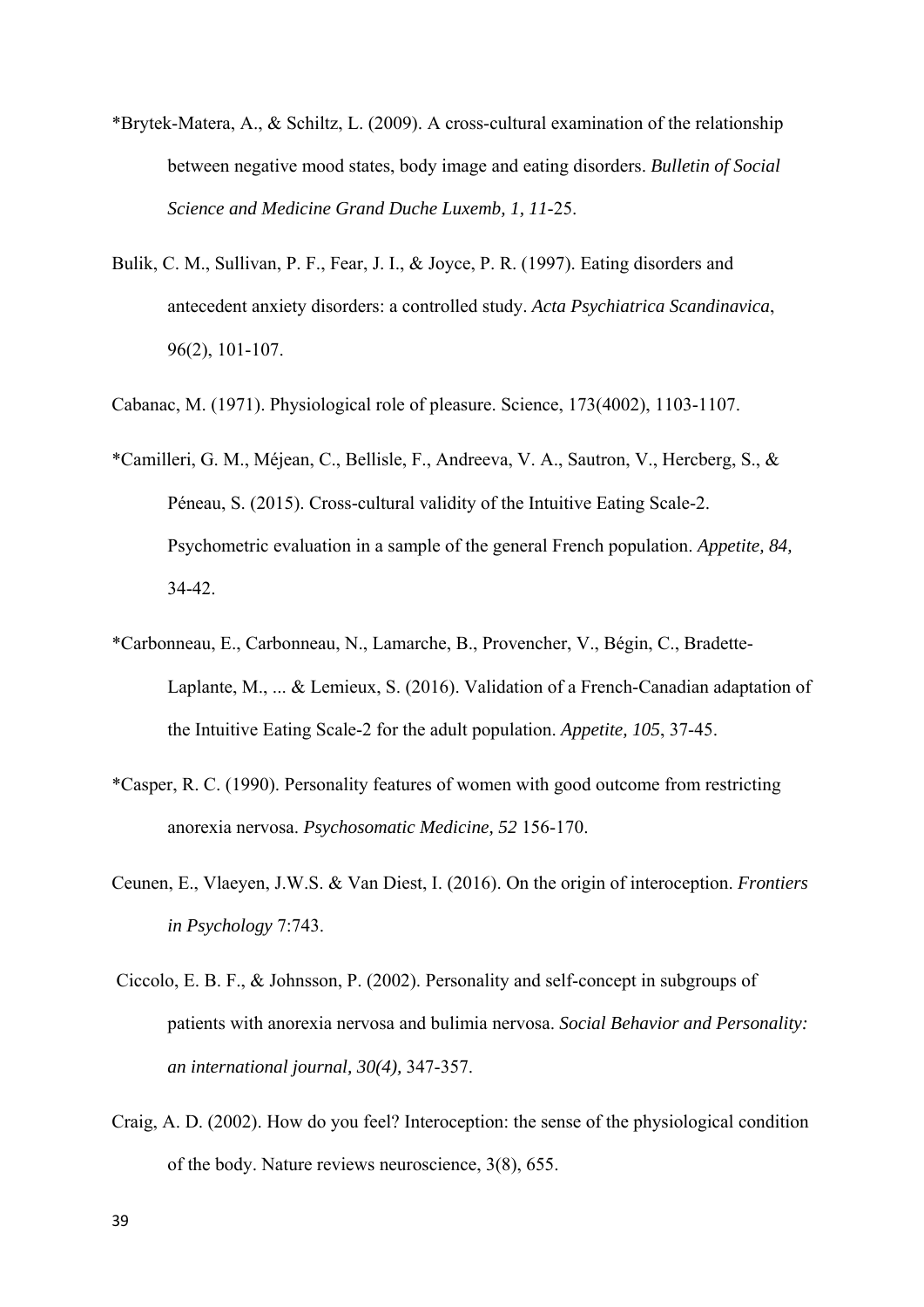- Craig, A. D. (2009). How do you feel--now? The anterior insula and human awareness. Nature reviews neuroscience, 10(1).
- Critchley, H. D., Wiens, S., Rotshtein, P., Öhman, A., & Dolan, R. J. (2004). Neural systems supporting interoceptive awareness. Nature neuroscience, 7(2), 189.
- \*Cuzzocrea, F., Costa, S., Larcan, R., & Toffle, M. E. (2015). Differences between adolescents exhibiting moderate binging and non-binging eating behaviors*. SpringerPlus, 4(1),* 593.
- \*Dancyger, I. F., & Garfinkel, P. E. (1995). The relationship of partial syndrome eating disorders to anorexia nervosa and bulimia nervosa. *Psychological Medicine, 25(5),* 1019-1025.
- \*De Caro, E. F., & Di Blas, L. (2016). A prospective study on the reciprocal influence between personality and attitudes, behaviors, and psychological characteristics salient in eating disorders in a sample of non-clinical adolescents. *Eating Disorders, 24(5),* 453-468.
- De Couck M, Cserjesi R, Caers R, Zijlstra WP, Widjaja D, Wolf N, et al. (2017): Effects of short and prolonged transcutaneous vagus nerve stimulation on heart rate variability in healthy subjects. *Auton Neurosci 203*:88–96.
- \*De Vries, S. K., & Meule, A. (2016). Food addiction and bulimia nervosa: new data based on the Yale food addiction scale 2.0. *European Eating Disorders Review, 24(6*), 518- 522.
- \*Denny, K. N., Loth, K., Eisenberg, M. E., and Neumark-Sztainer, D. (2013) Intuitive eating in young adults. Who is doing it, and how is it related to disordered eating behaviours? *Appetite, 60(1),* 13-19.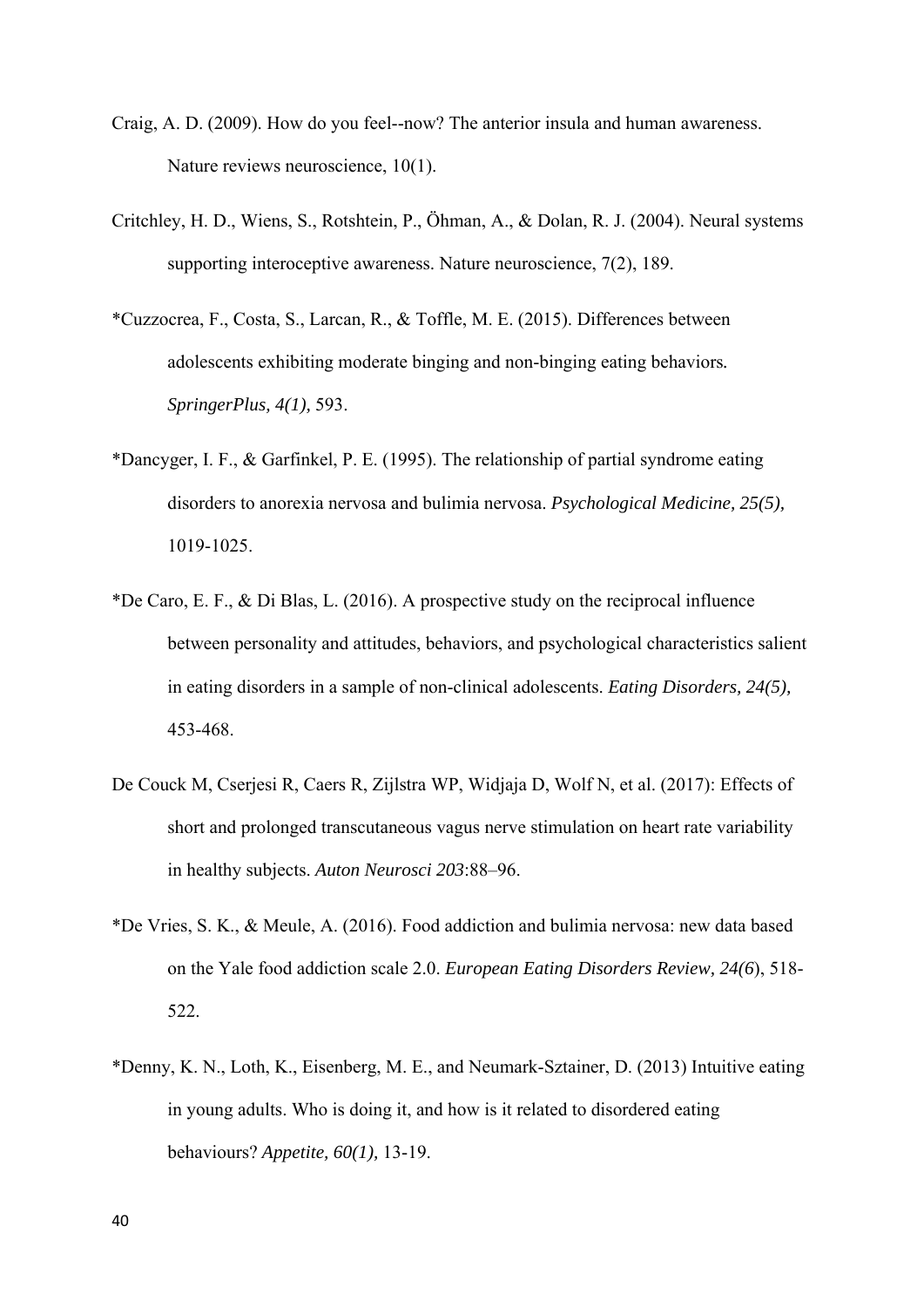- \* Ehlers, A., & Breuer, P. (1996). How good are patients with panic disorder at perceiving their heartbeats?. Biological psychology, 42(1-2), 165-182.
- Ely, A. V., Wierenga, C. E., Bischoff-Grethe, A., Bailer, U. F., Berner, L. A., Fudge, J. L., ... & Kaye, W. H. (2017). Response in taste circuitry is not modulated by hunger and satiety in women remitted from bulimia nervosa. Journal of abnormal psychology, 126(5), 519.
- \*Eshkevari, E., Rieger, E., Musiat, P., & Treasure, J. (2014). An investigation of interoceptive sensitivity in eating disorders using a heartbeat detection task and a selfreport measure. *European Eating Disorders Review, 22(5),* 383-388.
- Fairburn, C. G., Cooper, Z., & Shafran, R. (2003). Cognitive behaviour therapy for eating disorders: A "transdiagnostic" theory and treatment. *Behaviour Research and Therapy, 41(5),* 509-528.
- \*Faris, P. L., Raymond, N. C., De Zwaan, M., Howard, L. A., Eckert, E. D., & Mitchell, J. E. (1992). Nociceptive, but not tactile, thresholds are elevated in bulimia nervosa. Biological Psychiatry, 32(5), 462-466.
- \*Fassino, S., Piero, A., Gramaglia, C. & Abbate-Daga, G. (2004) Clinical, psychopathological and personality correlates of interoceptive awareness in anorexia nervosa, bulimia nervosa and obesity. *Psychopathology, 37(4),* 168-174.
- Feinstein, J. S., Khalsa, S. S., Yeh, H. W., Wohlrab, C., Simmons, W. K., Stein, M. B., & Paulus, M. P. (2018). Examining the short-term anxiolytic and antidepressant effect of Floatation-REST*. PloS one, 13(2),* e0190292.
- \*Fernández-Aranda, F., Krug, I., Jiménez-Murcia, S., Granero, R., Núñez, A., Penelo, E., ... & Treasure, J. (2009). Male eating disorders and therapy: a controlled pilot study with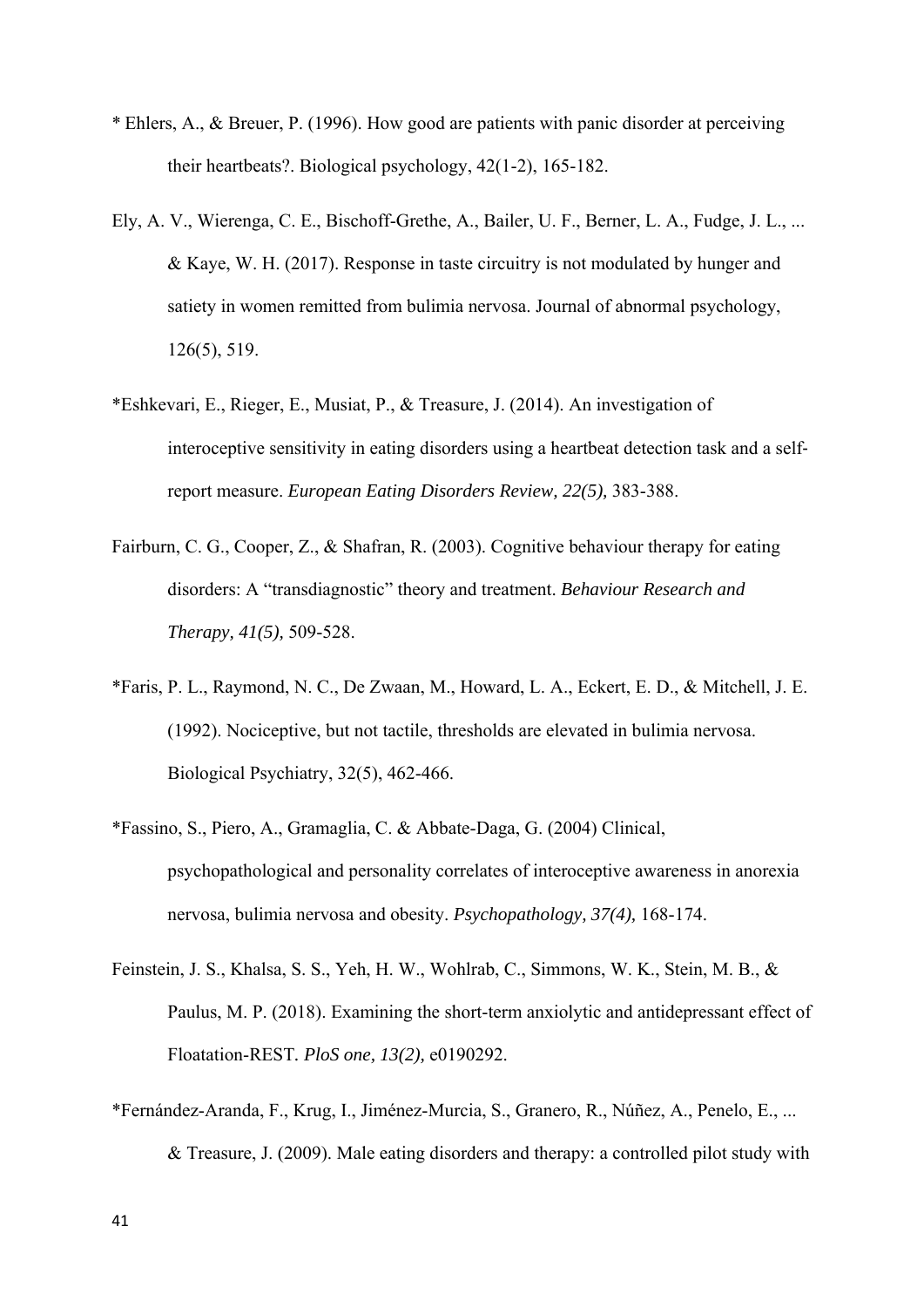one year follow-up. *Journal of Behavior Therapy and Experimental Psychiatry, 40(3*), 479-486.

- \*Fischer, D., Berberich, G., Zaudig, M. … Pollatos, O. (2016). Interoceptive processes in anorexia nervosa in the time course of a cognitive-behavioural therapy: a pilot study. *Frontiers in Psychiatry, 7, 199.*
- \*Fitzgibbon, M. L., Sánchez‐Johnsen, L. A., & Martinovich, Z. (2003). A test of the continuity perspective across bulimic and binge eating pathology*. International Journal of Eating Disorders, 34(1),* 83-97.
- Frieling, H., Römer, K. D., Wilhelm, J., Hillemacher, T., Kornhuber, J., de Zwaan, M., ... & Bleich, S. (2006). Association of catecholamine-O-methyltransferase and 5-HTTLPR genotype with eating disorder-related behavior and attitudes in females with eating disorders. Psychiatric genetics, 16(5), 205-208.
- Friston K. The free-energy principle: a unified brain theory? *Nat Rev Neurosci (2010) 11:127–38.*
- \*Fujimori, A., Wada, Y., Yamashita, T., Choi, H., Nishizawa, S., Yamamoto, H., & Fukui, K. (2011). Parental bonding in patients with eating disorders and self‐injurious behavior. *Psychiatry and Clinical Neurosciences, 65(3),* 272-279.
- \*Garfinkel, P. E. (1974). Perception of hunger and satiety in anorexia nervosa. Psychological medicine, 4(3), 309-315.
- \*Garfinkel, P. E., Moldofsky, H., & Garner, D. M. (1979). The stability of perceptual disturbances in anorexia nervosa. *Psychological Medicine, 9,* 703-708.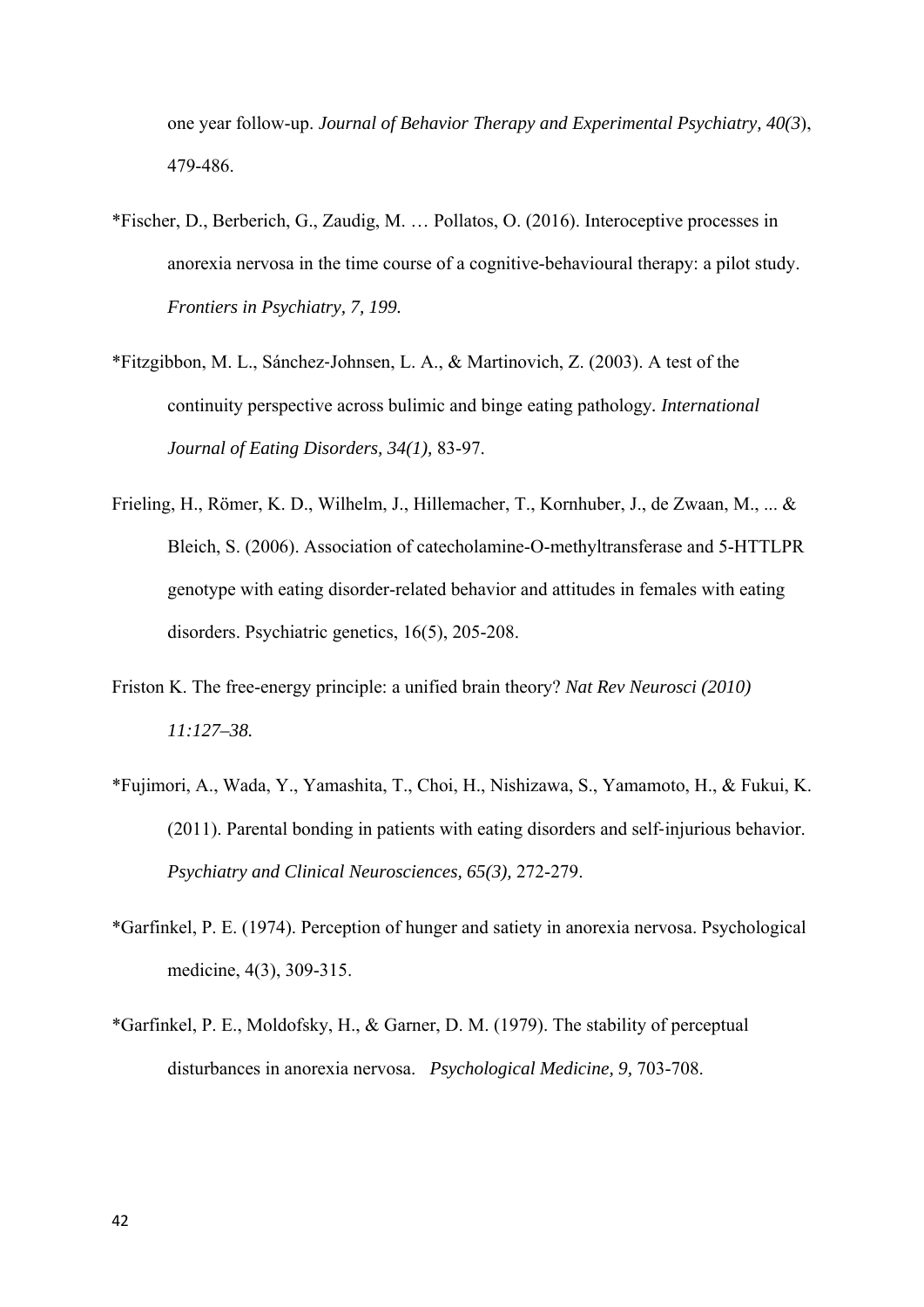- Garfinkel, P. E., Moldofsky, H., Garner, D. M., Stancer, H. C., & Coscina, D. V. (1978). Body awareness in anorexia nervosa: Disturbances in body image and satiety. *Psychosomatic Medicine, 40, 487-498.*
- Garfinkel, S. N., Seth, A. K., Barrett, A. B., Suzuki, K., & Critchley, H. D. (2015). Knowing your own heart: distinguishing interoceptive accuracy from interoceptive awareness. Biological psychology, 104, 65-74.
- \*Garner, D. M., Olmstead, M. P., & Polivy, J. (1983). Development and validation of a multidimensional eating disorder inventory for anorexia nervosa *and bulimia. International Journal of Eating Disorders, 2(2), 15-34.*
- \*Girdler, S. S., Koo-Loeb, J., Pedersen, C. A., Brown, H. J., & Maixner, W. (1998). Blood pressure-related hypoalgesia in bulimia nervosa. *Psychosomatic Medicine, 60(6),* 736- 743.
- \*Goldzak-Kunik, G., Friedman, R., Spitz, M., Sandler, L., & Leshem, M. (2011). Intact sensory function in anorexia nervosa–.*American Journal of Clinical Nutrition, 95(2),* 272-282.
- \*Gross, J., Rosen, J. C., Leitenberg, H., & Willmuth, M. E. (1986). Validity of the Eating Attitudes Test and the Eating Disorders Inventory in bulimia nervosa. *Journal of Consulting and Clinical Psychology, 54(6),* 875-876.
- \*Gustafsson, S. A., Edlund, B., Kjellin, L., & Norring, C. (2010). Characteristics measured by the Eating Disorder Inventory for children at risk and protective factors for disordered eating in adolescent girls. *International Journal of Women's Health, 2*, 375-379.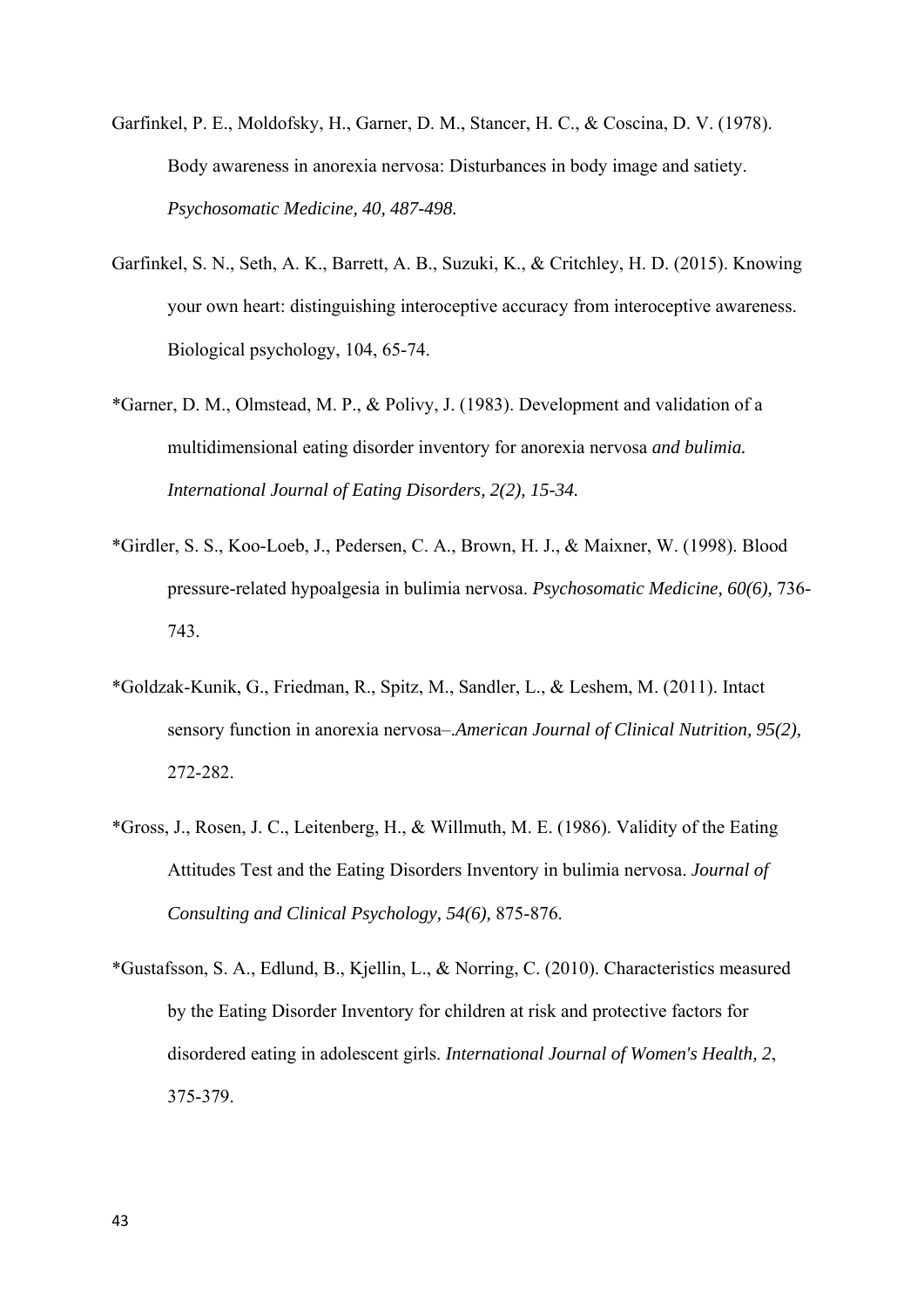- \*Halmi, K. A., & Sunday, S. R. (1991). Temporal patterns of hunger and fullness ratings and related cognitions in anorexia and bulimia. *Appetite, 16(3),* 219-237.
- \*Heilbrun, A. B., and Worobow, A. L. (1991) Attention and disordered eating behaviour: I. Disattention to satiety cues as a risk factor in the development of bulimia. *Journal of Clinical Psychology, 47(1),* 3-9.
- \*Herraiz-Serrano., C., Rodríguez-Cano, T., Beato-Fernández, L., Latorre-Postigo, J. M., Rojo-Moreno, L., & Vaz-Leal, F. J. (2015). Parental rearing and eating psychopathology. *Actas Espanolas de Psiquiatria, 43(3),* 91-98.
- Higgs, S. (2005). Memory and its role in appetite regulation. Physiology & Behavior, 85(1), 67-72.
- Higgs, S. (2008). Cognitive influences on food intake: the effects of manipulating memory for recent eating. Physiology & behavior, 94(5), 734-739.
- \*Holsen, L. M., Lawson, E. A., Blum, J., Ko, E., Makris, N., Fazeli, P. K., ... & Goldstein, J. M. (2012). Food motivation circuitry hypoactivation related to hedonic and nonhedonic aspects of hunger and satiety in women with active anorexia nervosa and weight-restored women with anorexia nervosa. Journal of psychiatry & neuroscience: JPN, 37(5), 322.
- Insel, T., Cuthbert, B., Garvey, M., Heinssen, R., Pine, D.S., Quinn, K., Sanislow, C., and Wang P. (2010). Research Domain Criteria (RDoC): toward a new classification framework for research on mental disorders. *Am J Psychiatry 167(7*):748–751.
- Jenkinson, P. M., Taylor, L., & Laws, K. R. (2018). Self-reported interoceptive deficits in eating disorders: A meta-analysis of studies using the eating disorder inventory. *Journal of Psychosomatic Research, 110,* 38-45.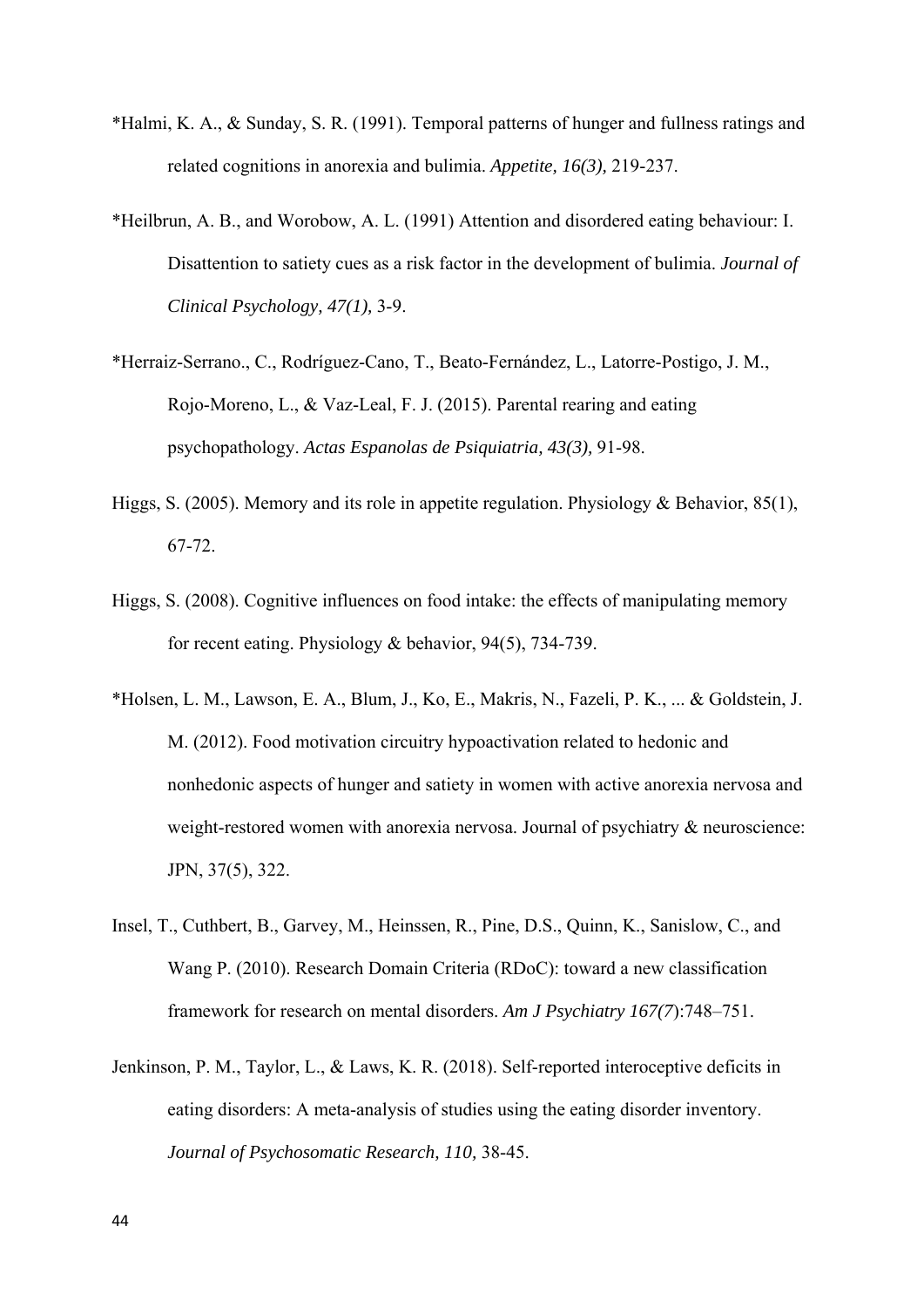- Jüni, P., Witschi, A., Bloch, R., & Egger, M. (1999). The hazards of scoring the quality of clinical trials for meta-analysis. Jama, 282(11), 1054-1060.
- Kaisari, P., Dourish, C. T., Rotshtein, P., & Higgs, S. (2018). Associations between core symptoms of Attention Deficit Hyperactivity Disorder and both binge and restrictive eating. *Frontiers in Psychiatry, 9*, 103.
- Kaisari, P., Dourish, C.T. and Higgs, S. (2017) Attention Deficit Hyperactivity Disorder (ADHD) and disordered eating behaviour: a systematic review and a framework for future research. *Clinical Psychology Review, 53,* 109-121.
- \*Kaye, W. H., Greeno, C. G., Moss, H., Fernstrom, J., Fernstrom, M., Lilenfeld, L. R., ... & Mann, J. J. (1998). Alterations in serotonin activity and psychiatric symptoms after recovery from bulimia nervosa. *Archives of General Psychiatry, 55(10),* 927-935.
- Kaye, W. H., Bulik, C. M., Thornton, L., Barbarich, N., Masters, K., & Price Foundation Collaborative Group. (2004). Comorbidity of anxiety disorders with anorexia and bulimia nervosa. *American Journal of Psychiatry*, 161(12), 2215-2221.
- \*Kerr, K. L., Moseman, S. E., Avery, J. A., Bodurka, J., & Simmons, W. K. (2017). Influence of Visceral Interoceptive Experience on the Brain's Response to Food Images in Anorexia Nervosa. *Psychosomatic medicine*, *79*(7), 777-784.
- \*Kerr, K. L., Moseman, S. E., Avery, J. A., Bodurka, J., Zucker, N. L., & Simmons, W. K. (2016). Altered insula activity during visceral interoception in weight-restored patients with anorexia nervosa. *Neuropsychopharmacology, 41(2),* 521-528.
- Khalsa, S. S., Adolphs, R., Cameron, O. G., Critchley, H. D., Davenport, P. W., Feinstein, J. S., ... & Meuret, A. E. (2018). Interoception and mental health: a roadmap. Biological Psychiatry: Cognitive Neuroscience and Neuroimaging, 3(6), 501-513.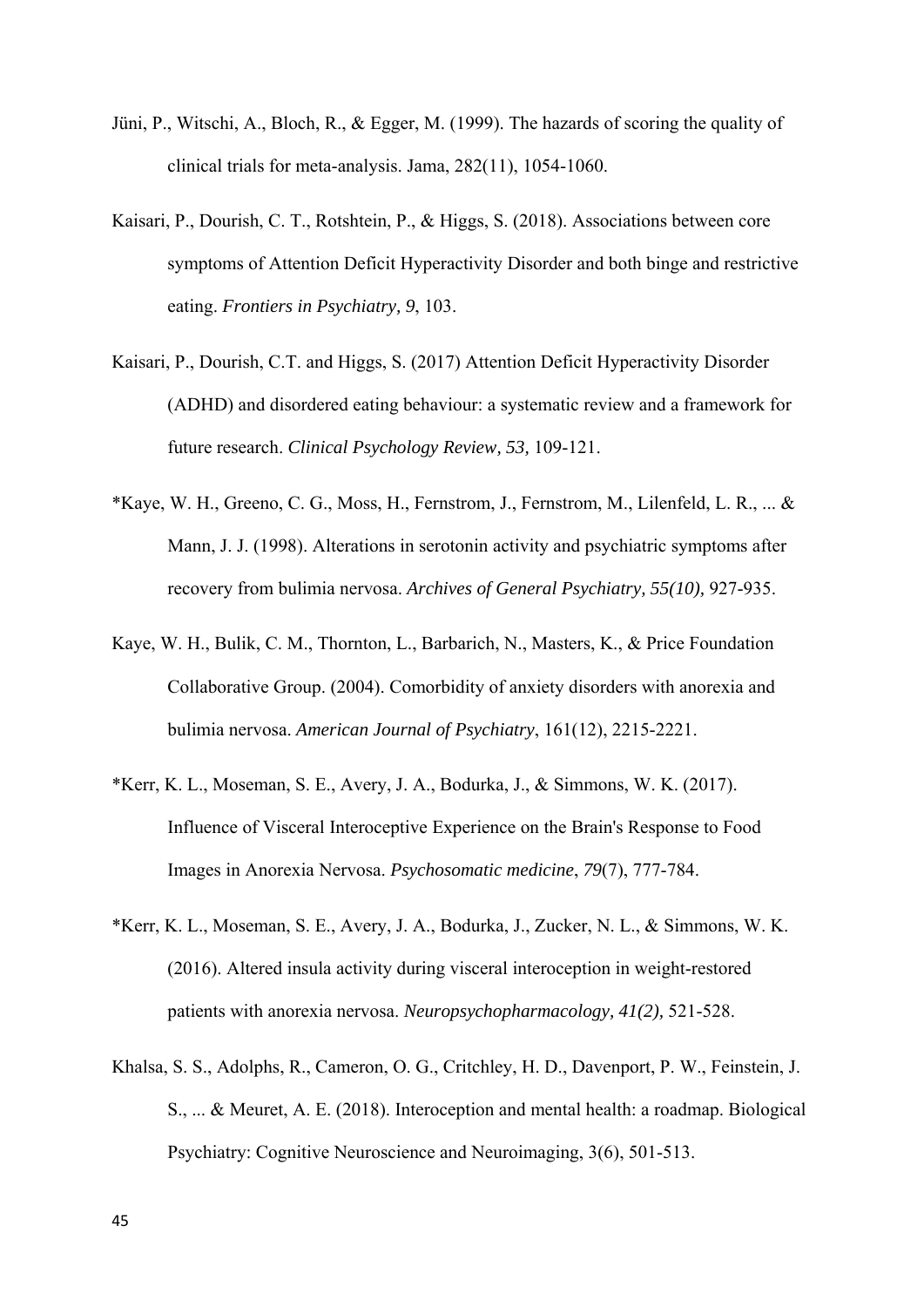- \*Khalsa, S. S., Craske, M. G., Li, W., Vangala, S., Strober, M., & Feusner, J. D. (2015). Altered interoceptive awareness in anorexia nervosa: effects of meal anticipation, consumption and bodily arousal. *International Journal of Eating Disorders, 48(7),* 889-897.
- \*Killen, J. D., Taylor, C. B., Hayward, C., Haydel, K. F., Wilson, D. M., Hammer, L., ... & Strachowski, D. (1996). Weight concerns influence the development of eating disorders: A 4-year prospective study. *Journal of consulting and clinical psychology, 64(5)*, 936-940.
- \*Kim, S. K., Annunziato, R. A., & Olatunji, B. O. (2018). Profile analysis of treatment effect changes in eating disorder indicators. *International Journal of Methods in Psychiatric Research, 27(2*), e1599.
- Kim, Y. R., Kim, C. H., Cardi, V., Eom, J. S., Seong, Y., & Treasure, J. (2014). Intranasal oxytocin attenuates attentional bias for eating and fat shape stimuli in patients with anorexia nervosa. Psychoneuroendocrinology, 44, 133-142.
- \*Klabunde, M., Acheson, D. T., Boutelle, K. N., Matthews, S. C. and Kaye, W. H. (2013) Interoceptive sensitivity deficits in women recovered from bulimia nervosa. *Eating Behaviors, 14(4),* 488-492.
- Klabunde, M., Collado, D. and Bohon, C. (2017). An interoceptive model of bulimia nervosa: a neurobiological systematic review. *Journal of Psychiatric Research, 94,* 36-46.
- Kmet, L. M., Cook, L. S., & Lee, R. C. (2004). Standard quality assessment criteria for evaluating primary research papers from a variety of fields.
- \*Koch, A., & Pollatos, O. (2014). Interoceptive sensitivity, body weight and eating behavior in children: a prospective study. *Frontiers in Psychology, 5,* 1003.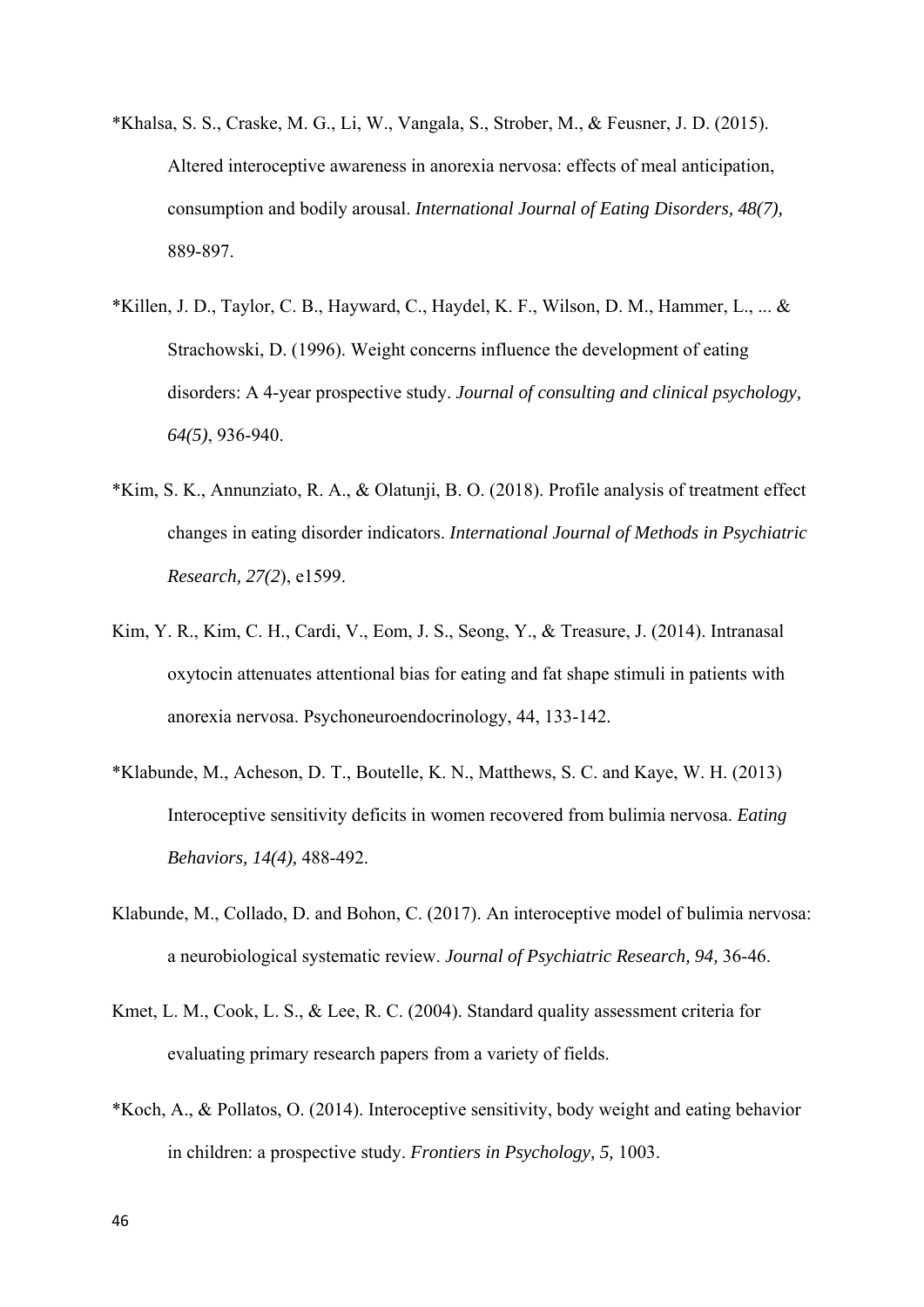- \*Krieg, J. C., Roscher, S., Strian, F., Pirke, K. M., & Lautenbacher, S. (1993). Pain sensitivity in recovered anorexics, restrained and unrestrained eaters. *Journal of Psychosomatic Research, 37(6)*, 595-601.
- \*Laessle, R. G., Tuschl, R. J., Waadt, S., & Pirke, K. M. (1989). The specific psychopathology of bulimia nervosa: A comparison with restrained and unrestrained (normal) eaters. *Journal of Consulting and Clinical Psychology, 57(6*), 772-775.
- \*Lammers, M. W., Vroling, M. S., Ouwens, M. A., Engels, R. C., & van Strien, T. (2015). Predictors of outcome for cognitive behaviour therapy in binge eating disorder. *European Eating Disorders Review, 23(3),* 219-228.
- \*Lattimore, P., Mead, B. R., Irwin, L., Grice, L., Carson, R., & Malinowski, P. (2017). 'I can't accept that feeling': Relationships between interoceptive awareness, mindfulness and eating disorder symptoms in females with, and at-risk of an eating disorder. Psychiatry research, 247, 163-171.
- \*Lautenbacher, S., Pauls, A. M., Strian, F., Pirke, K. M., & Krieg, J. C. (1991). Pain sensitivity in anorexia nervosa and bulimia nervosa. *Biological Psychiatry, 29(11*), 1073-1078.
- \*Lavagnino, L., Amianto, F., D'Agata, F., Huang, Z., Mortara, P., Abbate-Daga, G., ... & Northoff, G. (2014). Reduced resting-state functional connectivity of the somatosensory cortex predicts psychopathological symptoms in women with bulimia nervosa. *Frontiers in Behavioral Neuroscience, 8,* 270.
- Leon, G. R., Fulkerson, J. A., Perry, C. L., & Cudeck, R. (1993). Personality and behavioral vulnerabilities associated with risk status for eating disorders in adolescent girls. *Journal of Abnormal Psychology*, 102(3), 438.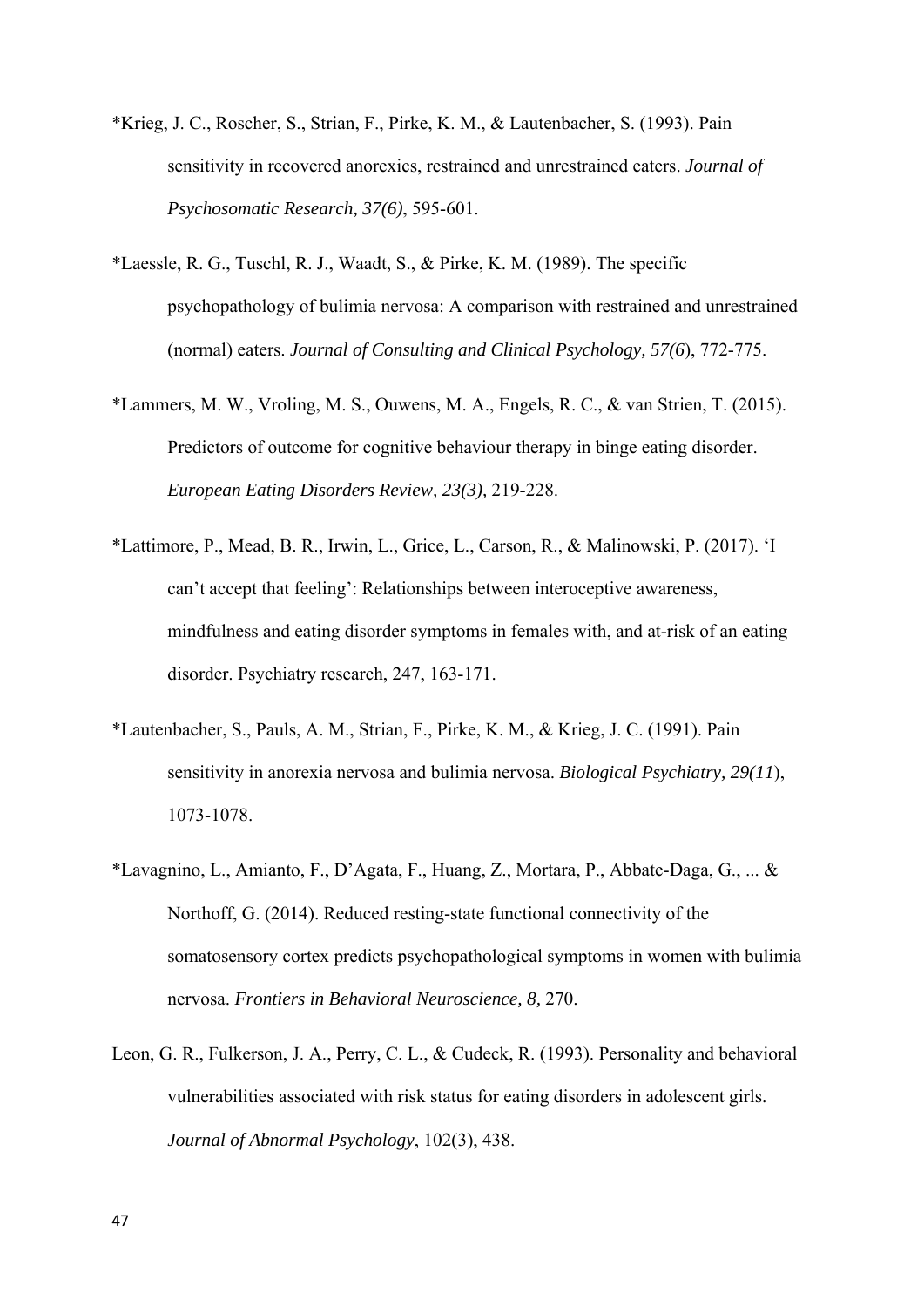- Leon, G. R., Fulkerson, J. A., Perry, C. L., & Early-Zald, M. B. (1995). Prospective analysis of personality and behavioral vulnerabilities and gender influences in the later development of disordered eating. *Journal of Abnormal Psychology*, 104(1), 140.
- \*Leon, G. R., Fulkerson, J. A., Perry, C. L., Keel, P. K., & Klump, K. L. (1999). Three to four year prospective evaluation of personality and behavioral risk factors for later disordered eating in adolescent girls and boys. *Journal of Youth and Adolescence, 28(2),* 181-196.
- \*Lilenfeld, L. R. R., Stein, D., Bulik, C. M., Strober, M., Plotnicov, K., Pollice, C., ... & Kaye, W. H. (2000). Personality traits among currently eating disordered, recovered and never ill first-degree female relatives of bulimic and control women. *Psychological Medicine, 30(6)*, 1399-1410.
- \*Linardon, J., & Mitchell, S. (2017). Rigid dietary control, flexible dietary control, and intuitive eating: Evidence for their differential relationship to disordered eating and body image concerns. *Eating Behaviors, 26*, 16-22.
- \*Maganto, C., Garaigordobil, M., & Kortabarria, L. (2016). Eating Problems in Adolescents and Youths: Explanatory Variables. *Spanish Journal of Psychology*, 19, E81.
- \*Maïano, C., Morin, A. J., Monthuy-Blanc, J., Garbarino, J. M., & Ninot, G. (2016). Development and validity of a very short form of the Eating Disorder Inventory. *Comprehensive Psychiatry*, 65, 141-149.
- Maniscalco, J. W., & Rinaman, L. (2018). Vagal interoceptive modulation of motivated behavior. Physiology, 33(2), 151-167.
- \*Matsumoto, R., Kitabayashi, Y., Narumoto, J., Wada, Y., Okamoto, A., Ushijima, Y., ... & Suhara, T. (2006). Regional cerebral blood flow changes associated with interoceptive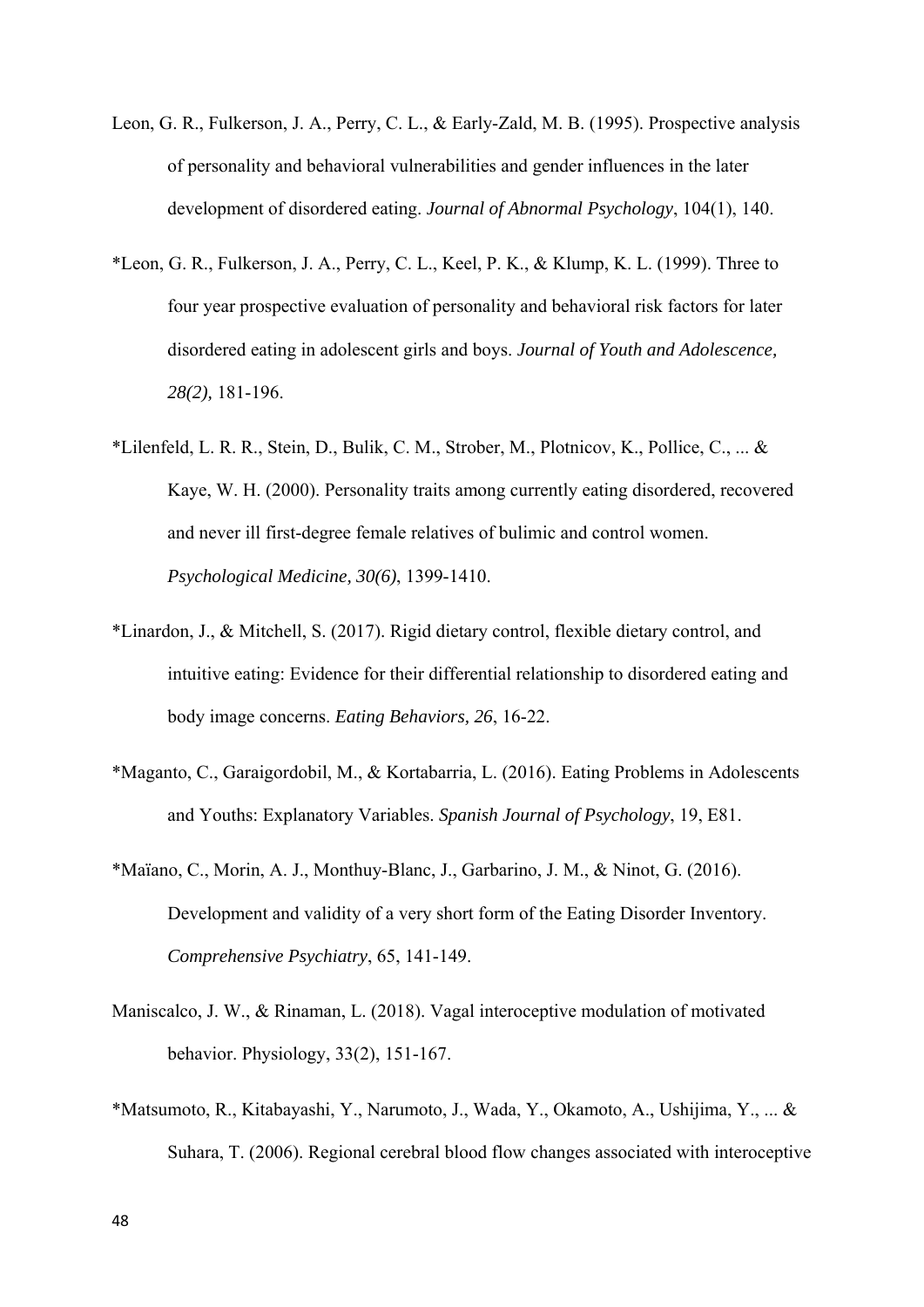awareness in the recovery process of anorexia nervosa. *Progress in Neuro-Psychopharmacology and Biological Psychiatry, 30(7),* 1265-1270.

- \*Merwin, R. M., Zucker, N. L., Lacy, J. L., & Elliott, C. A. (2010). Interoceptive awareness in eating disorders: Distinguishing lack of clarity from non-acceptance of internal experience. *Cognition and Emotion, 24(5*), 892-902.
- \*Myers, T. A., & Crowther, J. H. (2008). Is self-objectification related to interoceptive awareness? An examination of potential mediating pathways to disordered eating attitudes. *Psychology of Women Quarterly*, *32*(2), 172-180.
- \*Nevonen, L., Clinton, D., & Norring, C. (2006). Validating the EDI-2 in three Swedish female samples: Eating disorders patients, psychiatric outpatients and normal controls. *Nordic Journal of Psychiatry, 60(1*), 44-50.
- Nicholls, D., & Barrett, E. (2015). Eating disorders in children and adolescents. BJPsych Advances, 21(3), 206-216.
- \*Nyman-Carlsson, E., Ingemar E., Claes N., & Lauri N. (2015). "Eating Disorder Inventory-3, validation in Swedish patients with eating disorders, psychiatric outpatients and a normal control sample." Nordic Journal of *Psychiatry 69 (2)*, 142-151.
- Paulus, M. P., Feinstein, J. S., & Khalsa, S. S. (2019). An Active Inference Approach to Interoceptive Psychopathology. *Annual review of clinical psychology*, 15, 97-122.
- \*Papezova, H., Yamamotova, A., & Uher, R. (2005). Elevated pain threshold in eating disorders: physiological and psychological factors. Journal of Psychiatric Research, 39(4), 431 - 438
- Paulus MP & Stein MB. (2010). Interoception in anxiety and depression. *Brain Struct Funct 214*:451–63.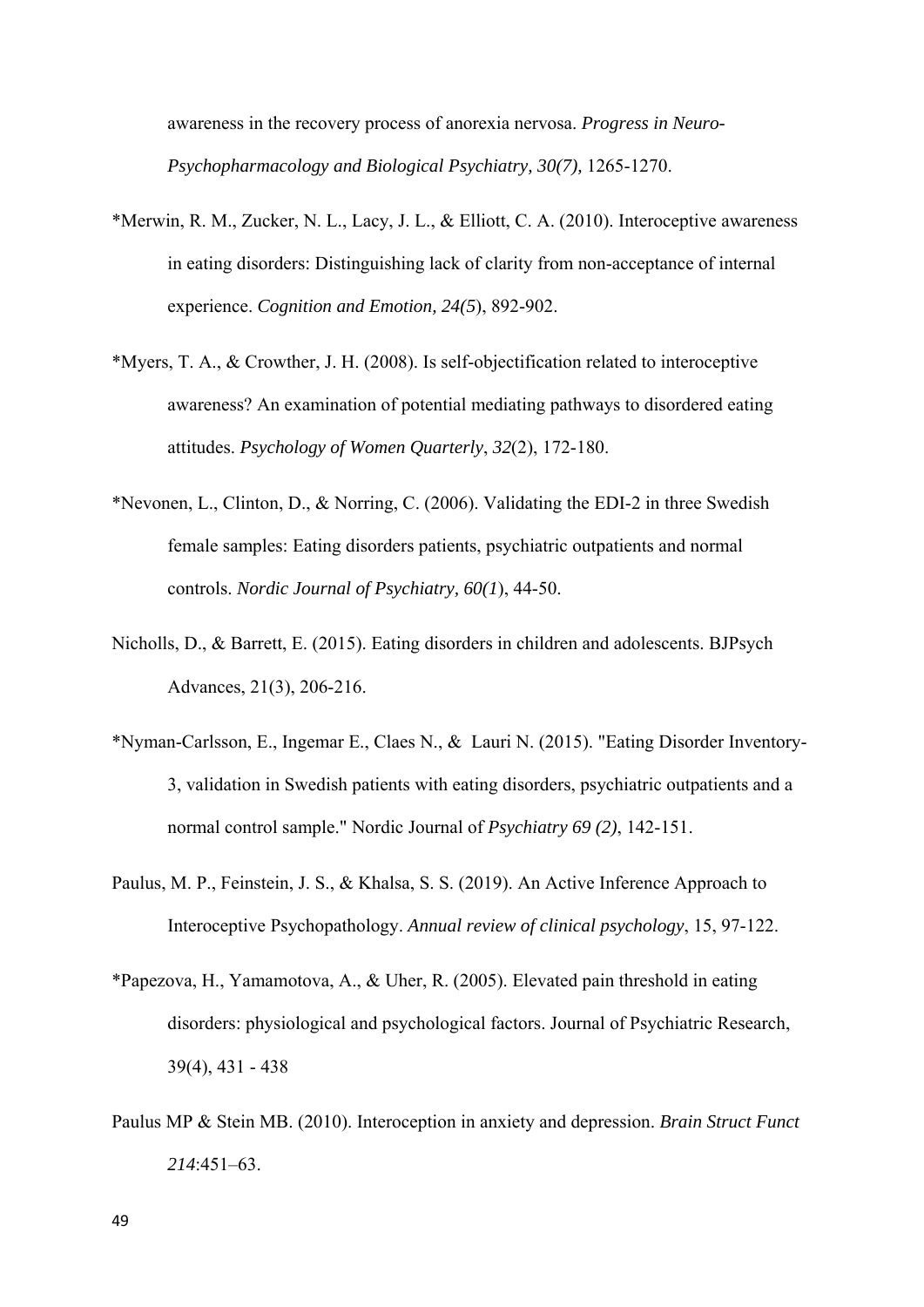- \*Pollatos, O., & Georgiou, E. (2016). Normal interoceptive accuracy in women with bulimia nervosa. *Psychiatry Research*, *240*, 328-332.
- \*Pollatos, O., Kurz, A., Albrecht, J., Schreder, T., Kleemann, A. M., Schopf., V., Kopietz, R., Wiesmann, M. and Schandry, R. (2008) Reduced perception of bodily signals in anorexia nervosa, *Eating Behaviours, 9(4),* 381-388
- \*Pollatos, O., Traut‐Mattausch, E., & Schandry, R. (2009). Differential effects of anxiety and depression on interoceptive accuracy. *Depression and Anxiety, 26(2),* 167-173.
- \*Preyde, M., Watson, J., Remers, S. and Stuart, R. (2016) Emotional dysregulation, interoceptive deficits, and treatment outcomes in patients with eating disorders. *Social of Mental Health, 14(3),* 227-244.
- Quadt, L., Critchley, H. D., & Garfinkel, S. N. (2018). The neurobiology of interoception in health and disease. Annals of the New York Academy of Sciences, 1428(1), 112-128.
- Quattrocki, E., & Friston, K. (2014). Autism, oxytocin and interoception. Neuroscience & Biobehavioral Reviews, 47, 410-430.
- \*Ramacciotti, C. E., Coli, E., Bondi, E., Burgalassi, A., Massimetti, G., & Dell'Osso, L. (2008). Shared psychopathology in obese subjects with and without binge‐eating disorder. *International Journal of Eating Disorders, 41(7),* 643-649.
- \*Raymond, N. C., de Zwaan, M., Faris, P. L., Nugent, S. M., Ackard, D. M., Crosby, R. D., & Mitchell, J. E. (1995). Pain thresholds in obese binge-eating disorder subjects. Biological Psychiatry, 37(3), 202-204.
- \*Raymond, N. C., Eckert, E. D., Hamalainen, M., Evanson, D., Thuras, P. D., Hartman, B. K., & Faris, P. L. (1999a). A preliminary report on pain thresholds in bulimia nervosa during a bulimic episode. *Comprehensive Psychiatry, 40(3*), 229-233.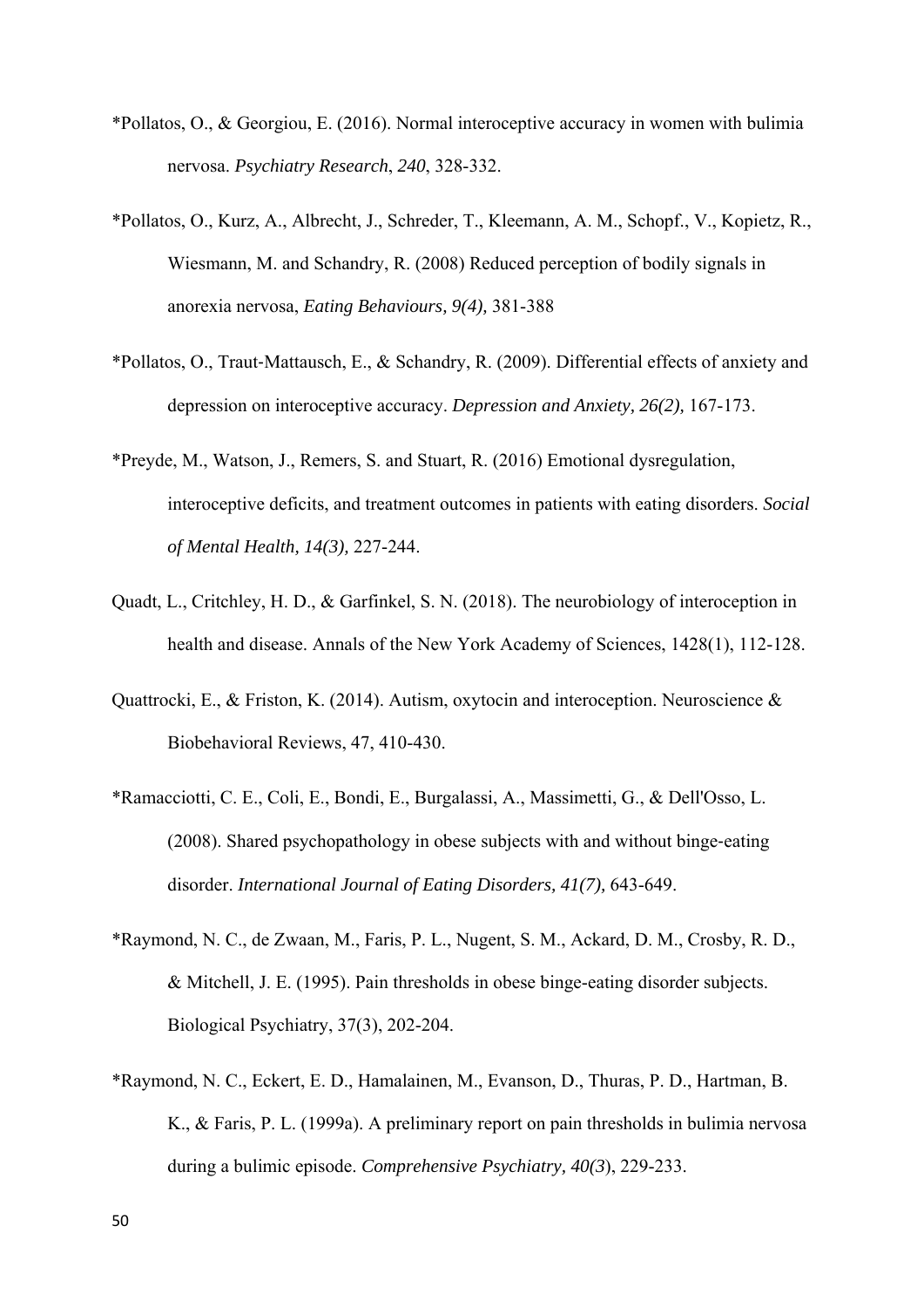- \*Raymond, N. C., Faris, P. L., Thuras, P. D., Eiken, B., Howard, L. A., Hofbauer, R. D., & Eckert, E. D. (1999b). Elevated pain threshold in anorexia nervosa subjects. *Biological Psychiatry, 45(10*), 1389-1392.
- \*Romano, K. A., Becker, M. A. S., Colgary, C. D., & Magnuson, A. (2018). Helpful or harmful? The comparative value of self-weighing and calorie counting versus intuitive eating on the eating disorder symptomology of college students. *Eating and Weight Disorders-Studies on Anorexia, Bulimia and Obesity, 23(6),* 841-848.
- \*Rossiter, E. M., Wilson, G. T., & Goldstein, L. (1989). Bulimia nervosa and dietary restraint. *Behaviour Research and Therapy, 27(4),* 465-468.
- \*Schmahl, C., Meinzer, M., Zeuch, A., Fichter, M., Cebulla, M., Kleindienst, N., ... & Bohus, M. (2010). Pain sensitivity is reduced in borderline personality disorder, but not in posttraumatic stress disorder and bulimia nervosa. *World Journal of Biological Psychiatry, 11(2-2)*, 364-371.
- \*Schoemaker, C., Verbraak, M., Breteler, R., & van der Staak, C. (1997). The discriminant validity of the Eating Disorder Inventory‐2. *British Journal of Clinical Psychology, 36(4)*, 627-629.
- Schulz, S. M. (2016). Neural correlates of heart-focused interoception: a functional magnetic resonance imaging meta-analysis. Philosophical Transactions of the Royal Society B: Biological Sciences, 371(1708), 20160018.
- \*Sehm, M., & Warschburger, P. (2018). Prospective associations between binge eating and psychological risk factors in adolescence. *Journal of Clinical Child & Adolescent Psychology, 47(5),* 770-784.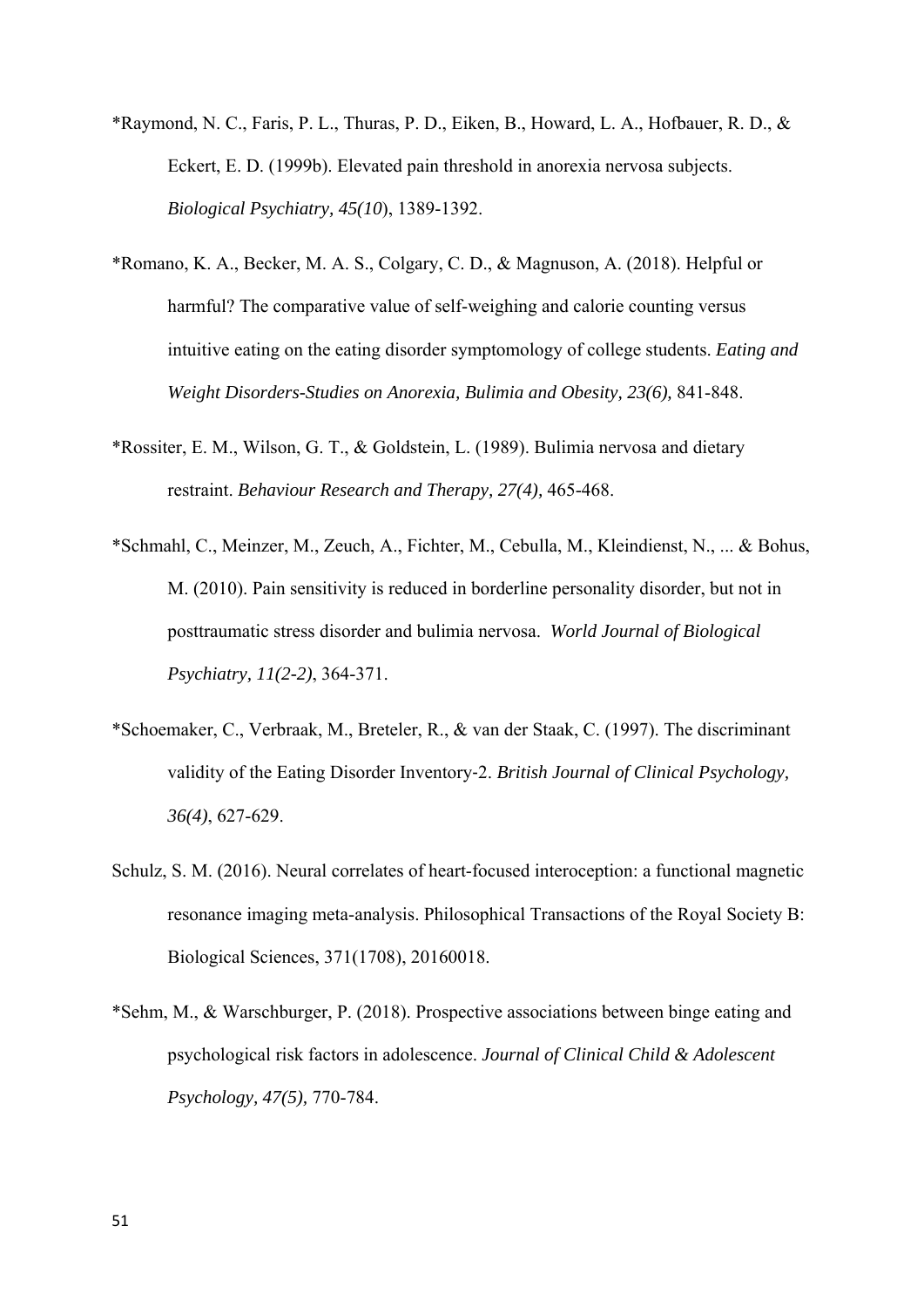- Seth A. K. & Critchley H. D. (2013). Extending predictive processing to the body: emo-tion as interoceptive inference. *Behav Brain Sci* 36:227–8.
- Silverstone, J. T., & Russell, G. F. M. (1967). Gastric "hunger" contractions in anorexia nervosa. *British Journal of Psychiatry, 113(496),* 257-263.
- Sim, L., & Zeman, J. (2004). Emotion awareness and identification skills in adolescent girls with bulimia nervosa. *Journal of Clinical Child and Adolescent Psychology, 33(4),* 760-771.
- Simmons, W. K. and DeVille, D. C. (2017) Interoceptive contributions to healthy eating and obesity. *Current Opinions in Psychology, 17,* 106-112.
- \*Solmi, M., Collantoni, E., Meneguzzo, P., Degortes, D., Tenconi, E., & Favaro, A. (2018). Network analysis of specific psychopathology and psychiatric symptoms in patients with eating disorders. *International Journal of Eating Disorders*. 51(7):680-692.
- \*Srinivasagam, N. M., Kaye, W. H., Plotnicov, K. H., Greeno, C., Weltzin, T. E., & Rao, R. (1995). Persistent perfectionism, symmetry, and exactness after long-term recovery from anorexia nervosa. *American Journal of Psychiatry, 152(11),* 1630-1634.
- \*Stein, D., Kaye, W. H., Matsunaga, H., Myers, D., Orbach, I., Har‐Even, D., ... & Rao, R. (2003). Pain perception in recovered bulimia nervosa patients. *International Journal of Eating Disorders, 34(3)*, 331-336.
- Stephan E., Pardo, J. V., Fris, P. L., Hartman, B. K., Kim, S. W., Ivanov, E. H., Daughters, R. S., Costello, P. A. and Goodale, R. L. (2003). Functional neuroimaging of gastric distention. *Journal of Gastrointestinal Surgery, 7(6),* 740-749.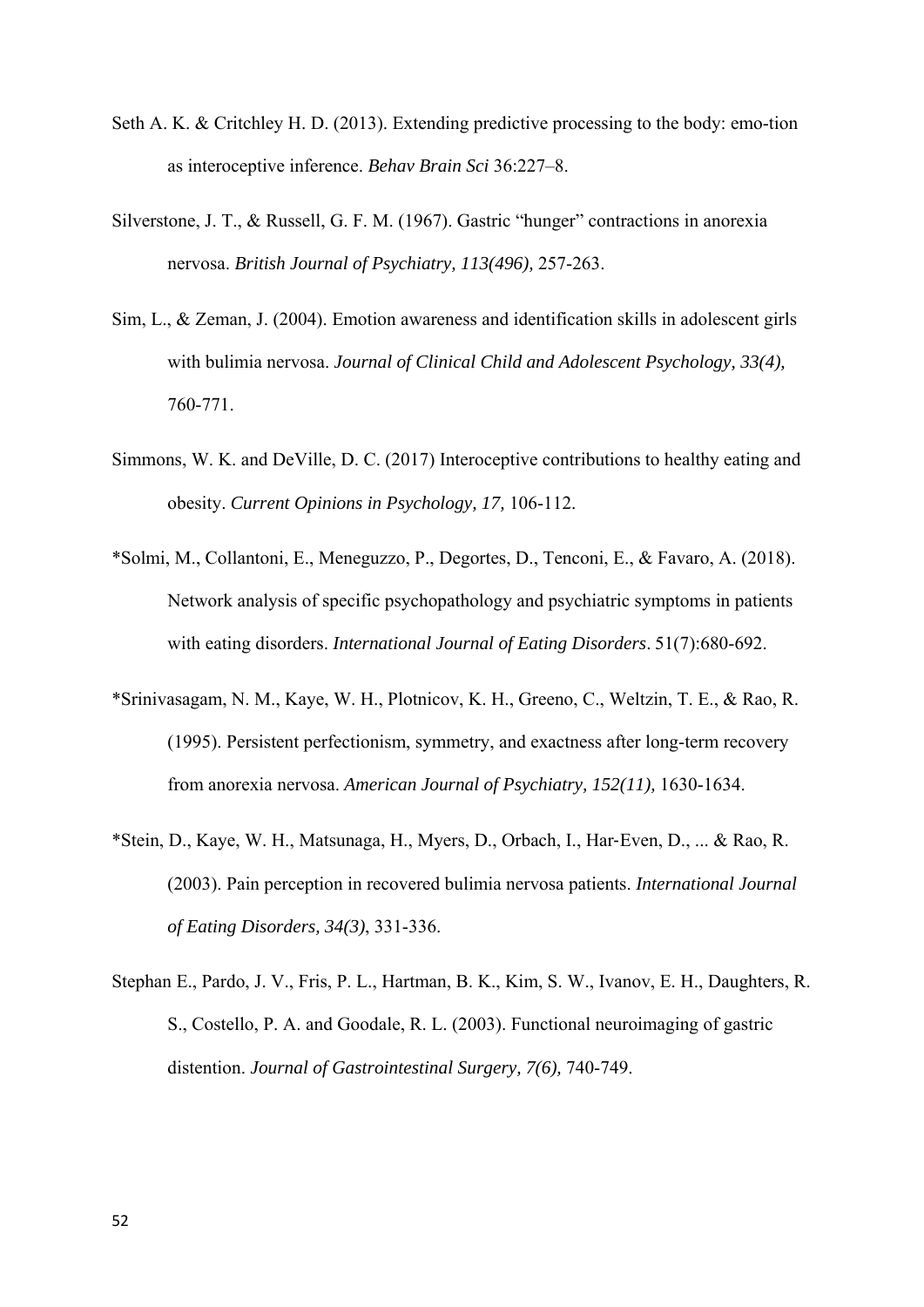- Stice, E., & Desjardins, C. D. (2018). Interactions between risk factors in the prediction of onset of eating disorders: Exploratory hypothesis generating analyses. *Behaviour research and therapy, 105*, 52-62.
- \*Strigo, I. A., Matthews, S. C., Simmons, A. N., Oberndorfer, T., Klabunde, M., Reinhardt, L. E., Kaye, W. H. (2013). Altered insula activation during pain anticipation in individuals recovered from anorexia nervosa: evidence of interoceptive dysregulation. *International Journal of Eating Disorders, 46(1),* 23-33.
- \*Taylor, G. J., Parker, J. D., Bagby, R. M., & Bourke, M. P. (1996). Relationships between alexithymia and psychological characteristics associated with eating disorders. *Journal of Psychosomatic research, 41(6),* 561-568.
- \*Thompson, D. A., Berg, K. M., & Shatford, L. A. (1987). The heterogeneity of bulimic symptomatology: Cognitive and behavioral dimensions. *International Journal of Eating Disorders, 6(2),* 215-234.
- Tylka, T. L. (2006). Development and psychometric evaluation of a measure of intuitive eating. *Journal of Counseling Psychology, 53(2)*, 226-240.
- \*Tylka, T. L., & Subich, L. M. (2004). Examining a multidimensional model of eating disorder symptomatology among college women. Journal of Counseling Psychology, 51(3), 314.
- \*Tylka, T. L. and Wilcox, J. A. (2006). Are intuitive eating and eating disorder symptomatology opposite poles of the same construct. *Journal of Counselling Psychology, 53(4),* 474-485.
- \*Ussery, L. W., & Prentice‐Dunn, S. (1992). Personality predictors of bulimic behavior and attitudes in males. Journal of clinical psychology, 48(6), 722-729.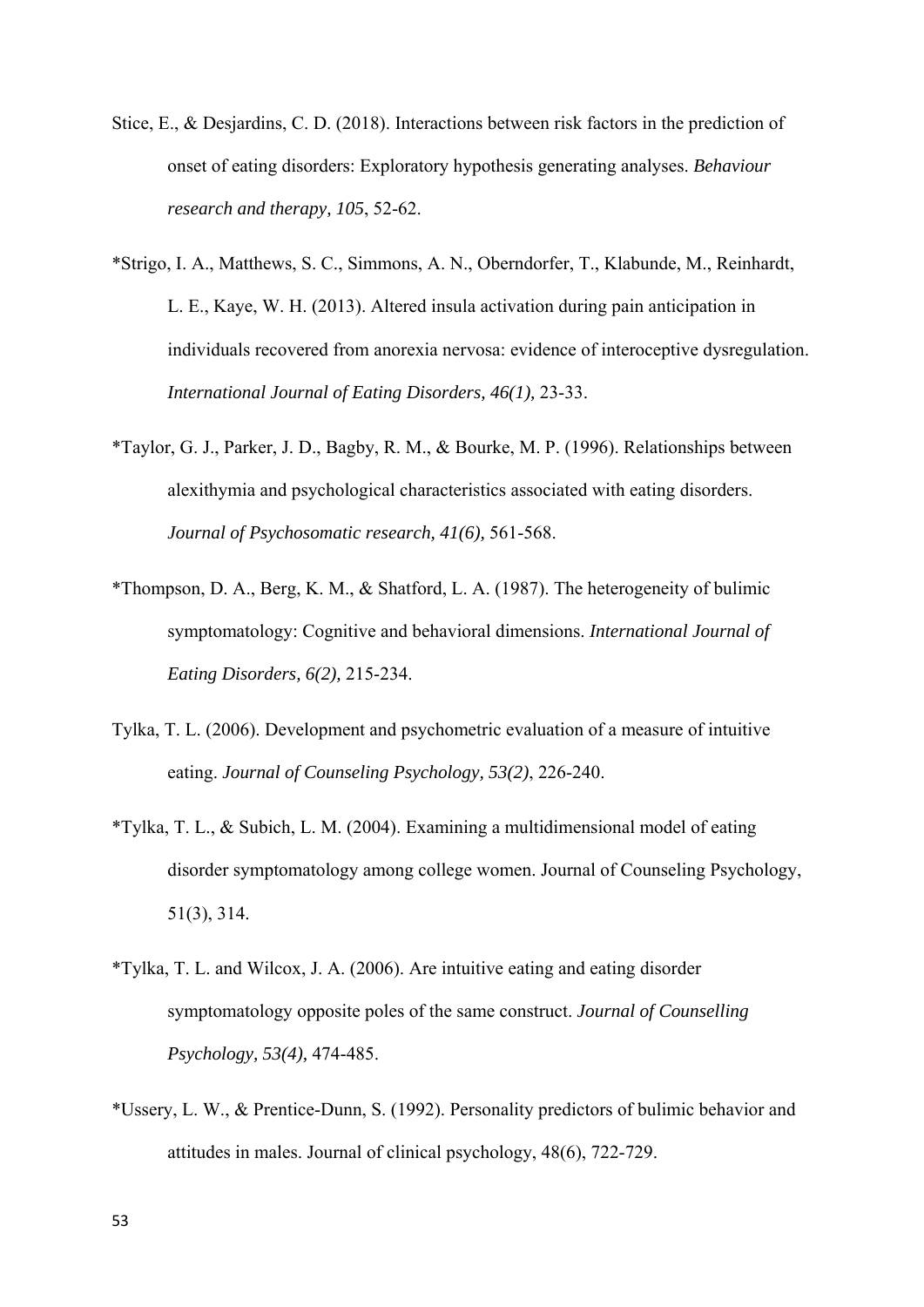- \*Van Dyck, Z., Herbert, B. M., Happ, C., Kleveman, G. V., & Vögele, C. (2016). German version of the Intuitive Eating Scale: Psychometric evaluation and application to an eating disordered population. *Appetite, 105*, 798-807.
- \*Van Strien, T., Engels, R. C., Van Leeuwe, J., & Snoek, H. M. (2005). The Stice model of overeating: tests in clinical and non-clinical samples. *Appetite, 45(3),* 205-213.
- Varoquaux, G., & Poldrack, R. A. (2019). Predictive models avoid excessive reductionism in cognitive neuroimaging. *Current Opinion in Neurobiology*, 55, 1-6.
- \*Villarroel, A. M., Penelo, E., Portell, M., & Raich, R. M. (2011). Screening for eating disorders in undergraduate women: Norms and validity of the Spanish version of the Eating Disorder Examination Questionnaire (EDE-Q). *Journal of Psychopathology and Behavioral Assessment, 33(1)*, 121-128.
- \*Vinai, P., Da Ros, A., Speciale, M., Gentile, N., Tagliabue, A., Vinai, P., ... & Cardetti, S. (2015). Psychopathological characteristics of patients seeking for bariatric surgery, either affected or not by binge eating disorder following the criteria of the DSM IV TR and of the DSM 5. *Eating behaviors*, 16, 1-4.
- \*Wierenga, C., Bischoff-Grethe, A., Melrose, A., … Kaye. W. (2015) Hunger does not motivate rewards in women remitted from anorexia nervosa, *Biological Psychiatry, 77(7),* 642-652.
- \*Wierenga, C., Bischoff-Grethe, A., Rasmusson, G., Bailer, U., Berner, L., Liu, T. and Kaye, W. (2017) Abberant cerebral blood flow in response to hunger and satiety in women remitted from anorexia nervosa, *Frontiers in Nutrition,* 4, 32.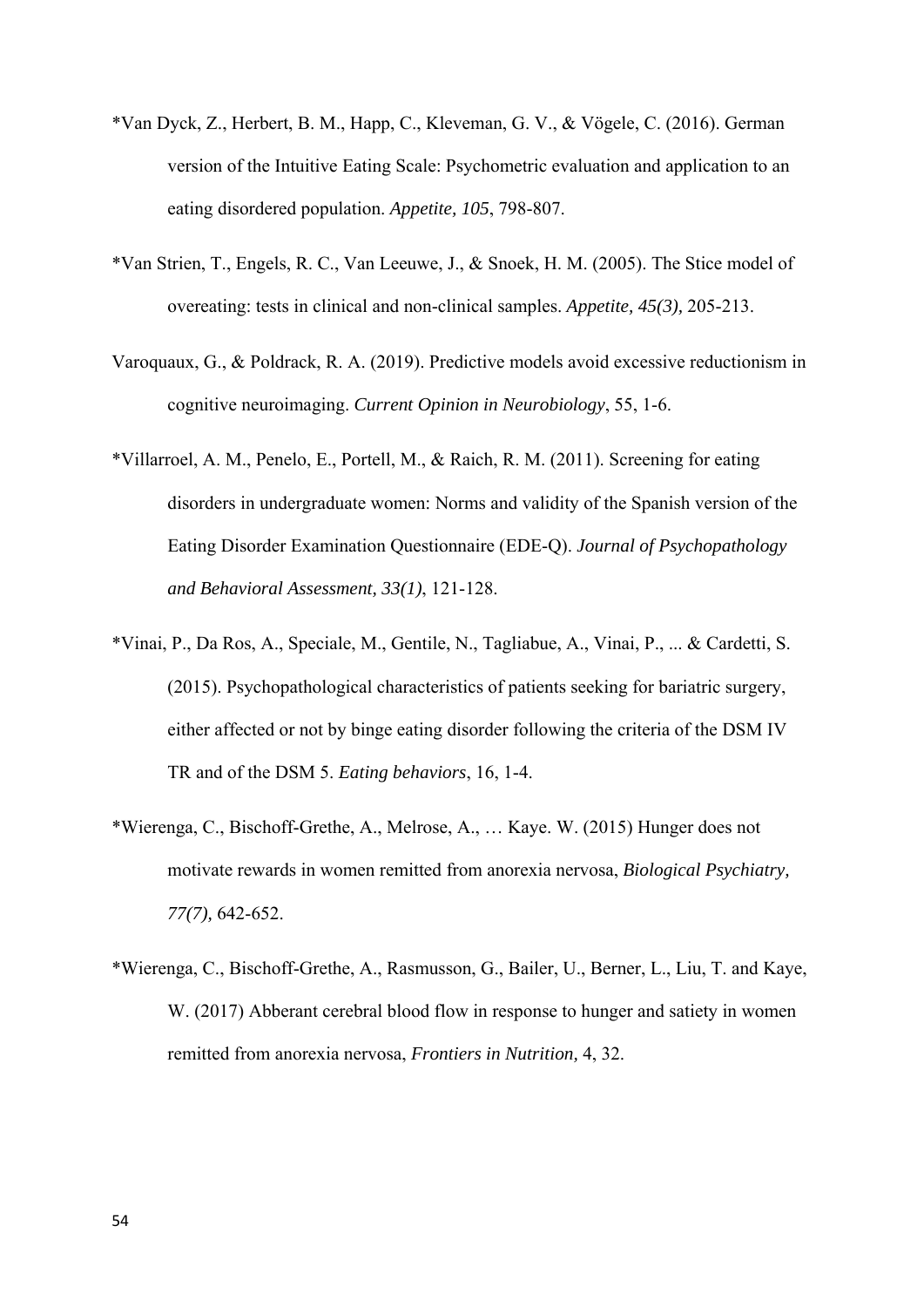- \*Yamatova, A., Papezova, H. Rudolf, U. (2009) Modulation of thermal pain percepteion by stress and sweet taste in women with bulimia nervosa. *Neuroendocrinology Letters, 30(2)*
- \*Yamamotova, A., Bulant, J., Bocek, V., & Papezova, H. (2017). Dissatisfaction with own body makes patients with eating disorders more sensitive to pain*. Journal of pain research, 10, 1667-1675.*
- \*Young, H. A., Williams, C., Pink, A. E., Freegard, G., Owens, A. and Benton, D. (2017) Getting to the heart of the matter: Does aberrant interoceptive processing contribute towards emotional eating? *PLOS One, 12(10):* e0186312.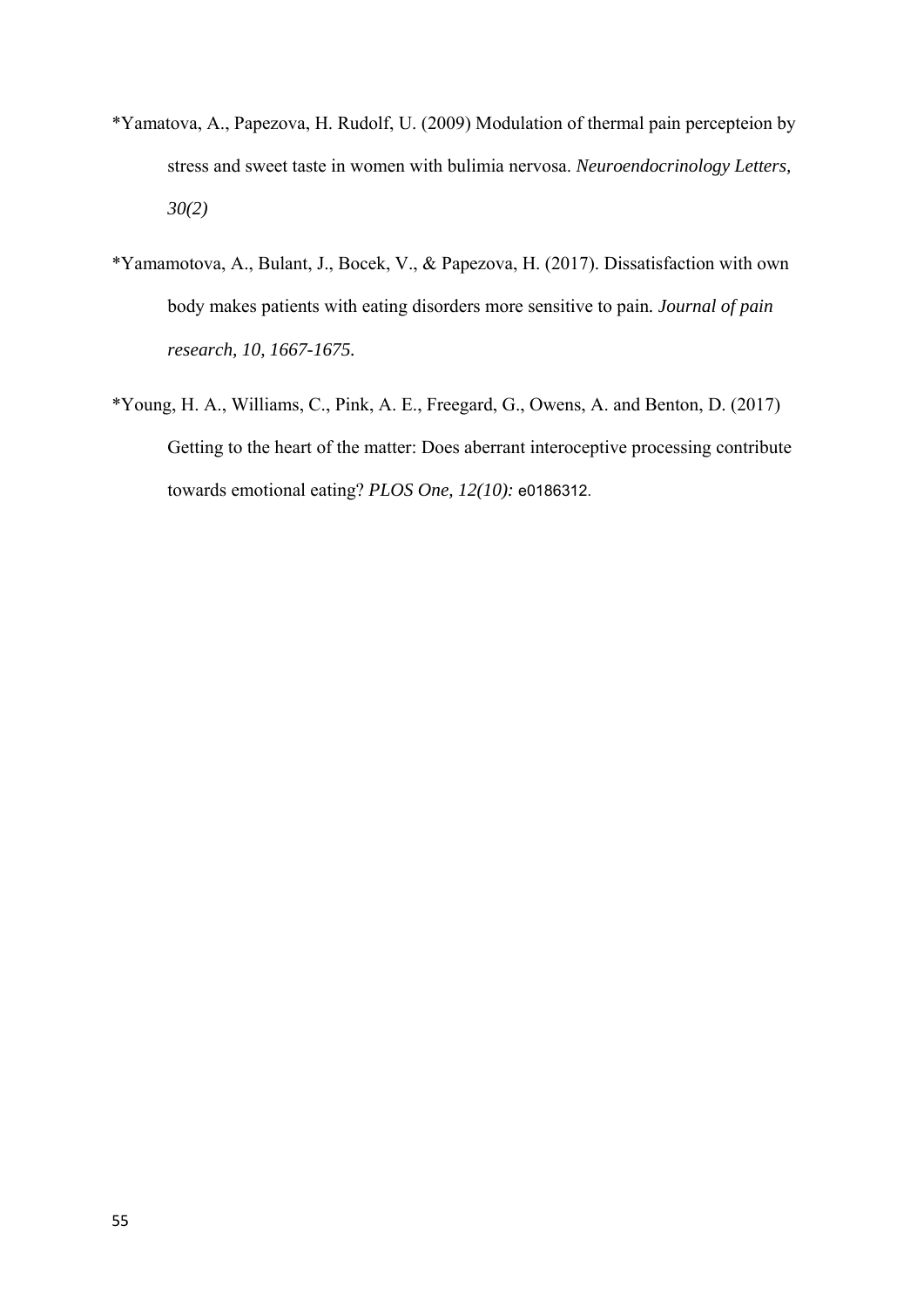## Appendix A

*Supplementary figure 1.* Search terms used in the current systematic review. Within each search term category (interoception or disordered eating: presented here in separate columns), separate search terms were separated with the Boolean operator 'OR'. The two search term categories were separated with the Boolean operator 'AND'.

| <b>Interoception search terms</b> | <b>Disordered Eating search terms</b> |
|-----------------------------------|---------------------------------------|
|                                   | eating disorder                       |
|                                   | feeding disorder*                     |
|                                   | <b>EDNOS</b>                          |
|                                   | <b>OSFED</b>                          |
|                                   | disordered eat*                       |
|                                   | body dysmorph* disorder*              |
|                                   | eating behav*                         |
| interocept*                       | eating patholog*                      |
| interocept* awareness             | eating psychopatholog*                |
| interocept* detection             | abnormal eating                       |
| interocept* sensitivity           | binge*                                |
| interocep* process*               | binging                               |
| interocep* deficit                | binge-eating disorder                 |
| heartbeat detection               | grazing                               |
| heartbeat counting                | graze                                 |
| detection of pain*                | purging                               |
| perception of pain*               | purge*                                |
| sensitivity to pain*              | vomiting                              |
| pain threshold                    | chaotic eating                        |
| pain tolerance                    | bulimia                               |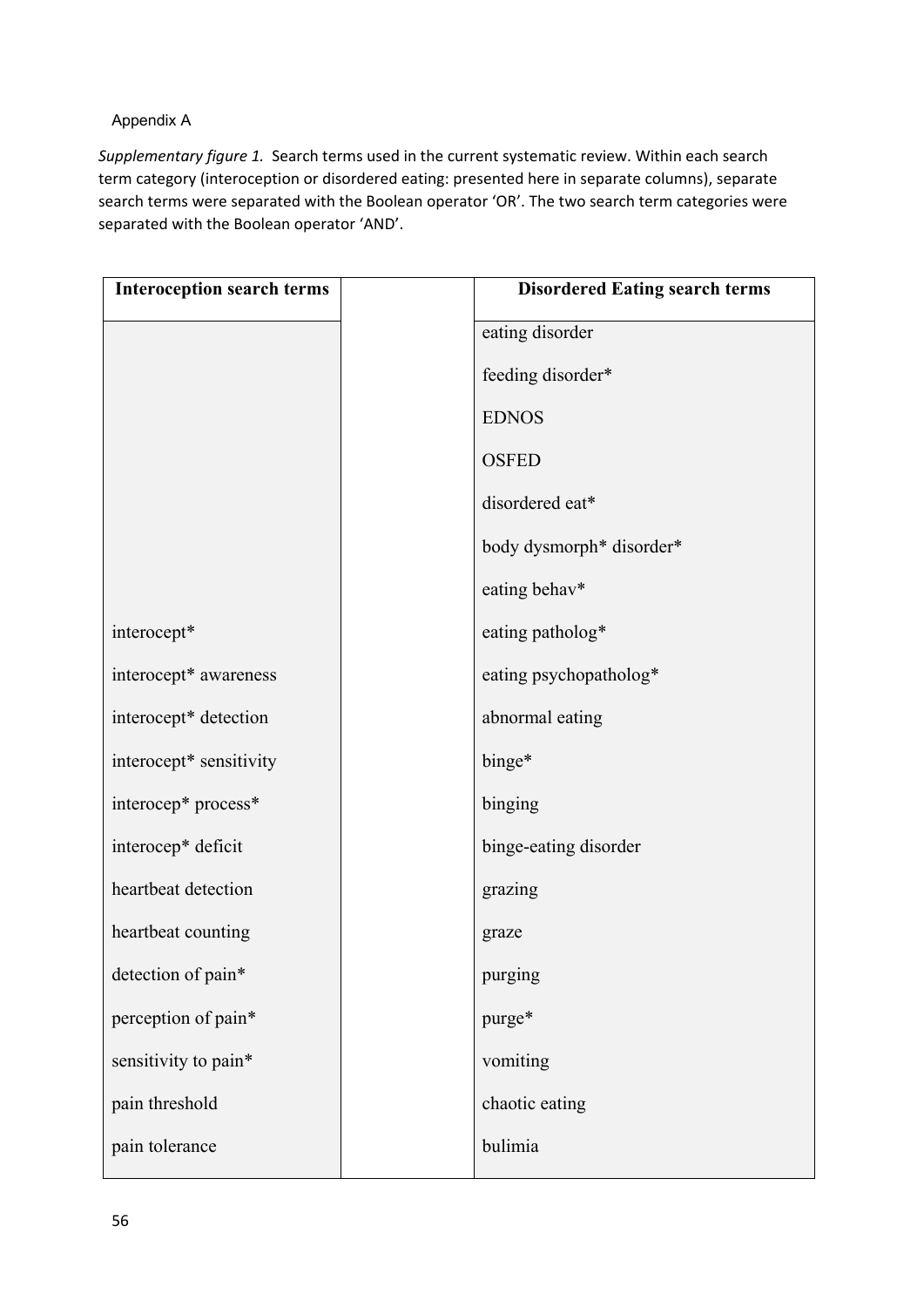| painful stimuli               |            | bulimia nervosa                           |
|-------------------------------|------------|-------------------------------------------|
| detection of temperature      |            | bulimi* behav*                            |
| perception of temperature     | <b>AND</b> | anorexia                                  |
| sensitivity to temperature    |            | anorexia nervosa                          |
| detection of sati*            |            | restrictive eating                        |
| sensitivity to sati*          |            | restrictive food intake                   |
| detection of hunger           |            | selective eating                          |
| sensitivity to hunger         |            | avoidant restrictive food intake disorder |
| detection of internal cues    |            | <b>ARFID</b>                              |
| sensitivity to internal cues  |            | Pica                                      |
| reliance on internal cues     |            | night eating                              |
| detection of internal state   |            | <b>NES</b>                                |
| sensitivity to internal state |            | eating habit*                             |
| internal cues of satiation    |            | eating pattern*                           |
| somatosensory awareness       |            | eating attitude*                          |
| perception of bodily signals  |            | eating problem*                           |
| bodily perception             |            | loss of control                           |
| intuitive eating              |            | lack of control                           |
|                               |            | overeat*                                  |
|                               |            | over eat*                                 |
|                               |            | excessive eat*                            |
|                               |            | hyperphagia                               |
|                               |            | compulsive eat*                           |
|                               |            | compulsive food intake                    |
|                               |            | excessive appetite                        |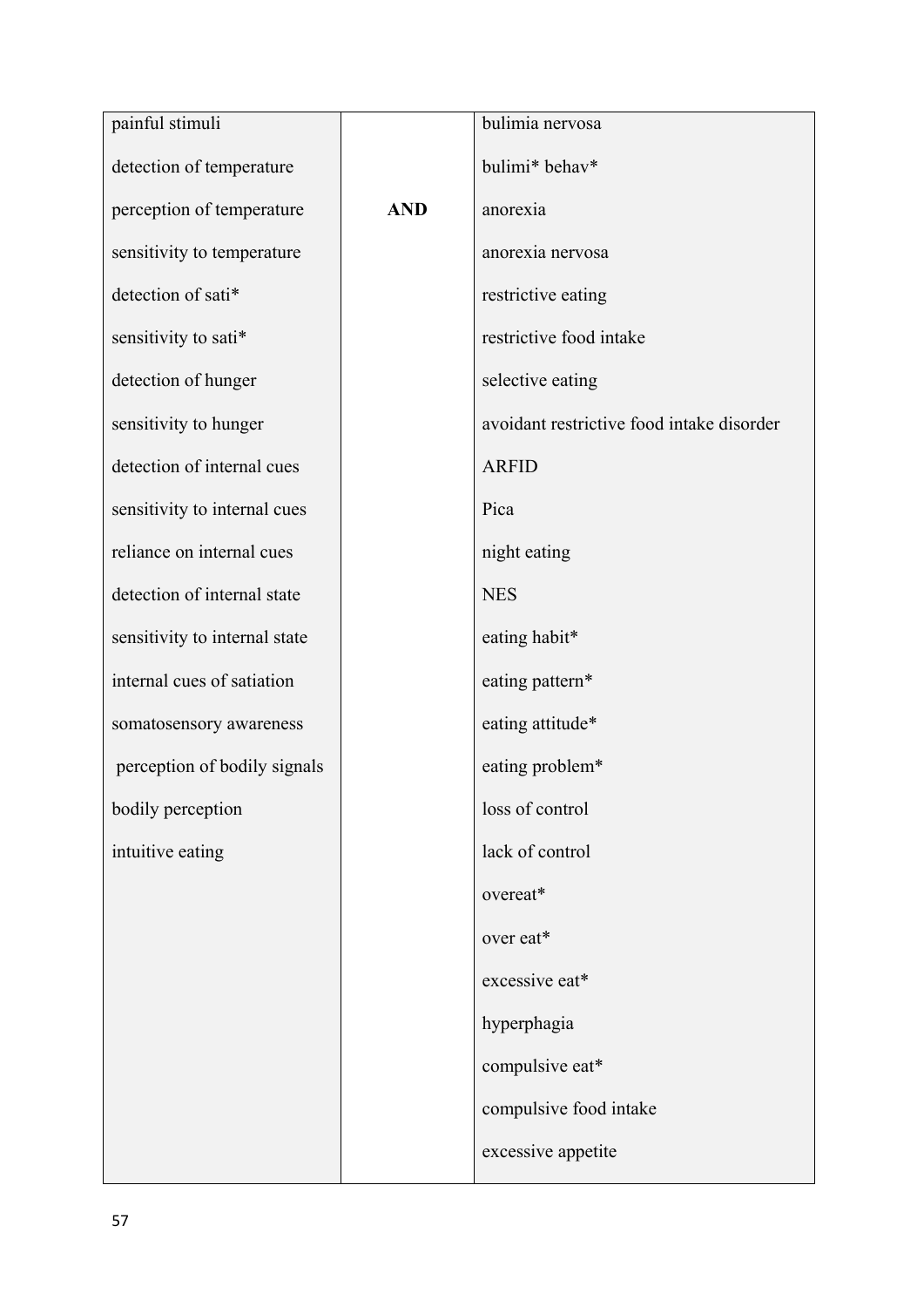## Table 1. Characteristics of included studies

| <b>Authors &amp;</b><br>Year | <b>Sample Size</b>                                                       | Gender /<br>Average age<br>(years)                  | <b>Disordered</b><br>eating type         | <b>Comorbidities</b>                                 | <b>Exclusion</b><br>criteria                                                                                  | <b>Measure of</b><br>interoception | <b>Measure of</b><br>disordered eating          | <b>Covariates</b> | <b>Results</b>                                                                  |
|------------------------------|--------------------------------------------------------------------------|-----------------------------------------------------|------------------------------------------|------------------------------------------------------|---------------------------------------------------------------------------------------------------------------|------------------------------------|-------------------------------------------------|-------------------|---------------------------------------------------------------------------------|
| Abbate-Daga<br>et al. (2014) | AN:94<br><b>HC:59</b>                                                    | Female<br>AN:25y<br>HC:25y                          | AN                                       | <b>BDI</b> recorded                                  | Male, IQ<85,<br>active medical<br>problems,<br>history of head<br>injury abuse                                | EDI-IA                             | Diagnosed with AN                               | None<br>reported  | AN scored higher<br>than HC on lack of<br>IA                                    |
|                              |                                                                          |                                                     |                                          |                                                      | HC: no<br>psychotropic<br>medication,<br>Current/lifetime<br>ED/any other<br>Axis I                           |                                    |                                                 |                   |                                                                                 |
| Aguera et al.<br>(2015)      | AN: 118<br>HC: 143                                                       | Female<br><b>AN 25y</b><br><b>HC 25y</b>            | AN                                       | None reported                                        | Endocrine<br>disorders,<br>males, <18yrs<br>controls:<br>lifetime<br>diagnosis of ED<br>and BMI <18.5<br>>25. | EDI-IA                             | Diagnosed by<br>psychiatrist                    | None<br>reported  | At baseline, both<br>AN-R and AN-BP<br>had higher lack of<br>IA scores than HC. |
| Aloi et al.<br>(2017)<br>58  | Obese<br>(no BED): 20<br>Subthreshold<br><b>BED: 16</b><br><b>BED:22</b> | 62% female<br>Obese: 51y<br>Subthreshold<br>BED:43y | <b>BED</b><br>Subthreshold<br><b>BED</b> | SubBED and<br>BED scored<br>higher on BDI<br>than OB | Drug<br>dependence<br>history medical<br>illness/<br>neurological                                             | EDI-IA                             | Binge eating scale<br>and clinical<br>interview | None<br>reported  | BED scored higher<br>than OB on lack of<br>ΙA                                   |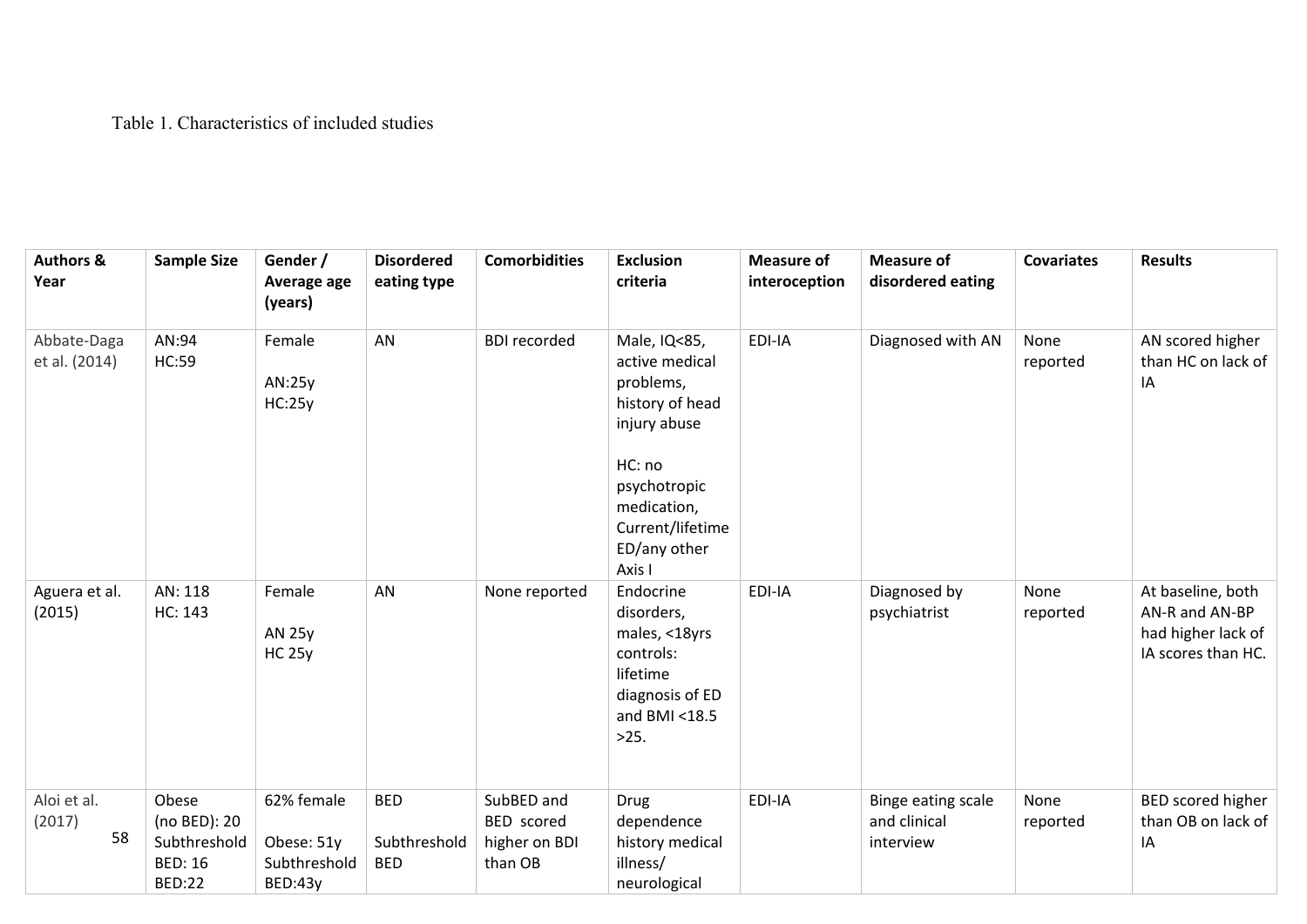|                               |                                | BED:44y                                     |                                 |               | comorbidities,<br>pharmacological<br>treatment<br>inducing<br>cognitive<br>impairment.                                                                                                                                     |                                                     |                                                             |                                                                           |                                                                                                                           |
|-------------------------------|--------------------------------|---------------------------------------------|---------------------------------|---------------|----------------------------------------------------------------------------------------------------------------------------------------------------------------------------------------------------------------------------|-----------------------------------------------------|-------------------------------------------------------------|---------------------------------------------------------------------------|---------------------------------------------------------------------------------------------------------------------------|
| Ambrosecchia<br>et al. (2017) | 24 AN-<br>restrictive<br>25 HC | Female<br>AN:23y<br>HC:23y                  | AN-<br>restrictive              | None reported | Past/present<br>cognitive<br>disorders,<br>psychiatric<br>disorders,<br>neurological<br>and cardio-<br>respiratory<br>disorders,<br>substance<br>dependence<br>medications<br>altering cardio-<br>respiratory<br>activity. | EDI-IA<br>Heartbeat<br>perception<br>counting (HBP) | Diagnosis made by<br>psychiatrist<br>$EDI-3$<br><b>EDEQ</b> | <b>ANCOVA</b><br>correcting for<br>Age, BMI,<br>anxiety and<br>depression | AN scored<br>significantly<br>higher in lack of<br>IA, no significant<br>differences<br>between the two<br>groups in HBP. |
| Amianto et al.<br>(2016)      | ED:158<br><b>HC:80</b>         | Female<br>AN:25y<br><b>BN:28y</b><br>HC:23y | Mixed:<br>AN:53<br><b>BN:71</b> | No MDD or OCD | Severe mental<br>retardation,<br>psychosis,<br>bipolar disorder,<br>EDNOS.                                                                                                                                                 | EDI-IA                                              | SCID diagnosis<br>made by<br>psychiatrist                   | <b>ANCOVA</b><br>correcting for<br>age and BMI                            | BN scored higher<br>than AN, AN<br>scored higher<br>than HC on lack of<br>IA                                              |
| Amianto et al.<br>(2017)      | AN: 59                         | Female<br>Time 0: 30y<br>Time 1: 37y        | AN                              | None          | Previous or<br>current<br>comorbidities<br>Lifetime<br>psychosis or<br>other major                                                                                                                                         | EDI-IA                                              | Diagnosis made by<br>psychiatrist<br>$EDI-2$<br><b>BES</b>  | Age, age of<br>onset and<br>years of study                                | Lack of<br>interoceptive<br>awareness<br>significantly<br>reduced at follow<br>up.                                        |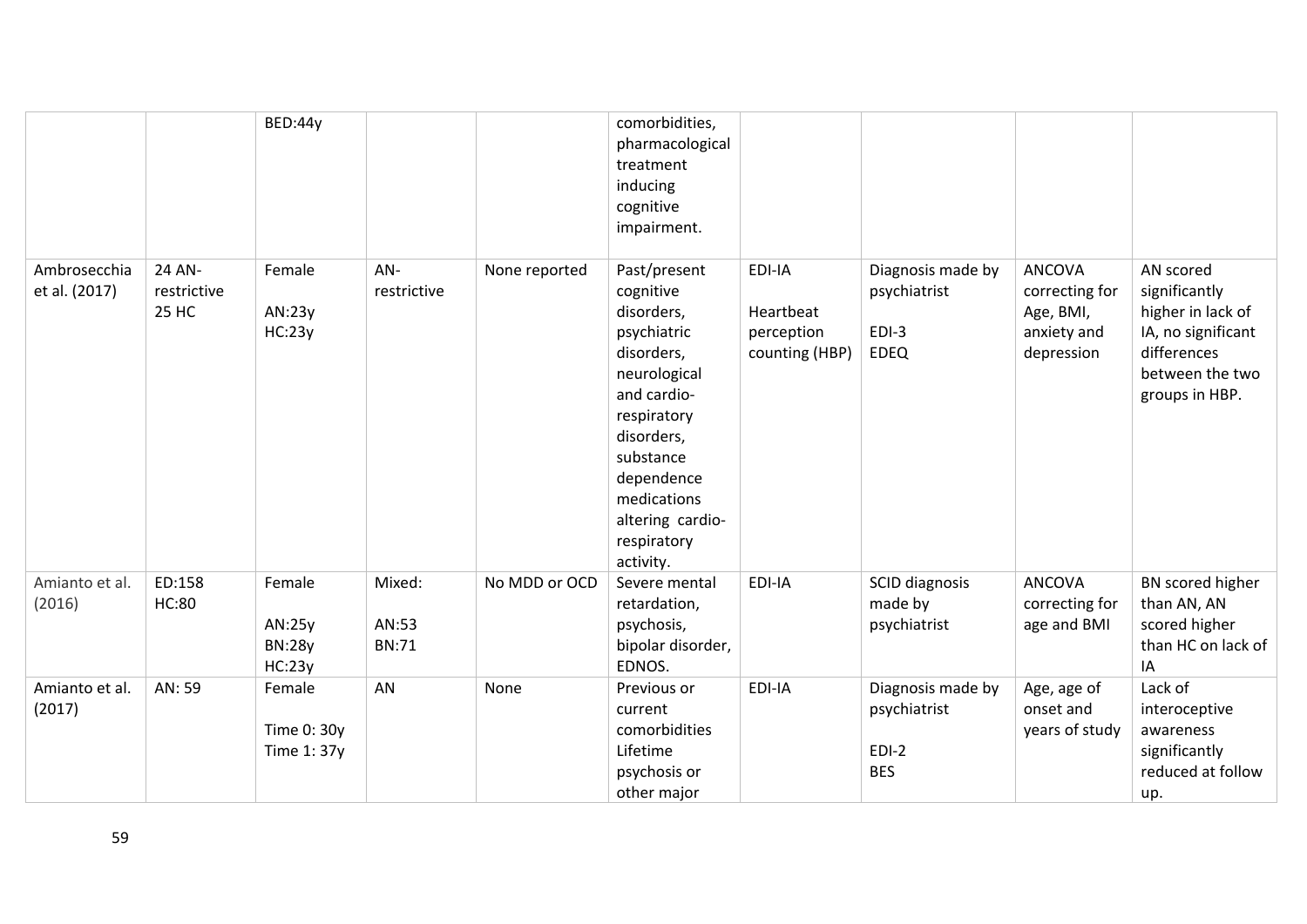|                           |                      |                       |                        |               | psychiatric                                                                                                      |                          |                                                                                                                       |                                                 |                                                                                                                                                                                                                                                                                             |
|---------------------------|----------------------|-----------------------|------------------------|---------------|------------------------------------------------------------------------------------------------------------------|--------------------------|-----------------------------------------------------------------------------------------------------------------------|-------------------------------------------------|---------------------------------------------------------------------------------------------------------------------------------------------------------------------------------------------------------------------------------------------------------------------------------------------|
|                           |                      |                       |                        |               | disease                                                                                                          |                          |                                                                                                                       |                                                 |                                                                                                                                                                                                                                                                                             |
| Anderson et<br>al. (2015) | Non clinical:<br>125 | 64.6%<br>women<br>19y | Non-clinical<br>sample | N/A           | None reported                                                                                                    | <b>IES</b>               | Eating disorder<br>diagnostic scale<br>(EDDS)<br>Three-factor eating<br>questionnaire<br>(TFEQ) restraint<br>subscale | Gender,<br><b>Baseline</b><br>hunger<br>ratings | Negative<br>correlation<br>between IES total<br>and TFEQ<br>restraint.<br>Negative<br>correlation<br>between all<br>subscales of IES<br>and EDDS.<br>Unconditional<br>permission to eat<br>and Eating for<br>physical reasons<br>(IES) were<br>significant,<br>predictors of<br><b>EDDS</b> |
| Bär K-J et al.<br>(2006)  | AN: 15               | Female<br>$16-17y$    | AN                     | None reported | History of<br>peripheral<br>neuropathies,<br>cardiac<br>arrhythmia,<br>substance abuse<br>psychiatric<br>disease | Heat pain -<br>threshold | Psychiatric<br>diagnosis                                                                                              | Resting skin<br>temperature                     | AN had<br>significantly<br>elevated pain<br>thresholds in<br>acute state of<br>disease, and after<br>regaining weight,<br>but not 6 months<br>after regaining<br>weight                                                                                                                     |
| Bär K-J et al.            | AN: 19,              | 6 male, 32            | AN                     | None of the   | medical or                                                                                                       | Warmth                   | Psychiatric                                                                                                           | Regressions                                     | Pain thresholds                                                                                                                                                                                                                                                                             |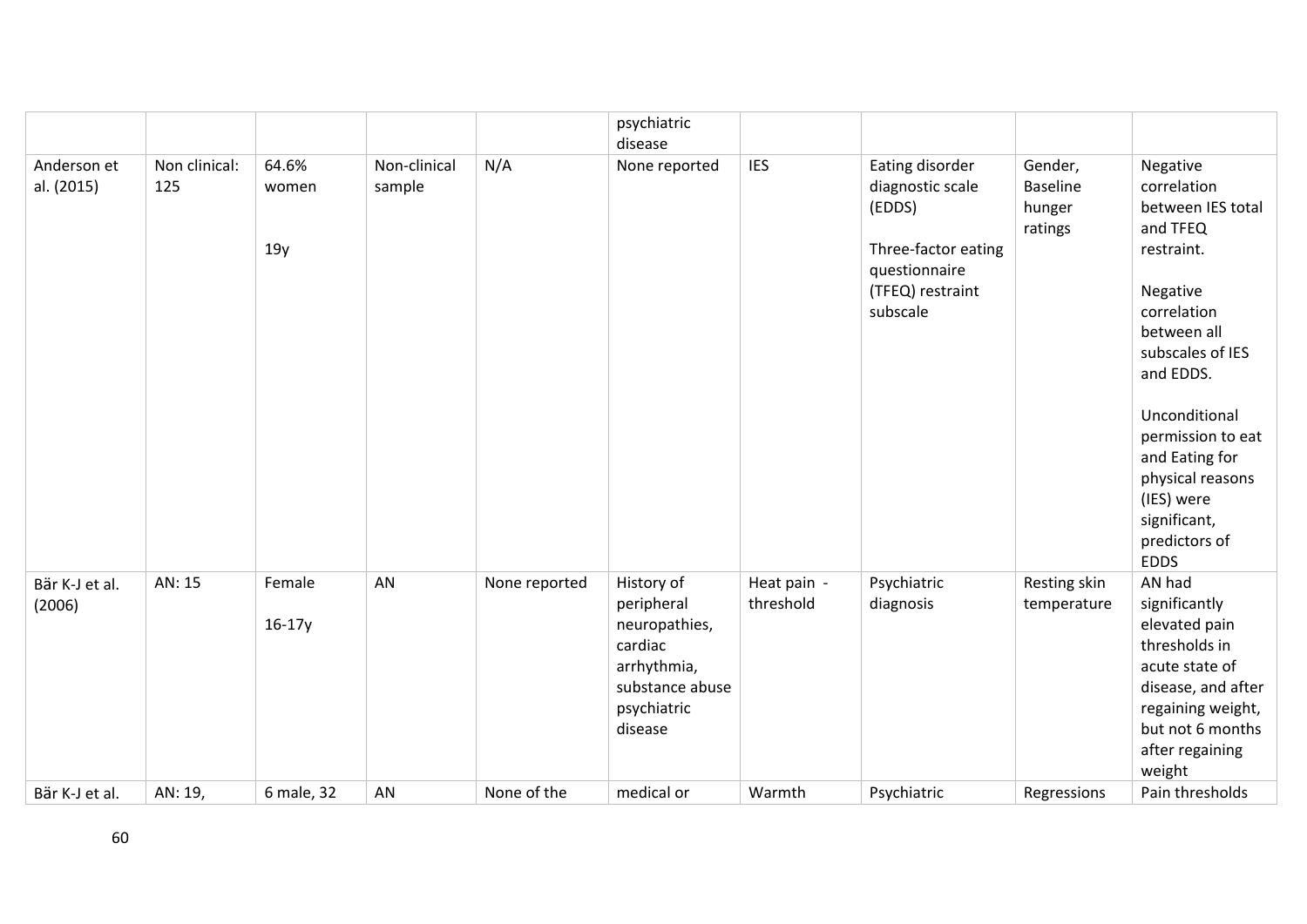| (2013)                       | <b>HC: 19</b>      | female<br>(number of<br>men<br>matched<br>across<br>groups)<br>AN: 23y<br><b>HC: 24y</b>                       |        | patients had a<br>history of major<br>depression or<br>any further<br>psychiatric<br>disease. | neurological<br>conditions                                                                                                                                              | perception<br>and thermal<br>pain<br>thresholds<br>fMRI | diagnosis<br>AN quantified by<br>EDI-2, EAT | were<br>performed<br>with both BDI<br>scores and<br><b>BMI</b> as<br>variables of<br>interest | were higher for<br>AN than control<br>Increased L insula<br>activity in controls<br>during pain.<br>Increased activity<br>in cerebellum and<br>brainstem in AN. |
|------------------------------|--------------------|----------------------------------------------------------------------------------------------------------------|--------|-----------------------------------------------------------------------------------------------|-------------------------------------------------------------------------------------------------------------------------------------------------------------------------|---------------------------------------------------------|---------------------------------------------|-----------------------------------------------------------------------------------------------|-----------------------------------------------------------------------------------------------------------------------------------------------------------------|
| Bär et al.<br>(2014)         | AN-Res:26<br>HC:26 | AN: 3 male,<br>23 female<br>(number of<br>men<br>matched<br>across<br>groups)<br>AN-Res: 23y<br><b>HC: 24y</b> | AN-res | None reported                                                                                 | History of MDD<br>or other<br>psychiatric<br>disease                                                                                                                    | Thermal pain<br>and<br>fMRI                             | Met DSM criteria<br>for diagnosis           | None<br>reported                                                                              | Higher pain<br>threshold in AN-<br>Res.<br>Pain threshold<br>positively<br>correlated with<br>dorsal PCC activity                                               |
| Berner et al.<br>(2018)      | AN-Rec:20<br>HC:26 | Female<br>AN-Rec:27y<br><b>HC:28y</b>                                                                          | AN-Rec | None reported                                                                                 | Alcohol or<br>substance<br>dependence in<br>past 3m,<br>lifetime bipolar<br>or psychotic<br>disorder, ADHD,<br>use of<br>psychotropic<br>medication in<br>past 3 months | <b>Breathing load</b><br>paradigm and<br>fMRI           | SCID-I                                      |                                                                                               | Reduced<br>activation in right<br>post mid-insula in<br>anticipatory<br>period but<br>increased<br>activation during<br>and after aversive<br>stimulus          |
| Berntova &<br>Svetlak (2017) | ED:73<br>HC:207    | Female                                                                                                         | Mixed  | None reported                                                                                 | None reported                                                                                                                                                           | Body<br>perception                                      | Diagnosis according<br>to ICD-10            |                                                                                               | ED groups had<br>lower BPQ                                                                                                                                      |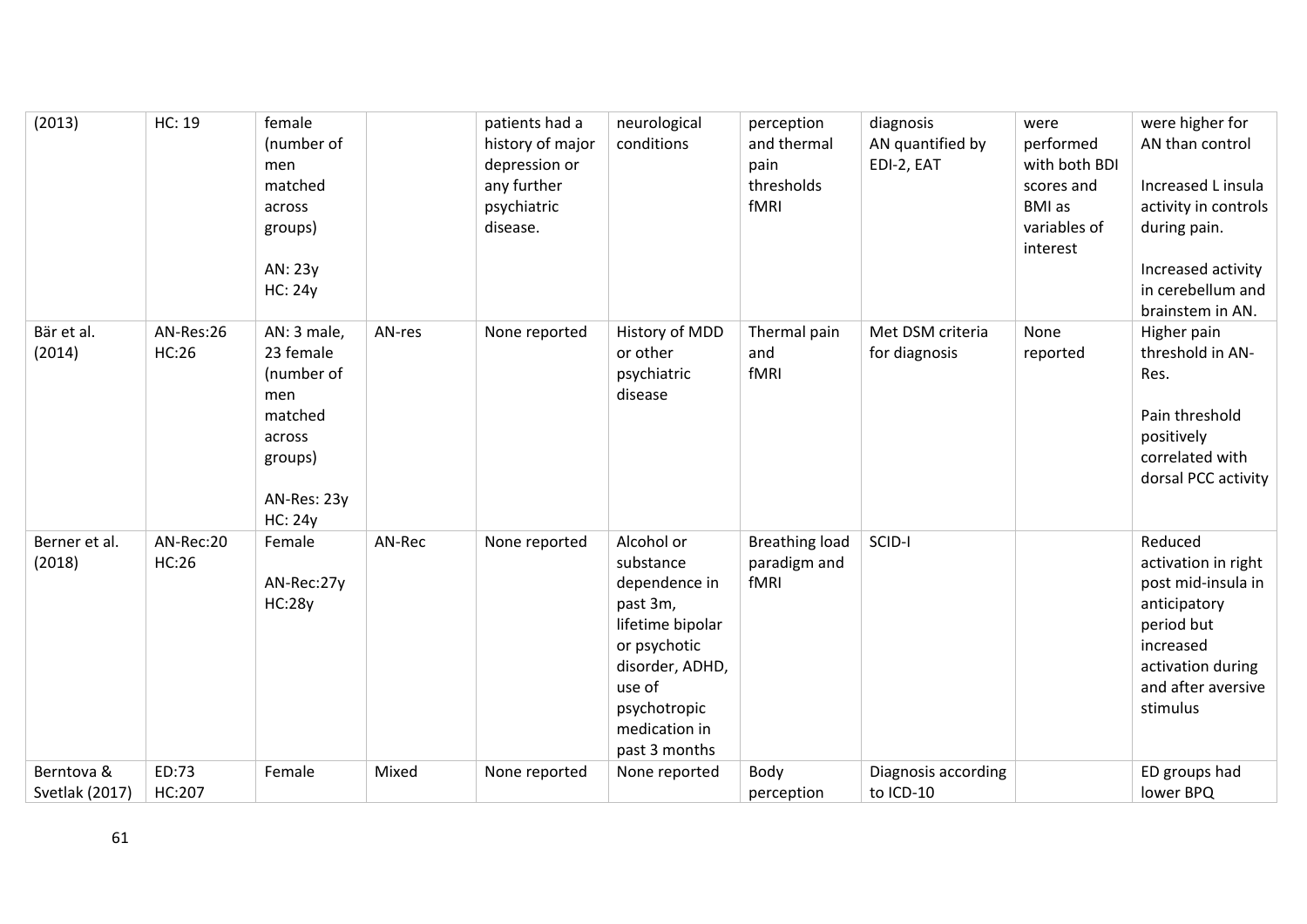|                                      |                                     | Average age<br>of sample<br>22y       |                              |               |                                                                                                                                                                                                     | questionnaire                                                                                                             | <b>General Food</b><br>Craving<br>Questionnaire (G-<br>FCQ-Trait)<br><b>Revised Restraint</b><br>Scale (RS)  |                                                      | autonomic<br>nervous system<br>reactivity scores<br>than controls.<br>No correlation<br>between GFCQ<br>and BPQ.<br>Correlation<br>between RS and<br>both BPQ<br>subscales |
|--------------------------------------|-------------------------------------|---------------------------------------|------------------------------|---------------|-----------------------------------------------------------------------------------------------------------------------------------------------------------------------------------------------------|---------------------------------------------------------------------------------------------------------------------------|--------------------------------------------------------------------------------------------------------------|------------------------------------------------------|----------------------------------------------------------------------------------------------------------------------------------------------------------------------------|
| Bischoff-<br>Grethe et al.<br>(2018) | AN-rec: 18                          | Female<br>26y                         | AN-Rec                       | None reported | Current DSM-IV<br>Axis I diagnosis,<br>psychotropic<br>medication 3<br>months before<br>study, history of<br>alcohol or drug<br>abuse, 3 months<br>before study,<br>left-handed,<br>MRI exclusions, | Soft touch<br>with brush,<br>cued with an<br>arrow to<br>record<br>anticipatory<br>responses as<br>well as<br>stimulation | Current/past<br>psychiatric history<br>assessed with MINI<br>international<br>neuropsychiatric<br>interview. | None<br>reported                                     | Decreased<br>activation in<br>ventral mid insula<br>during<br>anticipation, but<br>increased during<br>soft touch in AN-<br>rec versus HC                                  |
| Bizuel et al.<br>(2001)              | AN-Rec: 13<br>AN-poor<br>outcome:13 | AN-Rec: 30y<br>AN-poor<br>outcome:32y | AN-Rec<br>AN-poor<br>outcome | None reported | Long term<br>antidepressant<br>medication                                                                                                                                                           | EDI-IA                                                                                                                    | AN diagnosis                                                                                                 | Disease<br>duration, BN<br>subtype, Sex,<br>age, BMI | Higher initial lack<br>of IA scores<br>associated with<br>poor outcome at<br>follow-up                                                                                     |
| Bluemel et al.                       | <b>24 AN</b>                        | AN: All                               | AN                           | None reported | <18y or >60y;                                                                                                                                                                                       | Comparison of                                                                                                             | DSM-IV criteria                                                                                              | None                                                 | At each given                                                                                                                                                              |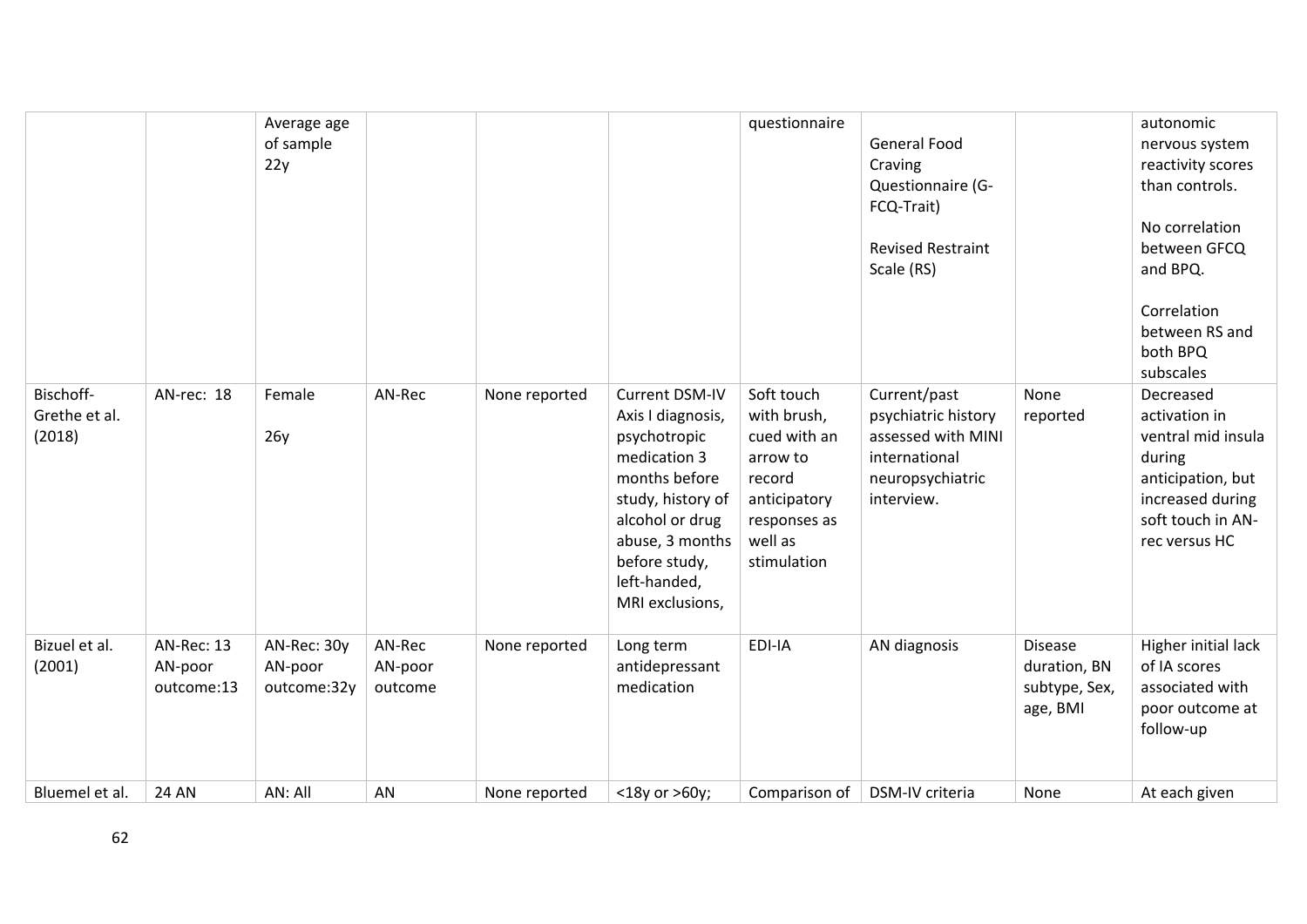| (2017)                  | <b>20 HC</b>        | Female, 23y<br><b>HC: 85%</b><br>female, 24y<br>OB: 69%<br>female, 32y |                        |               | medical<br>conditions<br>drug/alcohol<br>abuse,<br>abdominal<br>surgery,<br>medication<br>altering gut<br>function, MRI<br>exclusions,<br>pregnancy,<br>lactation | gastric volume<br>and self-<br>reported<br>hunger/<br>fullness | Inpatients                                                                                                                 | reported                                          | gastric volume,<br>AN reported<br>higher fullness<br>and lower hunger<br>than controls                                                                                                                                                                      |
|-------------------------|---------------------|------------------------------------------------------------------------|------------------------|---------------|-------------------------------------------------------------------------------------------------------------------------------------------------------------------|----------------------------------------------------------------|----------------------------------------------------------------------------------------------------------------------------|---------------------------------------------------|-------------------------------------------------------------------------------------------------------------------------------------------------------------------------------------------------------------------------------------------------------------|
| Brown et al.<br>(2010)  | Non-clinical:<br>90 | Female<br>18-30y                                                       | Non-clinical<br>sample | None reported | Pregnant/<br>planning to<br>become<br>pregnant                                                                                                                    | Interoceptive<br>Awareness<br>Questionnaire<br>$(IAQ-E)$       | <b>Binge Eating Scale</b><br>(BES)<br>Weight efficacy<br>lifestyle<br>questionnaire<br>Mizes anorectic<br>cognitions scale | <b>Baseline IAQ-</b><br>E entered as<br>covariate | Appetite<br>awareness<br>mediated the<br>relationship<br>between group<br>assignment<br>(intervention<br>control) and post-<br>treatment binge-<br>eating symptoms<br>and the<br>relationship<br>between group<br>and weight-<br>control self-<br>efficacy. |
| Brytek-Matera<br>(2009) | AN: 95              | Female<br>AN:18y/22y<br>HC: 20y /21y                                   | AN                     | None reported | None reported                                                                                                                                                     | EDI-IA                                                         | Diagnosed AN<br>patients                                                                                                   | None<br>reported                                  | AN groups scored<br>higher on lack of<br>IA than HC<br>groups.                                                                                                                                                                                              |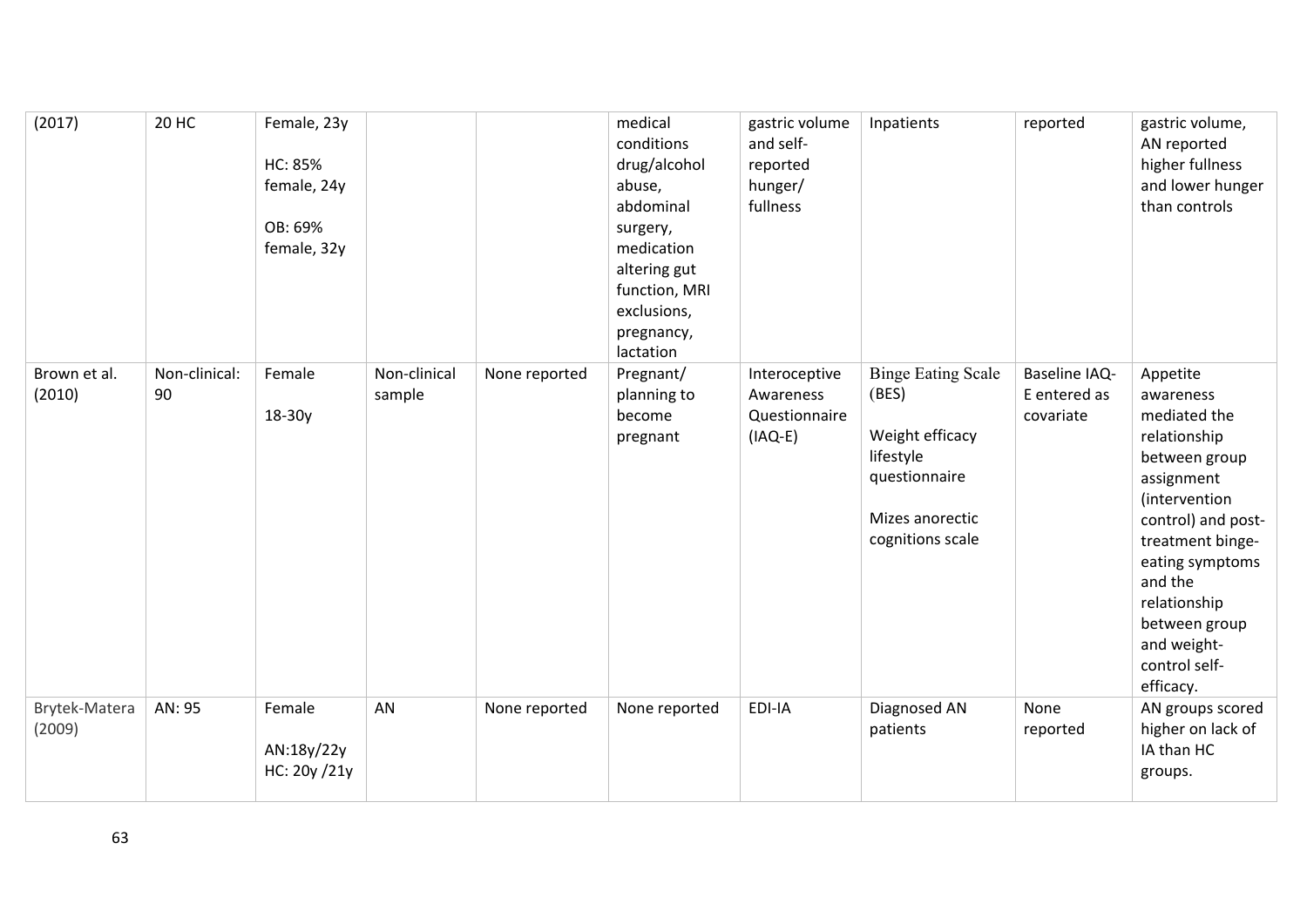| Camilleri et al.<br>(2015)  | Non clinical:<br>632<br>completed<br><b>IES</b><br>521<br>completed<br><b>TFEQ</b>  | Male:297<br>Female:335<br>53% women<br>49y                                               | Non-clinical<br>sample | None reported                                           | <b>Current dieting</b><br>for medical<br>reasons,<br>pregnancy | <b>IES</b> | TFEQ-R21:<br>Restraint,<br>emotional eating,<br>uncontrolled<br>eating.                    | None<br>reported | IES-2 total score<br>was negatively<br>related to<br>restraint,<br>emotional eating<br>and uncontrolled<br>eating |
|-----------------------------|-------------------------------------------------------------------------------------|------------------------------------------------------------------------------------------|------------------------|---------------------------------------------------------|----------------------------------------------------------------|------------|--------------------------------------------------------------------------------------------|------------------|-------------------------------------------------------------------------------------------------------------------|
| Carbonneau et<br>al. (2016) | Non clinical<br>260                                                                 | Women<br>30 <sub>y</sub>                                                                 | Non-clinical<br>sample | None reported                                           | Pregnancy                                                      | <b>IES</b> | <b>EDI</b>                                                                                 | None<br>reported | <b>IES</b> score<br>negatively<br>correlated with<br>EDI scores,<br>including 'bulimia'<br>score                  |
| Casper (1990)               | AN-Rec:25<br><b>HC:23</b><br>Sisters of<br>recovered:<br>15<br>Paired AN-<br>Rec:15 | AN-Rec: 25y<br><b>HC:26y</b><br>Sisters of<br>recovered:<br>26y<br>Paired AN-<br>Rec:25y | AN-Rec                 | AN scored<br>higher on BDI<br>compared with<br>controls | None reported                                                  | EDI-IA     | Group allocation<br>based on<br>assessment of<br>physical and<br>psychological<br>symptoms | None<br>reported | Lack of IA<br>significantly<br>higher in AN-Rec<br>than in healthy<br>controls.                                   |
| Ciccolo et al.<br>(2002)    | <b>Mixed: 107</b>                                                                   | Female<br>ED:55<br><b>HC:53</b>                                                          | Mixed                  | None reported                                           | None reported                                                  | EDI-IA     | Met diagnostic<br>criteria for ED                                                          | None<br>reported | The lowest lack of<br>IA was in HC, then<br>lack of IA<br>increased with<br><b>EDI scores</b>                     |
| Cuzzocrea et<br>al. (2015)  | 28 moderate<br>binging (MB)<br>53 without                                           | MB: 15 male,<br>13 female<br>NB: 32 male,                                                | Non-clinical<br>sample | None reported                                           | Severe binging                                                 | EDI-IA     | <b>Binge Eating Scale</b><br>(BES)                                                         | None<br>reported | MB had higher<br>lack of IA scores<br>than NB                                                                     |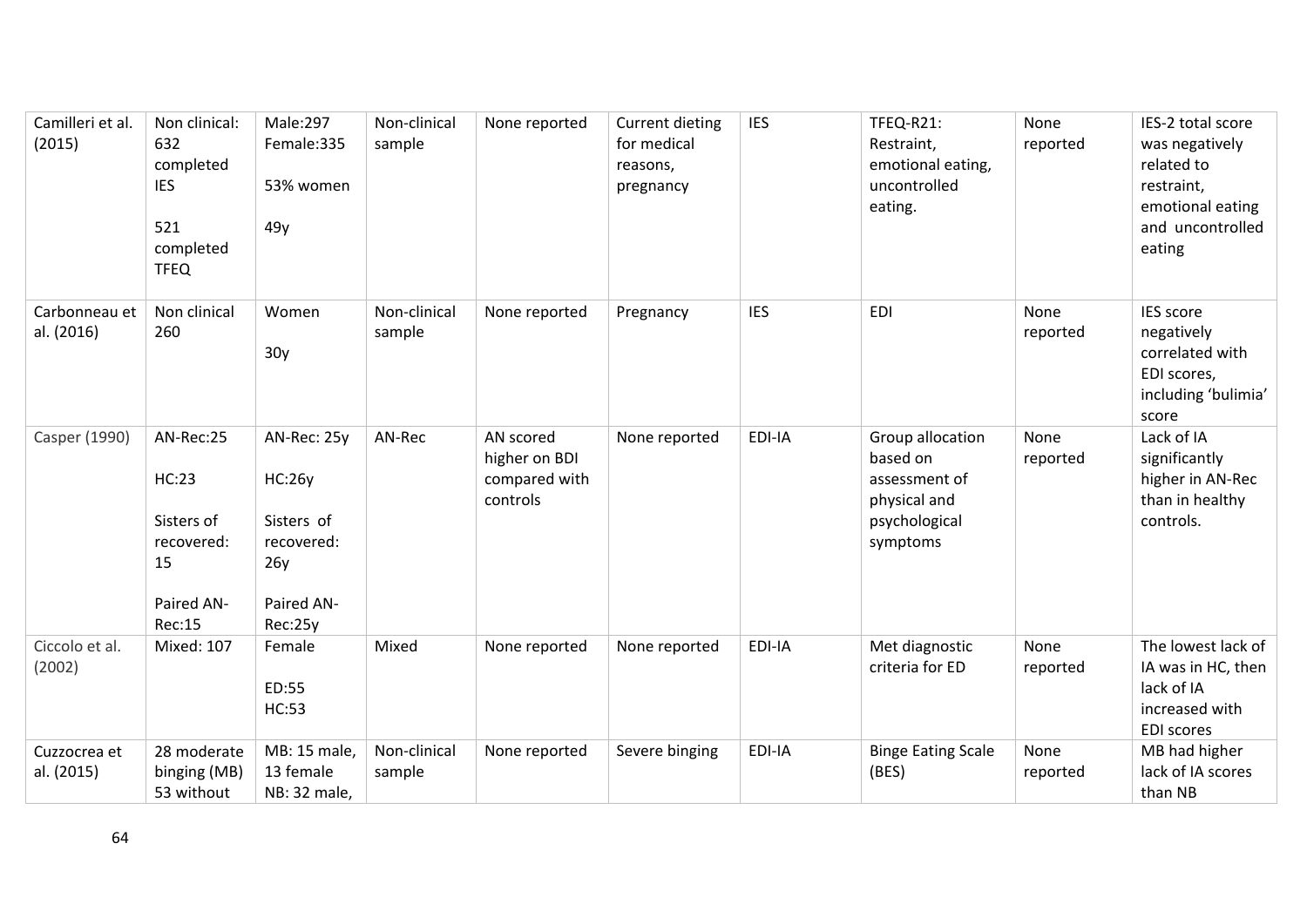|                                   | binge (NB)                                                                       | 21 female                                           |                          |               |                     |                                                                                                                                 |                                                                          |                                       |                                                                                      |
|-----------------------------------|----------------------------------------------------------------------------------|-----------------------------------------------------|--------------------------|---------------|---------------------|---------------------------------------------------------------------------------------------------------------------------------|--------------------------------------------------------------------------|---------------------------------------|--------------------------------------------------------------------------------------|
|                                   |                                                                                  | Mean age<br>17y                                     |                          |               |                     |                                                                                                                                 |                                                                          |                                       |                                                                                      |
| Dancyger &<br>Garfinkel<br>(1995) | Full<br>symptom<br>(FS): 30,<br>Partial<br>symptom<br>(PS): 51,<br><b>HC: 57</b> | Female<br>Average age<br>17y                        | Mixed<br>AN<br><b>BN</b> | None reported | None reported       | EDI-IA                                                                                                                          | Fulfilling DSMI-IV<br>criteria.<br>EAT                                   | None<br>reported                      | FS scored higher<br>than PS and HC<br>on lack of IA                                  |
| De Caro & Di<br>Blas (2016)       | Non clinical:<br>142                                                             | Female:76<br>Male:66<br>Average age<br>16y          | Non-clinical<br>sample   | None reported | 16 < BMI > 30       | EDI-IA                                                                                                                          | <b>EDI</b>                                                               |                                       | Bulimia score at<br>T2 was not<br>predicted by lack<br>of IA at T1.                  |
| De Vries &<br>Muele (2016)        | BN:115,<br>HC:341                                                                | Female<br><b>BN:26y</b><br><b>HC:26y</b>            | <b>BN</b>                | None reported | BMI < 18.5<br>Males | EDI-IA                                                                                                                          | Diagnosis made<br>based on Eating<br>Disorder Diagnostic<br>Scale (EDDS) | None<br>reported                      | BN scored higher<br>on lack of IA than<br>HC                                         |
| Denny et al.<br>(2013)            | Non clinical:<br>2287                                                            | 45.2% male<br>54.9%<br>female<br>Average age<br>25y | Non-clinical<br>sample   | None reported | None reported       | 2 items taken<br>from IES: "I<br>trust my body<br>to tell<br>me how much<br>to eat" and "I<br>stop eating<br>when I am<br>full" | Weight control<br>behavior and<br><b>Binge eating</b>                    | Age,<br>ethnicity, SES,<br><b>BMI</b> | Interoception<br>associated with<br>lower odds of<br>disordered eating<br>behaviours |
| Eshkevari et                      | HC:60                                                                            | Female                                              | Mixed                    | None          | Male, left          | Heartbeat                                                                                                                       | SCID-I and EDI-3                                                         | None                                  | The difference                                                                       |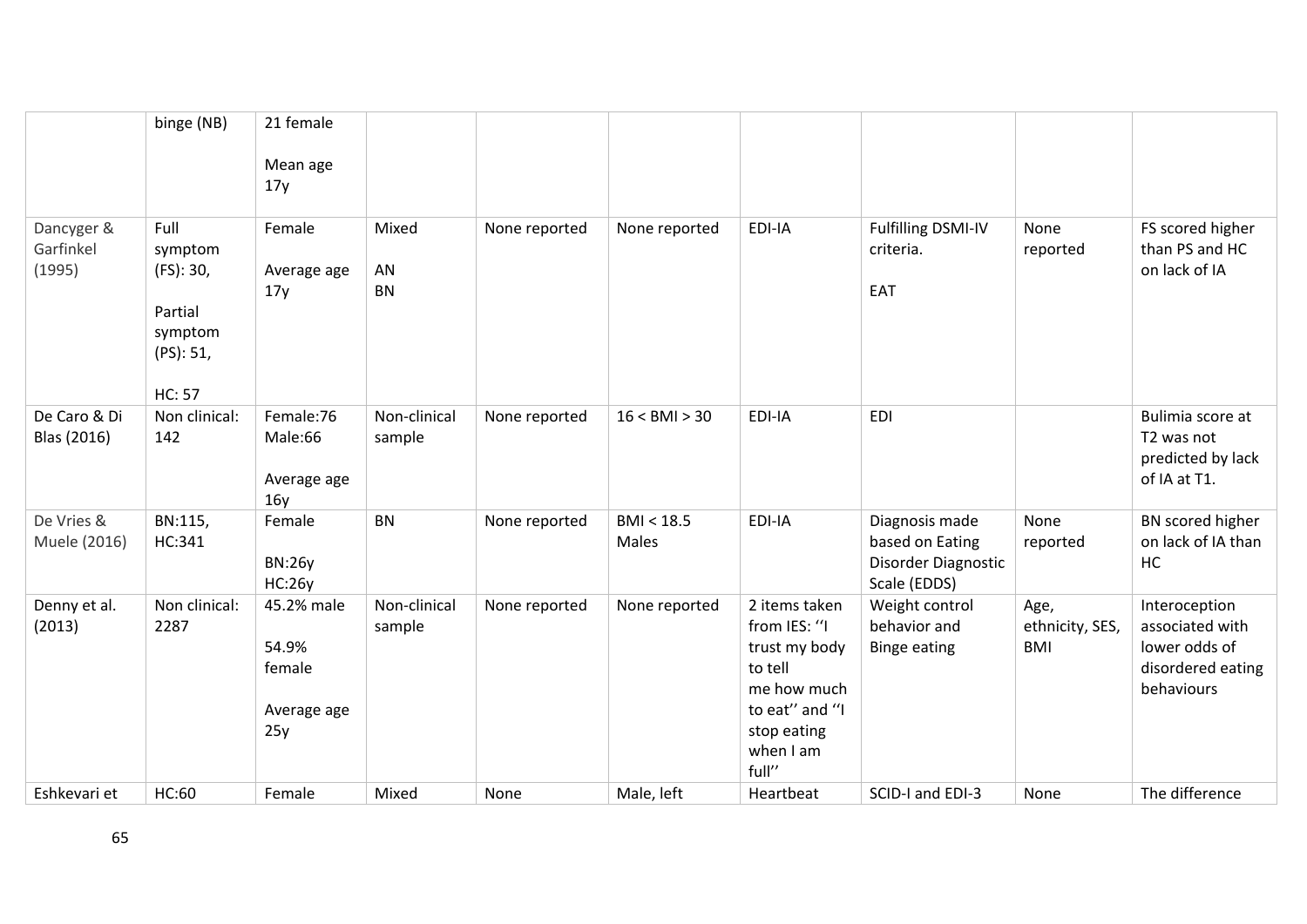| al. (2014)               | ED:74                                       | Age range<br>$18-55y$                     |                                          |               | handed. No<br>history of head-<br>brain injury<br>drug/alcohol<br>abuse, no<br>learning<br>disability, no<br>medical illness,<br>only fluent<br>english speakers<br>for HCs no<br>history of<br>having BMI <<br>17.5, no history<br>of disordered<br>eating, no<br>current or prior<br>diagnosis of a<br>psychiatric | detection.                                                                                           |               | reported                                                 | between the HC<br>and ED groups on<br>Heartbeat<br>detection scores<br>was non-<br>significant.                                   |
|--------------------------|---------------------------------------------|-------------------------------------------|------------------------------------------|---------------|----------------------------------------------------------------------------------------------------------------------------------------------------------------------------------------------------------------------------------------------------------------------------------------------------------------------|------------------------------------------------------------------------------------------------------|---------------|----------------------------------------------------------|-----------------------------------------------------------------------------------------------------------------------------------|
| Faris et al.<br>(1992)   | <b>BN: 27</b><br>HC: 31                     | Female<br>BN: 19-45y<br>HC age<br>matched | <b>BN</b>                                | None reported | disorder<br>Psychoactive<br>medications or<br>drug abuse<br>during the<br>preceding 6<br>months                                                                                                                                                                                                                      | Mechanical<br>pain (pressure<br>to finger tip)<br>Tactile<br>perception<br>(nylon fibre<br>touching) | DSM criteria. | None<br>reported                                         | Tactile thresholds<br>did not differ<br>between BN and<br>HC<br>Pain detection<br>and tolerance<br>were increased in<br><b>BN</b> |
| Fassino et al.<br>(2004) | AN-<br>Restricting<br>61<br><b>AN-BP 61</b> | Female<br>Age range<br>20-60y             | AN-<br>Restricting<br>AN-BP<br><b>BN</b> | None reported | Diagnosis of<br>mood, anxiety,<br>EDNOS,<br>psychotic                                                                                                                                                                                                                                                                | EDI-IA                                                                                               | SCID criteria | $EDI-2$<br>subscales TCI<br>scores, BMI,<br>age, illness | All 5 ED groups<br>scored higher on<br>lack of IA scale<br>than 'normal                                                           |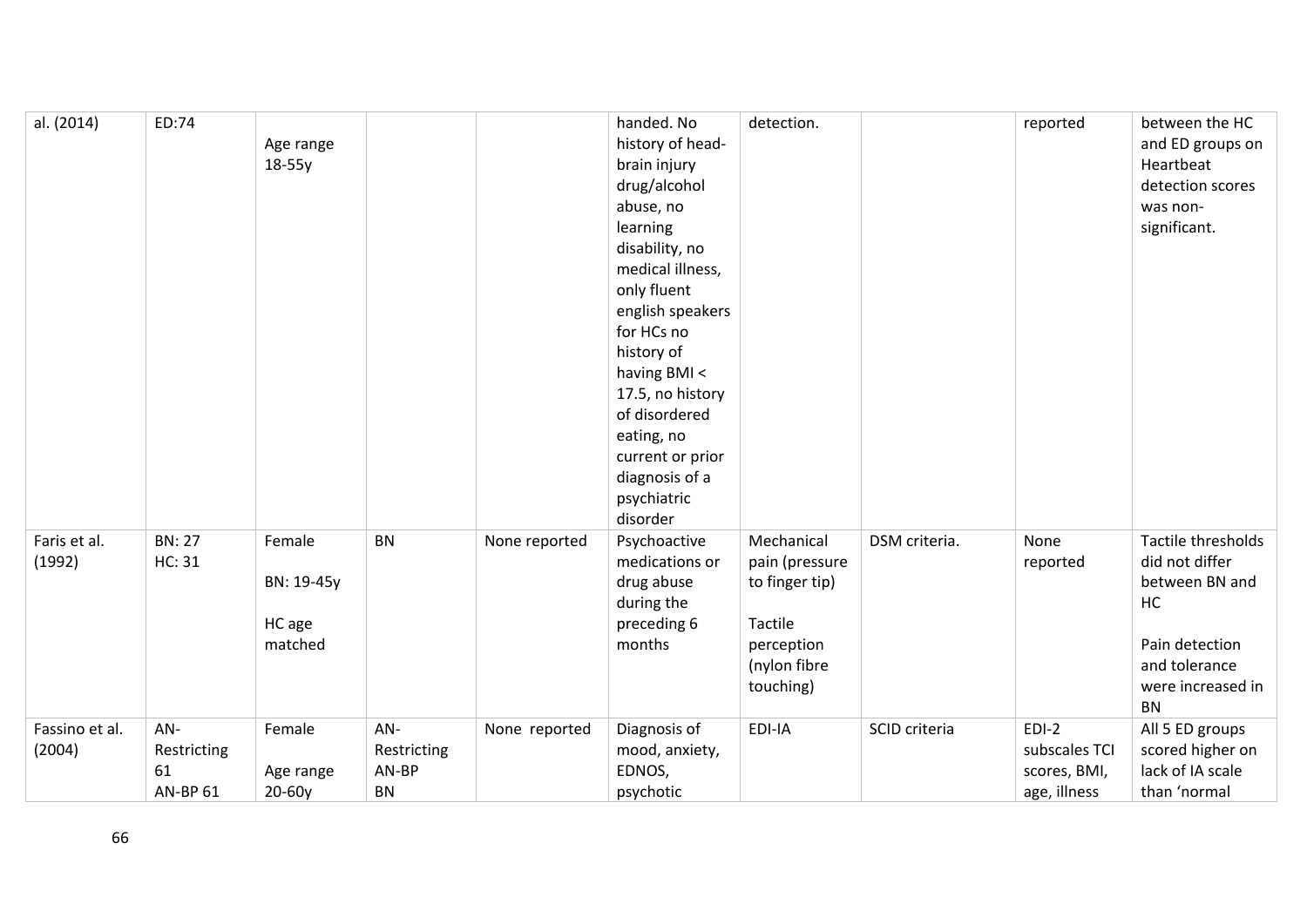|                                       | <b>BN 104 BED-</b><br>OB 48 BED<br>47                                                               |                                   | <b>BED-OB</b><br><b>BED</b>                          |                                                                          | disorder, other<br>disorder                                                                                                                             |                                  |                                                           | duration                                                                                  | range'<br>$BN > AN-BP, BED-$<br><b>OB</b>                                                                                       |
|---------------------------------------|-----------------------------------------------------------------------------------------------------|-----------------------------------|------------------------------------------------------|--------------------------------------------------------------------------|---------------------------------------------------------------------------------------------------------------------------------------------------------|----------------------------------|-----------------------------------------------------------|-------------------------------------------------------------------------------------------|---------------------------------------------------------------------------------------------------------------------------------|
| Fernandez-<br>Aranda et al.<br>(2009) | <b>BN: 150</b><br>female<br><b>BN: 19 male</b>                                                      | Male 22y<br>Female 26y            | <b>BN</b>                                            | None reported                                                            | <18 y, AN or<br>BED, (c) missing<br>values for any<br>diagnostic<br>items, current<br>alcohol/drug<br>abuse, or (e)<br>current<br>psychotic<br>disorder | EDI-IA                           | Patients met DSM-<br>V-TR criteria for BN<br>and EDNOS-BN | Adjusted for<br>age, starting<br>BMI, duration<br>of illness, and<br>diagnosis<br>subtype | Lower scores on<br>lack of IA after<br>treatment.                                                                               |
| Fischer et al.<br>(2016)              | AN: 15<br>HC: 15                                                                                    | Female<br>AN:27y<br><b>HC:28y</b> | AN-<br>Restricting                                   | Depression<br>treated with<br>$SSRIs(n=4)$ ,<br>borderline PD<br>$(n=1)$ | Any medication<br>past/current ED,<br>other<br>psychiatric<br>disorders.<br>Within AN: any<br>current purging<br>behaviours.                            | Heartbeat<br>Detection<br>EDI-IA | ICD-10 criteria                                           | None<br>reported                                                                          | Heartbeat<br>Detection lower<br>in AN than HC<br>at all 3 timepoints<br>Higher lack of IA<br>in AN<br>No effect of<br>treatment |
| Fitzgibbon et<br>al. (2002)           | Obese<br>nonbingers:<br>24<br>subthreshold<br>BED: 9 BED:<br>64<br>subthreshold<br>BN:105<br>BN:123 | Female<br>$27 - 41y$              | Mixed:<br><b>BN</b><br><b>BED</b><br>subBN<br>subBED | None reported                                                            | BMI < 18                                                                                                                                                | EDI-IA                           | Questionnaire on<br>Eating and Weight                     | <b>MANCOVA</b><br>controlling for<br>age and BMI                                          | <b>BED and BN</b><br>groups reported<br>greater<br>interoception<br>deficits than<br>obese non-binge<br>group                   |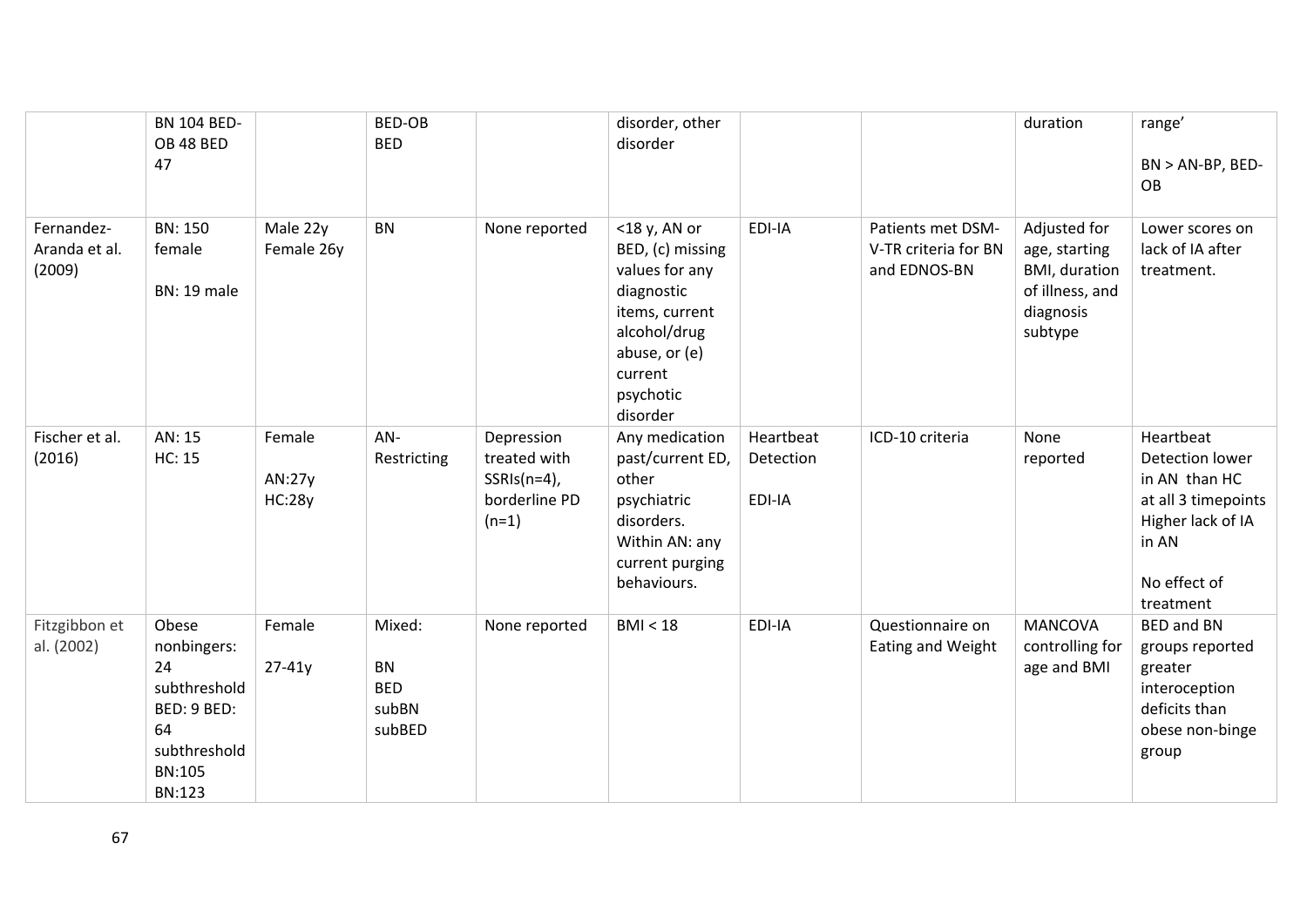| Fujimori et al.<br>(2011)  | ED:80<br>HC:120                        | Female<br>ED:27y<br>HC:19y          | Mixed<br>$AN-R$<br>AN-BP<br>BN-P<br><b>BN-NP</b><br><b>EDNOS</b> | Study was<br>assessing self-<br>injury in ED | None reported                                                                                                                         | EDI-IA                                      | Diagnosis based on<br>DSM-IV criteria                                                                                                                                                                               | None<br>reported | ED groups scored<br>higher than HC on<br>lack of IA                                                                                                                                                                                                                                                       |
|----------------------------|----------------------------------------|-------------------------------------|------------------------------------------------------------------|----------------------------------------------|---------------------------------------------------------------------------------------------------------------------------------------|---------------------------------------------|---------------------------------------------------------------------------------------------------------------------------------------------------------------------------------------------------------------------|------------------|-----------------------------------------------------------------------------------------------------------------------------------------------------------------------------------------------------------------------------------------------------------------------------------------------------------|
| Garfinkel<br>(1974)        | HC:11<br>AN:11                         | Female<br>$16-23y$                  | AN                                                               | None reported                                | HC: no history<br>of 'weight'<br>problems,<br>previous<br>treatment for<br>'emotional<br>illness' or<br>current use of<br>medication. | Modified<br>Hunger-Satiety<br>Questionnaire | AN group defined<br>by criteria:<br>weight loss<br>greater than 25%<br>of body weight,<br>morbid<br>aversion to food,<br>conscious dietary<br>restriction;<br>amenorrhoea;<br>absence of primary<br>organic illness | None<br>reported | No difference in<br>hunger sensations<br>in AN and HC.<br>AN less likely to<br>report feeling full<br>stomach/<br>stopping eating<br>because of feeling<br>hungry<br>AN more likely to<br>report having no<br>stomach<br>sensations,<br>feeling bloated,<br>stopping eating<br>because of diet-<br>limit. |
| Garfinkel et al.<br>(1979) | AN:16<br>HC:13                         | Female<br>AN: 22y<br><b>HC: 22y</b> | AN                                                               | None reported                                | Controls:<br>no history of<br>eating problems<br>or psychiatric<br>treatment                                                          | Satiety-<br>aversion to<br>sucrose test     | Met diagnostic<br>criteria for AN                                                                                                                                                                                   | None<br>reported | AN did not show<br>satiety-related<br>aversion to<br>sucrose                                                                                                                                                                                                                                              |
| Garner et al.<br>(1982)    | AN: 133<br><b>AN-Rec: 17</b><br>HC:743 | AN:<br>female                       | AN, BN                                                           | None reported                                | None reported                                                                                                                         | EDI-IA                                      | Met diagnostic<br>criteria for AN                                                                                                                                                                                   | None<br>reported | AN scored higher<br>on lack of IA than<br>recovered AN and                                                                                                                                                                                                                                                |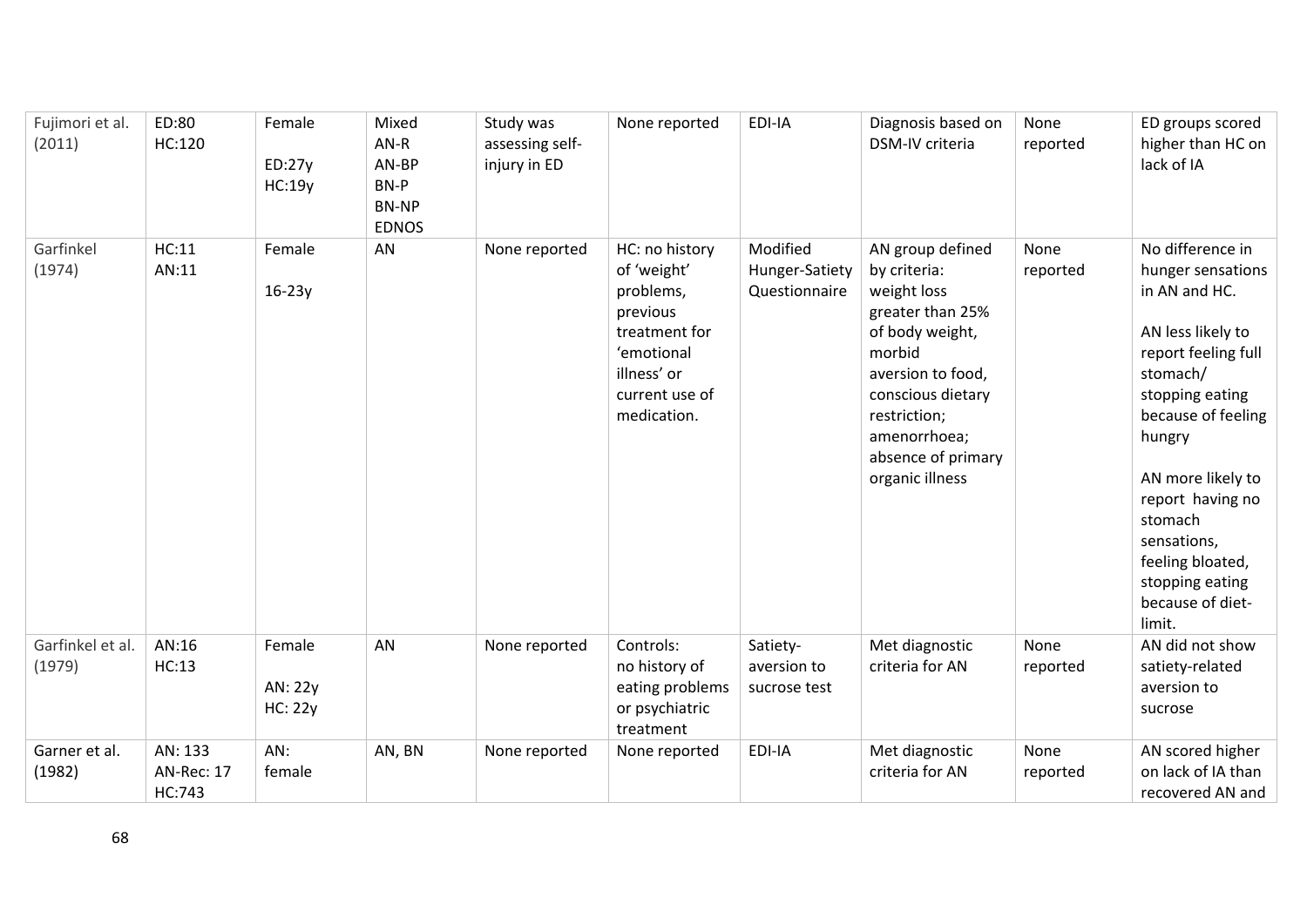|                                |                                | HC:<br>Male and<br>female<br>Average age<br>range:<br>$20-37y$ |           |                                                                                                                                                                                           |                                                                                         |                                                                                         |                                              |                                                             | HC.                                                                                                                               |
|--------------------------------|--------------------------------|----------------------------------------------------------------|-----------|-------------------------------------------------------------------------------------------------------------------------------------------------------------------------------------------|-----------------------------------------------------------------------------------------|-----------------------------------------------------------------------------------------|----------------------------------------------|-------------------------------------------------------------|-----------------------------------------------------------------------------------------------------------------------------------|
| Girdler et al.<br>(1998)       | <b>HC: 14</b><br><b>BN: 14</b> | Female                                                         | <b>BN</b> | MDD (53%<br>history, 7%<br>current).<br>Anxiety (20%<br>history, 47%<br>current).<br>Panic disorder<br>$(13%$ past<br>history, 13%<br>current)<br>AN (13% past<br>history, 0%<br>current) | Current drug<br>abuse, current<br>chronic pain<br>condition                             | Submaximal<br>effort<br>tourniquet<br>procedure for<br>pain threshold<br>and tolerance. | Diagnostic<br>interview with<br>psychiatrist | None<br>reported                                            | BN had higher<br>threshold and<br>tolerance<br>compared with<br>controls                                                          |
| Goldzak-Kunik<br>et al. (2011) | <b>15 AN</b><br><b>15 HC</b>   | 28 female<br>2 male<br>An 15y<br><b>HC 15y</b>                 | AN        | None reported                                                                                                                                                                             | None reported                                                                           | Cold pain, VAS<br>for cold,<br>unpleasantnes<br>s and pain.                             | Diagnosed patients                           | None<br>reported                                            | No significant<br>effects in<br><b>MANOVA</b><br>but Post-hoc<br>comparison found<br>AN had higher<br>ratings of 'cold' at<br>45s |
| Gross et al.<br>(1986)         | <b>20 BN</b><br>20 HC          | Female<br><b>BN:22y</b><br>HC:24y                              | BN        | None reported                                                                                                                                                                             | HC: history of<br>ED, currently<br>weight-loss diet,<br>had to have<br>'average' weight | <b>EDI</b>                                                                              | Met DSM criteria                             | None<br>reported, but<br>no group<br>differences in<br>age, | <b>BN</b> scored<br>significantly<br>higher on lack of<br>IA subscale than<br>control                                             |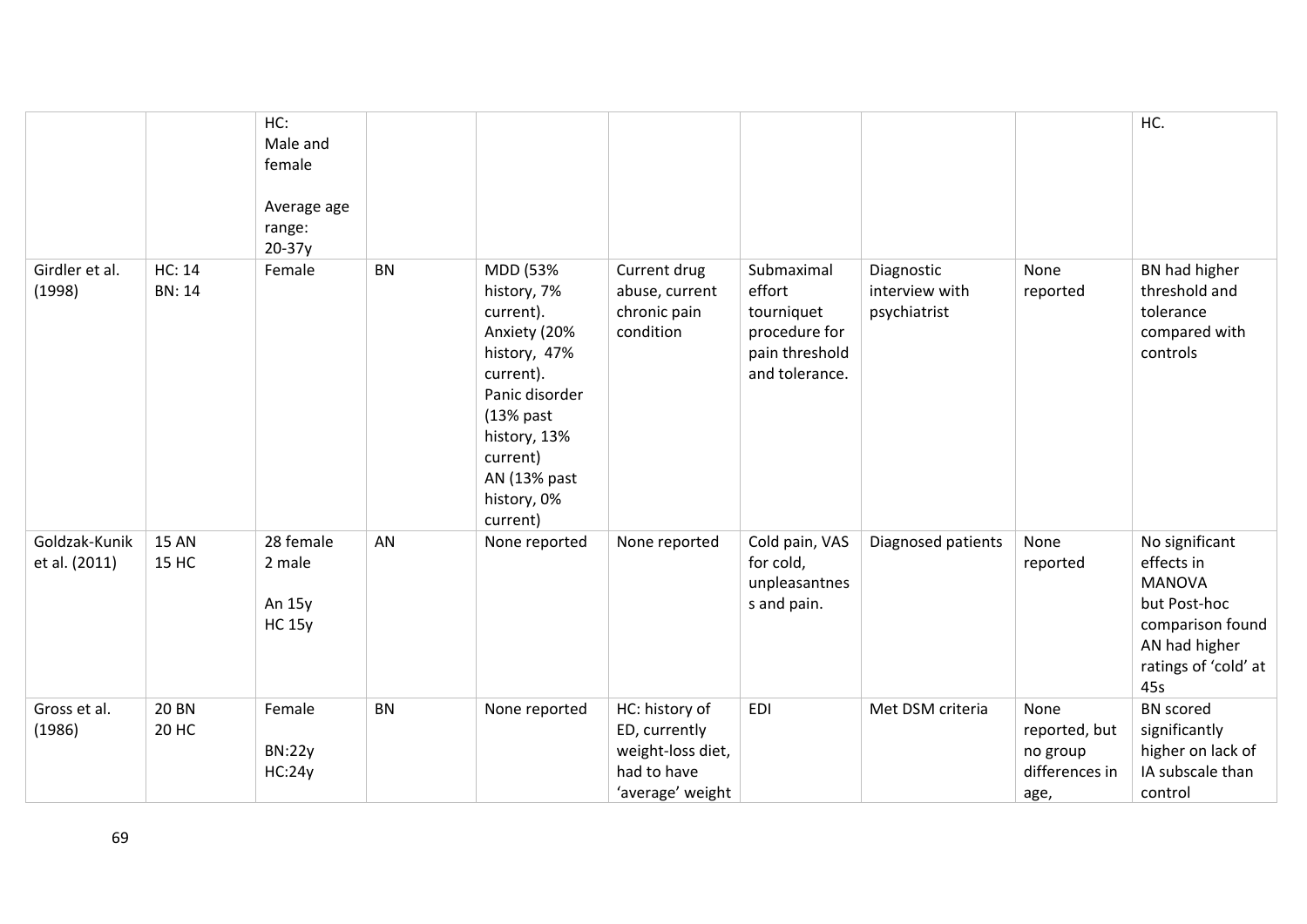|                                 |                      |                                                     |                                                                                                                                         |               |               |                                                                                                                                      |                                                              | education,<br>marital or<br>occupational<br>status |                                                                                                                                 |
|---------------------------------|----------------------|-----------------------------------------------------|-----------------------------------------------------------------------------------------------------------------------------------------|---------------|---------------|--------------------------------------------------------------------------------------------------------------------------------------|--------------------------------------------------------------|----------------------------------------------------|---------------------------------------------------------------------------------------------------------------------------------|
| Gustafsson et<br>al. (2010)     | Non clinical:<br>429 | Female<br>T1:14y<br>T2:18y                          | Nonclinical:<br>split into<br>group<br>(disordered<br>eating (DE);<br>intermediate<br>eating<br>concern (IE);<br>healthy<br>eating (HE) | Non-clinical  | None reported | EDI-IA                                                                                                                               |                                                              | None<br>reported                                   | HE group<br>reported<br>significantly lower<br>scores on<br>Lack of<br>interoceptive<br>awareness than IE<br>or DE              |
| Halmi &<br>Sunday (1991)        | ED:84<br>HC:19       | Female<br>AN-R: 19y<br>AN-BP: 22y<br><b>BN: 22y</b> | Mixed                                                                                                                                   | None reported | None reported | Before- and<br>after-meal<br>hunger and<br>fullness ratings                                                                          | Met DSM criteria<br>Inpatients                               | None<br>reported                                   | Both ED groups<br>showed abnormal<br>patterns of<br>hunger and<br>fullness across the<br>premeal and<br>postmeal<br>conditions. |
| Heilburn &<br>Worobow<br>(1991) | Non clinical:<br>80  | Female<br>18y                                       | Non-clinical<br>sample with<br><b>BN-like</b><br>symptoms                                                                               | None reported | None reported | Self-report: 2<br>questions on<br>1-5 likert scale<br>for<br>1) awareness<br>and 2) 'action'<br>- for both<br>eating and<br>drinking | <b>EDI</b><br>(Body<br>dissatisfaction and<br>Bulimia scale) | None<br>reported                                   | No effect of group<br>on 'awareness'or<br>'action'                                                                              |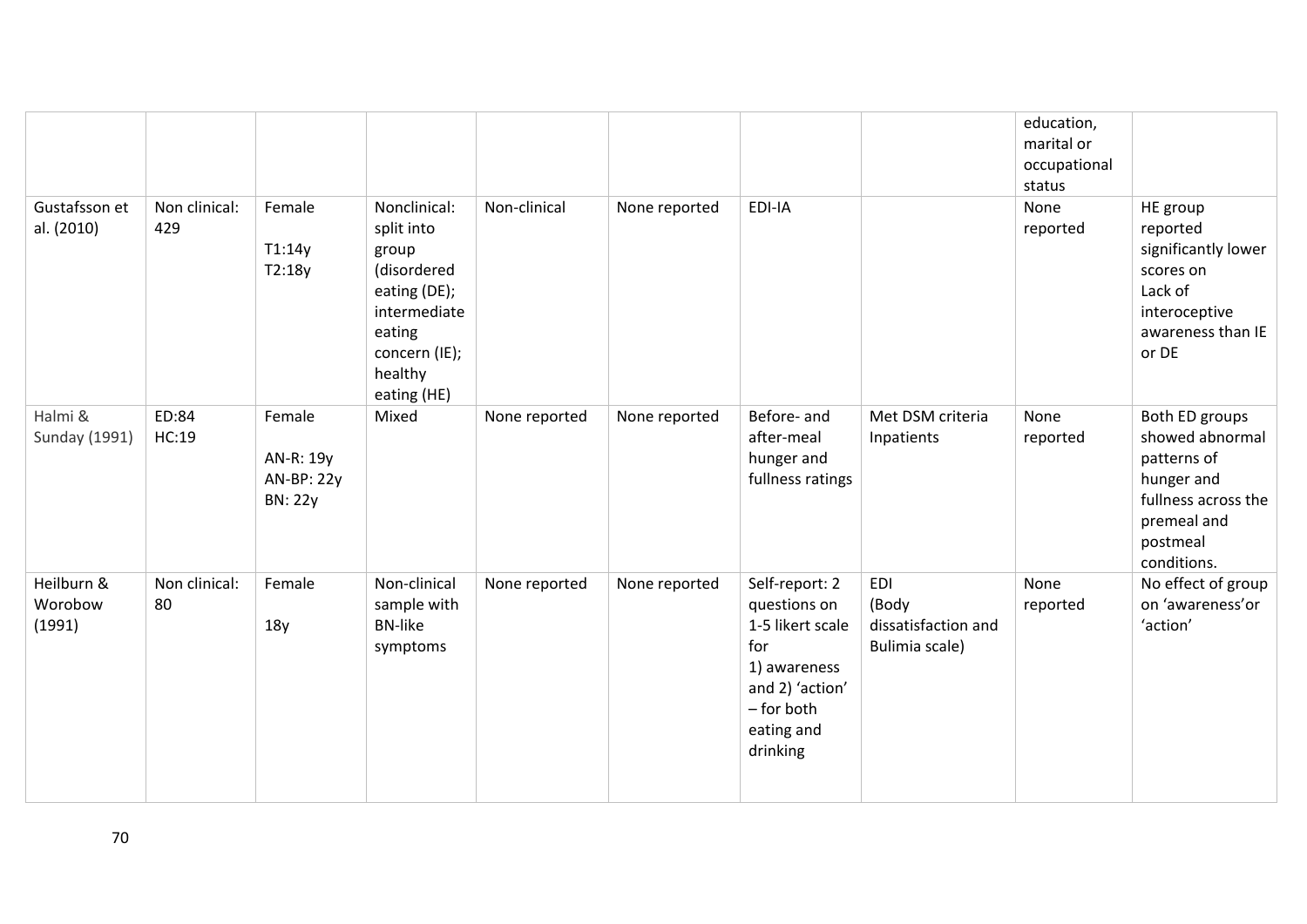| Herraiz-       | ED:196                 | No sex    | Mixed:           | State and trait            | Control                       | EDI-IA                | EAT-40, BITE, Body- | Age differed   | AN, BN and                           |
|----------------|------------------------|-----------|------------------|----------------------------|-------------------------------|-----------------------|---------------------|----------------|--------------------------------------|
| Serrano (2015) | HC:127                 | reported  |                  | anxiety higher             | students with                 |                       | shape               | between        | <b>EDNOS all scored</b>              |
|                |                        |           | AN:43            | in ED than                 | at-risk scores                |                       | questionnaire       | groups but     | higher than HC on                    |
|                |                        | 23y       | <b>BN:74</b>     | control                    |                               |                       |                     | showed no      | lack of IA                           |
|                |                        |           | EDNOS:79         |                            |                               |                       | Participants had    | relationship   |                                      |
|                |                        |           |                  |                            |                               |                       | diagnoses of ED     | to outcomes,   |                                      |
|                |                        |           |                  |                            |                               |                       |                     | so was not     |                                      |
|                |                        |           |                  |                            |                               |                       |                     | controlled in  |                                      |
|                |                        |           |                  |                            |                               |                       |                     | the analysis   |                                      |
| Holsen et al.  | AN-Active:             | Female    | <b>AN-Active</b> | In AN group:               | Use of                        | Differences in        | DSM-IV criteria     | Groups         | Premeal, HC                          |
| (2012)         | 12                     |           | illness          | GAD (n=3),                 | hormones,                     | brain                 |                     | matched for    | showed higher                        |
|                | AN-weight              | Age range | AN-weight        | $ADHD$ (n=1),              | history of                    | activation pre-       |                     | handedness     | left and right                       |
|                | restored: 10<br>HC: 11 | 19-28y    | restored<br>(WR) | $MDD (n=2)$ ,              | psychosis,                    | and post<br>satiation |                     | and sex.       | insula activation                    |
|                |                        |           |                  | depressive<br>disorder NOS | objective                     |                       |                     | Analysis       | than AN, but not<br>WR-AN. Postmeal, |
|                |                        |           |                  | $(n=1)$ 1 with             | binging/purging<br>behaviours |                       |                     | controlled for | HC showed higher                     |
|                |                        |           |                  | GAD, history of            | more than once                |                       |                     | % ideal body   | left insula                          |
|                |                        |           |                  | bipolar disorder,          | a month in last               |                       |                     | weight         | activation, and                      |
|                |                        |           |                  | ADHD and                   | 3 months, type                |                       |                     |                | AN-WR showed                         |
|                |                        |           |                  | history of PTSD            | 2 diabetes,                   |                       |                     |                | higher left insula                   |
|                |                        |           |                  |                            | active substance              |                       |                     |                | activation than                      |
|                |                        |           |                  | Weight                     | abuse,                        |                       |                     |                | HC                                   |
|                |                        |           |                  | restored:                  | unsuitable for                |                       |                     |                |                                      |
|                |                        |           |                  | MDD+GAD                    | MRI, past GI                  |                       |                     |                |                                      |
|                |                        |           |                  | $(n=1)$                    | surgery.                      |                       |                     |                |                                      |
|                |                        |           |                  | MDD+social                 | For HC: history               |                       |                     |                |                                      |
|                |                        |           |                  | $phobia(n=1)$              | of binge/purge,               |                       |                     |                |                                      |
|                |                        |           |                  |                            | amenorrhea,                   |                       |                     |                |                                      |
|                |                        |           |                  |                            | excessive                     |                       |                     |                |                                      |
|                |                        |           |                  |                            | exercise in last 3            |                       |                     |                |                                      |
|                |                        |           |                  |                            | months, any                   |                       |                     |                |                                      |
|                |                        |           |                  |                            | psychiatric                   |                       |                     |                |                                      |
|                |                        |           |                  |                            | disorder                      |                       |                     |                |                                      |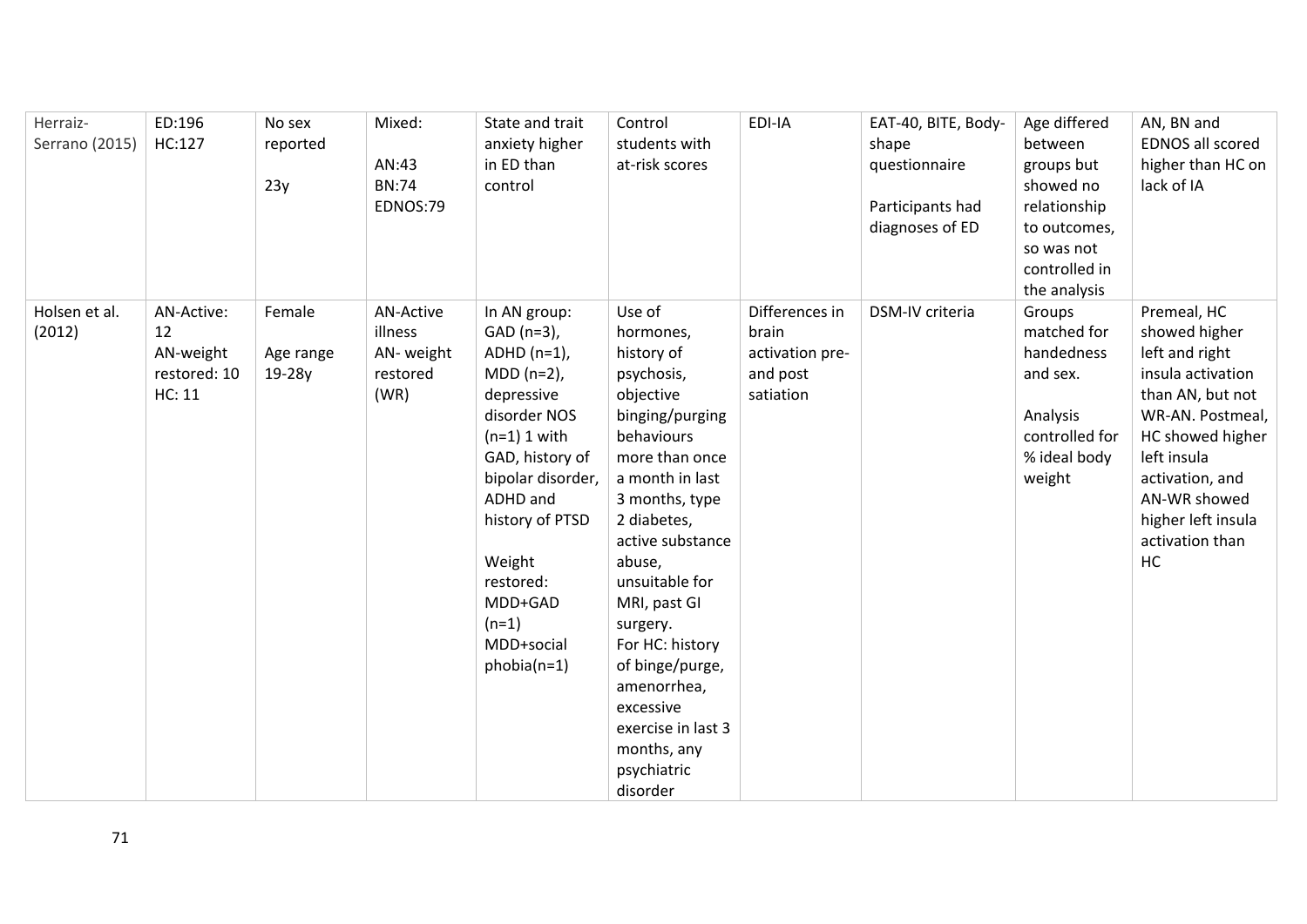| Kaye et al.<br>(1998) | BN-Rec:30<br>HC:31 | Female<br><b>BN:26y</b><br>HC:22y   | <b>BN-Rec</b>                  | MDD (68%)<br>OCD (25%)<br>GAD (11%)<br>Alcohol Dep<br>(32%)<br>Substance Dep<br>(21%)                                                                                                                                                                                                    | Not meeting<br>'recovered'<br>criteria for past<br>year                                                                                                                               | EDI-IA                                                                                                            | Group allocation<br>based on past<br>diagnosis of BN                                       | None<br>reported                                                                                                                               | <b>BN-Rec scored</b><br>higher than on HC<br>on lack of IA                                                  |
|-----------------------|--------------------|-------------------------------------|--------------------------------|------------------------------------------------------------------------------------------------------------------------------------------------------------------------------------------------------------------------------------------------------------------------------------------|---------------------------------------------------------------------------------------------------------------------------------------------------------------------------------------|-------------------------------------------------------------------------------------------------------------------|--------------------------------------------------------------------------------------------|------------------------------------------------------------------------------------------------------------------------------------------------|-------------------------------------------------------------------------------------------------------------|
| Kerr et al.<br>(2016) | AN-Rec:15<br>HC:15 | Female<br>AN: 17y<br><b>HC: 18y</b> | AN-Rec<br>(weight<br>restored) | MDD ( $n = 5$ ),<br>$OCD (n = 2)$ ,<br>social phobia<br>$(n = 1)$ , PTSD $(n)$<br>$= 1$ ), GAD (n =<br>1), mood<br>disorder due to<br>a general<br>medical<br>condition, with<br>depressive<br>features ( $n = 1$ ),<br>and adjustment<br>disorder with<br>depressed<br>mood $(n = 1)$ . | History of any<br>major medical<br>or neurological<br>disorders, head<br>injuries, current<br>pregnancy, MRI<br>exclusion.<br><b>Excessive fMRI</b><br>motion or poor<br>data quality | fMRI during<br>task involving<br>attending to<br>internal<br>sensations<br>from heart,<br>stomach and<br>bladder. | Semi-structured<br>interview with<br>psychiatrist and<br><b>SIAB</b>                       | <b>STAI trait</b><br>anxiety, SIGH-<br>A, TAS<br>Difficulty<br>Identifying<br>Feelings (TAS-<br>F1), and TCI<br>Harm<br>Avoidance<br>(TCI-HA). | Decreased activity<br>during stomach-<br>based IA in AN<br>compared to HC<br>in left dorsal mid-<br>insula. |
| Kerr et al.<br>(2017) | AN-Rec:20<br>HC:20 | Female<br>AN-Rec:17y<br>CON:18y     | AN-Rec                         | $MDD (n=7)$ , GAD<br>$(n=3)$ , Social<br>Phobia(n=3),<br>$OCD (n=1)$ ,<br>PTSD $(n=1)$ ,<br>Phobia $(n=1)$                                                                                                                                                                               | HC: no history<br>of psychiatric<br>disorder                                                                                                                                          | fMRI during<br>task involving<br>attending to<br>internal<br>sensations<br>from heart,                            | Diagnosed using<br>Structured<br>Interview for<br>Anorexic and<br><b>Bulimic Disorders</b> | Organ<br>intensity<br>rating entered<br>as covariate.<br><b>BMI</b> and                                                                        | STOMACH:<br>Food pictures-AN:<br>positive<br>relationship<br>between stomach<br>intensity ratings           |

72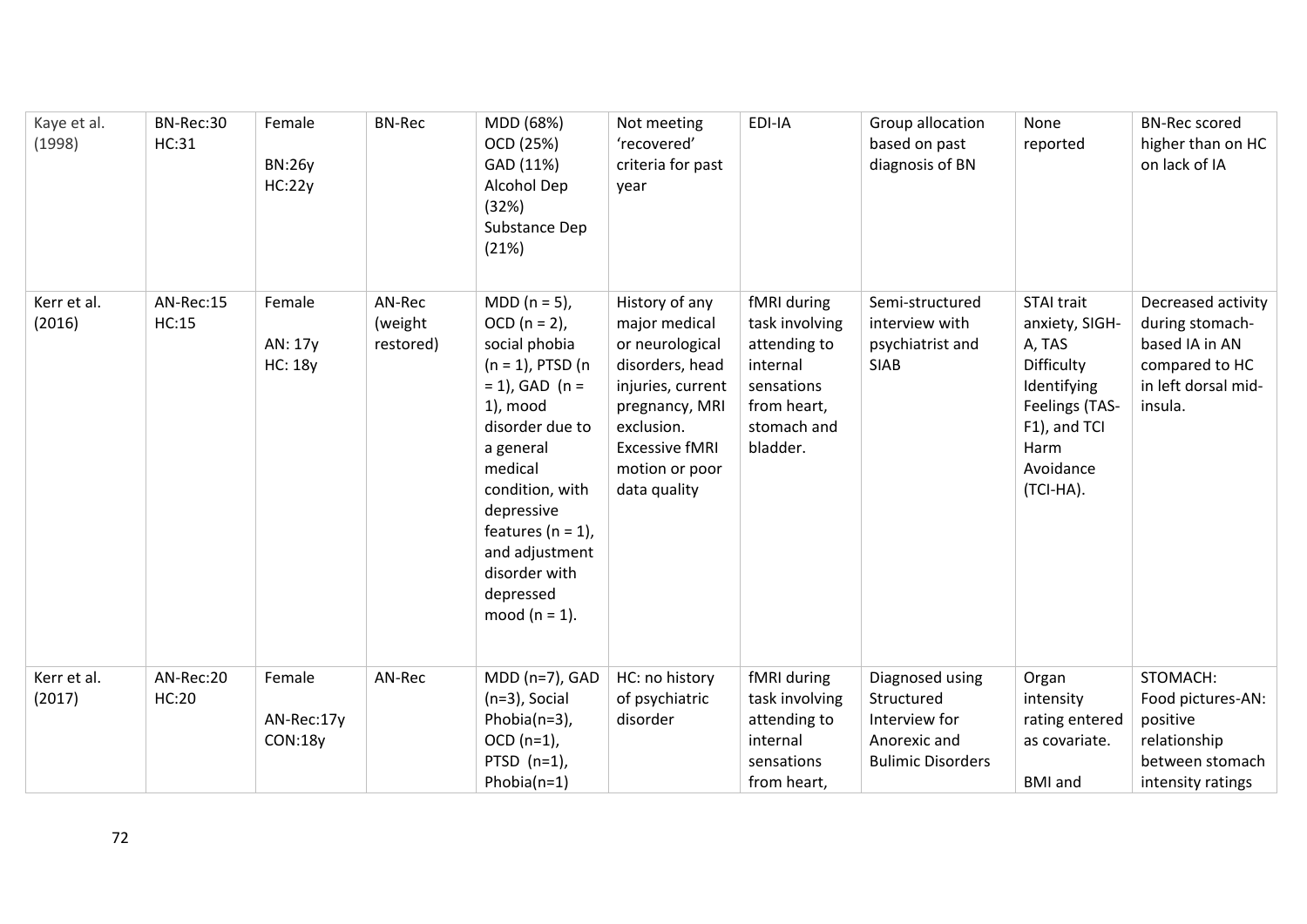|  |  |  | stomach and<br>bladder. | anxiety in<br>response to<br>food>non-<br>food. | and food-image<br>related activation<br>in the posterior<br>insula negative<br>relationship in the<br>amygdala                                                                                                                             |
|--|--|--|-------------------------|-------------------------------------------------|--------------------------------------------------------------------------------------------------------------------------------------------------------------------------------------------------------------------------------------------|
|  |  |  |                         |                                                 | High palatable<br>food pictures-AN:<br>negative<br>association<br>between stomach<br>ratings and<br>activation in<br>ventral pallidum<br>and VTA, positive<br>relationship<br>between stomach<br>and activation in<br>ACC and<br>amygdala. |
|  |  |  |                         |                                                 | <b>HEART:</b><br>AN: negative<br>relationship<br>between heart<br>ratings and vmpfc<br>act to food<br>pictures<br>HC showed<br>opposite<br>relationship in ALL                                                                             |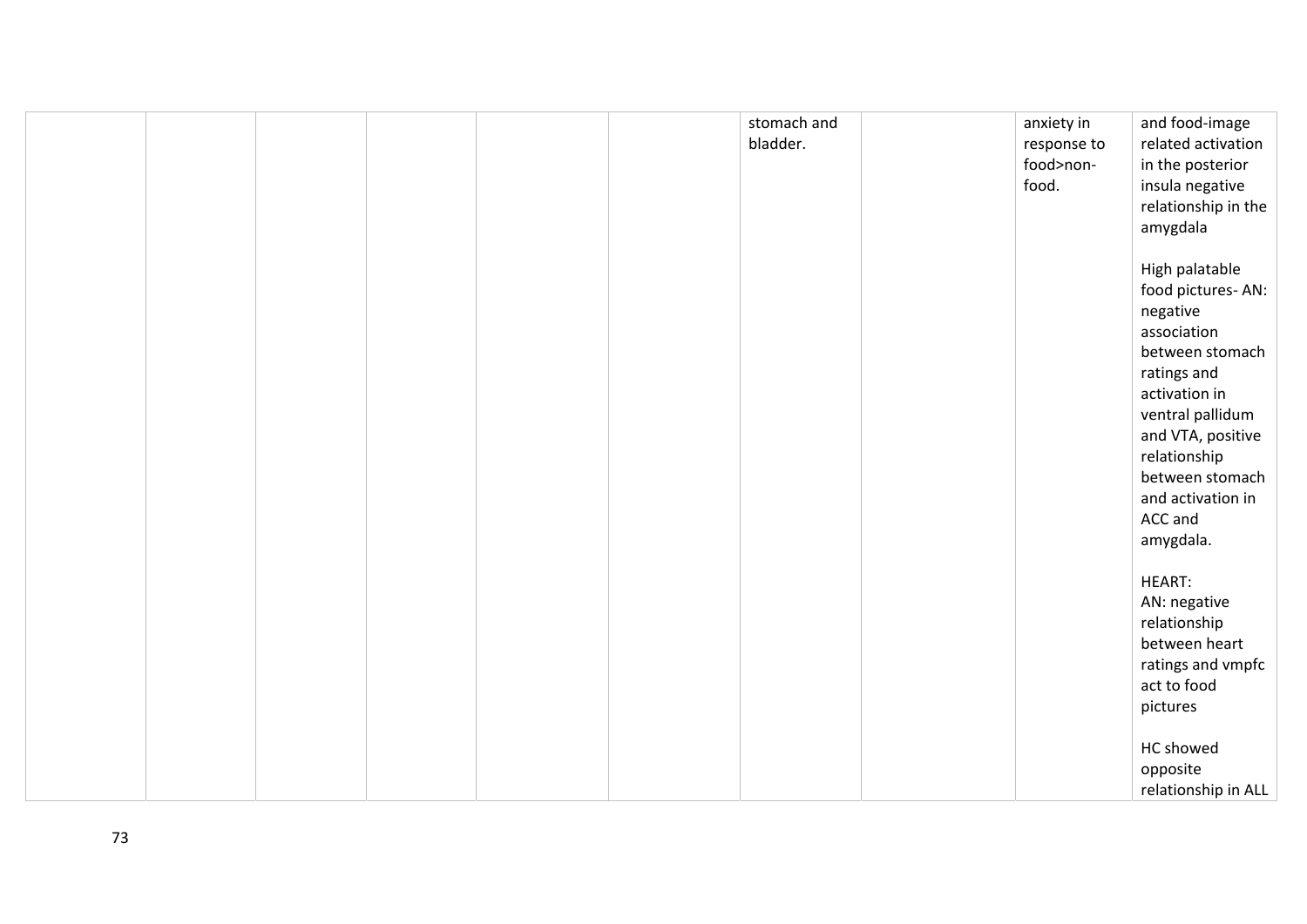|                                         |                                                                    |                             |                                 |                                                                             |                                                                                                                                                |                                                                                                                                                                                       |                                                                                                                      |                  | conditions                                                                                                                                                         |
|-----------------------------------------|--------------------------------------------------------------------|-----------------------------|---------------------------------|-----------------------------------------------------------------------------|------------------------------------------------------------------------------------------------------------------------------------------------|---------------------------------------------------------------------------------------------------------------------------------------------------------------------------------------|----------------------------------------------------------------------------------------------------------------------|------------------|--------------------------------------------------------------------------------------------------------------------------------------------------------------------|
| Khalsa et al.<br>(2015)                 | AN:<br>HC:15                                                       | Female<br>AN: 23y<br>HC:22y | AN                              | GAD (n=27),<br>$MDD (n=13)$ ,<br>$OCD($ n=13)<br>>2 comorbities<br>$(n=13)$ | ALL: lifetime<br>neurological,<br>cardiac,<br>respiratory<br>disease<br><b>BMI&lt;17</b><br>HC: no current<br>major<br>psychiatric<br>illness. | Infusions of<br>isoproterenol<br>(to increase<br>heart rate)<br>and<br>continuous<br>rating of<br>intensity of<br>heartbeat and<br>breathing:<br>before and<br>after 1000kcal<br>meal | Current/lifetime<br>DSM5 diagnosis of<br>AN.                                                                         | None<br>reported | AN more likely to<br>report<br>interoceptive<br>changes across all<br>conditions, more<br>likely to<br>incorrectly report<br>changes (e.g. in<br>saline conditions |
| Killen et al.<br>(1996)                 | 825<br>At baseline:<br>789 no<br>symptom<br>36 partial<br>syndrome | Female<br>Baseline:15y      | $BN$ – partial<br>syndrome      | None reported                                                               | Data excluded<br>from<br>longitudinal<br>analysis if<br>participants<br>were<br>symptomatic at<br>baseline.                                    | EDI-IA                                                                                                                                                                                | Structured<br>interview used to<br>assess ED<br>symptoms - DSM<br>III criteria<br>Questionnaire on<br>weight concern | None<br>reported | Girls who<br>developed partial<br>syndrome eating<br>disorder scored<br>significantly<br>higher on lack of<br>IA at baseline<br>than those who<br>did not          |
| Kim,<br>Annunziato &<br>Olatunji (2018) | Mixed: 5193                                                        | Female                      | AN<br><b>BN</b><br><b>EDNOS</b> | None reported                                                               | <b>BMI</b> below<br>14/over 40                                                                                                                 | EDI-IA                                                                                                                                                                                | <b>DSM</b> criteria<br>EDI at intake and<br>discharge                                                                | None<br>reported | Scores on lack of<br>IA were<br>significantly lower<br>post-treatment<br>than pre-<br>treatment                                                                    |
| Klabunde et al.                         | BN-Rec:9                                                           | Female                      | <b>BN-Rec</b>                   | None reported                                                               | History of                                                                                                                                     | Heartbeat                                                                                                                                                                             | SCID criteria & Yale                                                                                                 | Age              | Higher mean                                                                                                                                                        |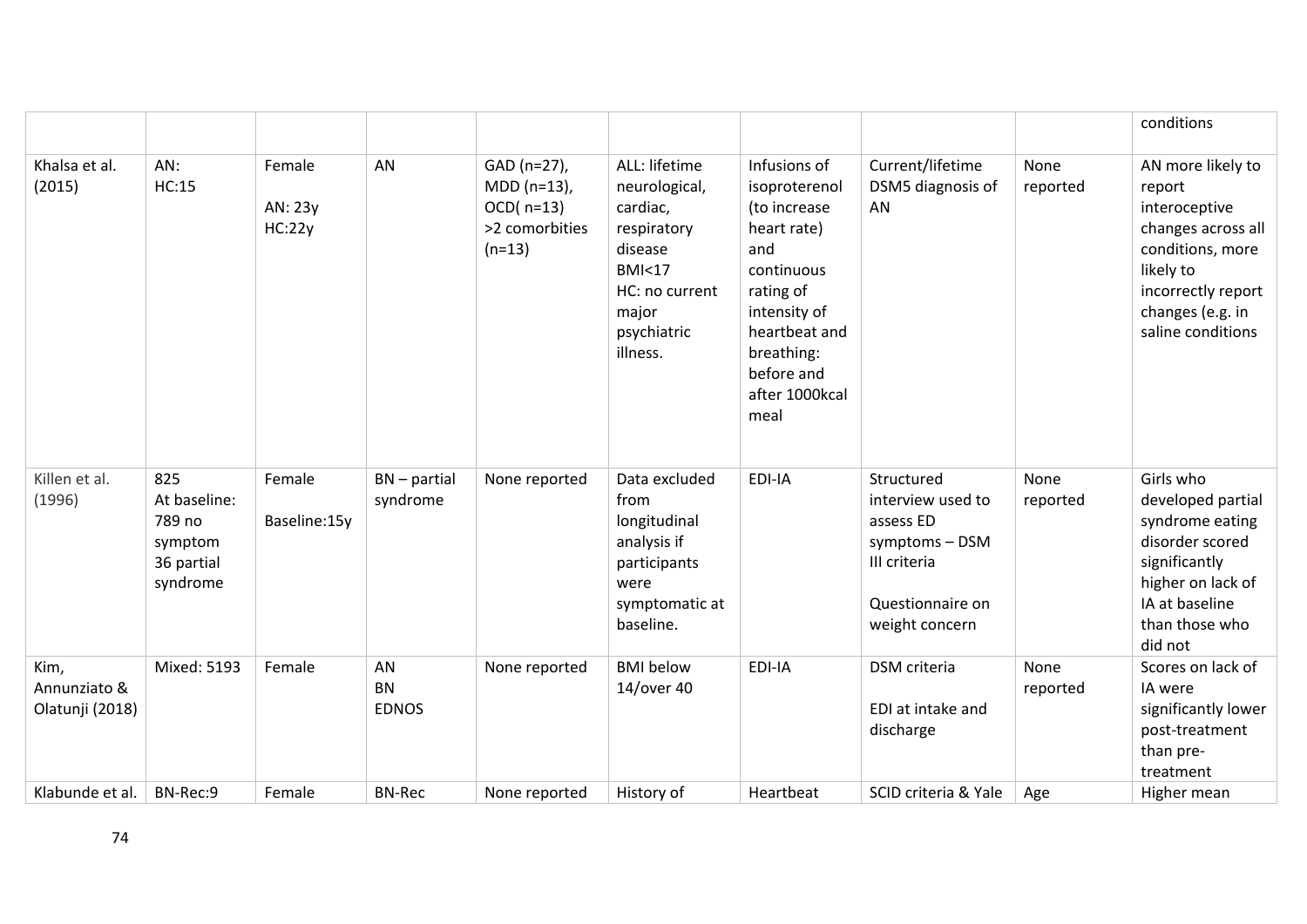| (2013)                       | HC:10                                                                                                                | Age range<br>18-45y                                                                      |                        |               | alcohol<br>or substance<br>abuse.<br>Neurological/<br>medical<br>conditions<br>Use of<br>psychotropic<br>medication 3mo<br>prior. | Counting                                                                 | <b>Brown Cornell</b><br><b>Eating Disorder</b><br>Scale                                                                      |                  | proportion<br>correct counts<br>higher in the<br>control group<br>than BN group                                                                                                                           |
|------------------------------|----------------------------------------------------------------------------------------------------------------------|------------------------------------------------------------------------------------------|------------------------|---------------|-----------------------------------------------------------------------------------------------------------------------------------|--------------------------------------------------------------------------|------------------------------------------------------------------------------------------------------------------------------|------------------|-----------------------------------------------------------------------------------------------------------------------------------------------------------------------------------------------------------|
| Koch &<br>Pollatos<br>(2014) | Non-clinical:<br>Baseline:<br>1657<br>T2: 1610                                                                       | T1:52%<br>female,<br>average age<br>8y<br>T2: 51.9%<br>female,<br>average age<br>9y      | Non-clinical<br>sample | None reported | None reported                                                                                                                     | Heartbeat<br>counting                                                    | <b>Emotional eating</b><br>subscale<br>'emotional<br>overeating'<br><b>External eating</b><br>subscale of the<br><b>DEBQ</b> | Age              | <b>External eating</b><br>behavior at T1<br>was a negative<br>predictor and<br>emotional<br>overeating at T1<br>was a positive<br>predictor for the<br>HBP-Score at T2<br>in the overweight<br>group only |
| Krieg et al.<br>(1993)       | AN-<br>intermediate<br>outcome: 9<br>AN-good<br>outcome: 14<br>Restrained-<br>eaters:21<br>Unrestrained<br>eaters:20 | Female<br>Intermediate<br>:21y<br>Good:24y<br>Restrained:<br>23y<br>Unrestrained<br>:24y | AN                     | None reported | None reported                                                                                                                     | Heat pain<br>threshold $-$<br>thermode with<br>increasing<br>temperature | Lifetime diagnosis<br>of AN according to<br>DSM.                                                                             | None<br>reported | 4 groups did not<br>differ significantly<br>in pain thresholds                                                                                                                                            |
| Laessle et al.<br>(1989)     | <b>BN:20</b><br>Restrained-                                                                                          | Female                                                                                   | <b>BN</b>              | None reported | None reported                                                                                                                     | EDI-IA                                                                   | Diagnosis made<br>using DSM                                                                                                  | None<br>reported | BN scored higher<br>than unrestrained                                                                                                                                                                     |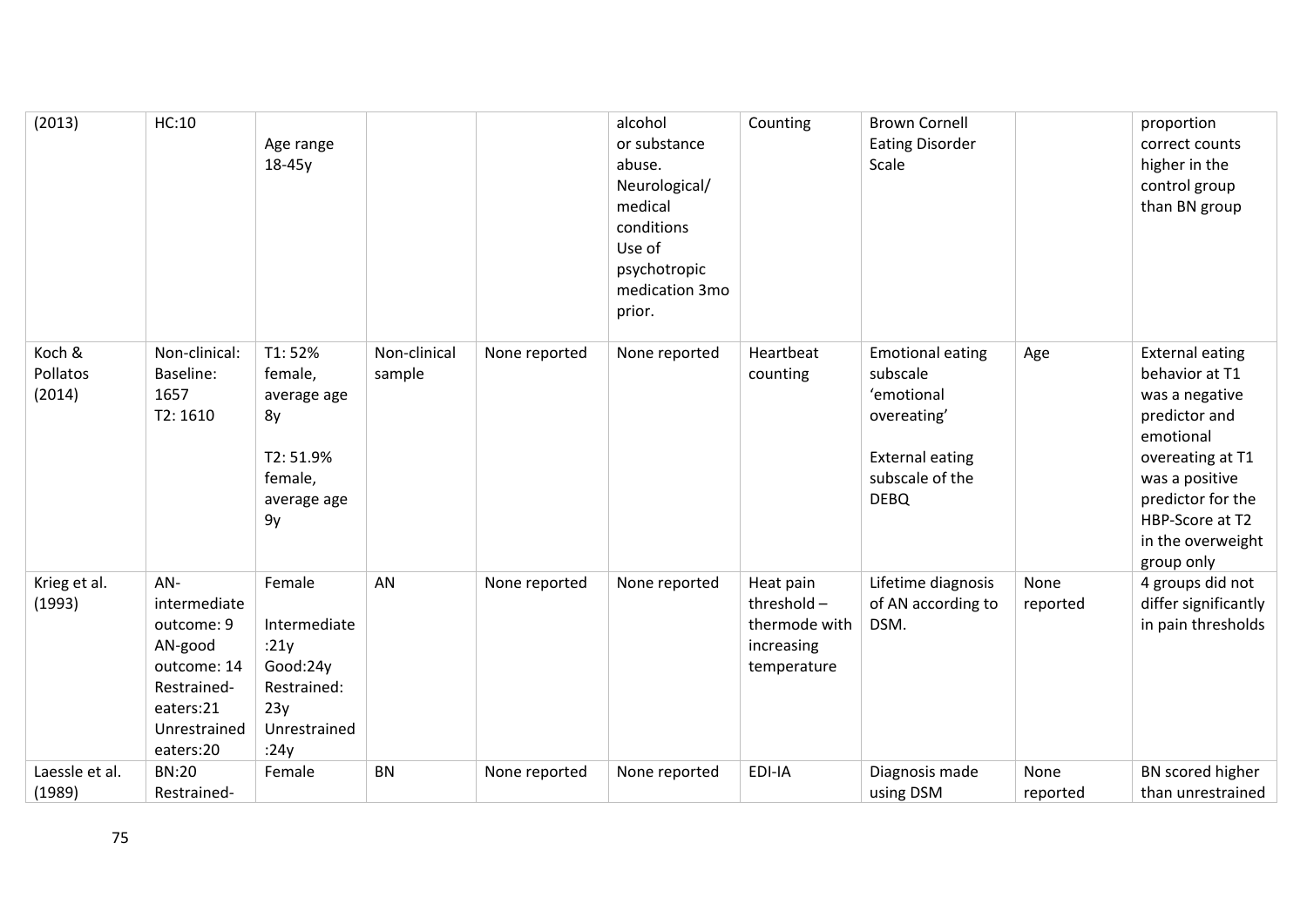|                                       | eaters: 20<br><b>HC:20</b>                                                                                                             |                            | Restrained<br>Unrestrained<br>(HC)            |               |                                                                                                                                                                |        |                                                          | (groups did<br>not differ on<br>age, height<br>weight or<br>BMI)   | lack of IA,<br>unrestrained<br>scored higher<br>than restrained                                             |
|---------------------------------------|----------------------------------------------------------------------------------------------------------------------------------------|----------------------------|-----------------------------------------------|---------------|----------------------------------------------------------------------------------------------------------------------------------------------------------------|--------|----------------------------------------------------------|--------------------------------------------------------------------|-------------------------------------------------------------------------------------------------------------|
| Lammers et al.<br>(2015)              | BED:<br>431 began,<br>341<br>completed<br>treatment<br>304<br>completed<br>post-<br>treatment,<br>190<br>completed<br>6mo follow<br>up | Women:399<br>Men:32<br>36y | <b>BED</b>                                    | None reported | Concurrent<br>treatment for<br>BED or weight<br>problem, acute<br>comorbid<br>psychiatric<br>conditions<br>pregnancy and<br>age below 18 or<br>above 65 years. | EDI-IA | Participants met<br>DSM-IV for BED.<br>EDI Bulimia scale | Receipt of any<br>additional<br>intervention<br>after<br>treatment | Interoceptive<br>awareness at<br>post-treatment<br>predicted EDI-<br>bulimia at follow-<br>up               |
| Lattimore et<br>al. (2017)<br>Study 1 | AN:7<br>BED:4<br><b>BN:16</b><br><b>EDNOS:12</b>                                                                                       | Female<br>18-50<br>29y     | AN<br><b>BED</b><br><b>BN</b><br><b>EDNOS</b> | None reported | None reported                                                                                                                                                  | EDI-IA | ED participants had<br>diagnosis of eating<br>disorder   | None<br>reported                                                   | Lack of IA did not<br>significantly<br>correlate with EDI<br>subscales drive<br>for thinness or<br>bulimia. |
| Study 2                               | Non-clinical:<br>137                                                                                                                   | Female<br>21y              | Non-clinical<br>sample                        | None reported | Past or present<br>treatment of<br>eating disorder                                                                                                             | EDI-IA | $EDI-3$                                                  | None<br>reported                                                   | Lack of IA<br>significantly<br>positively<br>correlated with<br>drive for thinness                          |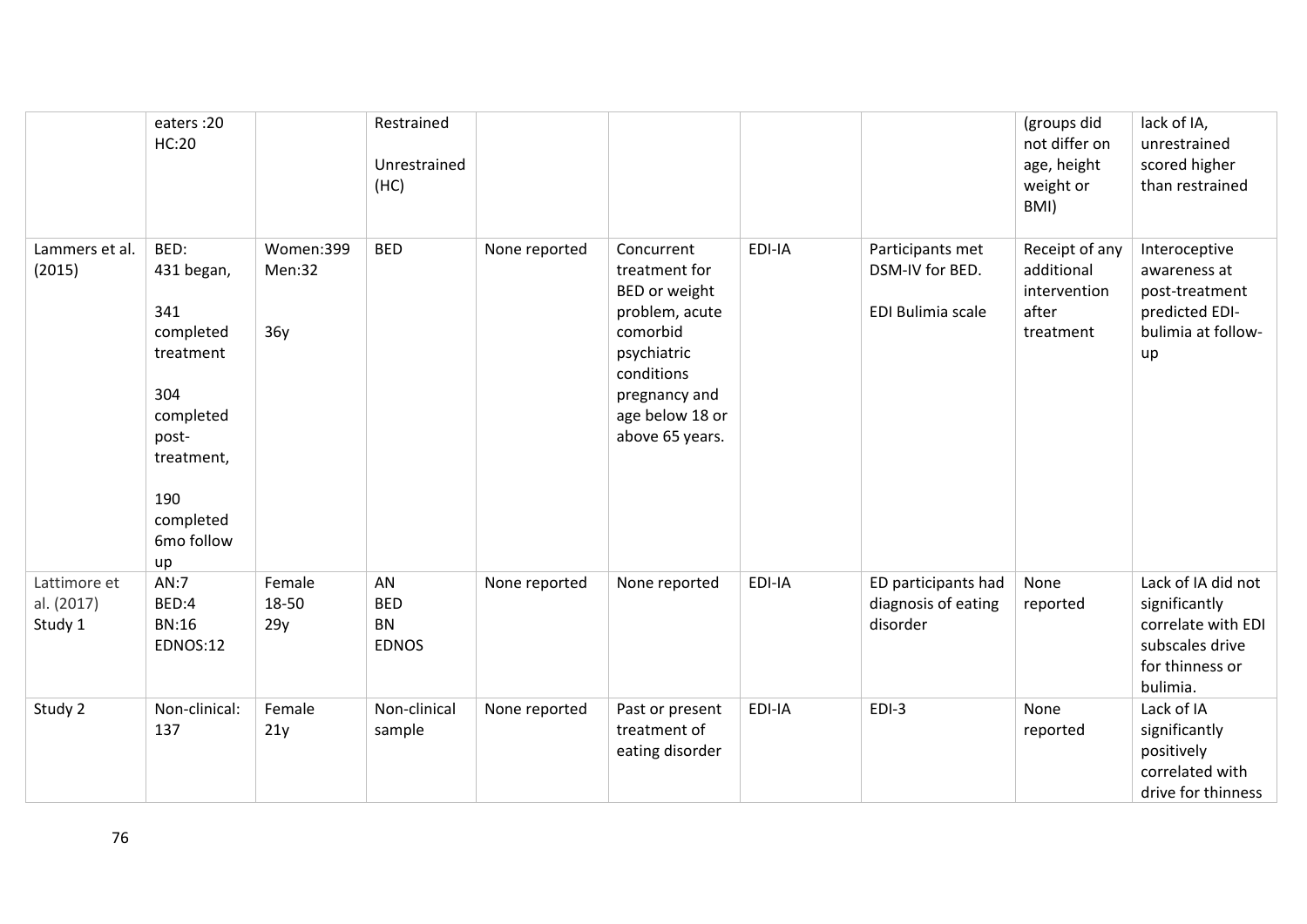|                            |                                  |                                              |                        |                                   |                                                                                                                                                                                                                                                                            |                                                                                                                   |                                                            |                                                                                                                  | and bulimia.                                                                                                                                                                                                                                                |
|----------------------------|----------------------------------|----------------------------------------------|------------------------|-----------------------------------|----------------------------------------------------------------------------------------------------------------------------------------------------------------------------------------------------------------------------------------------------------------------------|-------------------------------------------------------------------------------------------------------------------|------------------------------------------------------------|------------------------------------------------------------------------------------------------------------------|-------------------------------------------------------------------------------------------------------------------------------------------------------------------------------------------------------------------------------------------------------------|
| Study 3                    | Non-clinical:<br>119             | Female<br>18-27<br>20y                       | Non-clinical<br>sample | None reported                     | Past or present<br>treatment of<br>eating disorder                                                                                                                                                                                                                         | EDI-IA                                                                                                            | $EDI-3$                                                    | None<br>reported                                                                                                 | Lack of IA<br>correlated with<br>drive for thinness<br>and bulimia<br>subscales                                                                                                                                                                             |
| Lautenbacher<br>(1991)     | AN: 19<br><b>BN:20</b><br>HC: 21 | Female<br>AN: 22y<br><b>BN:22y</b><br>HC:22y | <b>BN</b><br>AN        | None reported                     | Other<br>psychiatric<br>/somatic<br>disorders,<br>substance<br>abuse,<br>long-term<br>medication use                                                                                                                                                                       | Pain<br>thresholds,<br>measured by<br>heat stimulus                                                               | DSM criteria                                               | Menstrual<br>variations in<br>pain<br>perception:<br>participants<br>only tested in<br>first 14 days<br>of cycle | Higher pain<br>threshold in AN<br>than BN, higher in<br>BN than HC                                                                                                                                                                                          |
| Lavagnino et<br>al. (2014) | <b>BN:16</b><br>HC:18            | Female<br><b>BN:23y</b><br>HC:23y            | <b>BN</b>              | Mild depressive<br>symptoms (n=8) | Major medical<br>illness,<br>neurological<br>disorders, head<br>trauma, use of<br>psychotropic<br>medications, or<br>treatments in<br>the last 6<br>months,<br>presence of<br>other<br>psychiatric<br>diagnoses<br>except mild<br>depressive<br>symptoms, MRI<br>exclusion | Seed-based<br>resting<br>functional<br>connectivity<br>using<br>$EDI-2$<br>interoceptive<br>awareness<br>subscale | DSM criteria<br>EDI bulimia and<br>body<br>dissatisfaction | Age,<br>education,<br>depressive<br>symptoms                                                                     | Lack of IA higher<br>in BN than HC<br>Weaker<br>functional<br>connectivity in<br>interoception-<br>related areas in<br>BN, and found a<br>significant<br>negative<br>correlation<br>between<br>interoceptive<br>deficits and<br>functional<br>connectivity. |
| Leon et al.                | Sub-clinical:                    | 51% female                                   | Subclinical            | None reported                     | None reported                                                                                                                                                                                                                                                              | EDI-IA                                                                                                            | Eating disorder risk                                       | Various risk                                                                                                     | Interoceptive                                                                                                                                                                                                                                               |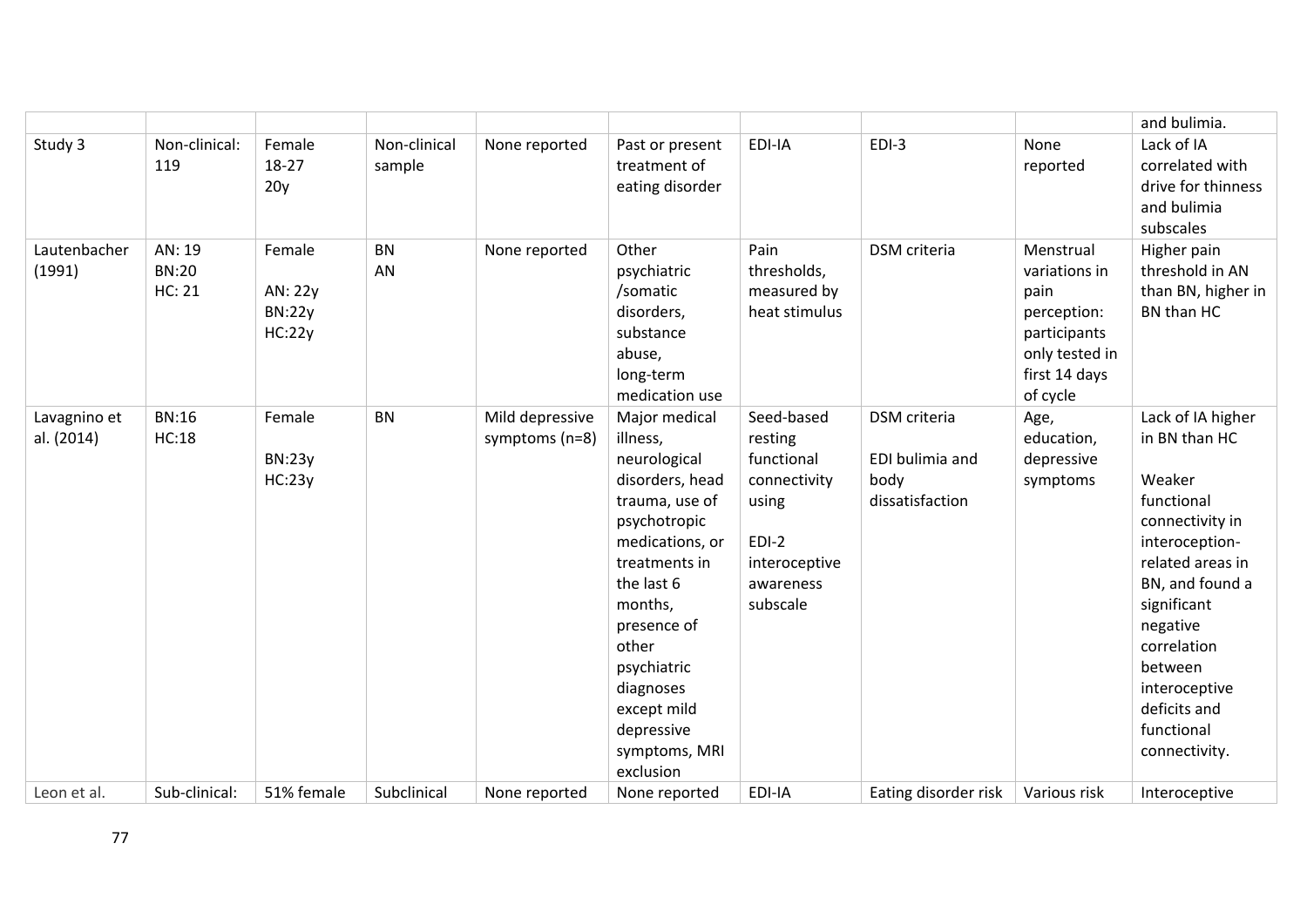| (1999)<br>(same cohort<br>reported on in<br>Leon et al.<br>1993 and Leon<br>et al 1995) | 1424                                                                                            | Age range<br>$12-18y$                                  | endorsemen<br>t of<br>disordered<br>eating<br>symptoms |                                                                                      |                                                                                                                         |            | variable based on<br><b>Eating Disorder</b><br>Risk Factor Index | factors<br>included in<br>SEM model                                                                                                                                  | awareness<br>contributed to<br>negative affect<br>latent construct<br>which was a<br>significant<br>contributor to<br>eating disorder<br>risk. |
|-----------------------------------------------------------------------------------------|-------------------------------------------------------------------------------------------------|--------------------------------------------------------|--------------------------------------------------------|--------------------------------------------------------------------------------------|-------------------------------------------------------------------------------------------------------------------------|------------|------------------------------------------------------------------|----------------------------------------------------------------------------------------------------------------------------------------------------------------------|------------------------------------------------------------------------------------------------------------------------------------------------|
| Lilenfield et al.<br>(2000)                                                             | BN:47 (16<br>recovered)<br><b>BNrelatives:8</b><br>9<br><b>HC:44</b><br>HCrelatives:1<br>$00\,$ | Female<br><b>BN:24y</b><br>BN-Rec:27y<br><b>HC:26y</b> | <b>BN</b>                                              | Participants<br>were not<br>screened for<br>lifetime history<br>of any other<br>EDs. | Control: no<br>history of ED<br>ED(recovered):<br>no<br>binge/purge/res<br>trictive eating<br>patterns in last<br>year. | EDI-IA     | Lifetime DSM-IV<br>diagnosis of BN                               | None<br>reported                                                                                                                                                     | BN>BN-R>HC on<br>lack of IA<br>Relatives:<br>ED>pastED>no<br>history                                                                           |
| Linardon &<br>Mitchell<br>(2017)                                                        | Non-clinical:<br>372                                                                            | 74 men<br>301 women<br>Average age<br>25y              | Non-clinical<br>sample                                 | None reported                                                                        | None                                                                                                                    | <b>IES</b> | <b>EDEQ</b><br><b>TFEQ</b>                                       | IES was added<br>in the third<br>regression<br>model, so<br>variance<br>associated<br>with dietary<br>control (rigid<br>and flexible)<br>were both<br>controlled for | <b>IES scores</b><br>significantly<br>predicted binge<br>eating frequency<br>and disinhibited<br>eating.                                       |
| Maganto et al.<br>(2016)                                                                | Non-clinical:<br>1075                                                                           | 536 male<br>(49.9%<br>539 female<br>(50.1%)            | Non-clinical<br>sample                                 | None reported                                                                        | None                                                                                                                    | EDI-IA     | EDI-2 used to<br>allocated high risk<br>group                    | None<br>reported                                                                                                                                                     | Those in the at-<br>risk group scored<br>significantly<br>higher on lack of                                                                    |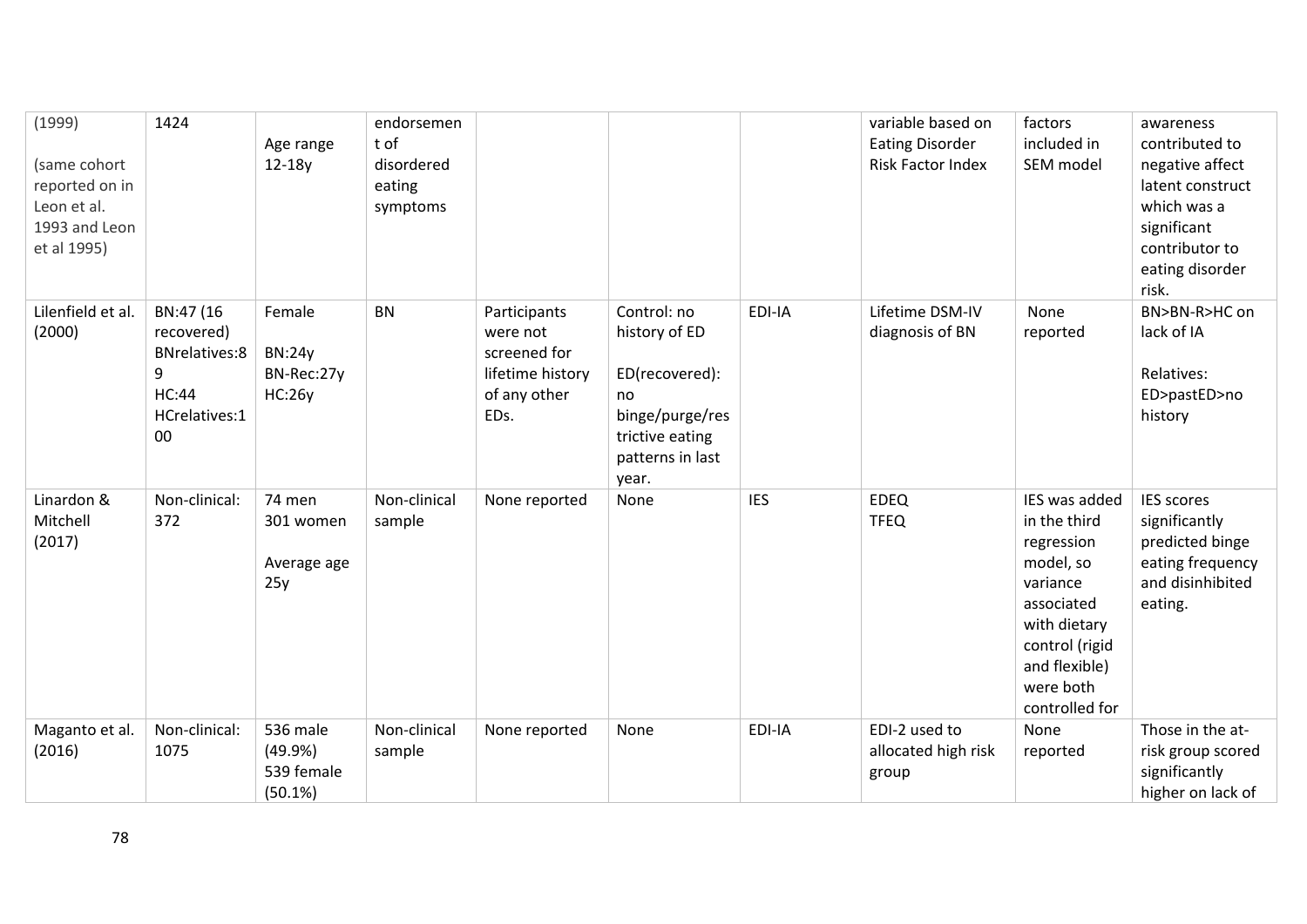|                                                |                                                     |                                                           |                                                   |               |               |                                                   |                                                                                            |                                                                                                                                                                                      | IA than without-<br>risk group.                                                                                                                                               |
|------------------------------------------------|-----------------------------------------------------|-----------------------------------------------------------|---------------------------------------------------|---------------|---------------|---------------------------------------------------|--------------------------------------------------------------------------------------------|--------------------------------------------------------------------------------------------------------------------------------------------------------------------------------------|-------------------------------------------------------------------------------------------------------------------------------------------------------------------------------|
| Maïano et al.<br>(2016)<br>Studies 1 and<br>5. | Study 1: 291<br>Study 5:<br><b>HC: 19</b><br>AN: 19 | Study 1: 14y,<br>54% male.<br>Study 5: 16y,<br>50% female | Study 1:<br>Non-clinical<br>sample<br>Study 5: AN | None reported | None reported | EDI-IA<br>And EDI VS - IA                         | EDI/EDI-VS<br>Study 5: AN<br>participants were<br>allocated to group<br>based on diagnosis | None<br>reported                                                                                                                                                                     | Study 1: Lack of IA<br>positively<br>correlated with<br>bulimia and drive<br>for thinness<br>Study 5: AN<br>sample scored<br>significantly<br>higher than HC on<br>lack of IA |
| Matsumoto et<br>al. (2006)                     | $AN-R = 3$<br>$AN-BP = 5$                           | Female<br>Average age<br>19y                              | $AN-R$<br>AN-BP                                   | None reported | None reported | EDI-IA                                            | DSM-IV criteria                                                                            | EDI, Eating<br><b>Attitude Test</b><br>(EAT), Self-<br>Rating<br>Depression<br>Scale (SDS),<br>State-Trait<br>Anxiety<br>Inventory<br>(STAI) treated<br>as covariates<br>of interest | Lack of IA showed<br>significant<br>improvement pre<br>and post<br>treatment.                                                                                                 |
| Merwin et al.<br>(2009)                        | Mixed:<br>50                                        | 94% female<br>Average age<br>23y                          | AN<br><b>BN</b><br><b>EDNOS</b>                   | None reported | None reported | Difficulties in<br>emotion<br>regulation<br>scale | Dietary restraint<br>and binge eating<br>subscale of EDE                                   | Age, BMI and<br>illness<br>duration.                                                                                                                                                 | Neither lack of<br>clarity nor non-<br>acceptance<br>subscales<br>predicted bulimia<br>Non-acceptance                                                                         |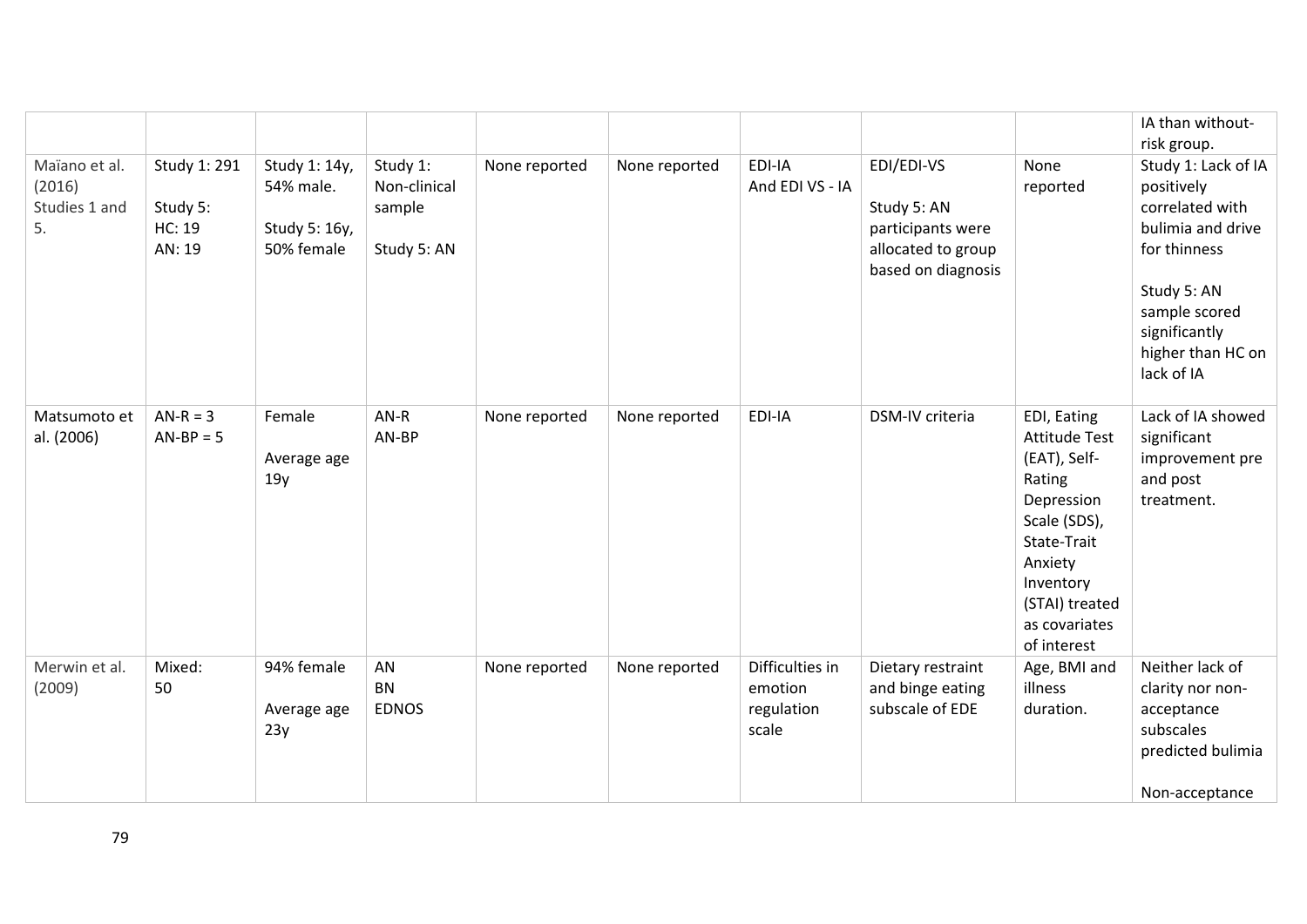|                                         |                                                                        |                                                                                      |                                                                                          |                                                                                                                                          |                                                                                             |                           |                                  |                            | only predicted<br>restraint                                                                                                                                           |
|-----------------------------------------|------------------------------------------------------------------------|--------------------------------------------------------------------------------------|------------------------------------------------------------------------------------------|------------------------------------------------------------------------------------------------------------------------------------------|---------------------------------------------------------------------------------------------|---------------------------|----------------------------------|----------------------------|-----------------------------------------------------------------------------------------------------------------------------------------------------------------------|
| Myers &<br>Crowther<br>(2008)           | Non-clinical:<br>195                                                   | Female                                                                               | Non-clinical<br>sample                                                                   | None Reported                                                                                                                            | None reported                                                                               | EDI-IA.                   | EAT                              | None<br>reported           | Higher lack of IA<br>associated with<br>more disordered<br>eating                                                                                                     |
| Nevonen et al.<br>(2006)                | ED: 978<br>Psychiatric<br><b>Out Patients</b><br>(POP): 106<br>HC: 602 | Female<br>$18-50y$                                                                   | ED included:<br>AN:<br>179 (18%);<br>BN: 432<br>(44%);<br><b>EDNOS: 367</b><br>$(38%)$ . | None reported                                                                                                                            | HC who<br>reported<br>currently or<br>previously<br>having an eating<br>disorder            | EDI-IA                    | Patients met DSM-<br>IV criteria | None<br>reported           | ED>POP>HC on<br>lack of IA                                                                                                                                            |
| Nyman-<br>Carlsson et al.<br>(2014)     | Mixed: 1080                                                            | Female<br>ED:21y<br>Psychiatric<br><b>Out Patients</b><br>(POP):37y<br><b>HC:20y</b> | Mixed                                                                                    | None reported                                                                                                                            | Reported for<br>POP only:<br>Men/patients<br>with incomplete<br>data                        | EDI-IA                    | DSM-IV diagnoses.                | None<br>reported           | ED>POP>HC on<br>lack of IA                                                                                                                                            |
| Papezova<br>Yamamotova<br>& Uher (2005) | HC:17<br>AN-Res:16<br>ANBP:5<br><b>BN:18</b>                           | Female                                                                               | AN-Res<br>AN-BP<br><b>BN</b>                                                             | Affective<br>disorder (n=4),<br>anxiety $(n=2)$ ,<br>history of<br>substance abuse<br>$(n=4)$ , history of<br>suicide attempt<br>$(n=2)$ | Current<br>analgesic<br>medication,<br>pregnancy,<br>diabetes or<br>neurological<br>illness | Thermal pain<br>threshold | <b>DSM</b> criteria              | Medication,<br>comorbidity | ED group had<br>higher(longer)<br>pain threshold<br>than control<br>group.<br>Comparisons<br>showed BN and<br>AN-BP had higher<br>pain thresholds<br>than HC, but not |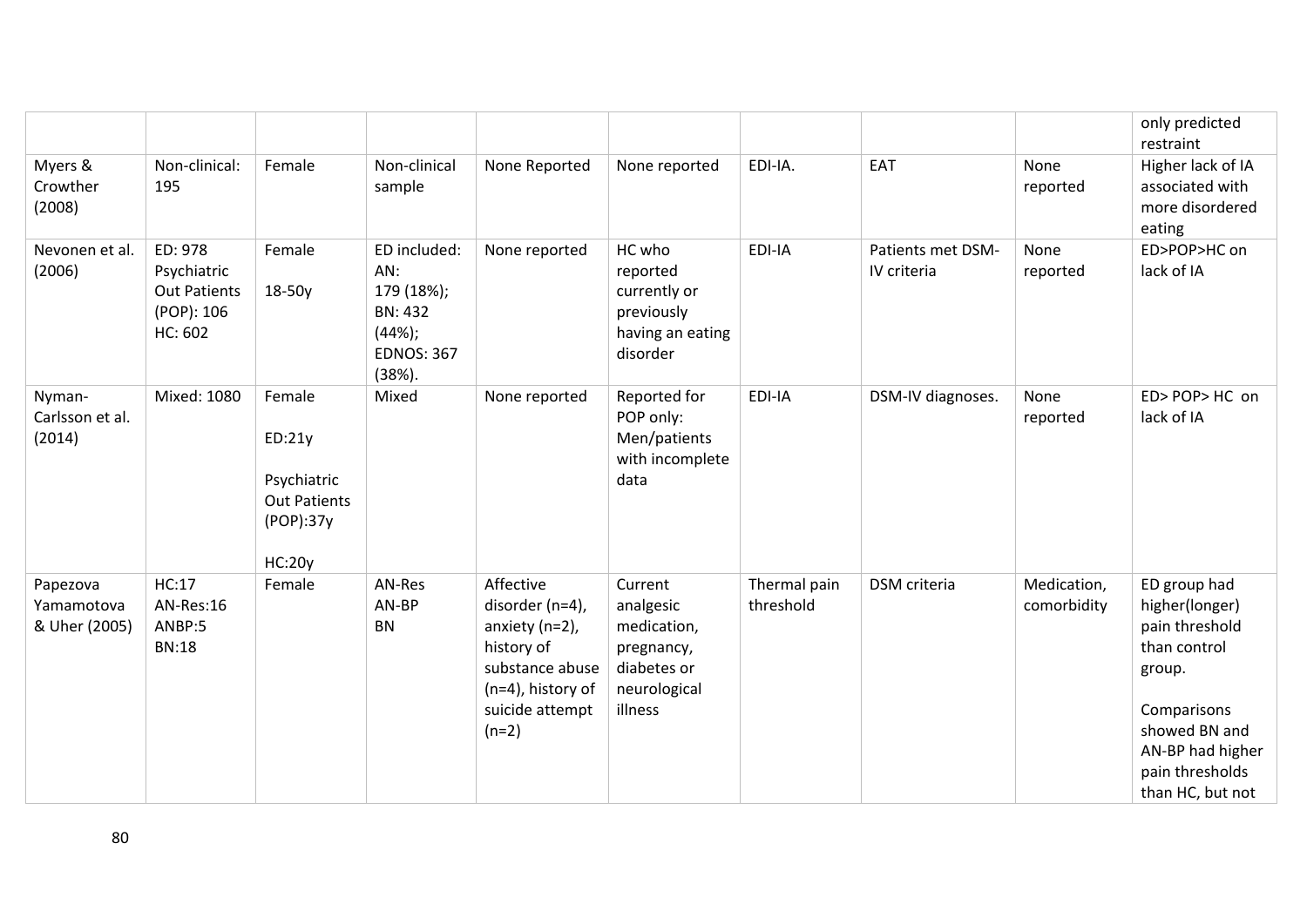|                                  |                                                         |                                   |                                                        |                                                                         |                                                                                                                                                                                                                       |                                                                                                                        |                                                                                                                       |                                                    | AN-Res.                                                                                                                                                    |
|----------------------------------|---------------------------------------------------------|-----------------------------------|--------------------------------------------------------|-------------------------------------------------------------------------|-----------------------------------------------------------------------------------------------------------------------------------------------------------------------------------------------------------------------|------------------------------------------------------------------------------------------------------------------------|-----------------------------------------------------------------------------------------------------------------------|----------------------------------------------------|------------------------------------------------------------------------------------------------------------------------------------------------------------|
| Pollatos &<br>Georgiou<br>(2016) | <b>BN:23</b><br><b>HC:23</b>                            | Female<br><b>BN:24y</b><br>HC:25y | <b>BN</b>                                              | $MDD(n=3)$ ,<br>Anxiety disorder<br>$(n=5)$ ,<br>MDD+anxiety<br>$(n=2)$ | Intake of<br>psychotropic<br>medication                                                                                                                                                                               | Heartbeat<br>counting<br>EDI-IA                                                                                        | SCID-I criteria                                                                                                       | BMI,<br>alexithymia,<br>depression<br>and anxiety. | No difference in<br>heartbeat<br>counting.<br>Significant<br>negative<br>correlation<br>between<br>heartbeat<br>counting and EDI<br>subscale in BN<br>only |
| Pollatos et al.<br>(2008)        | AN:28<br><b>HC:28</b>                                   | Female<br>Average age<br>21y      | AN                                                     | MDD (32%)<br>MMD+anxiety<br>disorder (7%)<br>Anxiety disorder<br>(7%)   | Past/<br>present<br>psychotic<br>disorders                                                                                                                                                                            | Heartbeat<br>counting<br>EDI-IA                                                                                        | Structured<br>Interview for<br>Anorexic and<br><b>Bulimic Syndromes</b><br>for DSM-IV and<br>$ICD-10$                 | Anxiety &<br>depression                            | Heartbeat<br>counting poorer<br>in AN versus HC                                                                                                            |
| Preyde et al.<br>(2016)          | <b>BN: 29</b><br><b>AN-BP: 22</b><br>AN-R:19<br>EDNOS:6 | 92.4%<br>female                   | Mixed:<br><b>BN</b><br>AN-BP<br>$AN-R$<br><b>EDNOS</b> | Not reported                                                            | Psychiatric<br>hospitalization<br>in past six<br>weeks,<br>hospitalization<br>for feeding<br>within the past<br>month, actively<br>suicidal, active<br>alcohol and/or<br>drug<br>dependence,<br>history of<br>stomach | EDI-IA<br>combined with<br>emotional<br>dysregulation<br>subscale to<br>create<br>'affective<br>problems<br>composite' | Inpatients, all<br>diagnosed with one<br>of the EDs<br>Eating disorder risk<br>composite (EDRC,<br>subscale of EDI-3) | None<br>reported                                   | Positive change in<br>'affective<br>problems<br>composite' during<br>the treatment<br>was predictive of<br>lower EDRC<br>scores at<br>discharge.           |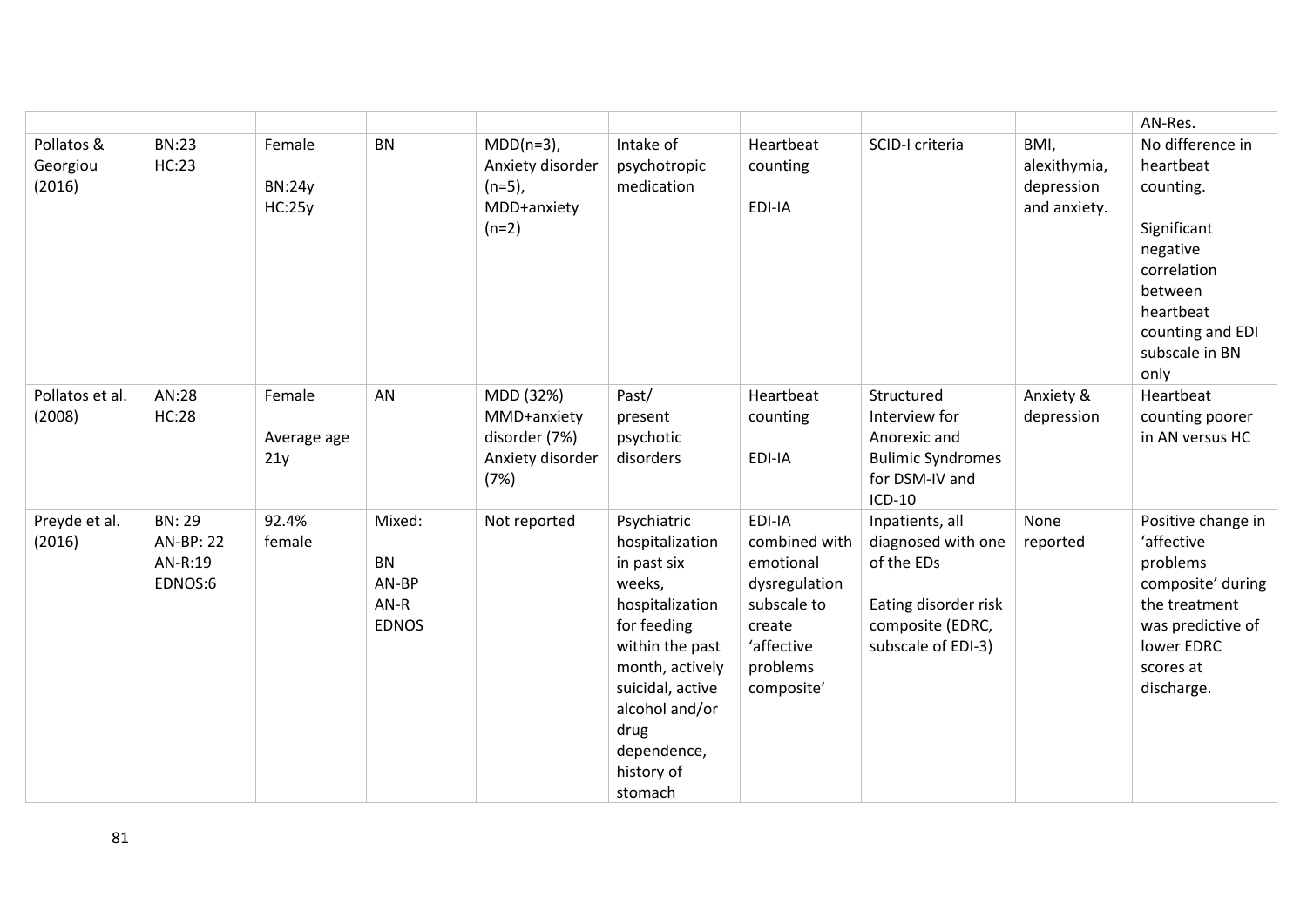|                             |                              |                                                         |                     |               | reduction<br>surgery, a goal<br>of weight loss<br>rather than<br>weight gain,,<br>unstable<br>diabetic<br>condition,<br>binge-eating<br>disorder, or a<br>psychotic illness |                                                        |                                                                                                                               |                                                                                                        |                                                                             |
|-----------------------------|------------------------------|---------------------------------------------------------|---------------------|---------------|-----------------------------------------------------------------------------------------------------------------------------------------------------------------------------|--------------------------------------------------------|-------------------------------------------------------------------------------------------------------------------------------|--------------------------------------------------------------------------------------------------------|-----------------------------------------------------------------------------|
| Ramaciotti et<br>al. (2008) | <b>BED:27</b><br>HC:63       | BED:87.5%<br>Female<br>37y<br>HC:91.6%<br>Female<br>42y | <b>BED</b>          | None reported | None reported                                                                                                                                                               | EDI-IA                                                 | <b>Binge eating</b><br>disorder clinical<br>interview<br>Structured clinical<br>interview for<br>anorexic-bulimic<br>spectrum | None<br>reported, but<br>no differences<br>between two<br>groups in<br>demographic<br>measurement<br>S | BED scored higher<br>than HC on lack<br>of IA                               |
| Raymond et<br>al. (1995)    | <b>BED:27</b><br>OB:33 HC:44 | Female<br>Age range<br>19-50 y                          | <b>Binge eating</b> | None reported | Psychoactive or<br>analgesic<br>medications,<br>history of<br>psychiatric<br>disorder<br>major medical<br>illness.                                                          | Mechanical<br>pain<br>thresholds                       | DSM criteria                                                                                                                  | age                                                                                                    | Pain detection:<br>BED>HC                                                   |
| Raymond et<br>al. (1999a)   | AN:43<br>HC:65               | Female<br>Age range<br>$16-43y$                         | AN                  | None reported | History<br>of substance<br>abuse, psychotic<br>symptoms,<br>current<br>suicidality,                                                                                         | Mechanical<br>pressure pain<br>detection<br>thresholds | Met DSM-IV<br>criteria for AN.                                                                                                | None                                                                                                   | Pain detection<br>threshold was<br>significantly<br>higher in AN than<br>HC |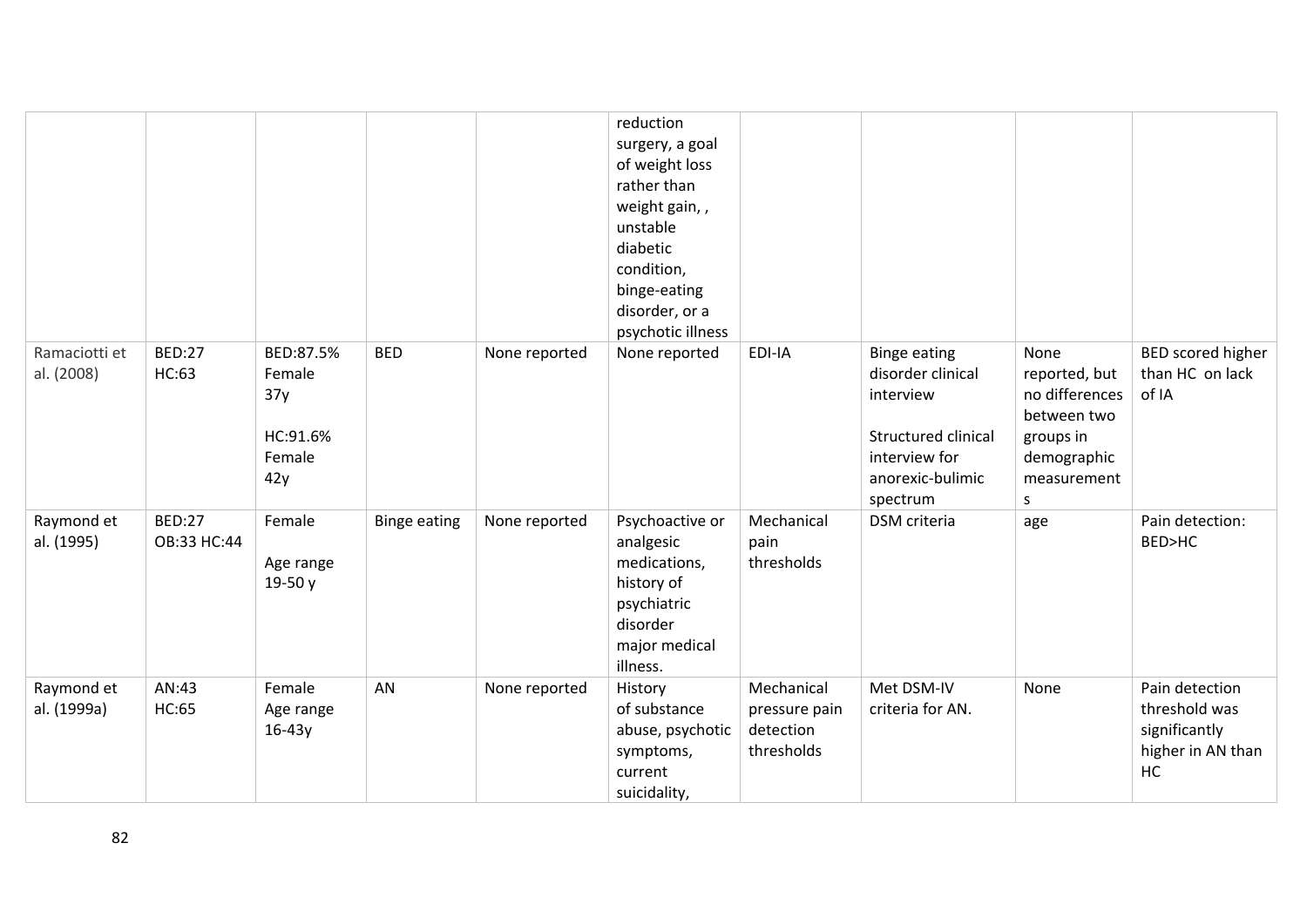|                                    |                              |                        |                       |                                                                               | comorbid<br>medical<br>condition that<br>would interfere<br>with<br>pain testing                                                                                                                                   |                                                                        |                                              |                           | Pain tolerance<br>thresholds were<br>not significantly<br>different.                                                                                                                         |
|------------------------------------|------------------------------|------------------------|-----------------------|-------------------------------------------------------------------------------|--------------------------------------------------------------------------------------------------------------------------------------------------------------------------------------------------------------------|------------------------------------------------------------------------|----------------------------------------------|---------------------------|----------------------------------------------------------------------------------------------------------------------------------------------------------------------------------------------|
| Raymond et<br>al. (1999b)          | <b>BN: 9</b>                 | Female<br>24y          | <b>BN</b>             | $MDD(n=2)$<br>Social phobia<br>$(n=2)$                                        | Active suicidal<br>ideation,<br>diagnosis of<br>schizophrenia or<br>bipolar disorder,<br>substance use<br>disorder in the<br>prior 6 months,<br>or the use of<br>psychoactive<br>medication<br>/pain<br>medication | Mechanical<br>pressure pain<br>thresholds<br>during bulimic<br>episode | DSM-III-R criteria<br>for BN                 | Depression<br>and anxiety | On the<br>binge/vomit<br>episode day,<br>there was a<br>significant<br>decrease in pain<br>threshold<br>immediately after<br>vomiting and for 1<br>hour after.                               |
| Romano et al.<br>(2018)            | Non-clinical:<br>902         | 68.2%<br>female<br>24y | Nonclinical<br>sample | 5% reported<br>lifetime ED, 4%<br>reported<br>clinically severe<br>current ED | None reported                                                                                                                                                                                                      | IES-2                                                                  | EDE-Q                                        | Age, gender<br>and BMI    | IES-2 negatively<br>predicted EDE-Q<br>global scores.<br>Addition of EDE-Q<br>scores into model<br>already including<br>age, gender and<br>bmi caused<br>significant change<br>in model fit. |
| Rossiter,<br>Wilson &<br>Goldstein | <b>BN:10</b><br>'Restrained' | Female<br>22y          | <b>BN</b>             | None reported                                                                 | No use of self-<br>induced<br>vomiting,                                                                                                                                                                            | EDI-IA                                                                 | TFEQ: restraint,<br>hunger,<br>disinhibition | None<br>reported          | BN>Restrained>U<br>nrestrained on<br>lack of IA                                                                                                                                              |
|                                    |                              |                        |                       |                                                                               |                                                                                                                                                                                                                    |                                                                        |                                              |                           |                                                                                                                                                                                              |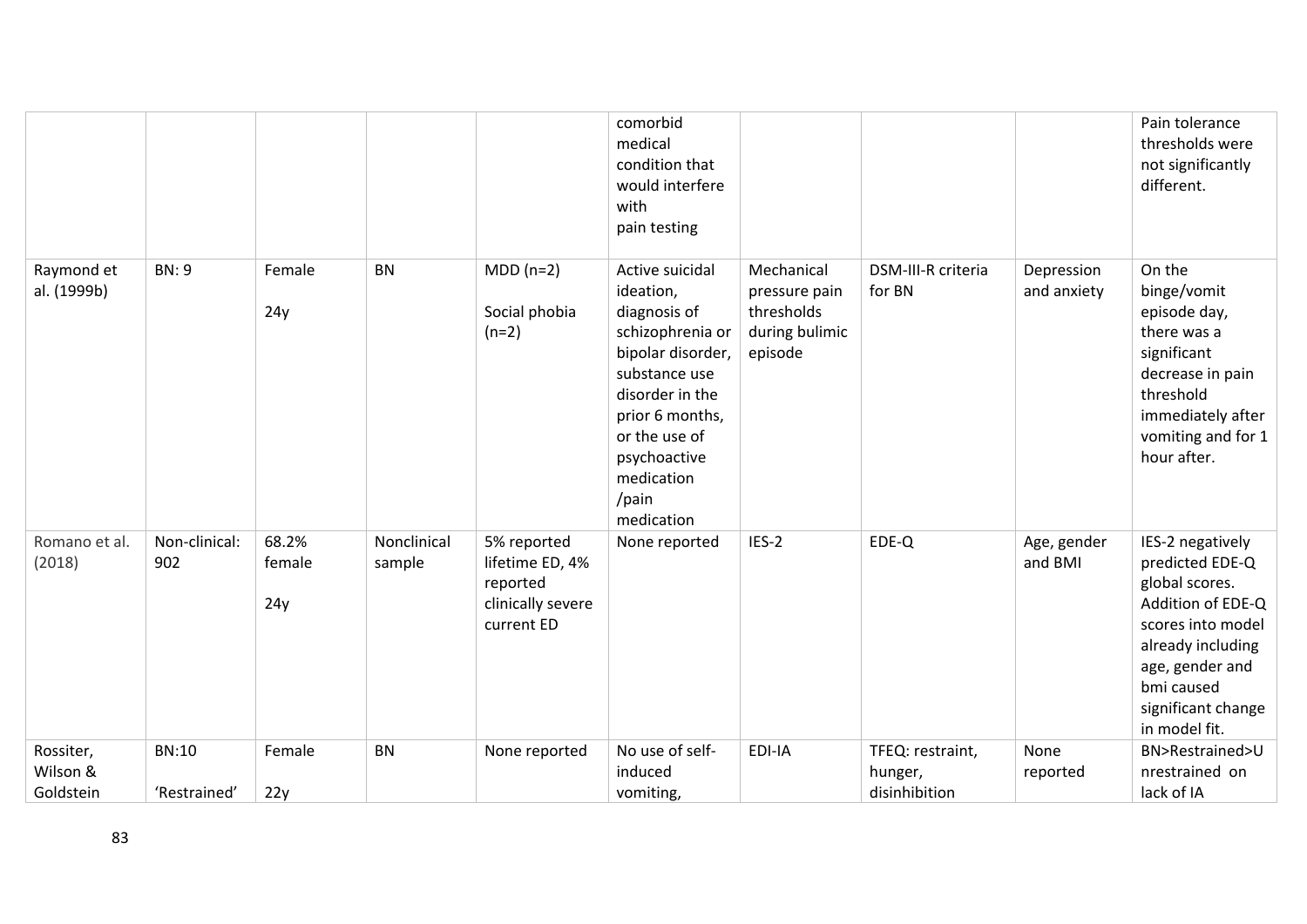| (1988)                           | and 'not<br>restrained'<br>eating: 20 |                                                                |            |                                                                                     | laxative, or<br>diuretic abuse                                                                                                                                                                                     |                                                         |                                       |                                                          |                                                                                                       |
|----------------------------------|---------------------------------------|----------------------------------------------------------------|------------|-------------------------------------------------------------------------------------|--------------------------------------------------------------------------------------------------------------------------------------------------------------------------------------------------------------------|---------------------------------------------------------|---------------------------------------|----------------------------------------------------------|-------------------------------------------------------------------------------------------------------|
| Schmahl et al.<br>(2010)         | <b>BN: 20</b><br><b>HC:24</b>         | Female                                                         | <b>BN</b>  | In BN group:<br>AN, drug<br>dependence,<br>alcohol abuse,<br>antidepressant<br>use. | Pregnancy,<br>psychiatric<br>disorders<br>substance<br>dependence or<br>abuse during<br>the last<br>6 months,<br>organic brain<br>disease, medical<br>illnesses, and<br>medication with<br>analgesic<br>properties | Thermal pain<br>thresholds<br>using contact<br>thermode | SCID                                  | Age, BMI, BDI<br>scores                                  | No difference in<br>heat or cold pain<br>thresholds in BN<br>compared to HC                           |
| Schoemaker et<br>al. (1997)      | <b>BN:78</b><br><b>POP:67</b>         | Female<br>(reports for<br>BN only)<br><b>BN:30y</b><br>POP:32y | <b>BN</b>  | None reported                                                                       | POP: diagnosis<br>of AN/BN or<br>reporting<br>frequent binge<br>eating                                                                                                                                             | EDI-IA                                                  | <b>Meeting DSM</b><br>criteria for BN | None<br>reported (but<br>no difference<br>in age or BMI) | <b>BN</b> scored<br>significantly<br>higher than POP<br>on lack of IA                                 |
| Sehm &<br>Warschburger<br>(2018) | BED: 1039                             | 49.7% boys<br>14y                                              | <b>BED</b> | None reported                                                                       | None reported                                                                                                                                                                                                      | EDI-IA at T1<br>and T2                                  | EDI-IA subscale                       |                                                          | Lack of IA<br>correlated with<br>binge eating at<br>both timepoints.<br>Lack of IA<br>predicted binge |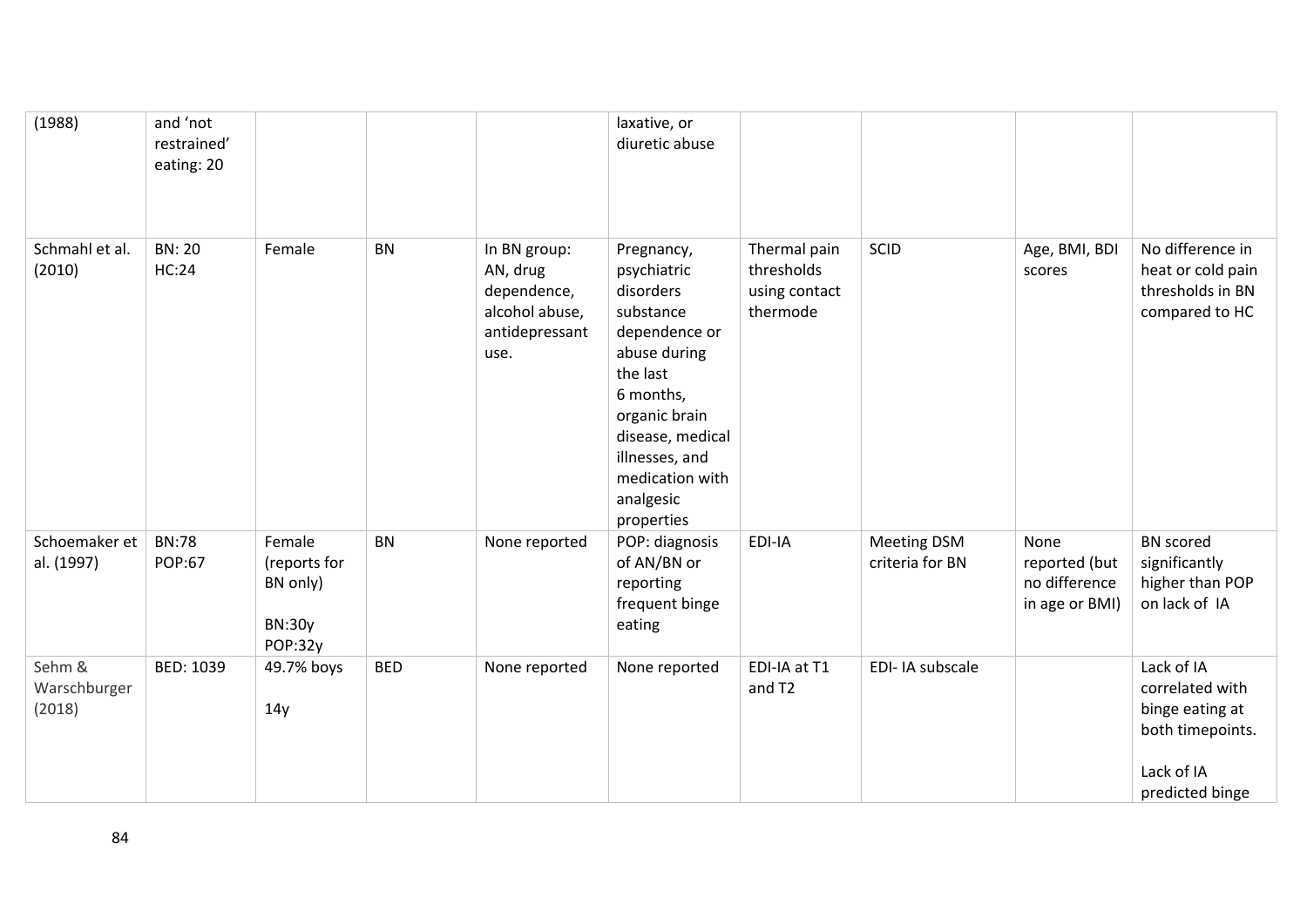|                               |                                            |                                                               |                           |                                                                                                    |                                                                                                                  |                                                               |                                                                                                                                                                                            |                                                                                                 | eating<br>longitudinally.                                                                        |
|-------------------------------|--------------------------------------------|---------------------------------------------------------------|---------------------------|----------------------------------------------------------------------------------------------------|------------------------------------------------------------------------------------------------------------------|---------------------------------------------------------------|--------------------------------------------------------------------------------------------------------------------------------------------------------------------------------------------|-------------------------------------------------------------------------------------------------|--------------------------------------------------------------------------------------------------|
| Sim & Zeman<br>(2004)         | <b>BN:19</b><br>Depression:<br>19<br>HC:19 | Female<br>16y                                                 | <b>BN</b><br><b>EDNOS</b> | In BD group:<br>Panic disorder<br>$(n=1)$<br>$MDD(n=3)$<br>Depressive<br>disorder NOS<br>$(n=1)$ . | <b>HC</b> participants<br>with past<br>mental health<br>history or<br>current<br>depression/ED<br>were excluded  | EDI-IA                                                        | Group<br>classifications<br>based on diagnosis<br>performed by<br>psychiatrist,<br>psychologist and<br>nutritionist.                                                                       | None<br>statistically,<br>but separate<br>analyses run<br>to assess<br>effects of<br>medication | Lack of IA was<br>highest in BN, and<br>higher in<br>depression than<br>HC.                      |
| Solmi et al.<br>(2018)        | AN:955<br><b>BN:813</b><br><b>BED:300</b>  | 96.6%<br>Female<br>AN:23Y<br><b>BN:26Y</b><br><b>BED: 35y</b> | Mixed                     | None reported                                                                                      | Severe<br>comorbidity:<br>schizophrenia,<br>acute manic<br>episode, or<br>alcohol<br>addiction.                  | EDI-IA                                                        | Had current<br>diagnosis of AN, BN<br>or BED according to<br>DSM-5.<br>EDI body<br>dissatisfaction,<br>drive for thinness<br>and bulimia were<br>considered ED-core<br>symptom<br>measured | status<br>BMI, duration<br>of illness,<br>depression<br>and anxiety                             | In network<br>analysis:<br>interoceptive<br>deficits had high<br>network<br>centrality.          |
| Srinivasagam<br>et al. (1995) | <b>AN-Rec: 20</b><br><b>HC: 16</b>         | Female<br>AN:24y<br>HC:22y                                    | AN-Rec                    | None reported                                                                                      | None reported                                                                                                    | EDI-IA                                                        | Group allocation<br>based on previous<br>diagnosis of<br>anorexia.                                                                                                                         | None<br>reported                                                                                | AN scored<br>significant higher<br>than HC on lack of<br>IA.                                     |
| Stein et al.<br>(2002)        | BN-rec: 11<br>HC:15                        | <b>BN:29y</b><br>HC:25y                                       | <b>BN-Rec</b>             | None: screened<br>by exclusion<br>criteria                                                         | Any axis I<br>disorder in the<br>past year.<br>Ever having a<br>bipolar disorder,<br>a schizophrenic<br>spectrum | Pain<br>perception:<br>Thermal pain<br>latency.<br>Submaximal | Previous DSM-IV<br>diagnosis.<br>(past year<br>maintenance of<br>stable weight, no<br>bingeing or                                                                                          | Tested in<br>follicular<br>phase to<br>control for<br>menstrual<br>variations on<br>pain        | Greater % of BN-R<br>had thermal<br>pain thresholds<br>longer than set<br>'end' of<br>experiment |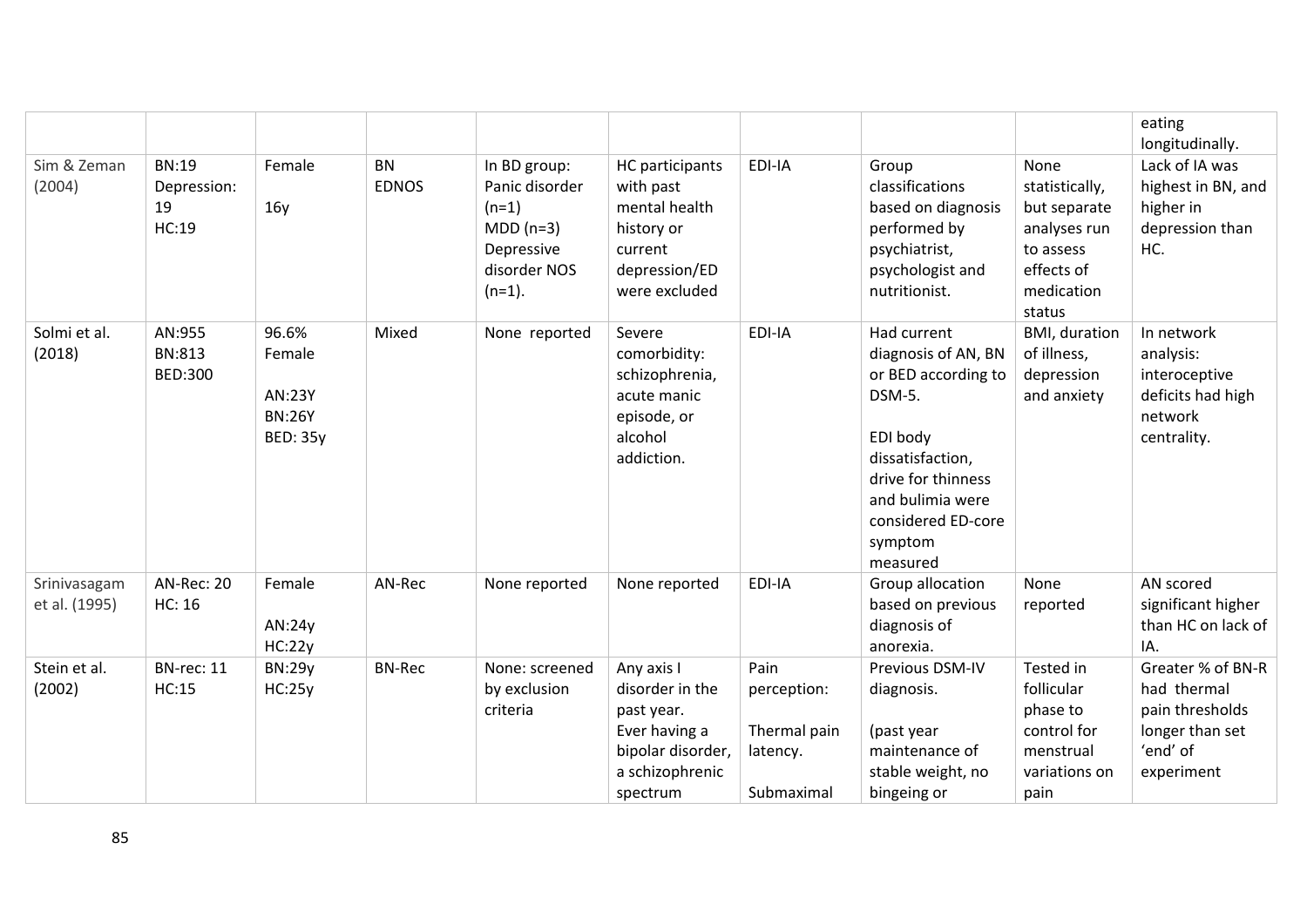|                         |                      |                                |        |                                                                                                                                    | disorder,<br>organic brain<br>syndrome, and<br>dementia.<br>Present or past<br>medical illness,<br>or chronic pain<br>condition; not<br>used<br>psychoactive<br>medications in<br>the past year;<br>no current or<br>regular use of<br>analgesics or of<br>any other<br>medications | effort<br>tourniquet<br>test (ischemic<br>pain)                         | restrictive eating,<br>normal<br>menstruation)                                              | perception.                                                                                            | Longer ischemic<br>pain threshold in<br>BN-R.                                                                                                                                                                                                                                            |
|-------------------------|----------------------|--------------------------------|--------|------------------------------------------------------------------------------------------------------------------------------------|-------------------------------------------------------------------------------------------------------------------------------------------------------------------------------------------------------------------------------------------------------------------------------------|-------------------------------------------------------------------------|---------------------------------------------------------------------------------------------|--------------------------------------------------------------------------------------------------------|------------------------------------------------------------------------------------------------------------------------------------------------------------------------------------------------------------------------------------------------------------------------------------------|
| Strigo et al.<br>(2013) | AN-Rec: 12<br>HC: 12 | Female<br>AN-Rec:25y<br>HC:30y | AN-Rec | Lifetime<br>diagnoses, AN<br>only: $MDD (n =$<br>7), anxiety ( $n =$<br>6), OCD ( $n = 3$ ),<br>alcohol<br>dependence (n<br>$= 1)$ | Substance<br>dependence,<br>psychotropic<br>medication in<br>past 4 weeks,<br>clinically<br>significant<br>comorbid<br>medical<br>conditions, MRI<br>exclusion,<br>current or past<br>chronic pain                                                                                  | Thermal pain<br>fMRI during<br>anticipatory<br>and reception<br>phases. | SCID by doctoral<br>level clinicians,<br>final diagnosis in<br>meeting with<br>psychiatrist | None<br>reported but<br>groups were<br>not different<br>on<br>depression,<br>anxiety or<br>alexithymia | During<br>anticipation of<br>pain: AN-Rec<br>showed<br>significantly<br>greater activation<br>in right anterior<br>insula than HC in<br>low and unknown<br>pain conditions,<br>and significantly<br>lower insula<br>activation during<br>pain processing in<br>both high and low<br>pain |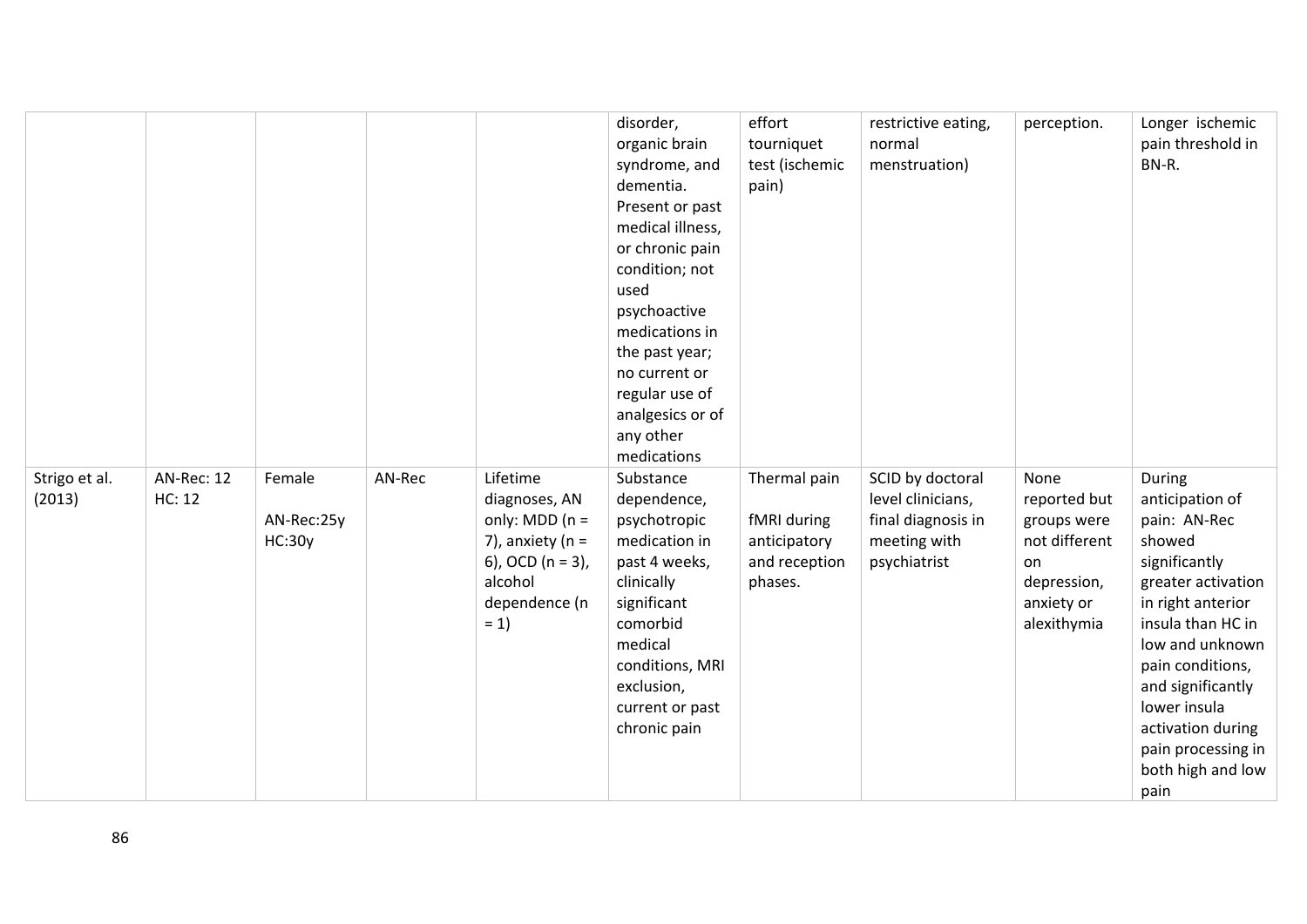| Taylor et al.<br>(1996)   | AN-Res:30<br>AN-BP:18<br>30 matched<br>controls<br>NB only<br>these<br>participants<br>were used in<br>analysis of<br>EDI between<br>groups<br>234<br>unmatched<br>controls | Matched<br>control: All<br>female<br>27y<br>Unmatched<br>HC: 50%<br>female | AN-Res<br>AN-BP        | None reported | HCs excluded if<br>they had a<br>history of any<br><b>ED</b> | EDI-IA | ED participants met<br>DSM-III criteria for<br>AN.                                  | None<br>reported                                                                                   | Patients scored<br>significantly<br>higher on lack of<br>IA than HC.                              |
|---------------------------|-----------------------------------------------------------------------------------------------------------------------------------------------------------------------------|----------------------------------------------------------------------------|------------------------|---------------|--------------------------------------------------------------|--------|-------------------------------------------------------------------------------------|----------------------------------------------------------------------------------------------------|---------------------------------------------------------------------------------------------------|
| Thompson et<br>al. (1987) | Non-clinical:<br>95                                                                                                                                                         | Female<br>21y                                                              | Non-clinical<br>sample | None reported | None reported                                                | EDI-IA | Eating patterns<br>questionnaire -<br>EPQ<br>EDI-<br>Bulimia, drive for<br>thinness | None<br>reported                                                                                   | <b>Bulimic</b> group<br>scored higher<br>than symptom-<br>free and bulimic-<br>like on lack of IA |
| Tylka & Subich<br>(2004)  | Non-clinical:<br>463                                                                                                                                                        | Women<br>23y                                                               | Non-clinical<br>sample | Nonclinical:  | None reported                                                | EDI-IA | Questionnaire for<br>eating disorder<br>diagnoses (Q-EDD)<br><b>EAT-26</b>          | Pressure for<br>thinness<br>Friend social<br>support<br>Family social<br>support<br>Internalisatio | EAT-26:<br>Positive path<br>coefficient<br>between poor<br>interoception and<br>ED symptoms =     |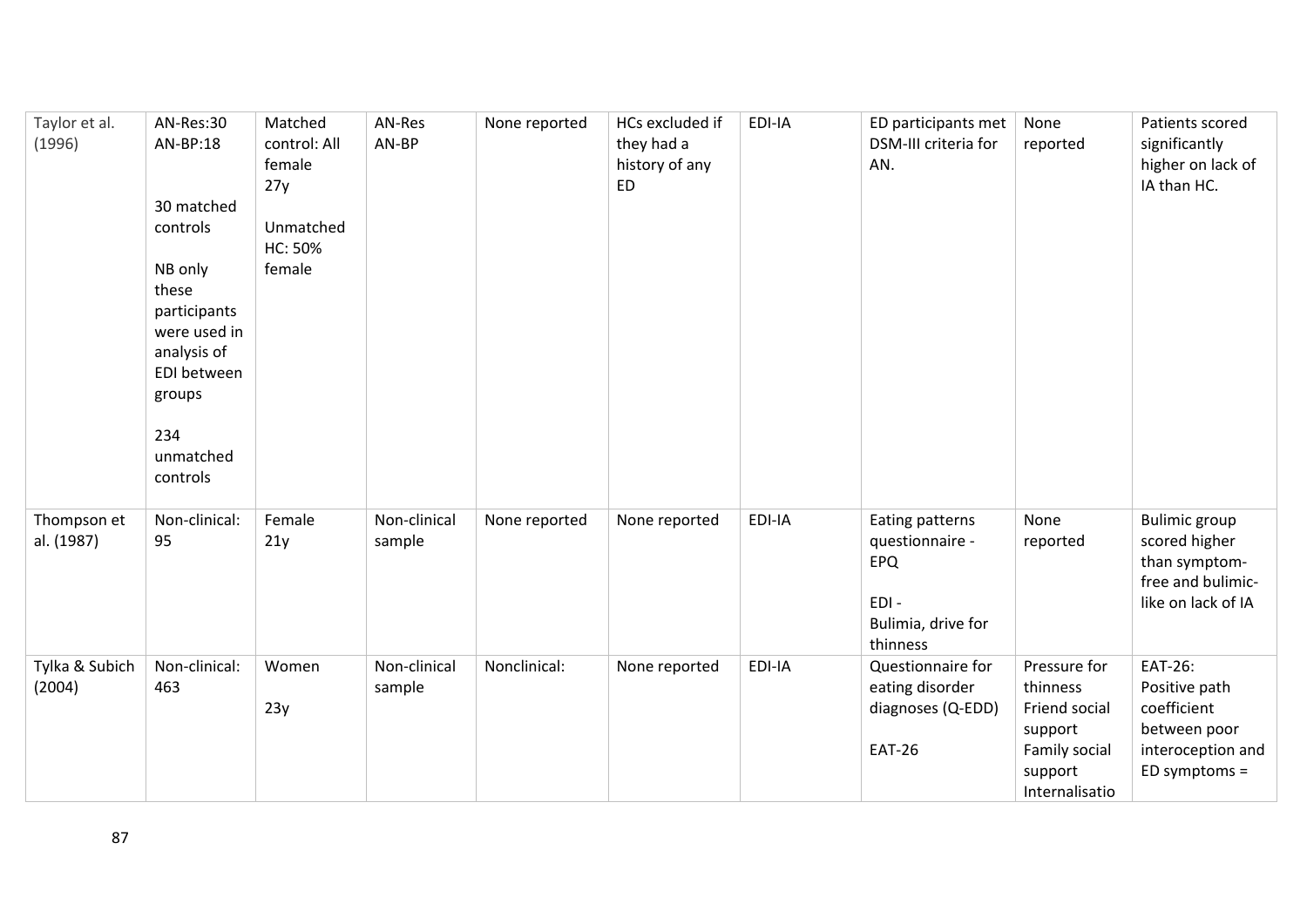|                                     |                        |                                     |                        |               |                                      |                                                                                                                                         |                                                                                     | n of thin ideal<br>Negative<br>affect<br>Body image<br>disturbance | Q-EDD:<br>Positive path<br>coefficient<br>between poor<br>interoception and<br>Q-EDD group rank                                                                          |
|-------------------------------------|------------------------|-------------------------------------|------------------------|---------------|--------------------------------------|-----------------------------------------------------------------------------------------------------------------------------------------|-------------------------------------------------------------------------------------|--------------------------------------------------------------------|--------------------------------------------------------------------------------------------------------------------------------------------------------------------------|
| Tylka & Wilcox<br>(2006)            | Non-clinical:<br>340   | Female<br>18y                       | Non-clinical<br>sample | None          | None reported                        | IES subscales:<br>unconditional<br>permission to<br>eat; eating for<br>physical<br>reasons and<br>reliance on<br>hunger/satiety<br>cues | EAT-26 subscales<br>dieting and<br>bulimia/food<br>preoccupation.                   | None<br>reported                                                   | All 3 IES subscales<br>correlated with<br>EAT-26 measures                                                                                                                |
| Ussery &<br>Practice-Dunn<br>(1992) | Non-clinical:<br>96    | Male<br>No age<br>reported          | Non-clinical<br>sample | None reported | None reported                        | EDI-IA                                                                                                                                  | The Binge Scale<br>Bulimia test (BULIT)                                             | None<br>reported                                                   | Lack of IA<br>correlated<br>positively with<br>binge scale and<br><b>BULIT.</b><br>Lack of IA was a<br>sig predictor for<br><b>BULIT</b> but not for<br>the binge scale. |
| Van Dyck et al.<br>(2016)           | ED:87<br><b>HC:835</b> | Female<br>ED: 26y<br><b>HC: 25y</b> | Mixed                  | None reported | History of eating<br>disorder for HC | <b>IES</b>                                                                                                                              | Participants who<br>indicated that they<br>had received an<br>official diagnosis by | Gender                                                             | ED scored higher<br>than HC on IES                                                                                                                                       |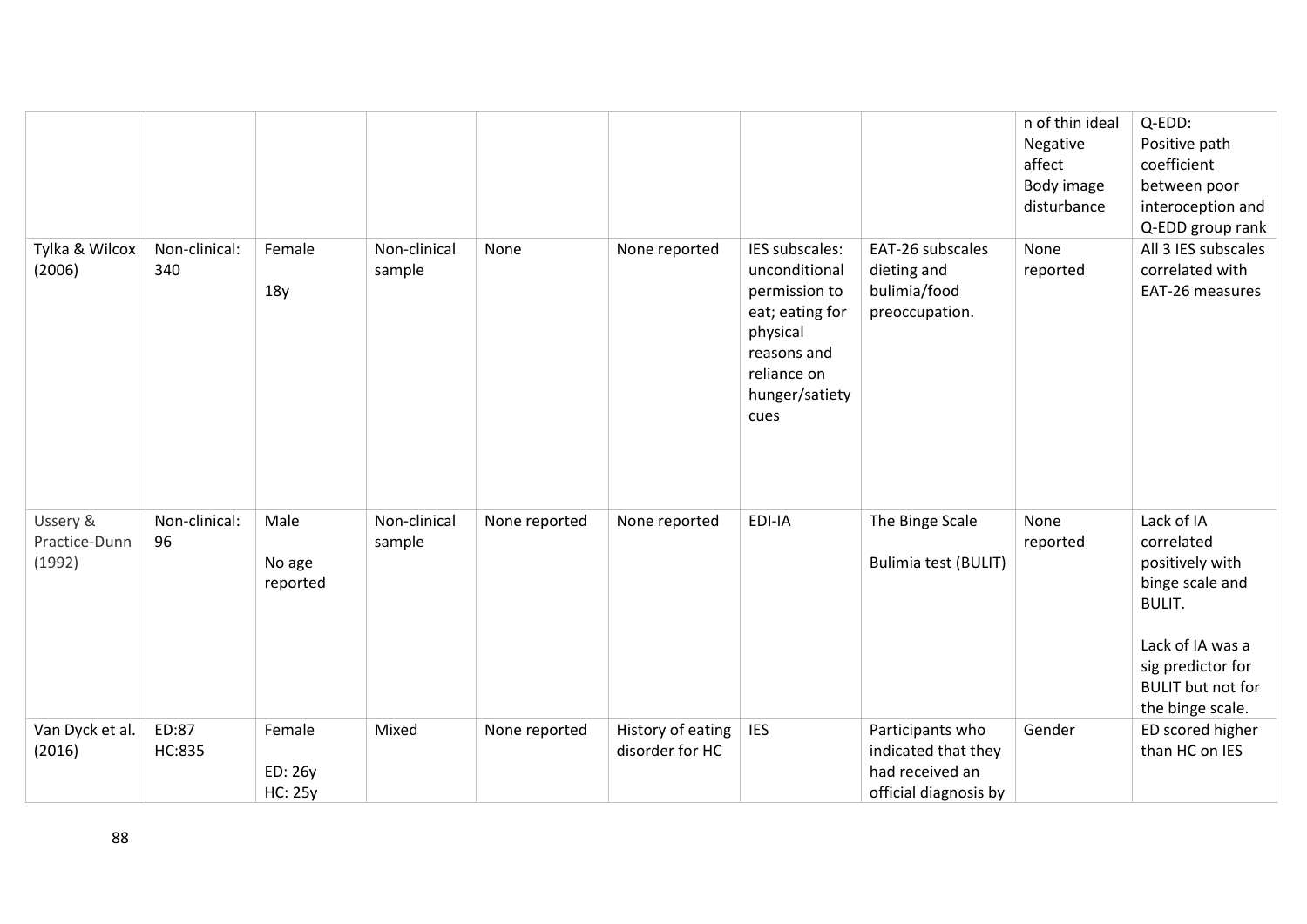|                             |                          |                                                       |                        |                                                                                   |                                                                                                                                                                                           |                                                                                                          | a mental health<br>professional                            |                                                                           |                                                                                                                                                                                                   |
|-----------------------------|--------------------------|-------------------------------------------------------|------------------------|-----------------------------------------------------------------------------------|-------------------------------------------------------------------------------------------------------------------------------------------------------------------------------------------|----------------------------------------------------------------------------------------------------------|------------------------------------------------------------|---------------------------------------------------------------------------|---------------------------------------------------------------------------------------------------------------------------------------------------------------------------------------------------|
| Van Strien et<br>al. (2005) | <b>HC: 436</b><br>ED:332 | 16y                                                   | Mixed                  | None reported                                                                     | None reported                                                                                                                                                                             | EDI-IA                                                                                                   | ED sample defined<br>using DSM-IV<br>EDI-SC<br><b>DEBQ</b> | None<br>reported                                                          | ED scored<br>significantly<br>higher than HC on<br>lack of IA                                                                                                                                     |
| Villarroel et al.<br>(2009) | Non-clinical:<br>751     | Female<br>22y                                         | Non-clinical<br>sample | None reported                                                                     | None reported                                                                                                                                                                             | EDI-IA                                                                                                   | <b>EDEQ</b>                                                | None<br>reported                                                          | Lack of IA<br>correlated with<br>restraint and with<br>eating concern                                                                                                                             |
| Vinai et al.<br>(2015)      | <b>BED:57</b><br>HC:61   | BED:<br>75% Female<br>44y<br>HC:<br>56% Female<br>45y | <b>Binge Eating</b>    | <b>BED</b> scored<br>higher on<br>depression and<br>anxiety                       | Other eating<br>disorders<br>excluded<br>through clinical<br>interview                                                                                                                    | EDI-IA                                                                                                   | Diagnosis made by<br>an eating disorder<br>professional    | None<br>reported - no<br>difference<br>between<br>groups in age<br>or BMI | BED scored higher<br>on lack of IA than<br><b>HC</b>                                                                                                                                              |
| Wierenga et<br>al. (2015)   | AN-Rec:23<br>HC:17       | Female<br>$HC = 25y$<br>AN-Rec<br>$= 28y$             | AN-Rec                 | MDD (n=17),<br>anxiety (n=8),<br>OCD (n=4), past<br>drug/alcohol<br>abuse $(n=3)$ | No current<br>diagnosis or<br>history within 3-<br>months of<br>drug/alcohol<br>abuse, no<br>medical or<br>neurological<br>concerns, MRI<br>exclusion, no<br>psychotropic<br>medication 3 | Differences in<br><b>BOLD</b><br>activation in<br>reward-<br>related areas<br>when satiated<br>vs hungry | Diagnosis of AN                                            | None<br>reported: no<br>group<br>difference in<br>age, BMI etc.           | In HC: hunger<br>increased brain<br>responses in<br>reward circuit<br>areas, and satiety<br>increased<br>response in<br>cognitive control<br>areas. In AN-Rec:<br>no influence of<br>hunger state |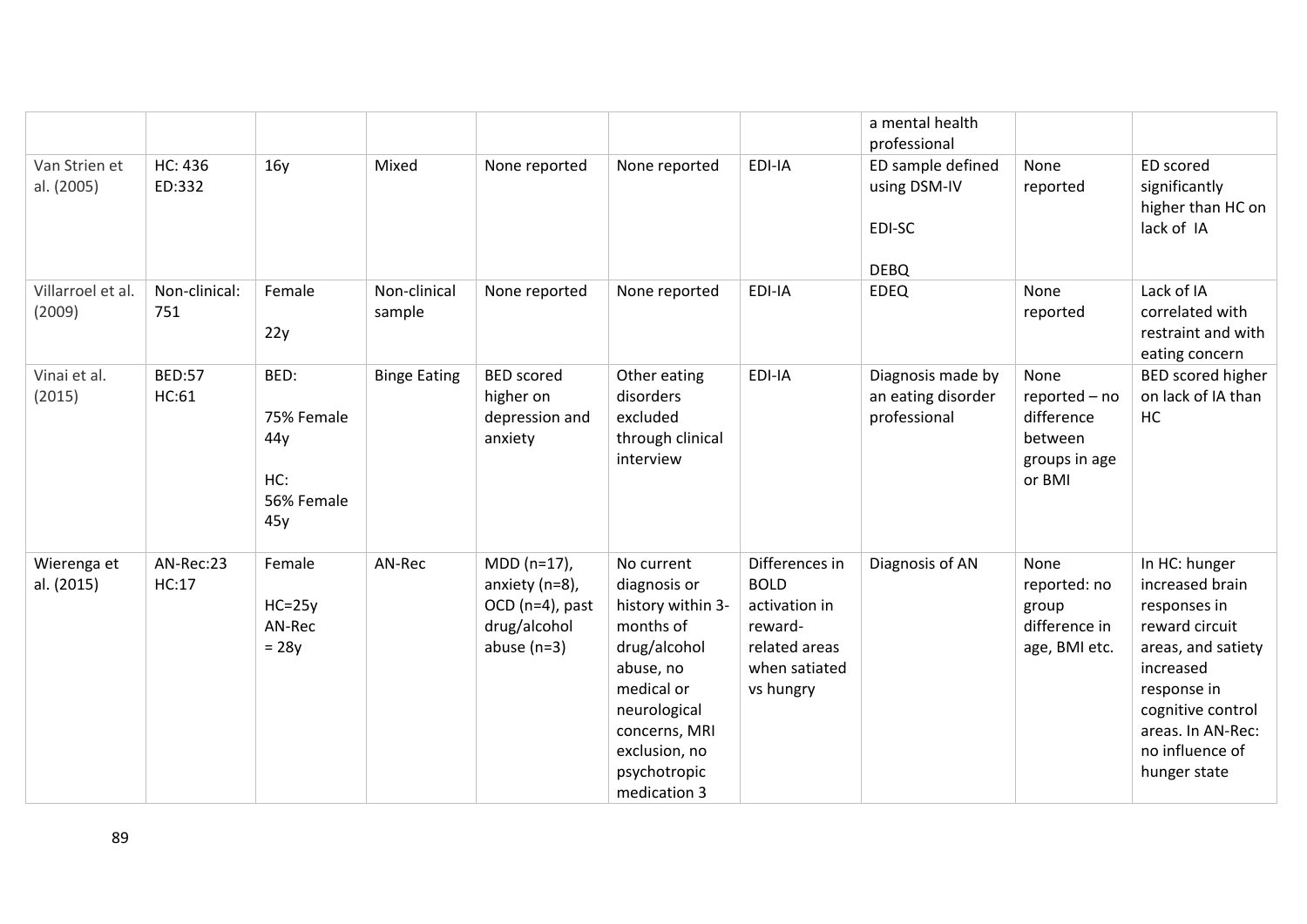|                             |                             |                                             |           |                                                                                                                                   | months prior                                                                                                                                                                      |                                                                                            |                                                      |                                                                                                                |                                                                                                                  |
|-----------------------------|-----------------------------|---------------------------------------------|-----------|-----------------------------------------------------------------------------------------------------------------------------------|-----------------------------------------------------------------------------------------------------------------------------------------------------------------------------------|--------------------------------------------------------------------------------------------|------------------------------------------------------|----------------------------------------------------------------------------------------------------------------|------------------------------------------------------------------------------------------------------------------|
| Wierenga et<br>al. (2017)   | AN-Rec:21<br>HC:16          | Female<br>$AN = 27y$<br>$HC = 24y$          | AN        | Lifetime<br>diagnoses:<br>HC= none.<br>$AN =$<br>$MDD (n=14)$ ,<br>$OCD$ (n=4),<br>anxiety (n=7),<br>alcohol abuse<br>$(n=3)$ .   | Binging/purging<br>/restrictive<br>eating for min<br>1y prior<br>Current DSM-IV<br>axis 1 diagnosis,<br>taking                                                                    | Differences in<br>Cerebral Blood<br>Flow (CBF)<br>(Hunger vs<br>fed)                       | SCID                                                 | None<br>reported                                                                                               | HC showed<br>increased CBF<br>when hungry,<br>AN-Rec showed<br>decreased CBF<br>when hungry                      |
| Yamamotova<br>et al. (2017) | AN:31 BN:30<br><b>HC:30</b> | Female<br>AN:24y<br><b>BN:25y</b><br>HC:23y | Mixed     | Affective<br>disorder (n=3),<br>$anxiety(n=3)$ ,<br>history of<br>substance abuse<br>(n=5), history of<br>self-injury<br>$(n=21)$ | EDNOS, current<br>use of<br>psychoactive<br>substances,<br>analgesic<br>medication,<br>pregnancy,<br>diabetes or<br>neurologic<br>illness.                                        | Thermal pain<br>threshold                                                                  | DSM-IV criteria for<br>AN or BN                      | None<br>reported                                                                                               | Patients with AN<br>and BN had<br>higher pain<br>thresholds than<br>controls                                     |
| Yamatova et<br>al. (2009)   | <b>BN:21</b><br>HC:21       | <b>BC: 23y</b><br><b>HC: 23y</b>            | <b>BN</b> | Depression<br>$(n=2)$<br>Anxiety (n=2)<br>Substance<br>abuse $(n=2)$                                                              | Use of<br>analgesic<br>medication in<br>the past week,<br>not pregnant,<br>no<br>history of<br>neurological<br>illness or<br>diabetes, no<br>psychotic<br>illness or<br>substance | Heat pain<br>threshold<br>using<br>Analgesia<br>$Meter-$<br>radiant heat<br>applied to 1cm | Participants met<br>DSM-IV criteria for<br><b>BN</b> | Additional<br>analysis was<br>run on the 14<br>BN who were<br>medication<br>free and<br>without<br>comorbidity | BN had higher<br>pain threshold<br>than HC.<br>BN had shorter<br>tolerance latency<br>of cold pressor<br>than HC |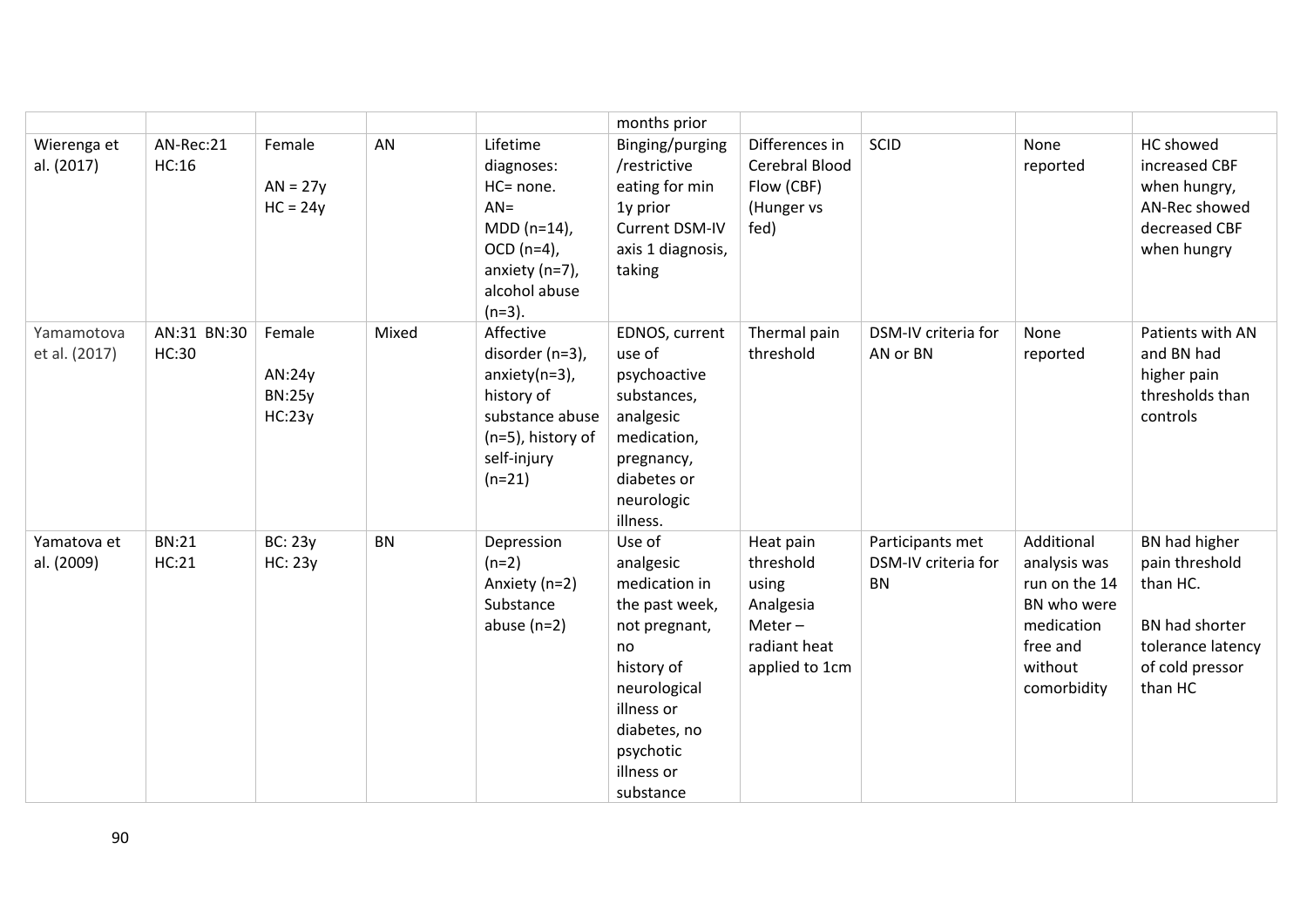|                                   |                     |               |                        |               | dependence on<br>structured<br>psychiatric                                                                                                                                                         |                                                                                                                                                                                                         |                                                                                                                                           |                                                   |                                                                                                                                                                                                                                                                                                                   |
|-----------------------------------|---------------------|---------------|------------------------|---------------|----------------------------------------------------------------------------------------------------------------------------------------------------------------------------------------------------|---------------------------------------------------------------------------------------------------------------------------------------------------------------------------------------------------------|-------------------------------------------------------------------------------------------------------------------------------------------|---------------------------------------------------|-------------------------------------------------------------------------------------------------------------------------------------------------------------------------------------------------------------------------------------------------------------------------------------------------------------------|
|                                   |                     |               |                        |               | interview                                                                                                                                                                                          |                                                                                                                                                                                                         |                                                                                                                                           |                                                   |                                                                                                                                                                                                                                                                                                                   |
| Young et al.<br>(2016)<br>Study 1 | Non-clinical:<br>36 | Female<br>24y | Non-clinical<br>sample | None reported | Metabolic or<br>cardiovascular<br>disorder,<br>gastrointestinal<br>problems,<br>pregnancy,<br>current<br>mood/eating<br>disorder,<br>medications or<br>supplements to<br>manage<br>weight/appetite | Interoceptive<br>Accuracy<br>(counting)<br>Awareness<br>(confidence in<br>counting),<br>Sensibility<br>(MAIA)<br>Trait<br>prediction<br>error<br>(difference<br>between<br>Accuracy and<br>sensibility) | <b>Dutch Eating</b><br>Behaviour<br>Questionnaire<br>subscales:<br><b>Emotional Eating</b><br><b>External eating</b><br>Restrained eating | Anxiety,<br>depression<br>and self-<br>confidence | Positive<br>association<br>between Accuracy<br>& Emotional<br>Eating<br>(EE)<br>Negative<br>relationship<br>between<br>awareness and EE<br>Positive<br>association<br>between<br>prediction error<br>and EE<br>Once anxiety and<br>depression<br>controlled for<br>only awareness<br>and prediction<br>error were |
| Study 2                           | Non-clinical:<br>37 | Female        | Non-clinical           | None reported | Metabolic or<br>cardiovascular                                                                                                                                                                     | Interoceptive<br>accuracy                                                                                                                                                                               | <b>Dutch Eating</b><br>Behaviour                                                                                                          | Anxiety,                                          | significant<br>Those who were<br>able to                                                                                                                                                                                                                                                                          |
|                                   |                     | 21y           | sample                 |               | disorder,<br>gastrointestinal                                                                                                                                                                      | (heartbeat<br>discrimination                                                                                                                                                                            | Questionnaire<br>subscales:                                                                                                               | depression<br>and<br>confidence                   | discriminate<br>heartbeat                                                                                                                                                                                                                                                                                         |